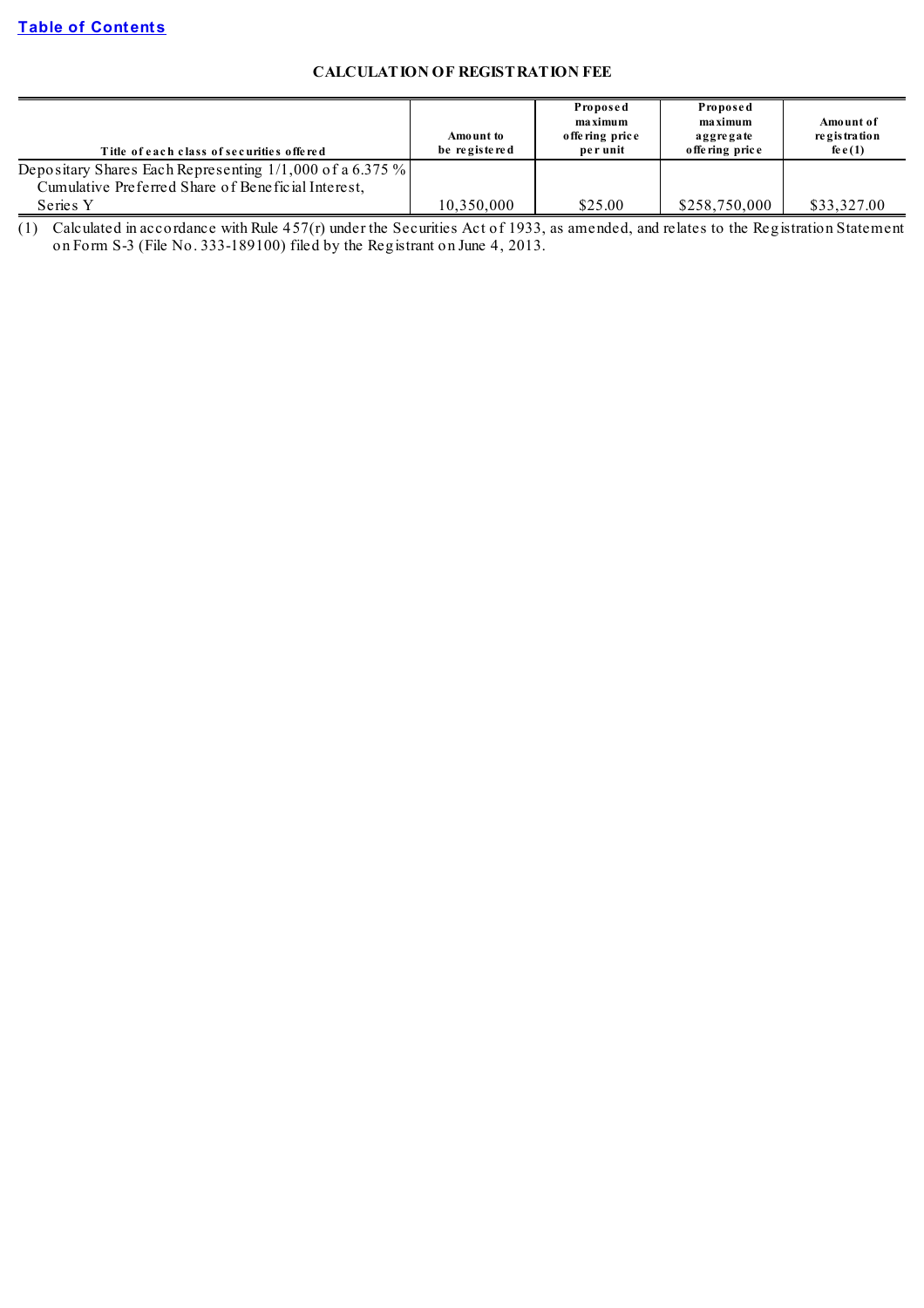**Filed under Rule 424(b)(5) File No. 333- 189100**

**PROSPECTUS SUPPLEMENT (To Prospectus dated June 4, 2013)**



**9,000,000 Shares**

# **Public Storage**

# **Depositary Shares Each Representing 1/1,000 of a 6.375% Cumulative Preferred Share of Beneficial Interest, Series Y Liquidation Preference Equivalent to \$25.00 Per Depositary Share**

We are selling 9,000,000 depositary shares ("Depositary Shares") each representing 1/1,000 of a 6.375% Cumulative Preferred Share of Beneficial Interest, Series Y ("Preferred Shares"). The Preferred Shares represented by the Depositary Shares will be deposited with Computershare Trust Company, N. A., as depositary. As a holder of Depositary Shares, you will be entitled to all proportional rights, preferences and privileges of the Preferred Shares. We have granted the underwriters an option to purchase up to 1,350,000 additional Depositary Shares solely to cover over-allotments, if any. The following is a summary of the Preferred Shares:

- We will pay cumulative distributions on the Preferred Shares, from, and including, the date of original issuance, at the rate of 6.375% of the liquidation preference per year (\$1.59375 per year per Depositary Share).
- We will pay distributions on the Preferred Shares quarterly, beginning on June 30, 2014 (with the payment on that date being based pro rata on the number of days from the original issuance of the Preferred Shares).
- We are not allowed to redeem the Preferred Shares before March 17, 2019, except in order to preserve our status as a real estate investment trust.
- On and after March 17, 2019, we may, at our option, redeem the Preferred Shares by paying you \$25.00 per Depositary Share, plus any accrued and unpaid distributions.
- The Preferred Shares have no stated maturity and are not subject to any sinking fund or mandatory redemption and are not convertible into any other securities.
- Investors in the Depositary Shares representing interests in the Preferred Shares generally have no voting rights, except if we fail to pay distributions for six or more quarters or as required by law.

We intend to apply to have the Depositary Shares listed on the New York Stock Exchange (the "NYSE") under the symbol "PSAPrY." If this application is approved, trading of the Depositary Shares on the NYSE is expected to begin within 30 days following initial delivery of the Depositary Shares.

# **Investing in the Depositary Shares involves risks. See "Risk [Factors](#page-7-0)" beginning on page S-3 of this prospectus supplement.**

Neither the Securities and Exchange Commission nor any state securities commission has approved or disapproved of these securities or determined if this prospectus supplement or the accompanying prospectus is truthful or complete. **Any representation to the contrary is a criminal offense.**

|                                              | Per Share   | Total             |
|----------------------------------------------|-------------|-------------------|
| Public Offering Price                        | \$25,0000   | \$225,000,000(1)  |
| Underwriting Discount                        | \$0.7487(2) | $\, 6,738,015(2)$ |
| Proceeds to Public Storage (before expenses) | \$24.2513   | \$218,261,985     |

(1) The underwriters also may purchase up to an additional 1,350,000 Depositary Shares within 30 days of the date of this prospectus supplement solely to cover over-allotments, if any.

(2) The underwriting discount will be \$0.7875 per Depositary Share for retail orders and \$0.50 per Depositary Share for institutional orders. See "Underwriting" beginning on page S-15 of this prospectus supplement for a discussion regarding certain additional underwriting compensation and discounts.

The underwriters are offering the Depositary Shares subject to various conditions. The underwriters expect to deliver the Depositary Shares to purchasers on or about March 17, 2014.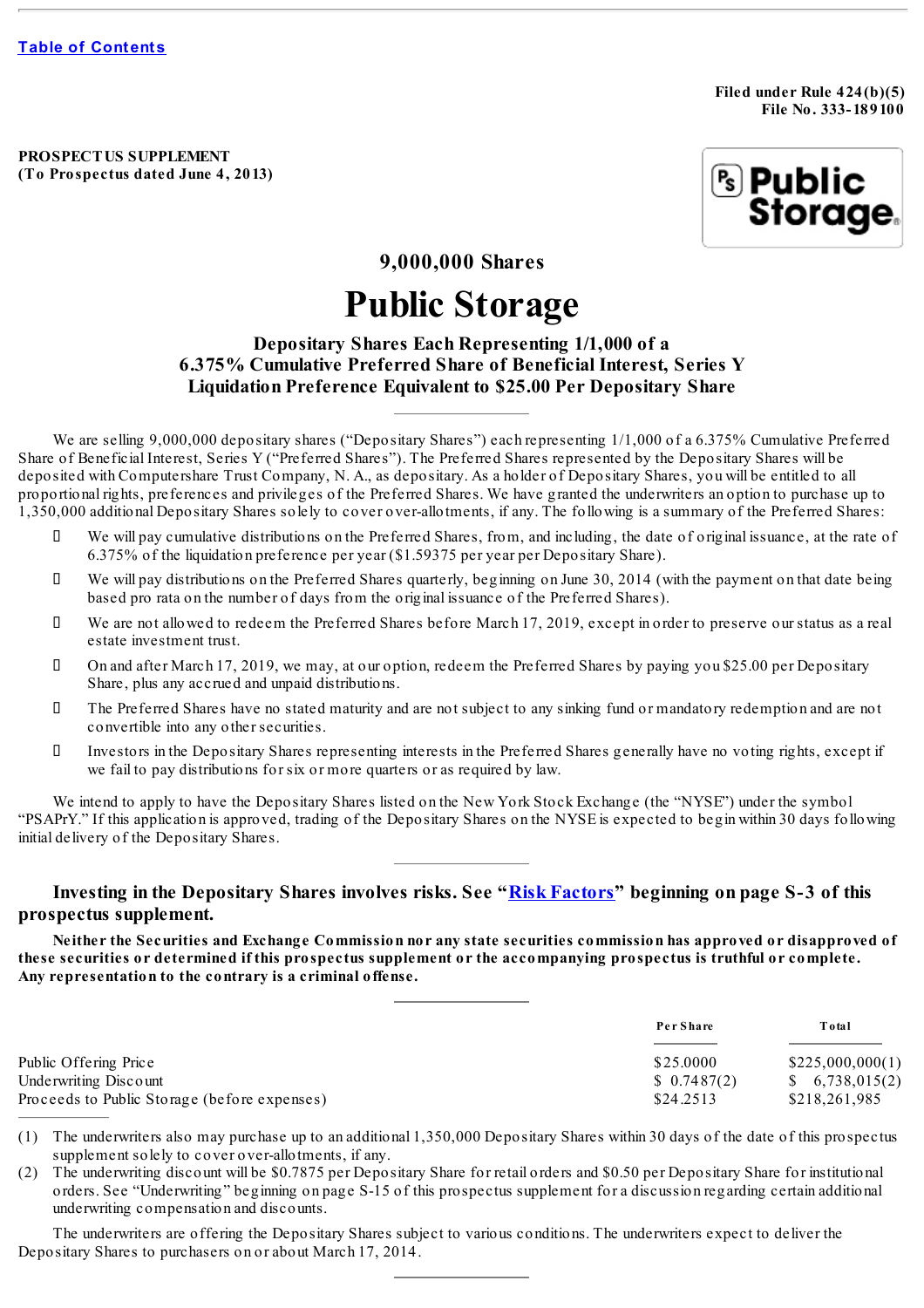**BofA Merrill Lynch Morgan Stanley UBS Investment Bank Wells Fargo Securities**

March 10, 2014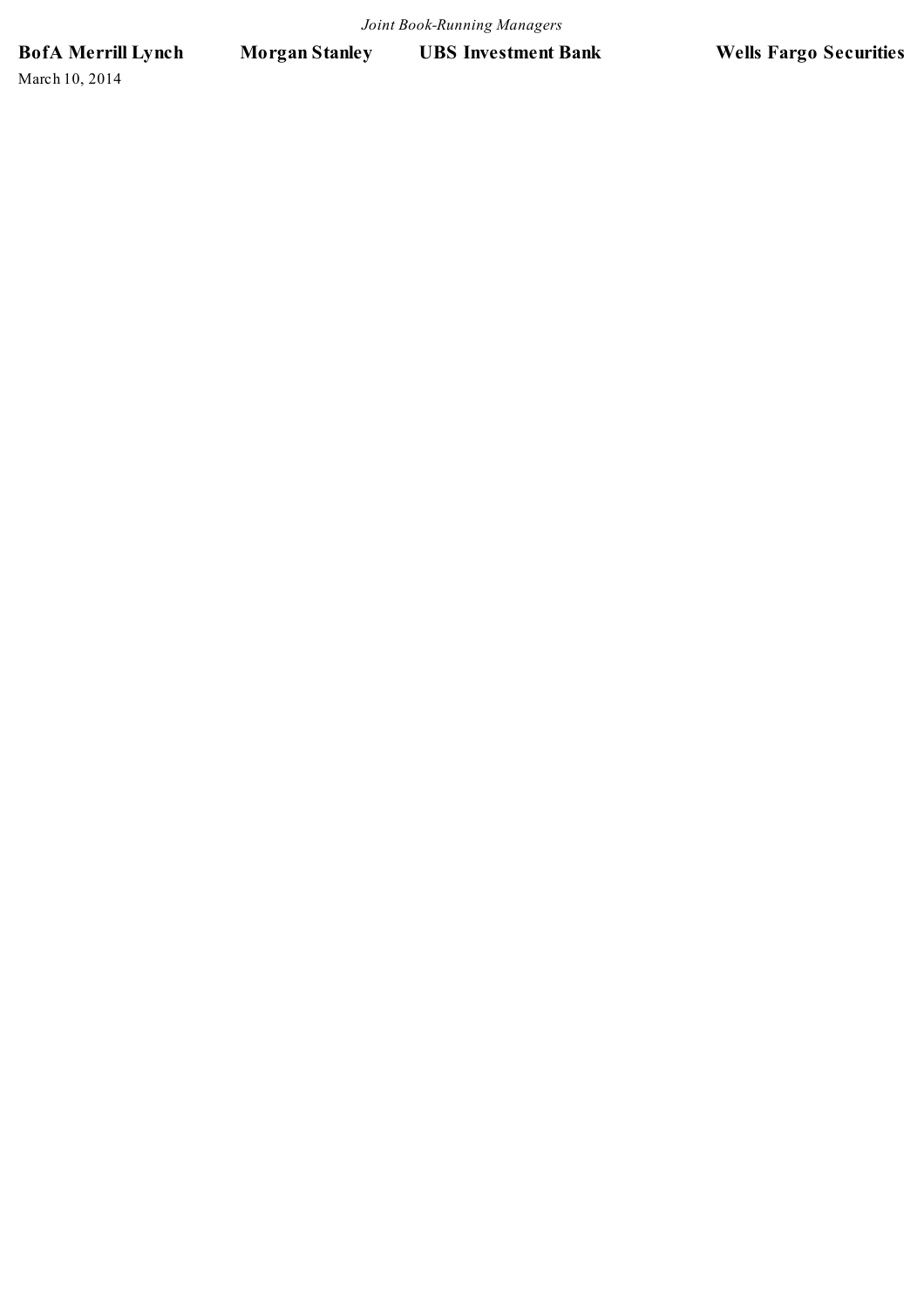You should rely only on the information contained in or incorporated by reference in this prospectus supplement or the accompanying prospectus or any related free writing prospectus we file with the Securities and Exchange Commission (the "SEC"). We have not, and the underwriters have not, authorized anyone to provide you with different information. We are not, and the underwriters are not, making an offer of these securities in any state or jurisdiction where the offer is not permitted. You should not assume that the information contained herein or in any document incorporated by reference in this prospectus supplement or the accompanying prospectus is accurate as of any date other than the date on the front of **this prospectus supplement or the date of the document incorporated by reference herein.**

# **TABLE OF CONTENTS**

**Prospectus Supplement**

**Page**

<span id="page-3-0"></span>

|                                                                                                                | .48 <sub>v</sub>        |
|----------------------------------------------------------------------------------------------------------------|-------------------------|
| Where You Can Find More Information                                                                            | $S - ii$                |
| <b>Prospectus Supplement Summary</b>                                                                           | $S-1$                   |
| <b>Risk Factors</b>                                                                                            | $S-3$                   |
| Use of Proceeds                                                                                                | $S-4$                   |
| Description of Preferred Shares and Depositary Shares                                                          | $S-5$                   |
| Additional Material U.S. Federal Income Tax Considerations                                                     | $S-12$                  |
| Underwriting                                                                                                   | $S-15$                  |
| Legal Matters                                                                                                  | $S-17$                  |
| <b>Experts</b>                                                                                                 | $S-17$                  |
| <b>Prospectus</b>                                                                                              |                         |
| <b>About This Prospectus</b>                                                                                   |                         |
| Where You Can Find More Information                                                                            |                         |
| Forward-Looking Statements                                                                                     | $\overline{\mathbf{c}}$ |
| The Company                                                                                                    | $\overline{c}$          |
| <b>Risk Factors</b>                                                                                            | $\overline{\mathbf{3}}$ |
| Use of Proceeds                                                                                                | $\overline{\mathbf{3}}$ |
| Ratio of Earnings to Fixed Charges and Ratio of Earnings to Combined Fixed Charges and Preferred Distributions | $\overline{\mathbf{3}}$ |
| Description of Common Shares                                                                                   | $\overline{4}$          |
| Description of Preferred Shares                                                                                | $\overline{7}$          |
| Description of Equity Shares                                                                                   | 11                      |
| Description of Depositary Shares                                                                               | 14                      |
| <b>Description of Warrants</b>                                                                                 | 17                      |
| Description of Debt Securities                                                                                 | 18                      |
| Description of Units                                                                                           | 26                      |
| <b>Book Entry Securities</b>                                                                                   | 26                      |
| Selling Securityholders                                                                                        | 26                      |
| Material U.S. Federal Income Tax Considerations                                                                | 27                      |
| Legal Opinions                                                                                                 | 49                      |
| <b>Experts</b>                                                                                                 | 49                      |
|                                                                                                                |                         |

This prospectus supplement and the accompanying prospectus, including documents incorporated by reference, contain forwardlooking statements within the meaning of Section 27A of the Securities Act of 1933, as amended (the "Securities Act"), and Section 21E of the Securities Exchange Act of 1934, as amended (the "Exchange Act"). Forward-looking statements are inherently subject to risk and uncertainties, many of which cannot be predicted with accuracy and some of which might not even be anticipated. Future events and actual results, financial and otherwise, may differ materially from the results discussed in the forward-looking statements. Factors that might cause such a difference include, but are not limited to, those discussed in "Risk Factors" in this prospectus supplement and in our most recent annual report as well as in "Management's Discussion and Analysis of Financial Condition and Results of Operations" in our most recent annual and quarterly reports.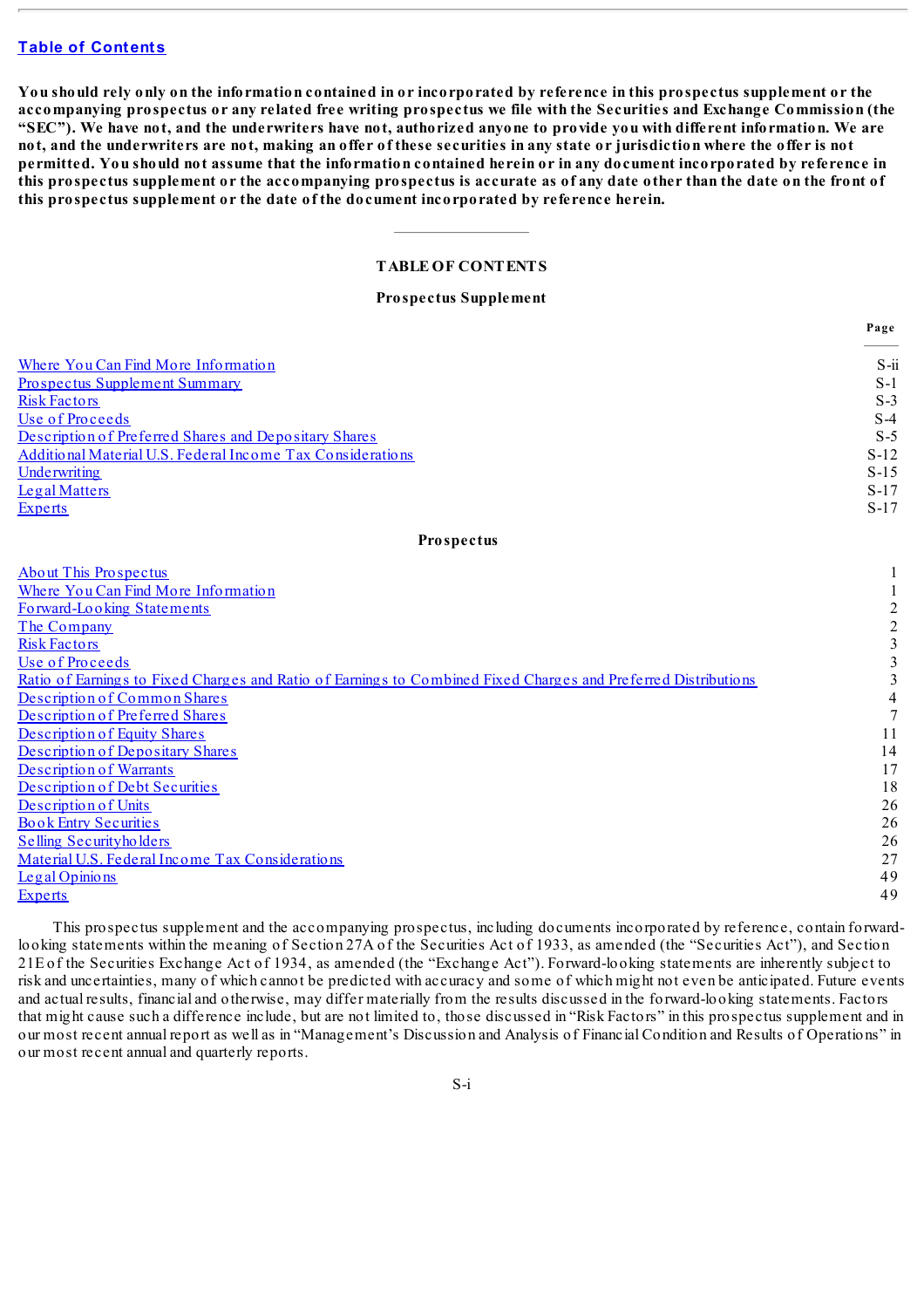## **WHERE YOU CAN FIND MORE INFORMATION**

<span id="page-4-0"></span>We are subject to the reporting requirements of the Exchange Act and are required to file annual, quarterly and current reports, proxy statements and other information with the SEC. You may read and copy any document we file at the SEC's public reference room at 100 F Street, N.E., Washington, D.C. 20549. You may telephone the SEC at 1-800-SEC-0330 for further information on SEC public reference facilities. The SEC also maintains a website at http://www.sec.gov that contains the reports, proxy and information statements and other information that we and other registrants file electronically with the SEC. You also can inspect reports and other information we file at the offices of the New York Stock Exchange, 20 Broad Street, New York, New York 10005.

This prospectus supplement and the accompanying prospectus are a part of a registration statement on Form S-3 filed with the SEC to register offers and sales of the securities described in this prospectus supplement and the accompanying prospectus under the Securities Act. The registration statement contains additional information about us and the securities. You may obtain the registration statement and its exhibits from the SEC as indicated above or from us.

The SEC allows us to provide information about our business and other important information to you by "incorporating by reference" the information we file with the SEC, which means that we can disclose that information to you by referring in this prospectus supplement and the accompanying prospectus to the documents we file with the SEC. Under SEC regulations, any statement contained in a document incorporated by reference in this prospectus supplement and the accompanying prospectus is automatically updated and superseded by any information contained in this prospectus supplement and the accompanying prospectus, or in any subsequently filed document of the types described below.

We incorporate into this prospectus supplement by reference the following documents filed with the SEC by us, each of which should be considered an important part of this prospectus supplement:

| <b>SEC Filing</b>                                                                                                                                                                                                                                | Period Covered or Date of Filing                                                                                              |
|--------------------------------------------------------------------------------------------------------------------------------------------------------------------------------------------------------------------------------------------------|-------------------------------------------------------------------------------------------------------------------------------|
| Annual Report on Form 10-K                                                                                                                                                                                                                       | Year ended December 31, 2013 (filed February 26, 2014)                                                                        |
| Current Report on Form 8-K                                                                                                                                                                                                                       | Filed February 25, 2014                                                                                                       |
| The portions of our Definitive Proxy Statement on Schedule<br>14A that are incorporated by reference in our Annual Report<br>on Form 10-K for the fiscal year ended December 31, 2012                                                            | Filed March 28, 2013                                                                                                          |
| All subsequent documents filed by us under Sections $13(a)$ ,<br>$13(c)$ , 14 or 15(d) of the Exchange Act of 1934 (other than<br>those "furnished" pursuant to Item 2.02 or Item 7.01 of<br>Form 8-K or other information furnished to the SEC) | After the date of this prospectus supplement and before the<br>termination of the offering                                    |
| facsimile number:                                                                                                                                                                                                                                | You may request a copy of each of our filings at no cost, by writing or telephoning us at the following address, telephone or |

Investor Services Department Public Storage 701 Western Avenue Glendale, California 91201-2349 Telephone:(800) 421-2856 (818) 244-8080 Facsimile: (818) 241-0627

Exhibits to a document will not be provided unless they are specifically incorporated by reference in that document.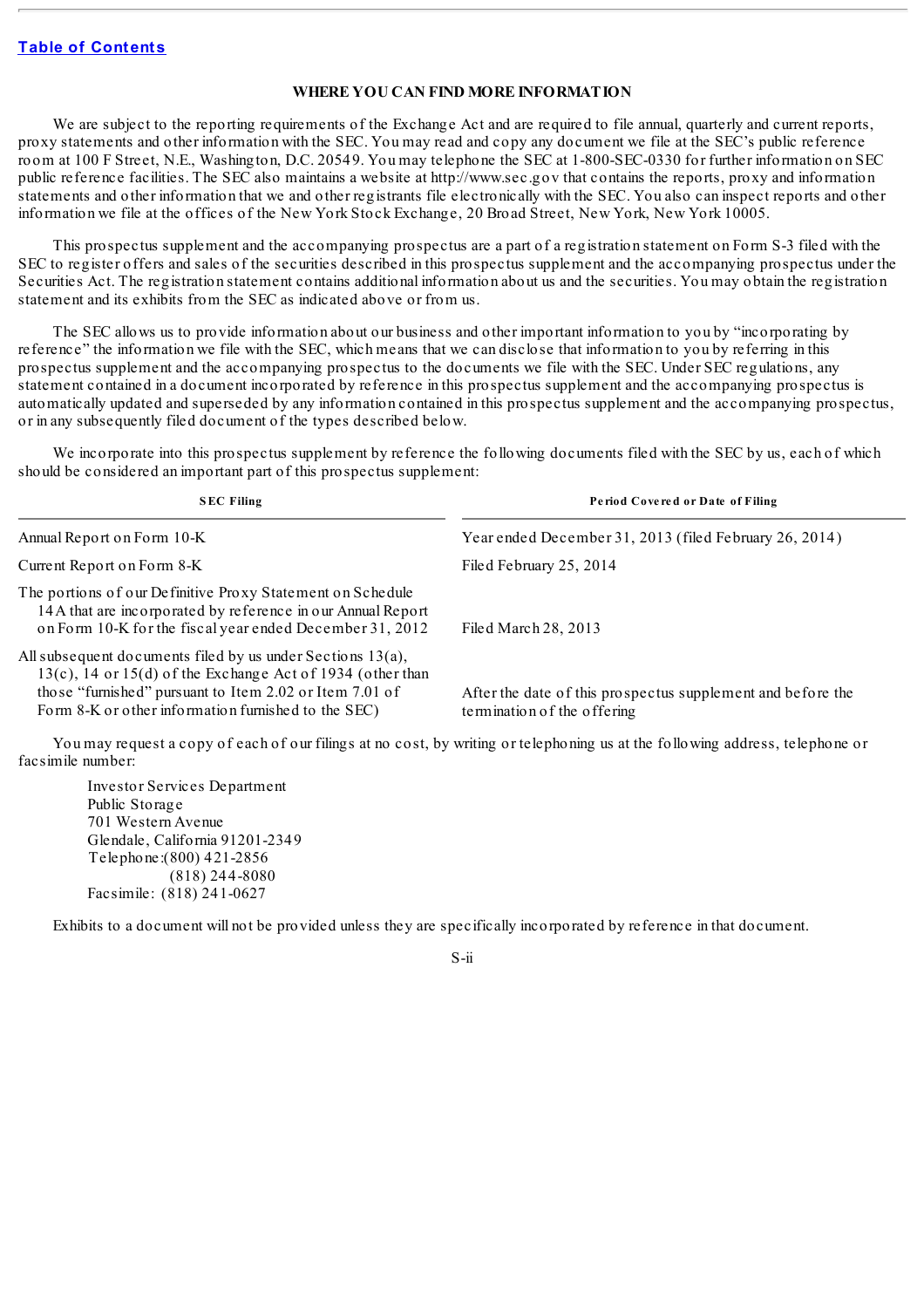## **PROSPECTUS SUPPLEMENT SUMMARY**

<span id="page-5-0"></span>This summary highlights selected information contained elsewhere or incorporated by reference in this prospectus supplement and accompanying prospectus. This summary may not contain all the information that you need to consider in making your investment decision. You should carefully read this entire prospectus supplement and the accompanying prospectus, as well as the information to which we refer you and the information incorporated by reference, before deciding whether to invest in the Depositary Shares. You should pay special attention to the "Risk Factors" section of this prospectus supplement and in our Annual Report on Form 10-K for the year ended December 31, 2013, which is incorporated by reference herein, to determine whether an investment in the Depositary Shares *is appropriate for you.*

# **The Company**

We are a fully integrated, self-administered and self-managed real estate investment trust ("REIT") that acquires, develops, owns and operates self-storage facilities which offer self-storage spaces for lease for personal and business use. We are the largest global owner and operator of self-storage facilities with equity interests (through direct ownership, as well as joint venture and general and limited partnership interests), as of December 31, 2013, in 2,200 storage facilities located in 38 states in the United States and 188 storage facilities located in seven countries in Europe operated under the "Shurgard" brand. We also have a significant ownership in PS Business Parks, Inc., a REIT that, as of December 31, 2013, had an equity interest in 29.7 million net rentable square feet of commercial space, primarily flex, multi-tenant office and industrialspace, located in eight states.

**At De c e mbe r 31, 2013**

The following table reflects the geographic diversification of our storage facilities:

|                          | Number of<br><b>Storage</b><br><b>Facilities</b> | Net Rentable<br><b>Square Feet</b><br>(in thousands) |
|--------------------------|--------------------------------------------------|------------------------------------------------------|
| United States:           |                                                  |                                                      |
| California:              |                                                  |                                                      |
| Southern                 | 244                                              | 17,192                                               |
| Northern                 | 173                                              | 10,310                                               |
| Texas                    | 254                                              | 16,715                                               |
| Florida                  | 247                                              | 16,344                                               |
| Illinois                 | 126                                              | 7,904                                                |
| Georgia                  | 107                                              | 7,049                                                |
| Washington               | 91                                               | 6,064                                                |
| North Carolina           | 77                                               | 5,272                                                |
| Virginia                 | 87                                               | 5,110                                                |
| New York                 | 65                                               | 4,527                                                |
| Colorado                 | 63                                               | 3,980                                                |
| New Jersey               | 56                                               | 3,549                                                |
| Maryland                 | 57                                               | 3,404                                                |
| Minnesota                | 43                                               | 2,931                                                |
| South Carolina           | 52                                               | 2,867                                                |
| Michigan                 | 43                                               | 2,755                                                |
| Arizona                  | 40                                               | 2,470                                                |
| Missouri                 | 37                                               | 2,136                                                |
| Oregon                   | 39                                               | 2,006                                                |
| Pennsylvania             | 29                                               | 1,993                                                |
| Indiana                  | 31                                               | 1,926                                                |
| Ohio                     | 31                                               | 1,922                                                |
| Ne vada                  | 27                                               | 1,818                                                |
| Massachusetts            | 25                                               | 1,691                                                |
| Tennessee                | 27                                               | 1,528                                                |
| Kansas                   | 22                                               | 1,310                                                |
| Wisconsin                | 15                                               | 968                                                  |
| Other states (12 states) | 92                                               | 5,278                                                |
| Total-U.S                | 2,200                                            | 141,019                                              |
| Europe:                  |                                                  |                                                      |
| France                   | 55                                               | 2,886                                                |
| Netherlands              | $40\,$                                           | 2,180                                                |
| Sweden                   | 30                                               | 1,623                                                |
| Belgium                  | 21                                               | 1,270                                                |
| United Kingdom           | 21                                               | 1,025                                                |
| Germany                  | 11                                               | 571                                                  |
| Denmark                  | 10                                               | 565                                                  |
| Total-Europe             | 188                                              | 10,120                                               |
| Grand Total              | 2,388                                            | 151,139                                              |
|                          |                                                  |                                                      |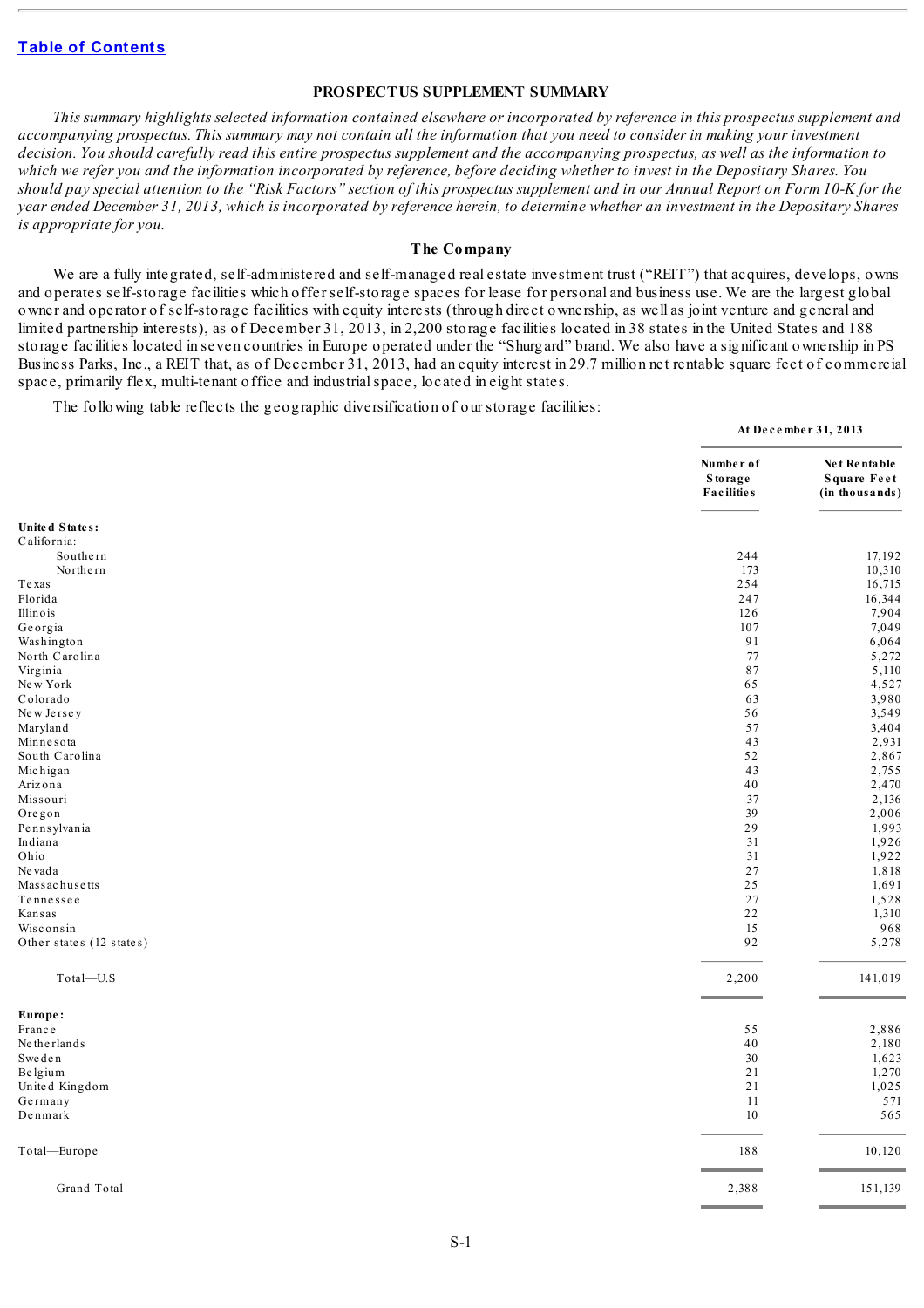## **Use Of Proceeds**

We estimate net proceeds from this offering of approximately \$217.8 million (or approximately \$250.5 million if the underwriters exercise their over-allotment option in full), after all anticipated issuance costs. We expect to use the net proceeds from this offering to repay a portion of the outstanding indebtedness under our term loan with Wells Fargo Bank, National Association, which was approximately \$600 million aggregate principal amount on March 7, 2014 with an interest rate of 1.0545%. Our term loan matures on December 2, 2014 and can be repaid in full or part at any time prior to its maturity without penalty. The indebtedness was incurred to fund acquisition and development opportunities and for general corporate purposes.

Wells Fargo Bank, National Association, an affiliate of Wells Fargo Securities, LLC, is the lender under our term loan and will receive any amount outstanding under our term loan that is repaid with the net proceeds of this offering.

Pending application of the net proceeds as described above, we expect to deposit the net proceeds of this offering in interest bearing accounts or invest them in certificates of deposit, United States government obligations or other short-term, high-quality debt instruments selected at our discretion.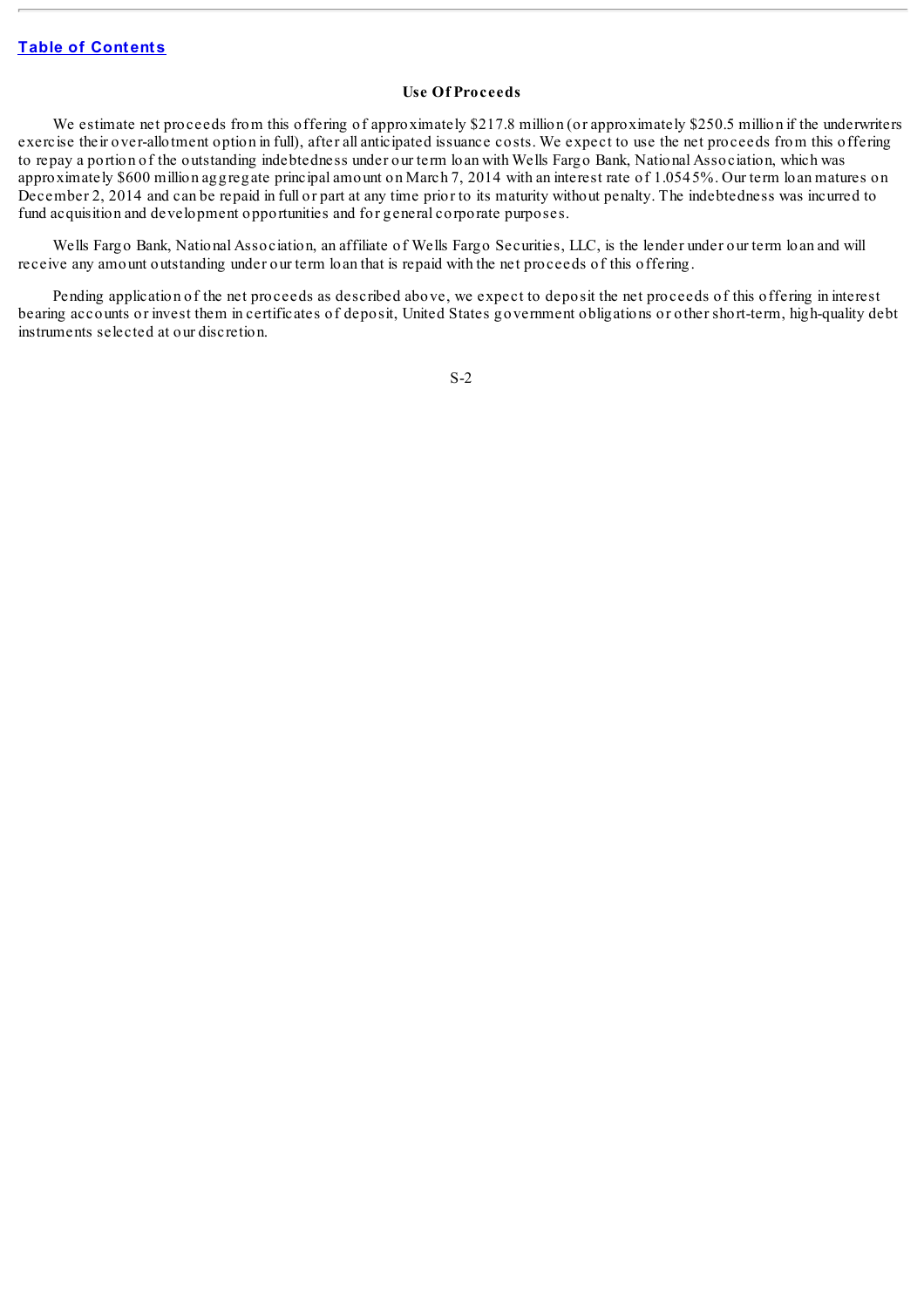## **RISKFACTORS**

<span id="page-7-0"></span>Before investing in the Depositary Shares, you should carefully consider the risks described below and in the documents incorporated by reference in this prospectus supplement and the accompanying prospectus, including (i) those described under the caption "Risk Factors" in our Annual Report on Form 10-K for the fiscal year ended December 31, 2013 and (ii) documents we file with the SEC after the date of this prospectus supplement and which are deemed incorporated by reference in this prospectus supplement.

## The Depositary Shares offered by this prospectus supplement are a new issue and do not have an established trading market, which may negatively affect their market value and your ability to transfer or sell your Depositary Shares.

Because the Depositary Shares do not have a stated maturity date, investors seeking liquidity will be limited to selling their Depositary Shares in the secondary market. We will apply to list the Depositary Shares on the NYSE, but we cannot assure you that the Depositary Shares will be approved for listing. If the application is approved, trading is not expected to begin until 30 days after the initial delivery of the Depositary Shares. In addition, an active trading market on the NYSE for the Depositary Shares may not develop or, even if it develops, may not last, in which case the trading price of the Depositary Shares could be adversely affected. We have been advised by the underwriters that they intend to make a market in the Depositary Shares, but they are not obligated to do so and may discontinue market-making at any time without notice.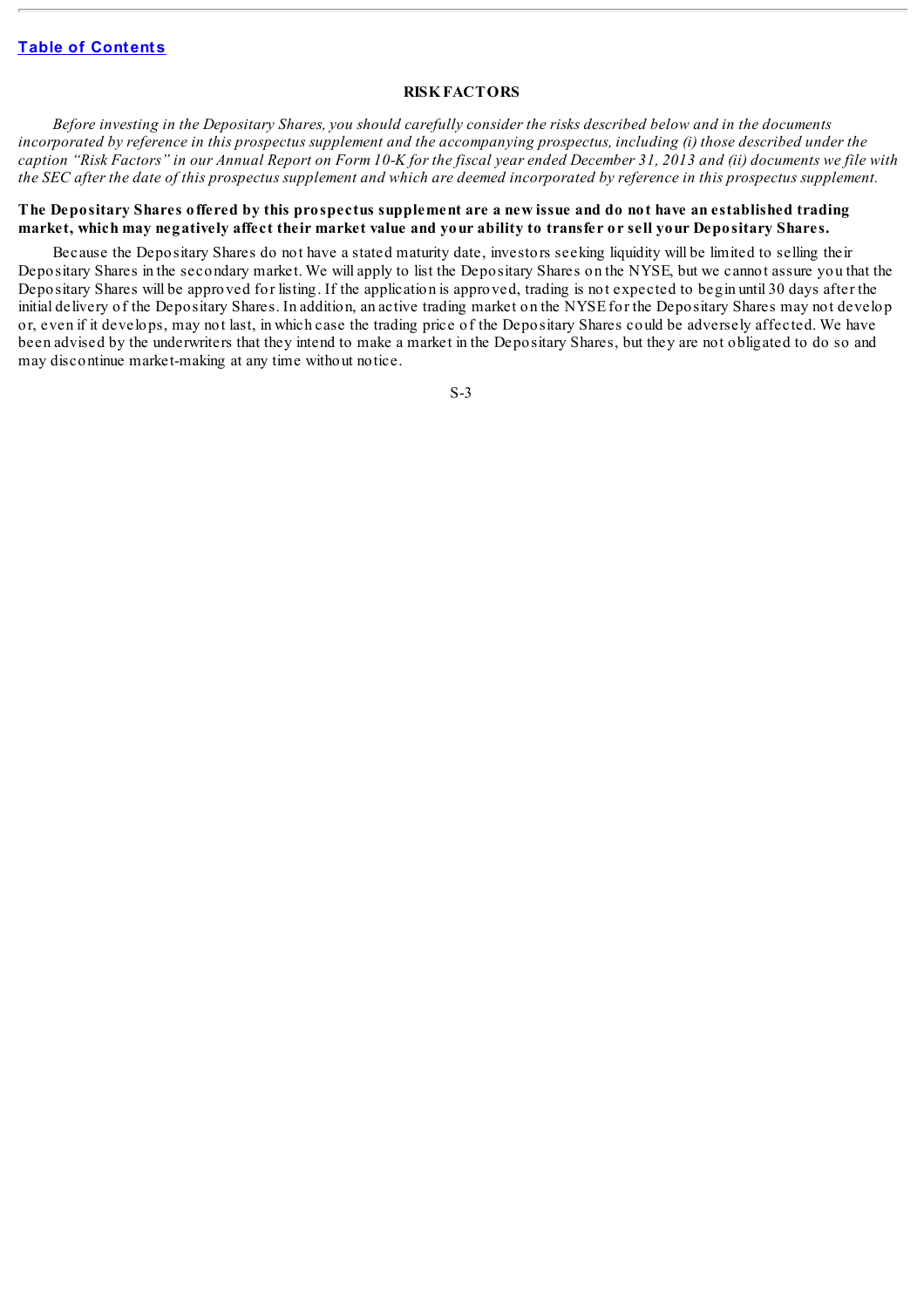## **USE OF PROCEEDS**

<span id="page-8-0"></span>We estimate net proceeds from this offering of approximately \$217.8 million (or approximately \$250.5 million if the underwriters exercise their over-allotment option in full), after all anticipated issuance costs. We expect to use the net proceeds from this offering to repay a portion of the outstanding indebtedness under our term loan with Wells Fargo Bank, National Association, which was approximately \$600 million aggregate principal amount on March 7, 2014 with an interest rate of 1.0545%. Our term loan matures on December 2, 2014 and can be repaid in full or in part at any time prior to its maturity without penalty. The indebtedness was incurred to fund acquisitions and development opportunities and for general corporate purposes.

Wells Fargo Bank, National Association, an affiliate of Wells Fargo Securities, LLC, is the lender under our term loan and will receive any amount outstanding under our term loan that is repaid with the net proceeds of this offering.

Pending application of the net proceeds as described above, we expect to deposit the net proceeds of this offering in interest bearing accounts or invest them in certificates of deposit, United States government obligations or other short-term, high-quality debt instruments selected at our discretion.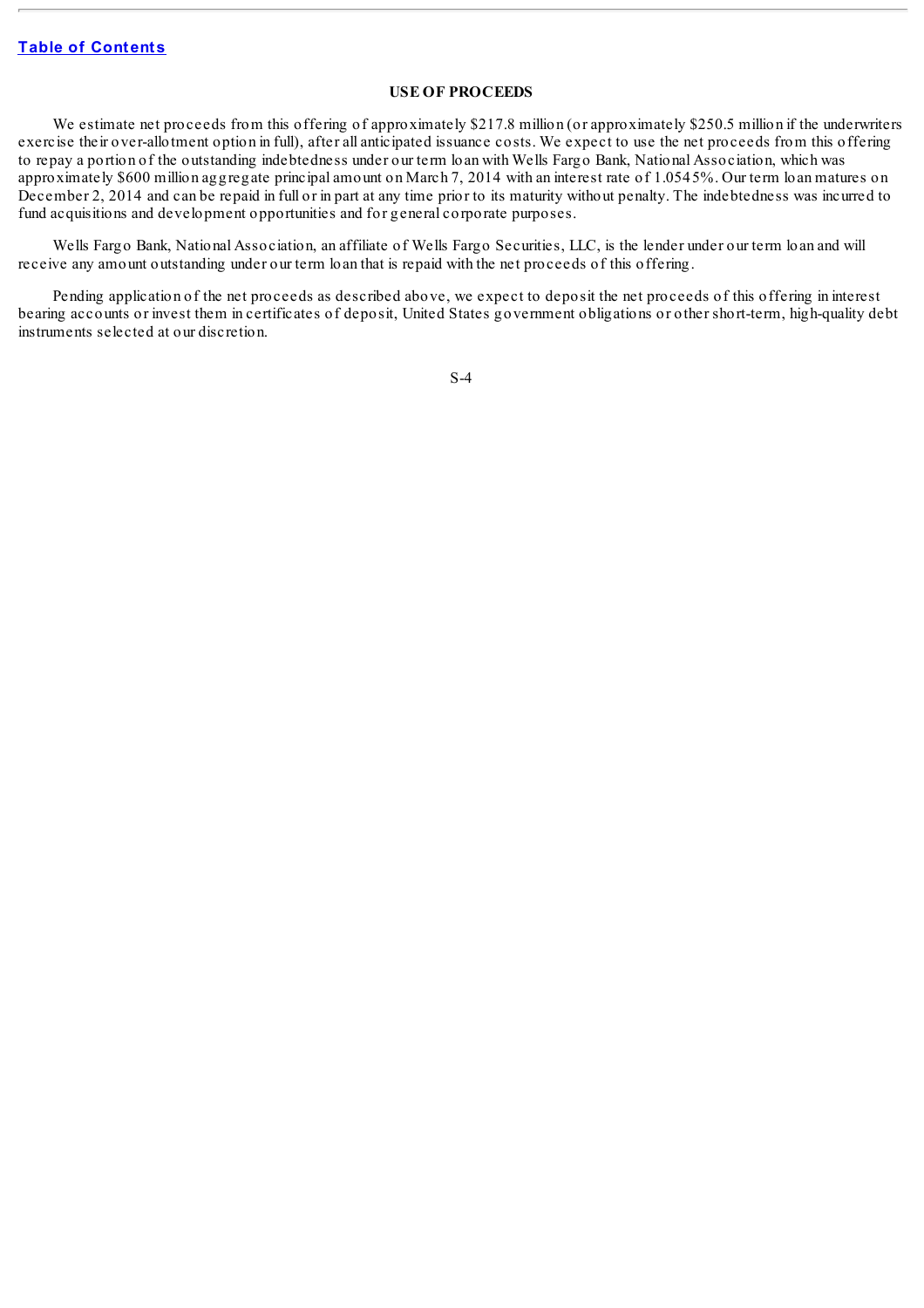## <span id="page-9-0"></span>**DESCRIPTION OF PREFERRED SHARES AND DEPOSITARY SHARES**

#### **General**

Under our Articles of Amendment and Restatement of Declaration of Trust, the Board of Trustees is authorized without further shareholder action to provide for the issuance of up to 100,000,000 preferred shares of beneficial interest, par value \$0.01 per share, in one or more series, with such voting powers, full or limited, and with such designations, preferences and relative, participating, optional or other special rights, and qualifications, limitations or restrictions thereof, as shall be set forth in resolutions providing for the issue of preferred shares adopted by the Board of Trustees. At March 10, 2014, we had outstanding 142,500 preferred shares.

The Board of Trustees has adopted resolutions classifying the 6.375% Cumulative Preferred Shares, Series Y (the "Preferred Shares"). When issued, the Preferred Shares will have a liquidation value of \$25,000 per share, will be fully paid and nonassessable, will not be subject to any sinking fund or other obligation of the Company to repurchase or retire the Preferred Shares, and will have no preemptive rights.

Computershare Trust Company, N. A. will be the transfer agent and distribution disbursing agent for the Preferred Shares. Its offices are located at 250 Royall Street, Canton, Massachusetts 02105-1865.

Each depositary share represents 1/1,000 of a Preferred Share (the "Depositary Shares"). The Preferred Shares will be deposited with Computershare Trust Company, N. A., as Depositary (the "Preferred Shares Depositary"), under a Deposit Agreement among the Company, the Preferred Shares Depositary and the holders from time to time of the depositary receipts (the "Depositary Receipts") issued by the Preferred Shares Depositary under the Deposit Agreement. The Depositary Receipts will evidence the Depositary Shares. Subject to the terms of the Deposit Agreement, each holder of a Depositary Receipt evidencing a Depositary Share will be entitled, proportionately, to all the rights and preferences of, and subject to all of the limitations of, the interest in the Preferred Shares represented by the Depositary Share (including distribution, voting, redemption and liquidation rights and preferences). See "Description of Depositary Shares" in the accompanying prospectus and "—Depositary Shares" below.

Immediately following our issuance of the Preferred Shares, we will deposit the Preferred Shares with the Preferred Shares Depositary, which will then issue and deliver the Depositary Receipts to us. We will, in turn, deliver the Depositary Receipts to the underwriters. Depositary Receipts will be issued evidencing only whole Depositary Shares.

We intend to apply to have the Depositary Shares listed on the NYSE. The Preferred Shares will not be listed and we do not expect that there will be any trading market for the Preferred Shares except as represented by the Depositary Shares.

#### **Ownership Restrictions**

For a discussion of ownership limitations that apply to the Preferred Shares and related Depositary Shares, see "Description of Preferred Shares—Ownership Limitations" in the accompanying prospectus.

#### **Preferred Shares of Beneficial Interest**

The following is a brief description of the terms of the Preferred Shares which does not purport to be complete and is subject to and qualified in its entirety by reference to the articles supplementary classifying the Preferred Shares, the form of which will be incorporated by reference into the Registration Statement of which this prospectus supplement constitutes a part.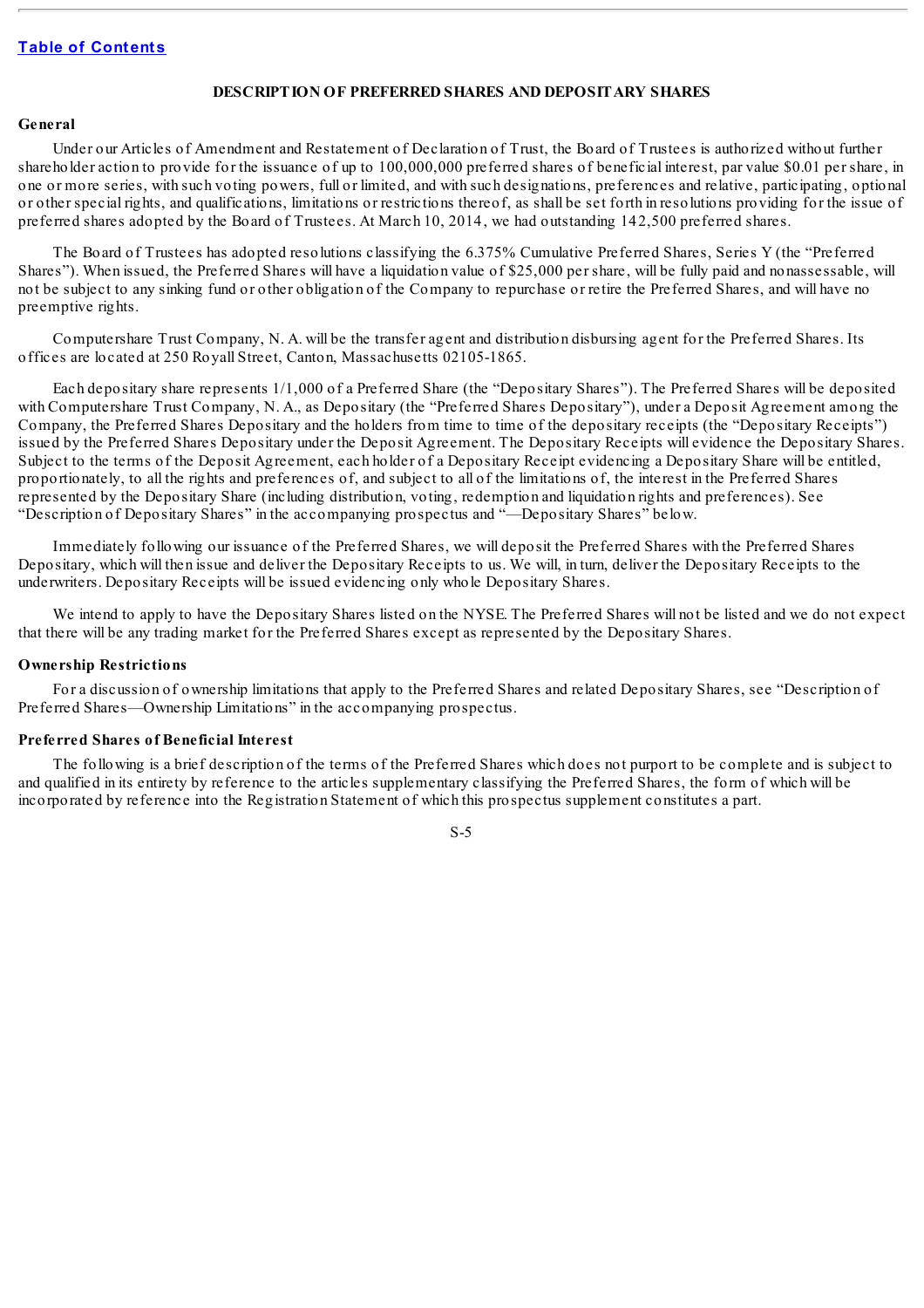## *Ranking*

With respect to the payment of distributions and amounts upon liquidation, the Preferred Shares will rank pari passu with our 6.875% Cumulative Preferred Shares, Series O, 6.5% Cumulative Preferred Shares, Series P, 6.5% Cumulative Preferred Shares, Series Q, 6.35% Cumulative Preferred Shares, Series R, 5.90% Cumulative Preferred Shares, Series S, 5.750% Cumulative Preferred Shares, Series T, 5.625% Cumulative Preferred Shares, Series U, 5.375% Cumulative Preferred Shares, Series V, 5.20% Cumulative Preferred Shares, Series W, 5.20% Cumulative Shares, Series X (collectively, the "Existing Senior Preferred Shares") and any other preferred shares issued by us, whether now or hereafter issued, ranking pari passu with the Existing Senior Preferred Shares (collectively, together with the Existing Senior Preferred Shares and the Preferred Shares, the "Senior Preferred Shares"), and will rank senior to the Common Shares and any other shares of beneficial interest of the Company ranking junior to the Preferred Shares.

#### *Distributions*

Holders of Preferred Shares, in preference to the holders of Common Shares, and of any other shares of beneficial interest issued by us ranking junior to the Preferred Shares as to payment of distributions, will be entitled to receive, when and as declared by the Board of Trustees out of assets of the Company legally available for payment, cash distributions payable quarterly at the rate of 6.375% of the liquidation preference per year (\$1,593.75 per year per share, equivalent to \$1.59375 per year per Depositary Share). Distributions on the Preferred Shares will be cumulative from, and including, the date of issue and will be payable quarterly on or before March 31, June 30, September 30 and December 31, commencing June 30, 2014, to holders of record as they appear on the shares register of the Company on such record dates, not less than 15 or more than 45 days preceding the payment dates thereof, as shall be fixed by the Board of Trustees. If the last day of a quarter falls on a non-business day, we may pay distributions for that quarter on the first business day following the end of the quarter. After full distributions on the Preferred Shares have been paid or declared and funds set aside for payment for all past distribution periods and for the then current quarter, the holders of Preferred Shares will not be entitled to any further distributions with respect to that quarter.

When distributions are not paid in full upon the Preferred Shares and any other preferred shares of the Company ranking on a parity as to distributions with the Preferred Shares (including the other series of Senior Preferred Shares), all distributions declared upon the Preferred Shares and any other preferred shares of the Company ranking on a parity as to distributions with the Preferred Shares shall be declared pro rata so that the amount of distributions declared per share on such Preferred Shares and such other shares shall in all cases bear to each other the same ratio that the accrued distributions per share on the Preferred Shares and such other preferred shares bear to each other. Except as set forth in the preceding sentence, unless full distributions on the Preferred Shares have been paid for all past distribution periods, no distributions (other than in Common Shares or other shares of beneficial interest issued by us ranking junior to the Preferred Shares as to distributions and upon liquidation) shall be declared or paid or set aside for payment, nor shall any other distribution be made on the Common Shares or on any other shares of beneficial interest issued by us ranking junior to or on a parity with the Preferred Shares as to distributions or upon liquidation.

Unless full distributions on the Preferred Shares have been paid for all past distribution periods, we and our subsidiaries may not redeem, repurchase or otherwise acquire for any consideration (nor may we or they pay or make available any moneys for a sinking fund for the redemption of) any Common Shares or any other shares of beneficial interest issued by us ranking junior to or on a parity with the Preferred Shares as to distributions or upon liquidation except by conversion into or exchange for shares of beneficial interest issued by us ranking junior to the Preferred Shares as to distributions and upon liquidation.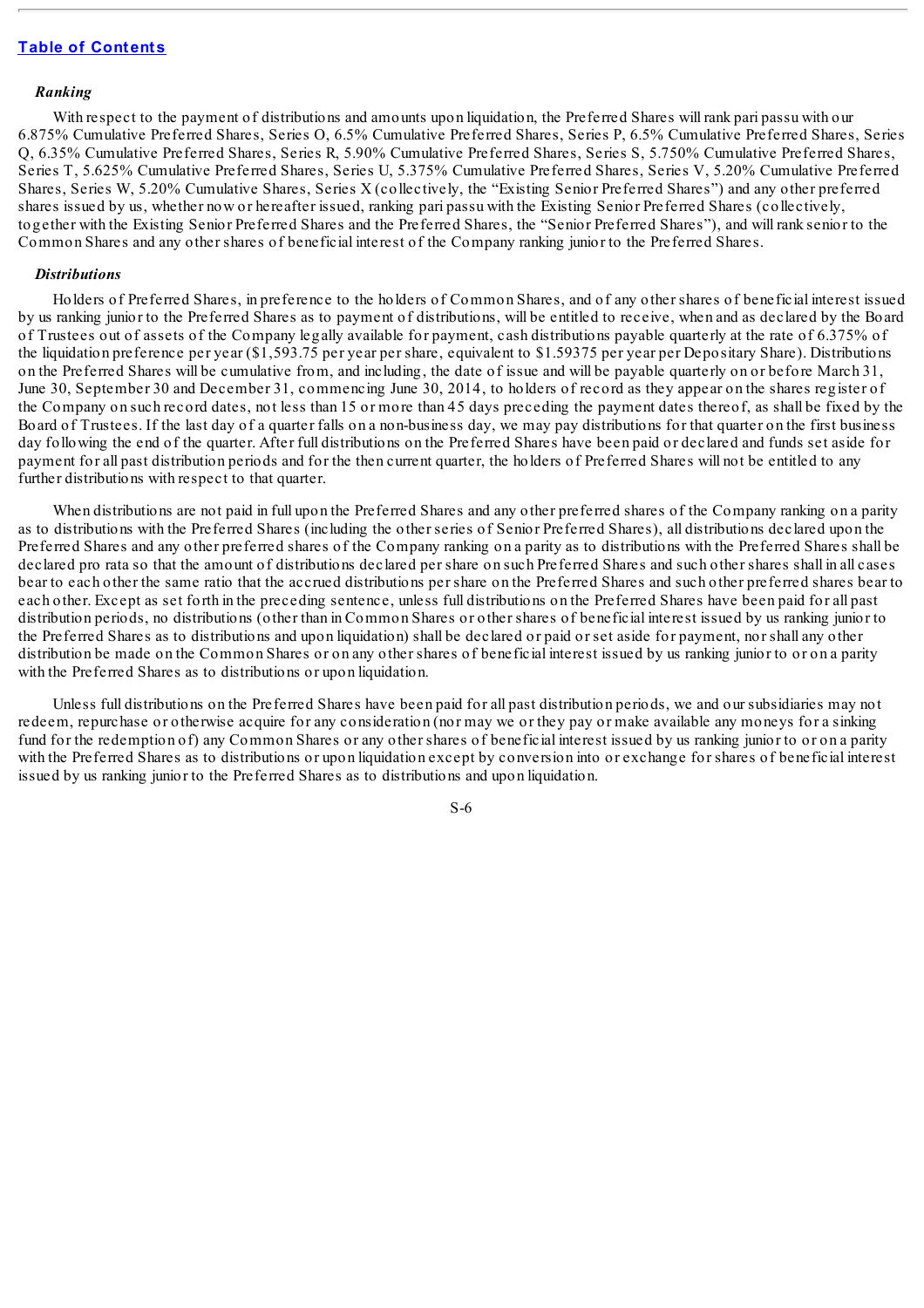If for any taxable year, we elect to designate as "capital gain dividends" (as defined in the Code) any portion of the distributions paid or made available for the year to the holders of all classes and series of our shares of beneficial interest (to the extent treated as a dividend for U.S. federal income tax purposes), then the portion of such distributions designated as capital gain dividends that will be allocable to the holders of Preferred Shares will be an amount equal to the total capital gain dividends multiplied by a fraction, the numerator of which will be the total dividends paid or made available to the holders of Preferred Shares for the year (determined for U.S. federal income tax purposes), and the denominator of which will be the total dividends paid or made available to holders of all classes and series of our outstanding shares of beneficial interest for that year (determined for U.S. federal income tax purposes).

Distributions that are treated as dividends for U.S. federal income tax purposes paid by regular C corporations to persons or entities that are taxed as individuals are generally taxed at the rate applicable to long-term capital gains, which is a maximum of 20%, subject to certain limitations. Because we are a REIT, however, our dividends, including dividends paid on the Preferred Shares, generally are taxed at regular ordinary income tax rates, except to the extent that the special rules relating to qualified dividend income or capital gains dividends paid by a REIT apply. See "Additional Material U.S. Federal Income Tax Considerations."

## *Conversion Rights*

The Preferred Shares will not be convertible into shares of any other class or series of beneficial interest of the Company.

#### *Liquidation Rights*

In the event of any voluntary or involuntary liquidation, dissolution or winding up of the Company, the holders of the Preferred Shares will be entitled to receive out of our assets available for distribution to shareholders, before any distribution of assets is made to holders of Common Shares or of any other shares of beneficial interest issued by us ranking as to such distribution junior to the Preferred Shares, liquidating distributions in the amount of \$25,000 per share (equivalent to \$25.00 per Depositary Share), plus all accrued and unpaid distributions (whether or not earned or declared) for the then current, and all prior, distribution periods. If upon any voluntary or involuntary liquidation, dissolution or winding up of the Company, the amounts payable with respect to the Preferred Shares and any other shares issued by us ranking as to any such distribution on a parity with the Preferred Shares (including other series of Senior Preferred Shares) are not paid in full, the holders of the Preferred Shares and of such other shares willshare ratably in any such distribution of assets of the Company in proportion to the full respective preferential amounts to which they are entitled. After payment of the full amount of the liquidating distribution to which they are entitled, the holders of the Preferred Shares will not be entitled to any further participation in any distribution of assets by us.

For purposes of liquidation rights, a consolidation or merger of the Company with or into any other corporation or corporations or a sale of all or substantially all of the assets of the Company is not a liquidation, dissolution or winding up of the Company.

#### *Redemption*

Except in certain circumstances relating to our qualification as a REIT, we may not redeem the Preferred Shares prior to March 17, 2019. On and after March 17, 2019, at any time or from time to time, we may redeem the Preferred Shares in whole or in part at our option at a cash redemption price of \$25,000 per Preferred Share (equivalent to \$25.00 per Depositary Share), plus all accrued and unpaid distributions to the date of redemption.

Notwithstanding the foregoing, if any distributions, including any accumulation, on the Preferred Shares are in arrears, we may not redeem any Preferred Shares unless we redeem simultaneously all outstanding Preferred Shares, and we may not purchase or otherwise acquire, directly or indirectly, any Preferred Shares; provided, however, that this shall not prevent the purchase or acquisition of the Preferred Shares pursuant to a purchase or exchange offer if such offer is made on the same terms to all holders of the Preferred Shares.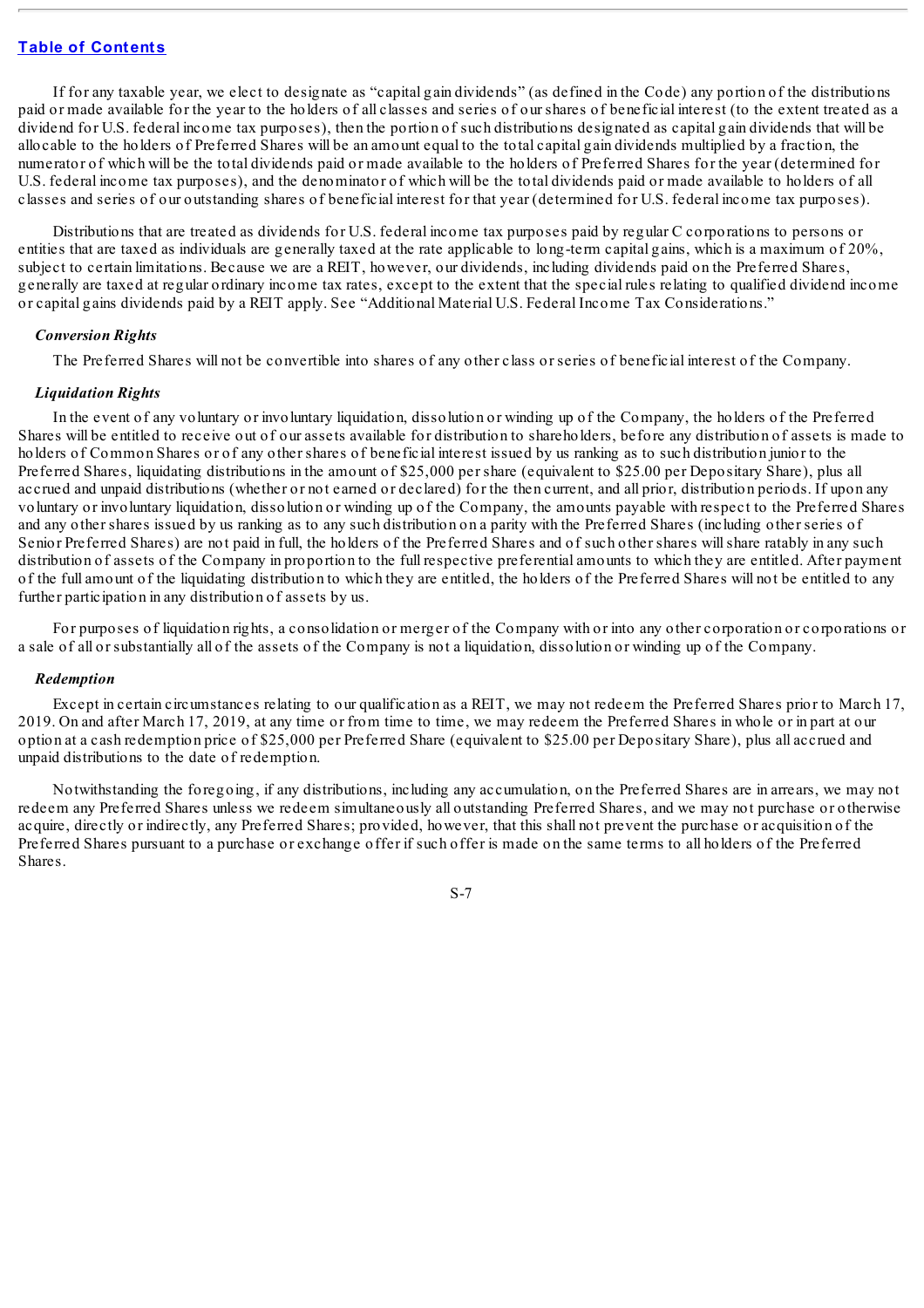A notice of redemption of the Preferred Shares (which may be contingent on the occurrence of a future event) will be mailed, postage prepaid, not less than 30 nor more than 60 days prior to the redemption date, addressed to the holders of record of Preferred Shares at their addresses as they appear on our stock transfer records. The failure to give such notice or any defect in the notice or in its mailing will not affect the validity of the proceedings for the redemption of any Preferred Shares except as to the holder to whom notice was defective or not given. Each notice willstate: (1) the redemption date; (2) the number of Preferred Shares to be redeemed; (3) the redemption price per Preferred Share; (4) the place or places where certificates for the Preferred Shares are to be surrendered for payment of the redemption price; and (5) that distributions on the Preferred Shares to be redeemed will cease to accrue on such redemption date.

If fewer than all the Preferred Shares held by any holder are to be redeemed, the notice mailed to such holder shall also specify the number of Preferred Shares to be redeemed from such holder. If fewer than all of the outstanding Preferred Shares are to be redeemed, the shares to be redeemed shall be selected by lot or pro rata or by any other equitable method we may choose. In order to facilitate the redemption of Preferred Shares, the Board of Trustees may fix a record date for the determination of Preferred Shares to be redeemed, such record date to be not less than 30 nor more than 60 days prior to the date fixed for such redemption.

Notice having been given as provided above, from and after the date specified therein as the date of redemption, unless we default in providing funds for the payment of the redemption price on such date, all distributions on the Preferred Shares called for redemption will cease. From and after the redemption date, unless we so default, all rights of the holders of the Preferred Shares as shareholders of the Company, except the right to receive the redemption price (but without interest), will cease. Upon surrender in accordance with such notice of the certificates representing any such shares (properly endorsed or assigned for transfer, if the Board of Trustees of the Company shallso require and the notice shallso state), the redemption price set forth above shall be paid out of the funds provided by the Company. If fewer than all the shares represented by any such certificate are redeemed, a new certificate shall be issued representing the unredeemed shares without cost to the holder thereof.

Subject to applicable law and the limitation on purchases when distributions on the Preferred Shares are in arrears, we may, at any time and from time to time, purchase any Preferred Shares in the open market, by tender or by private agreement.

#### *Voting Rights*

Except as indicated below, or except as expressly required by applicable law, holders of the Preferred Shares will not be entitled to vote.

If six quarterly distributions payable on the Preferred Shares or any other series of preferred shares are in default (whether or not declared or consecutive), the holders of the Preferred Shares (voting as a class with all other series of Senior Preferred Shares) will be entitled to elect two additional trustees until all distributions in default have been paid or declared and set apart for payment.

Such right to vote separately to elect trustees shall, when vested, be subject, always, to the same provisions for vesting of such right to elect trustees separately in the case of future distribution defaults. At any time when such right to elect trustees separately shall have so vested, we may, and upon the written request of the holders of record of not less than 10% of the total number of preferred shares of the Company then outstanding shall, call a special meeting of shareholders for the election of trustees. In the case of such a written request, such special meeting shall be held within 90 days after the delivery of such request and, in either case, at the place and upon the notice provided by law and in our Bylaws, provided that we shall not be required to callsuch a special meeting if such request is received less than 120 days before the date fixed for the next ensuing annual meeting of shareholders, and the holders of all classes of outstanding preferred shares are offered the opportunity to elect such trustees (or fill any vacancy) at such annual meeting of shareholders. Trustees so elected shallserve until the next annual meeting of our shareholders or until their respective successors are elected and qualified. If, prior to the end of the term of any trustee so elected, a vacancy in the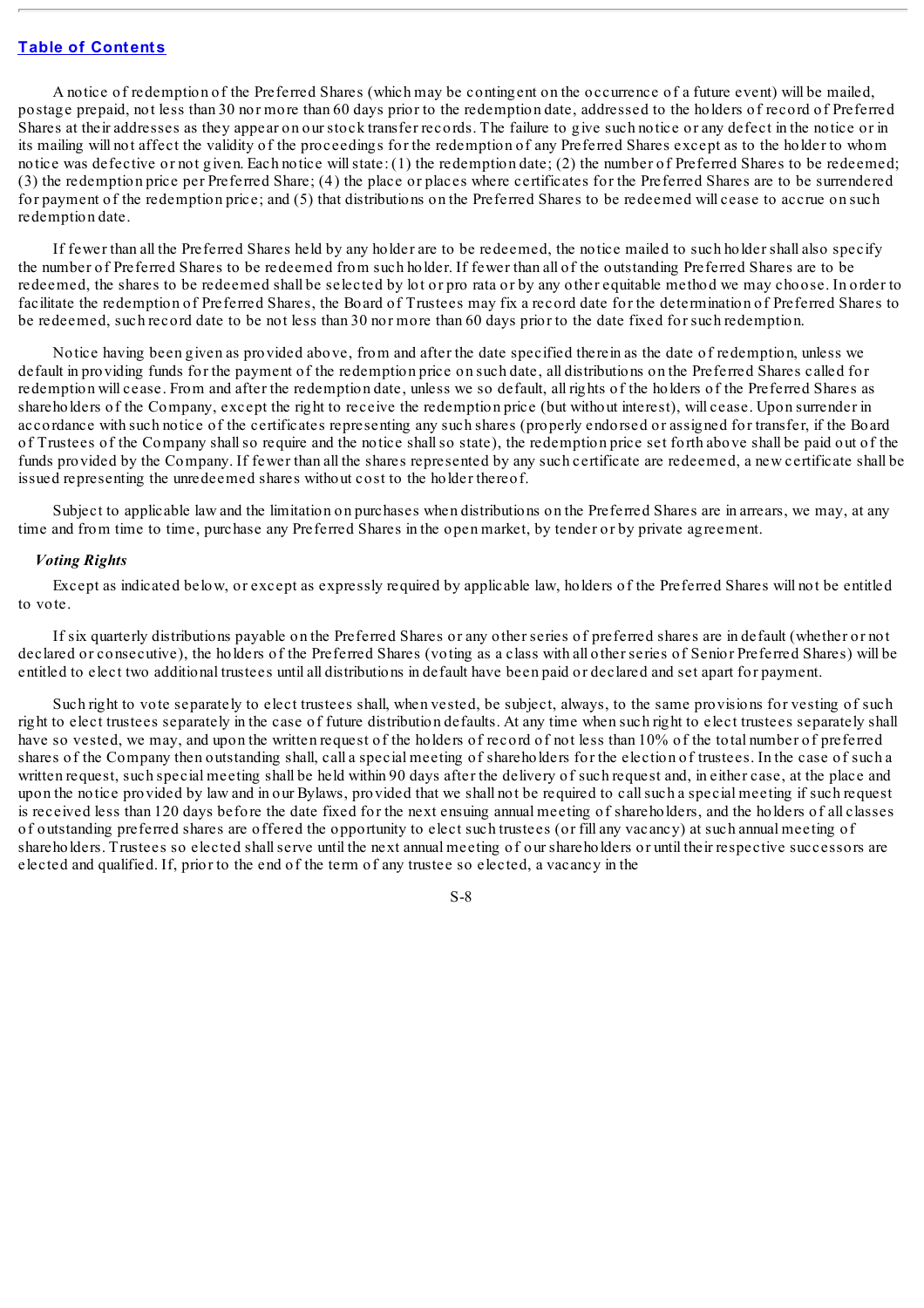office of such trustee shall occur, during the continuance of a default in distributions on preferred shares of the Company, by reason of death, resignation, or disability, such vacancy shall be filled for the unexpired term of such former trustee by the appointment of a new trustee by the remaining trustee or trustees so elected.

The affirmative vote or consent of the holders of at least  $66\frac{2}{3}\%$  of the outstanding Preferred Shares and any other series of preferred shares ranking on a parity with the Preferred Shares as to distributions or upon liquidation (which includes the other series of Senior Preferred Shares), voting as a single class, will be required to authorize another class of shares senior to the Preferred Shares with respect to the payment of distributions or the distribution of assets on liquidation. The affirmative vote or consent of the holders of at least 66 $\frac{2}{3}$  of the outstanding Preferred Shares will be required to amend or repeal any provision of, or add any provision to, the Declaration of Trust, including articles supplementary if such action would materially and adversely alter or change the rights, preferences or privileges of the Preferred Shares.

No consent or approval of the holders of the Preferred Shares will be required for the issuance from the Company's authorized but unissued preferred shares or other shares of any series of preferred shares ranking on a parity with or junior to the Preferred Shares as to payment of distributions and distribution of assets, including other Preferred Shares.

# **Depositary Shares**

The following is a brief description of the terms of the Depositary Shares which does not purport to be complete and is subject to, and qualified in its entirety by reference to, the provisions of the Deposit Agreement (including the form of Depositary Receipt contained therein), which is incorporated by reference in the Registration Statement of which this prospectus supplement constitutes a part.

#### *Distributions*

The Preferred Shares Depositary will distribute all cash distributions or other cash distributions received in respect of the Preferred Shares to the record holders of Depositary Receipts in proportion to the number of Depositary Shares owned by such holders on the relevant record date, which will be the same date as the record date fixed by us for the Preferred Shares. In the event that the calculation of such amount to be paid results in an amount which is a fraction of one cent, the amount the Preferred Shares Depositary shall distribute to such record holder shall be rounded to the next highest whole cent.

In the event of a distribution other than in cash, the Preferred Shares Depositary will distribute property received by it to the record holders of Depositary Receipts entitled thereto, in proportion, as nearly as may be practicable, to the number of Depositary Shares owned by such holders on the relevant record date, unless the Preferred Shares Depositary determines (after consultation with us) that it is not feasible to make such distribution, in which case the Preferred Shares Depositary may (with our approval) adopt any other method for such distribution as it deems equitable and appropriate, including the sale of such property (at such place or places and upon such terms as it may deem equitable and appropriate) and distribution of the net proceeds from such sale to such holders.

#### *Liquidation Preference*

In the event of the liquidation, dissolution or winding up of the affairs of the Company, whether voluntary or involuntary, the holders of each Depositary Share will be entitled to 1/1000th of the liquidation preference accorded each Preferred Share.

#### *Redemption*

Whenever we redeem any Preferred Shares held by the Preferred Shares Depositary, the Preferred Shares Depositary will redeem as of the same redemption date the number of Depositary Shares representing the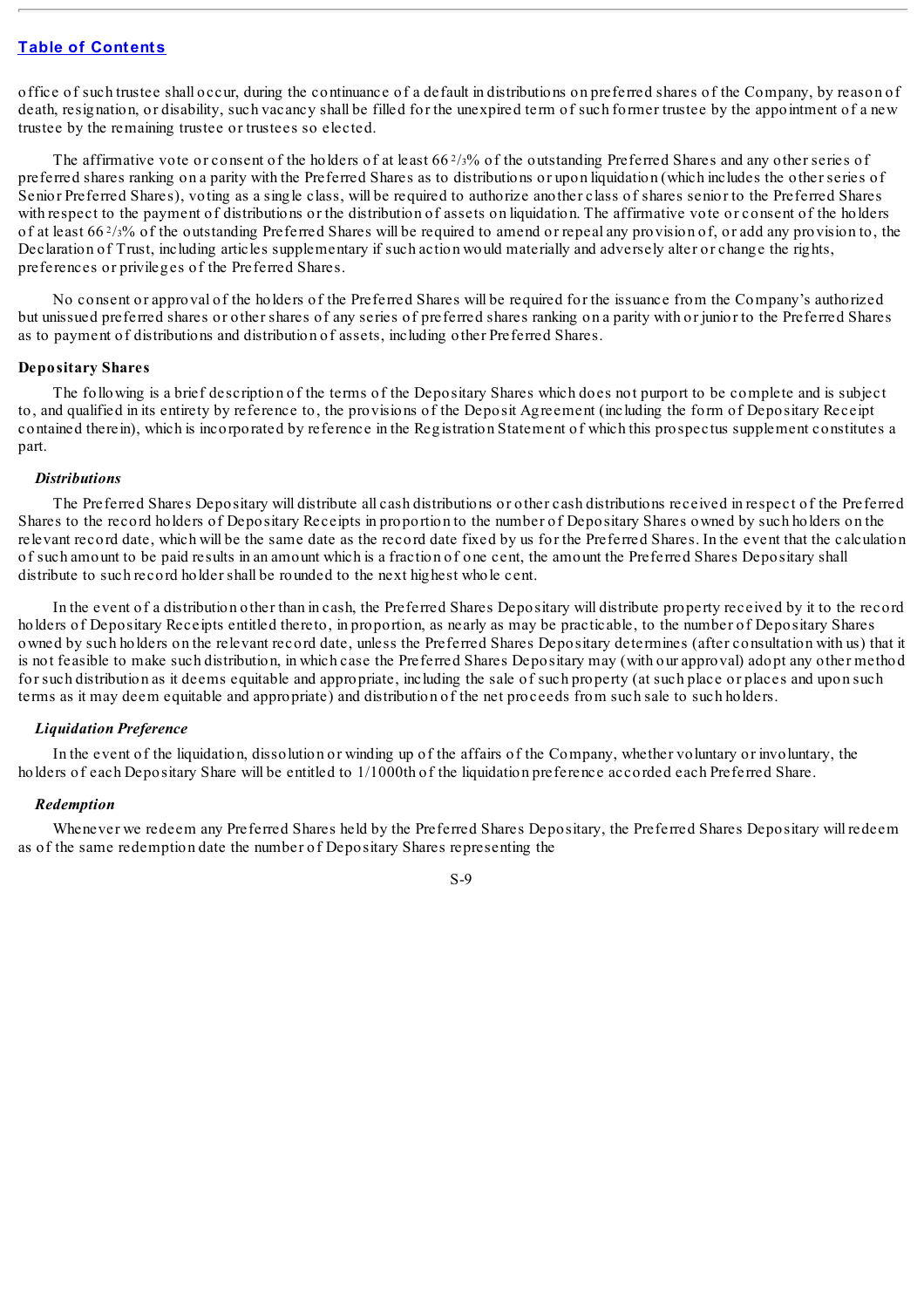Preferred Shares so redeemed. The Preferred Shares Depositary will publish a notice of redemption of the Depositary Shares containing the same type of information and in the same manner as our notice of redemption and will mail the notice of redemption promptly upon receipt of such notice from us and not less than 30 nor more than 60 days prior to the date fixed for redemption of the Preferred Shares and the Depositary Shares to the record holders of the Depositary Receipts. In case less than all the outstanding Depositary Shares are to be redeemed, the Depositary Shares to be so redeemed shall be determined pro rata or by lot in a manner determined by the Board of Trustees.

#### *Voting*

Promptly upon receipt of notice of any meeting at which the holders of the Preferred Shares are entitled to vote, the Preferred Shares Depositary will mail the information contained in such notice of meeting to the record holders of the Depositary Receipts as of the record date for such meeting. Each such record holder of Depositary Receipts will be entitled to instruct the Preferred Shares Depositary as to the exercise of the voting rights pertaining to the number of Preferred Shares represented by such record holder's Depositary Shares. The Preferred Shares Depositary will endeavor, insofar as practicable, to vote such Preferred Shares represented by such Depositary Shares in accordance with such instructions, and we will agree to take all action which may be deemed necessary by the Preferred Shares Depositary in order to enable the Preferred Shares Depositary to do so. The Preferred Shares Depositary will abstain from voting any of the Preferred Shares to the extent that it does not receive specific instructions from the holders of Depositary Receipts.

#### *Withdrawal of Preferred Shares*

Upon surrender of Depositary Receipts at the principal office of the Preferred Shares Depositary, upon payment of any unpaid amount due the Preferred Shares Depositary, and subject to the terms of the Deposit Agreement, the owner of the Depositary Shares evidenced thereby is entitled to delivery of the number of whole Preferred Shares and all money and other property, if any, represented by such Depositary Shares. Partial Preferred Shares will not be issued. If the Depositary Receipts delivered by the holder evidence a number of Depositary Shares in excess of the number of Depositary Shares representing the number of whole Preferred Shares to be withdrawn, the Preferred Shares Depositary will deliver to such holder at the same time a new Depositary Receipt evidencing such excess number of Depositary Shares. Holders of Preferred Shares thus withdrawn will not thereafter be entitled to deposit such shares under the Deposit Agreement or to receive Depositary Receipts evidencing Depositary Shares therefor.

#### *Amendment and Termination of Deposit Agreement*

The form of Depositary Receipt evidencing the Depositary Shares and any provision of the Deposit Agreement may at any time and from time to time be amended by agreement between us and the Preferred Shares Depositary. However, any amendment which materially and adversely alters the rights of the holders (other than any change in fees) of Depositary Shares will not be effective unless such amendment has been approved by the holders of at least a majority of the Depositary Shares then outstanding. No such amendment may impair the right, subject to the terms of the Deposit Agreement, of any owner of any Depositary Shares to surrender the Depositary Receipt evidencing such Depositary Shares with instructions to the Preferred Shares Depositary to deliver to the holder the Preferred Shares and all money and other property, if any, represented thereby, except in order to comply with mandatory provisions of applicable law. The Deposit Agreement may be terminated by us or the Preferred Shares Depositary only if (i) all outstanding Depositary Shares have been redeemed or (ii) there has been a final distribution in respect of the Preferred Shares in connection with any dissolution of the Company and such distribution has been made to all the holders of Depositary Shares.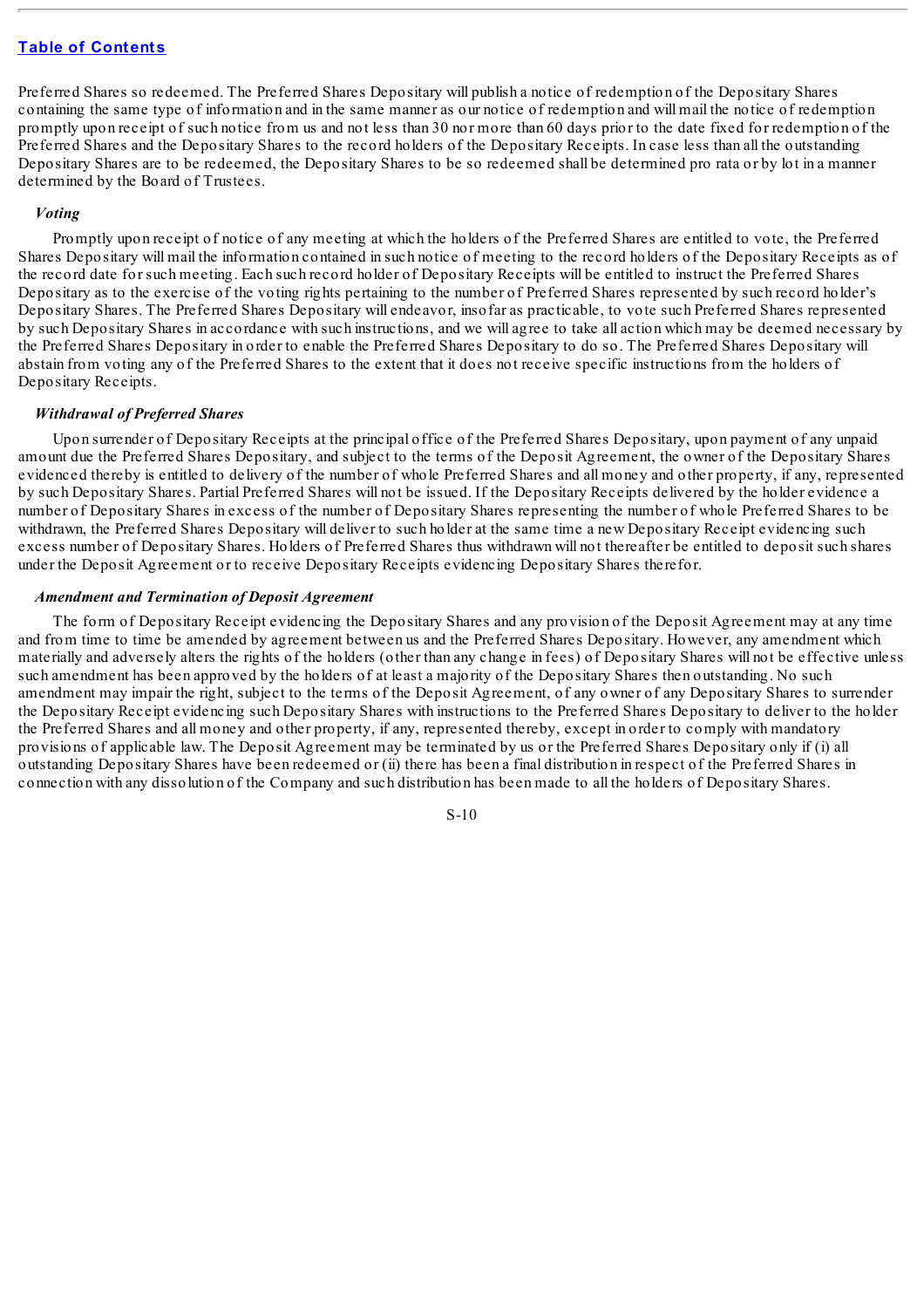## *Charges of Preferred Shares Depositary*

We will pay all transfer and other taxes and governmental charges arising solely from the existence of the depositary arrangements. We will pay charges of the Preferred Shares Depositary in connection with the initial deposit of the Preferred Shares and the initial issuance of the Depositary Shares, and redemption of the Preferred Shares and all withdrawals of Preferred Shares by owners of Depositary Shares. Holders of Depositary Receipts will pay transfer, income and other taxes and governmental charges and certain other charges as are provided in the Deposit Agreement to be for their accounts. In certain circumstances, the Preferred Shares Depositary may refuse to transfer Depositary Shares, may withhold distributions and distributions and sell the Depositary Shares evidenced by such Depositary Receipt if such charges are not paid.

#### *Miscellaneous*

The Preferred Shares Depositary will forward to the holders of Depositary Receipts all reports and communications from us which are delivered to the Preferred Shares Depositary and which we are required to furnish to the holders of the Preferred Shares. In addition, the Preferred Shares Depositary will make available for inspection by holders of Depositary Receipts at the principal office of the Preferred Shares Depositary, and at such other places as it may from time to time deem advisable, any reports and communications received from the Company which are received by the Preferred Shares Depositary as the holder of Preferred Shares.

Neither the Preferred Shares Depositary nor any Depositary's Agent (as defined in the Deposit Agreement), nor the Registrar (as defined in the Deposit Agreement) nor the Company assumes any obligation or will be subject to any liability under the Deposit Agreement to holders of Depositary Receipts other than for its gross negligence, willful misconduct or bad faith. Neither the Preferred Shares Depositary, any Depositary's Agent, the Registrar nor the Company will be liable if it is prevented or delayed by law or any circumstance beyond its control in performing its obligations under the Deposit Agreement. The Company and the Preferred Shares Depositary are not obligated to prosecute or defend any legal proceeding in respect of any Depositary Shares, Depositary Receipts or Preferred Shares unless reasonably satisfactory indemnity is furnished. The Company and the Preferred Shares Depositary may rely on written advice of counsel or accountants, on information provided by holders of Depositary Receipts or other persons believed in good faith to be competent to give such information and on documents believed to be genuine and to have been signed or presented by the proper party or parties.

#### *Resignation and Removal of Preferred Shares Depositary*

The Preferred Shares Depositary may resign at any time by delivering to us notice of its election to do so, and we may at any time remove the Preferred Shares Depositary, any such resignation or removal to take effect upon the appointment of a successor Preferred Shares Depositary and its acceptance of such appointment. Such successor Preferred Shares Depositary must be appointed within 60 days after delivery of the notice for resignation or removal and must be a bank or trust company having its principal office in the United States of America and having a combined capital and surplus of at least \$150,000,000.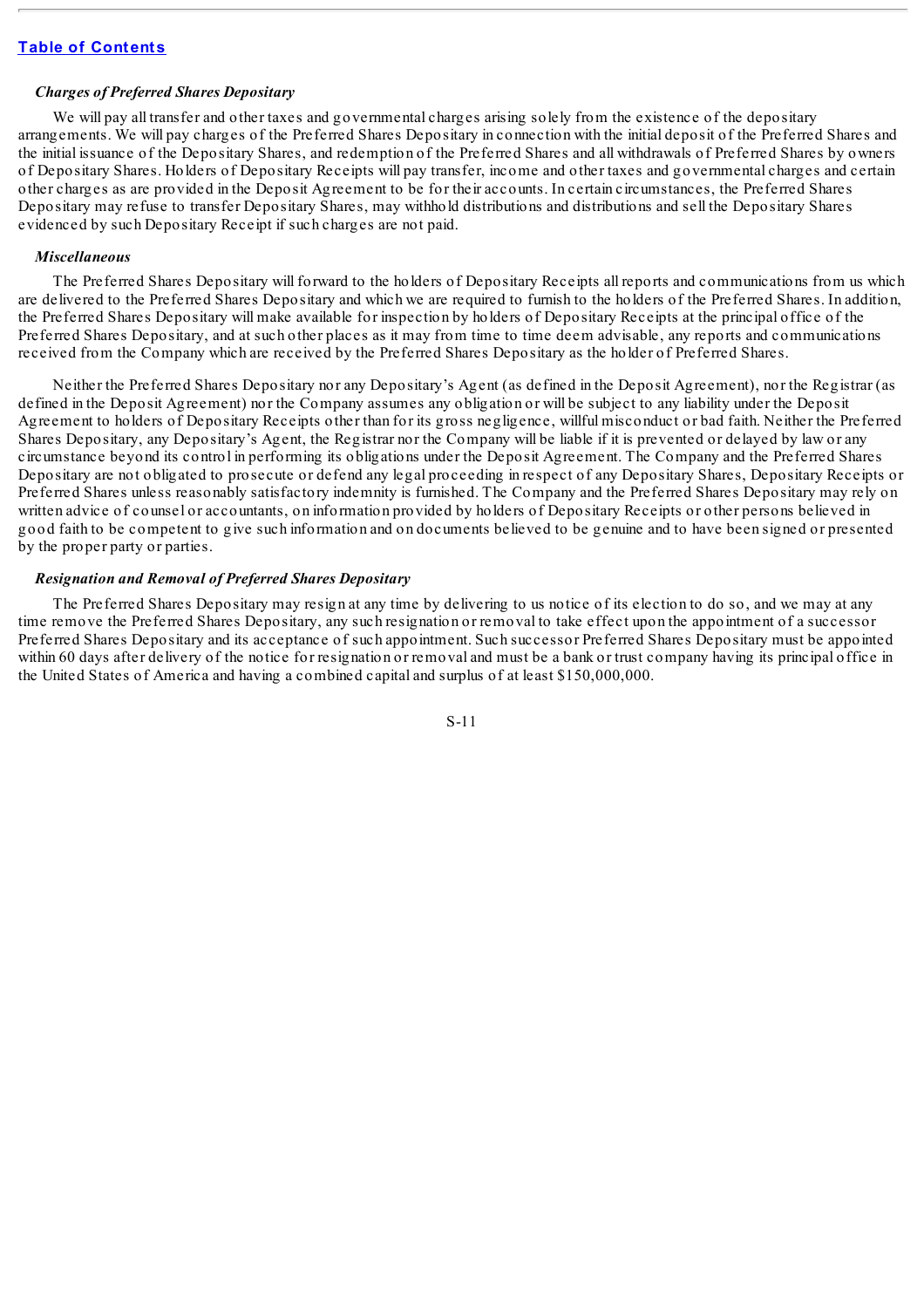## <span id="page-16-0"></span>**ADDITIONAL MATERIAL U.S. FEDERAL INCOME TAX CONSIDERATIONS**

For a discussion of the taxation of the Company and the tax considerations relevant to shareholders generally, see "Material U.S. Federal Income Tax Considerations" in the accompanying prospectus. The following is a summary of certain additional U.S. federal income tax considerations pertaining to the acquisition, ownership and disposition of the Depositary Shares and should be read in conjunction with the referenced sections in the accompanying prospectus. This discussion of additional considerations is general in nature and is not exhaustive of all possible U.S. federal income tax considerations, nor does the discussion address any state, local or foreign tax considerations. This discussion of additional considerations is based on current law and does not purport to deal with all aspects of U.S. federal income taxation that may be relevant to a prospective shareholder in light of its particular circumstances or to certain types of shareholders (including insurance companies, financial institutions, broker-dealers, tax exempt investors, foreign corporations and persons who are not citizens or residents of the United States) subject to special treatment under U.S. federal income tax law. We have not requested and will not request a ruling from the Internal Revenue Service (the "Service") with respect to any of the U.S. federal income tax issues discussed below or in the accompanying prospectus. Prospective investors should consult, and must depend on, their own tax advisors regarding the U.S. federal, state, local, foreign and other tax consequences of holding and disposing of the Depositary Shares.

### **Taxation of Holders of Depositary Shares**

*General.* Owners of the Depositary Shares will be treated for U.S. federal income tax purposes as if they were owners of the Preferred Shares represented by such Depositary Shares. Accordingly, such owners will take into account, for U.S. federal income tax purposes, income to which they would be entitled if they were holders of such Preferred Shares. See "Material U.S. Federal Income Tax Considerations" in the accompanying prospectus. Withdrawals of Preferred Shares for Depositary Shares are not taxable events for U.S. federal income tax purposes.

*Distributions; Withholding.* For a discussion of the taxation of the Company, the treatment of distributions with respect to shares of the Company, and the withholding rules, see "Material U.S. Federal Income Tax Considerations—Taxation of Public Storage as a REIT," "—Taxation of U.S. Shareholders," "—U.S. Taxation of Non-U.S. Shareholders" and "—Information Reporting and Backup Withholding Tax Applicable to Shareholders" in the accompanying prospectus. In determining the extent to which a distribution on the Depositary Shares constitutes a dividend for U.S. federal income tax purposes, the earnings and profits of the Company will be allocated first to distributions with respect to the Preferred Shares and all other series of Preferred Shares, and second to distributions with respect to Common Shares of the Company.

*Sale or Exchange of Depositary Shares.* Upon the sale, exchange or other disposition of Depositary Shares to a party other than the Company, a holder of Depositary Shares will realize capital gain or loss measured by the difference between the amount realized on the sale, exchange or other disposition of the Depositary Shares and such shareholder's adjusted tax basis in the Depositary Shares (provided the Depositary Shares are held as a capital asset). For a discussion of capital gain taxation see "Material U.S. Federal Income Tax Considerations—Taxation of U.S. Shareholders" and "—U.S. Taxation of Non-U.S. Shareholders" in the accompanying prospectus.

*Redemption of Depositary Shares*. Whenever the Company redeems any Preferred Shares held by the Preferred Shares Depositary, the Preferred Shares Depositary will redeem as of the same redemption date the number of Depositary Shares representing the Preferred Shares so redeemed. The treatment to a holder of Depositary Shares accorded to any redemption by the Company (as distinguished from a sale, exchange or other disposition) of Preferred Shares held by the Preferred Shares Depositary and corresponding redemption of Depositary Shares can only be determined on the basis of particular facts as to the holder of Depositary Shares at the time of redemption. In general, a holder of Depositary Shares will recognize capital gain or loss measured by the difference between the amount received upon the redemption and the holder of the Depositary Shares' adjusted tax basis in the Depositary Shares redeemed (provided the Depositary Shares are held as a capital asset) if such redemption (i) results in a "complete termination" of a holder's interest in all classes of stock of the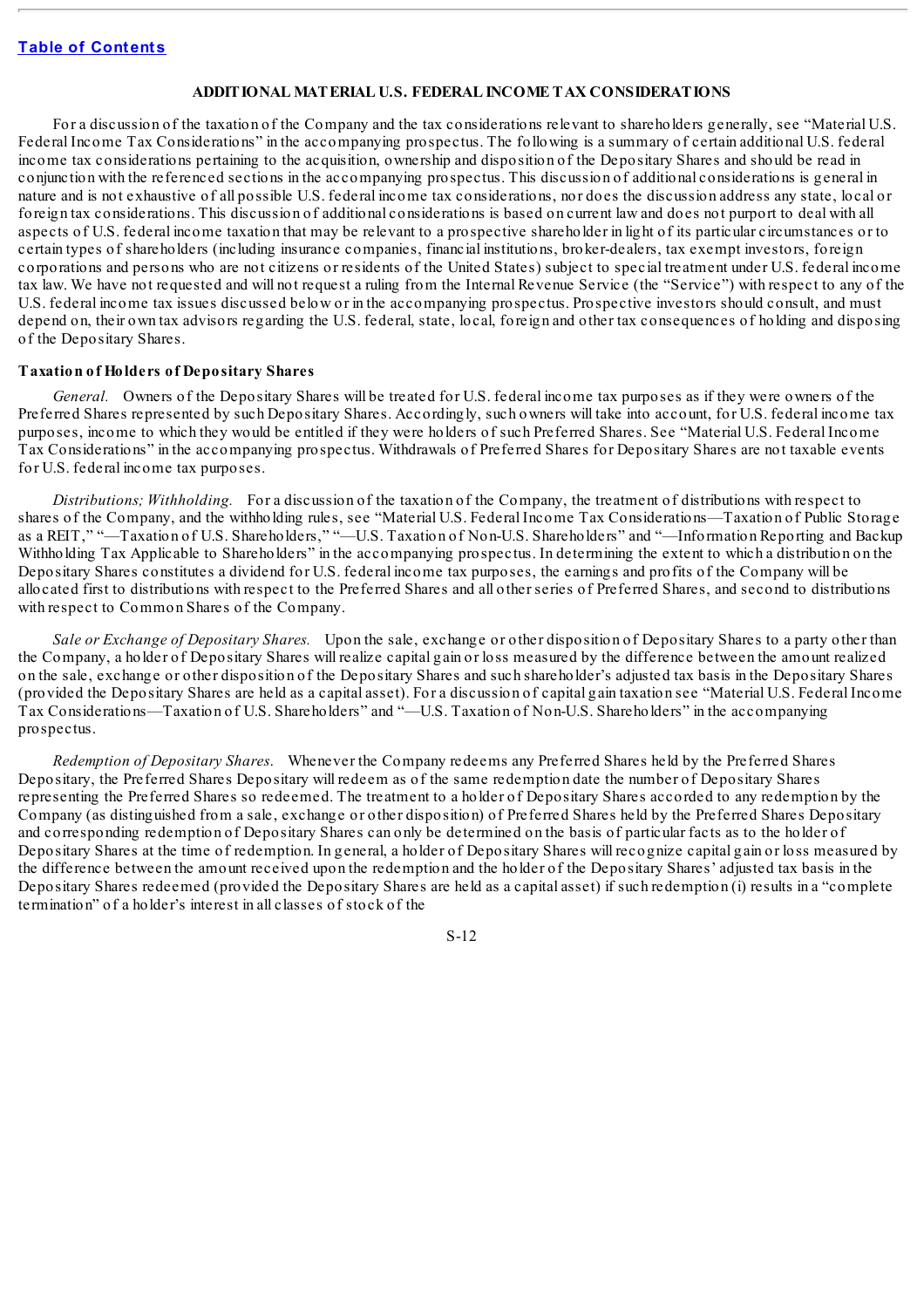Company under Section  $302(b)(3)$  of the Code or (ii) is "not essentially equivalent to a dividend" with respect to the holder under Section  $302(b)(1)$  of the Code. In applying these tests, there must be taken into account not only any Depositary Shares owned by the holder, but also such holder's ownership of Common Shares, equity shares, other series of preferred shares and any options (including shares purchase rights) to acquire any of the foregoing. The holder also must take into account any such securities (including options) which are considered to be owned by such holder by reason of the constructive ownership rules set forth in Sections 318 and 302(c) of the Code.

If a particular holder of Depositary Shares owns (actually or constructively) no Common Shares or equity shares of the Company or an insubstantial percentage of the outstanding Common Shares, equity share or preferred shares of the Company, based upon current law, it is probable that the redemption of Depositary Shares from such a holder would be considered "not essentially equivalent to a dividend." However, whether a distribution is "not essentially equivalent to a dividend" depends on all of the facts and circumstances, and a holder of Depositary Shares intending to rely on any of these tests at the time of redemption should consult its tax advisor to determine their application to its particular situation.

If the redemption does not meet any of the tests under Section 302 of the Code, then the redemption proceeds received from the Depositary Shares will be treated as a distribution on the Depositary Shares as described under "Material U.S. Federal Income Tax Considerations—Taxation of U.S. Shareholders" and "—U.S. Taxation of Non-U.S. Shareholders" in the accompanying prospectus. If the redemption is taxed as a distribution, the holder's adjusted tax basis in the redeemed Depositary Shares will be transferred to any other shareholdings of the holder of Depositary Shares in the Company. If the holder of Depositary Shares owns no other shares of beneficial interest in the Company, under certain circumstances, such basis may be transferred to a related person, or it may be lost entirely.

However, notwithstanding the foregoing, the IRS has proposed Treasury Regulations that would require the basis reduction associated with a redemption that is taxed as a distribution to be applied on a "share-by-share" basis, which could result in taxable income with respect to some shares, even though the holder's aggregate basis in its shares would be sufficient to absorb the entire redemption distribution. In addition, as a general matter, these proposed Treasury Regulations would not permit the transfer of basis in the redeemed shares to the remaining shares held (directly or indirectly) by the redeemed holder. Instead, the unrecovered basis in our preferred shares would be treated as a deferred loss to be recognized when certain conditions are satisfied. These proposed Treasury Regulations would be effective for transactions that occur after the date the regulations are published as final Treasury Regulations. There can, however, be no assurance as to whether, when, and in what particular form such proposed Treasury Regulations will ultimately be finalized.

The following discussion should replace in its entirety and supersede the discussion comprised by paragraph number 8 under the heading "Material U.S. Federal Income Tax Considerations—Taxation of Public Storage as a REIT—Taxation" in the accompanying *prospectus.*

8. If we acquire any assets from a non-REIT "C" corporation in a carry-over basis transaction, we would be liable for corporate income tax, at the highest applicable corporate rate for the "built-in gain" with respect to those assets if we disposed of those assets within 10 years after they were acquired. Built-in gain is the amount by which an asset's fair market value exceeds its adjusted tax basis at the time we acquire the asset. To the extent that assets are transferred to us in a carry-over basis transaction by a partnership in which a corporation owns an interest, we will be subject to this tax in proportion to the non-REIT "C" corporation's interest in the partnership. The results described in this paragraph assume that the non-REIT "C" corporation will not elect, in lieu of this treatment, to be subject to an immediate tax when the asset is acquired by us. The IRS has issued Treasury Regulations that generally exclude from the application of this built-in gains tax any gain from the sale of property acquired in an exchange under Section 1031 (a like-kind exchange) or Section 1033 (an involuntary conversion) of the Code. We also have acquired assets in carryover basis merger transactions with a number of REITs. If any such acquired REIT failed to qualify as a REIT at the time of its merger into us, it would have been a non-REIT "C" corporation and we also would be liable for tax liabilities inherited from it.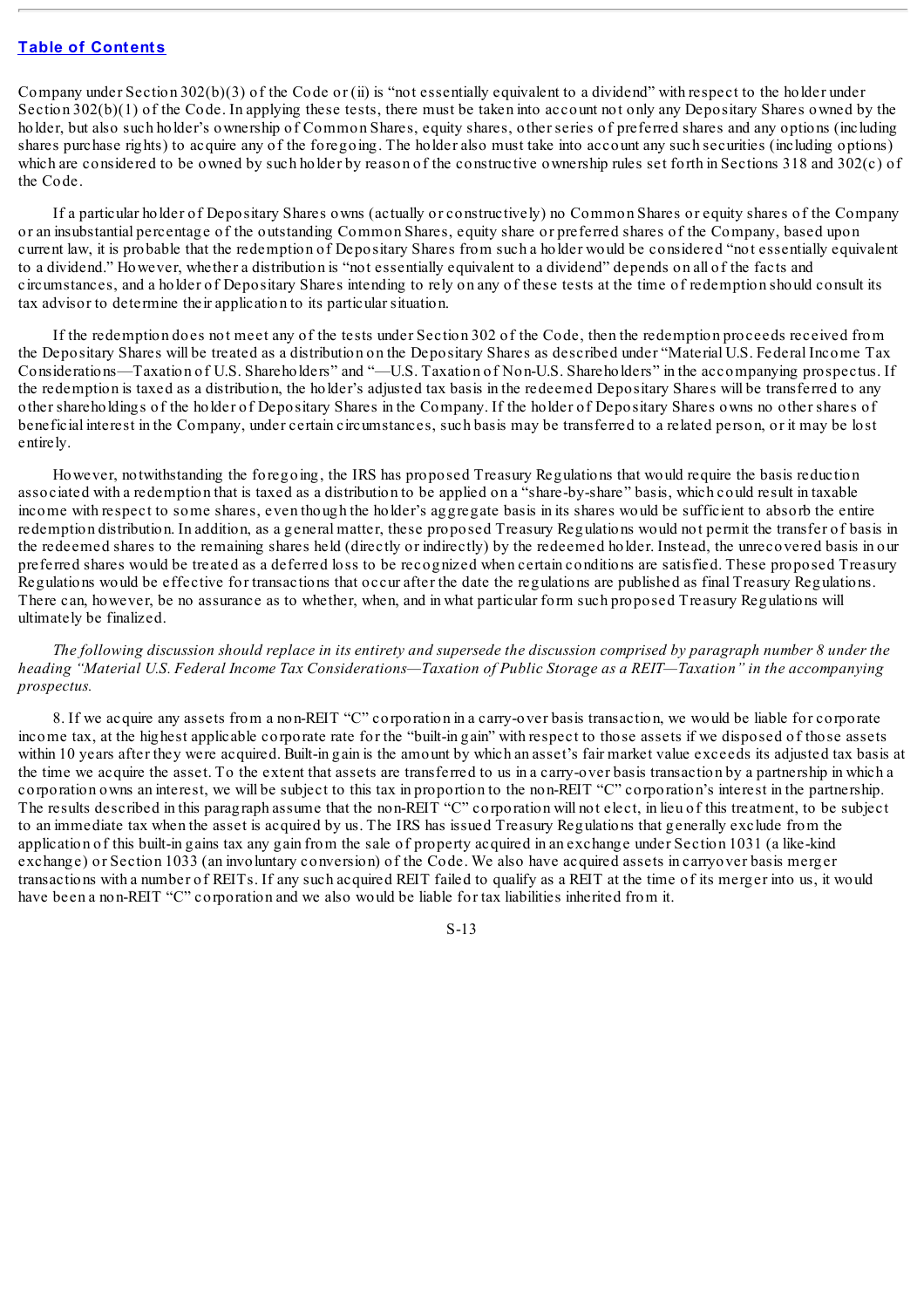The following discussion should replace in its entirety and supersede the paragraph under the heading "Material U.S. Federal *Income Tax Considerations—Taxation of U.S. Shareholders—New Legislation Relating to Foreign Accounts" in the accompanying prospectus.*

*Foreign Accounts.* Certain payments made after June 30, 2013 (*i.e.*, on or after July 1, 2014) to "foreign financial institutions" in respect of accounts of U.S. shareholders at such financial institutions may be subject to withholding at a rate of 30%. U.S. shareholders should consult their tax advisors regarding the effect, if any, of these withholding provisions on their ownership and disposition of their shares. See "—U.S. Taxation of Non-U.S. Shareholders—Withholding on Payments to Certain Foreign Entities."

The following discussion should replace in its entirety and supersede the discussion under the heading "Material U.S. Federal *Income Tax Considerations—* U.S. Taxation of Non-U.S. Shareholders—*Withholding on Payments to Certain Foreign Entities" in the accompanying prospectus.*

*Withholding on Payments to Certain Foreign Entities*. The Foreign Account Tax Compliance Act ("FATCA"), which was enacted in 2010, imposes a 30% withholding tax on certain types of payments made to "foreign financial institutions" and certain other non-U.S. entities unless certain due diligence, reporting, withholding, and certification requirements are satisfied.

On January 17, 2013, final regulations under FATCA were published. As a general matter, FATCA imposes a 30% withholding tax on dividends on, and gross proceeds from the sale or other disposition of, our shares if paid to a foreign entity unless either (i) the foreign entity is a "foreign financial institution" that undertakes certain due diligence, reporting, withholding, and certification obligations, (ii) the foreign entity is not a "foreign financial institution" and identifies certain of its U.S. investors, or (iii) the foreign entity otherwise is excepted under FATCA.

Under delayed effective dates provided for in the final regulations and subsequent guidance, the required withholding does not begin untilJuly 1, 2014 with respect to dividends on our shares, and January 1, 2017 with respect to gross proceeds from a sale or other disposition of our shares.

If withholding is required under FATCA on a payment related to our shares, investors that otherwise would not be subject to withholding (or that otherwise would be entitled to a reduced rate of withholding) generally will be required to seek a refund or credit from the IRS to obtain the benefit of such exemption or reduction (provided that such benefit is available). Prospective investors should consult their tax advisors regarding the effect of FATCA in their particular circumstances.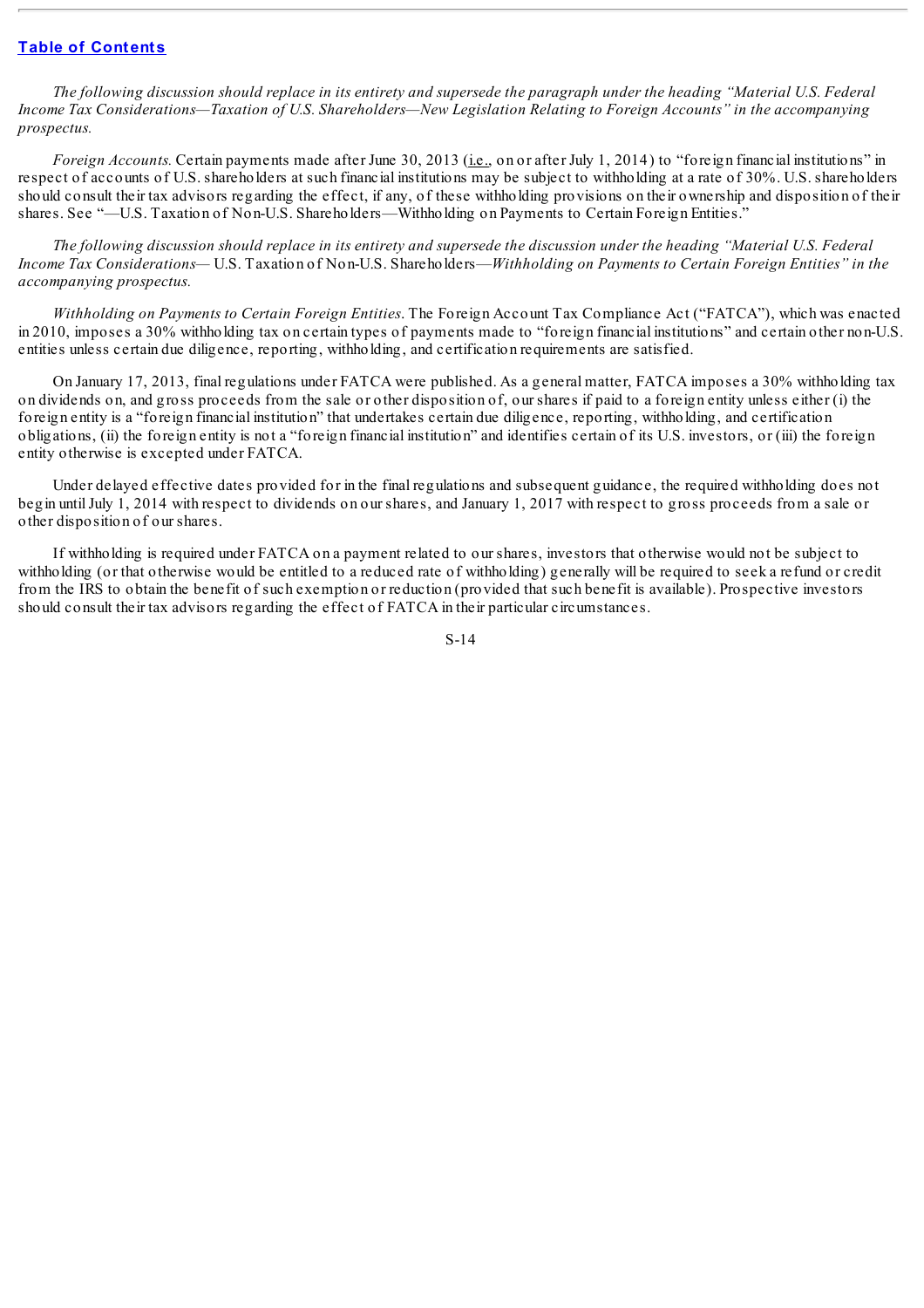### <span id="page-19-0"></span>**UNDERWRITING**

Subject to the terms and conditions stated in the underwriting agreement dated the date of this prospectus supplement, the underwriters named below have severally agreed to purchase, and we have agreed to sell to each underwriter, the number of Depositary Shares set forth opposite the underwriter's name.

| Underwriters                          | <b>Number</b><br>of Depositary<br><b>Shares</b> |
|---------------------------------------|-------------------------------------------------|
|                                       |                                                 |
| Merrill Lynch, Pierce, Fenner & Smith |                                                 |
| Incorporated                          | 2,250,000                                       |
| Morgan Stanley & Co. LLC              | 2,250,000                                       |
| UBS Securities LLC                    | 2,250,000                                       |
| Wells Fargo Securities, LLC           | 2,250,000                                       |
| Total                                 | 9,000,000                                       |

The underwriting agreement provides that the obligations of the several underwriters to purchase the shares included in this offering are subject to approval of legal matters by counsel and to other conditions. The underwriters are obligated to purchase all of the Depositary Shares if they purchase any of the Depositary Shares.

We have granted to the underwriters an option, exercisable for 30 days from the date of this prospectus supplement, to purchase up to 1,350,000 additional Depositary Shares. The underwriters may exercise the option solely for the purpose of covering overallotments, if any, in connection with this offering. To the extent the option is exercised, the underwriters must purchase the full number of additional Depositary Shares.

We intend to apply to have our Depositary Shares listed on the NYSE. If the application is approved, trading of the Depositary Shares on the NYSE is expected to begin within 30 days following the initial delivery of the Depositary Shares. The underwriters have advised us that they intend to make a market in the Depositary Shares prior to the commencement of trading on the NYSE. The underwriters will have no obligation to make a market in the Depositary Shares, however, and may cease market making activities, if commenced, at any time.

Public Storage will pay an underwriting discount of \$0.7875 per Depositary Share for retail orders and an underwriting discount of \$0.50 per Depositary Share for certain institutional orders. The following table shows the total underwriting discounts and commissions that we are to pay to the underwriters in connection with this offering based on an average weighted underwriting discount for retail and institutionalsales. These amounts are shown assuming both no exercise and full exercise of the underwriters' option to purchase additional Depositary Shares.

|                      | No Exercise                    | Full Exercise |
|----------------------|--------------------------------|---------------|
| Per Depositary Share | $\frac{1}{2}$ 0.7487 \$ 0.7537 |               |
| Total                | $$6,738,015$ $$7,801,140$      |               |

Depositary Shares sold by the underwriters to the public will initially be offered at the initial public offering price set forth on the cover of this prospectus supplement. Any Depositary Shares sold by the underwriters to securities dealers may be sold at a discount from the initial public offering price of up to \$0.50 per Depositary Share (\$0.30 per Depositary Share in the case of sales to certain institutions). Any such securities dealers may resell any Depositary Shares purchased from the underwriters to certain other brokers or dealers at a discount from the initial public offering price of up to \$0.45 per Depositary Share (other than sales to certain institutions). If all the Depositary Shares are not sold at the initial public offering price, the underwriters may change the offering price and the other selling terms.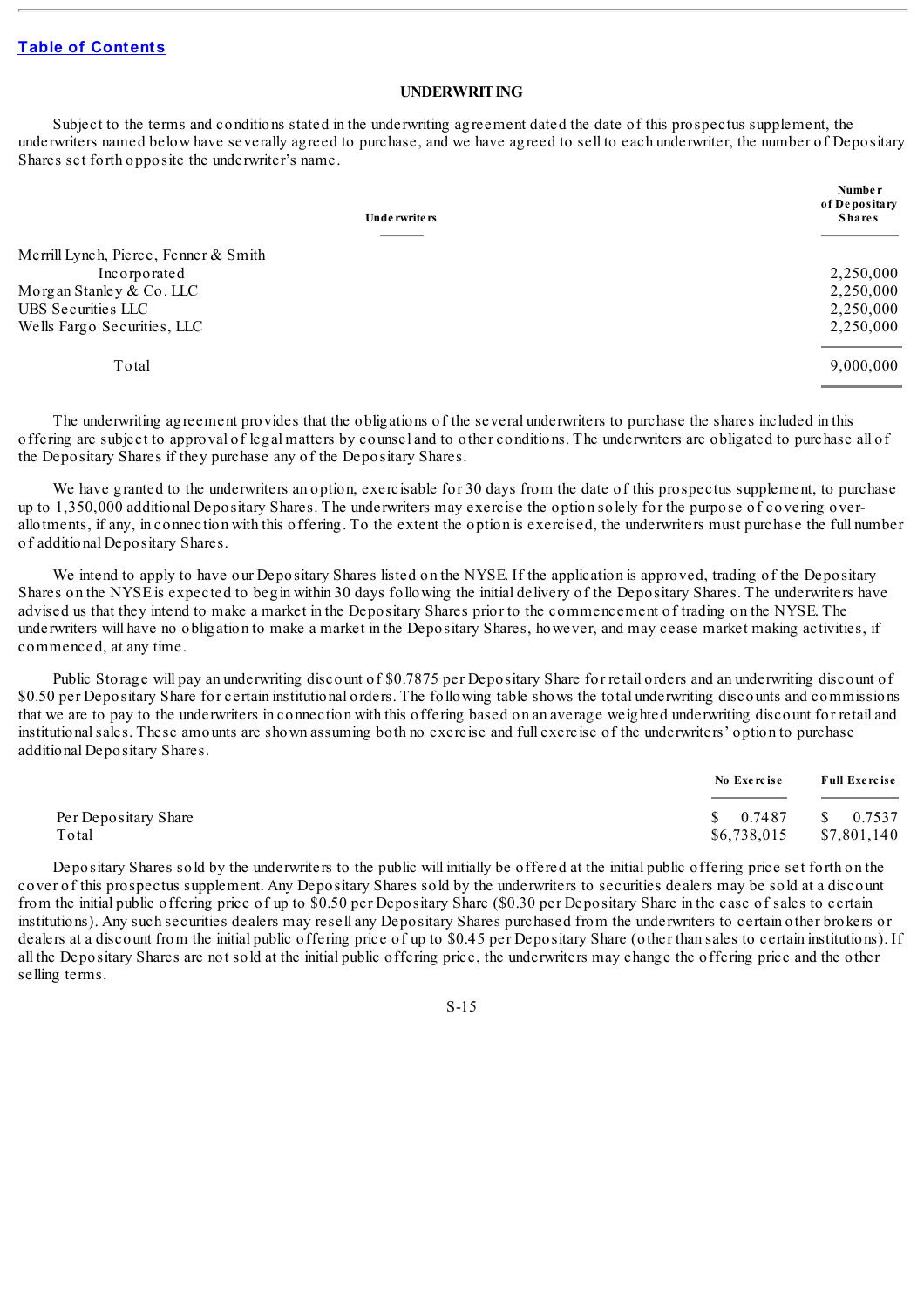In connection with the offering the underwriters may purchase and sell Depositary Shares in the open market. These transactions may include short sales, syndicate covering transactions and stabilizing transactions. Short sales involve syndicate sales of Depositary Shares in excess of the number of Depositary Shares to be purchased by the underwriters in the offering, which creates a syndicate short position. Syndicate covering transactions involve purchases of the Depositary Shares in the open market after the distribution has been completed in order to cover syndicate short positions. A short position is more likely to be created if the underwriters are concerned that there may be downward pressure on the price of the Depositary Shares in the open market after pricing that could adversely affect investors who purchase in the offering. Stabilizing transactions consist of bids for or purchases of Depositary Shares in the open market while the offering is in progress.

The underwriters also may impose a penalty bid. Penalty bids permit the underwriters to reclaim a selling concession from a syndicate member when Merrill Lynch, Pierce, Fenner & Smith Incorporated, Morgan Stanley & Co. LLC, UBS Securities LLC or Wells Fargo Securities, LLC repurchases Depositary Shares originally sold by that syndicate member in order to cover syndicate short positions or make stabilizing purchases.

Any of these activities may have the effect of preventing or retarding a decline on the market price of the Depositary Shares. They may also cause the price of the Depositary Shares to be higher than the price that would otherwise exist in the open market in the absence of these transactions. The underwriters may conduct these transactions on the NYSE or in the over-the-counter market, or otherwise. If the underwriters commence any of these transactions, they may discontinue any of them at any time.

We expect to deliver the securities against payment in New York City on or about the expected settlement date specified on the cover page of this prospectus supplement, which will be the fifth business day following the date of this prospectus supplement and of the pricing of securities. Under Rule 15c6-1 of the Exchange Act, trades in the secondary market generally are required to settle in three business days, unless the parties to any such trade expressly agree otherwise. Accordingly, purchasers who wish to trade the Depositary Shares on the date of the prospectus supplement or the next succeeding business day will be required, by virtue of the fact that the Depositary Shares initially willsettle in T+5, to specify an alternative settlement cycle at the time of any such trade to prevent a failed settlement and should consult their own advisor.

We estimate that our portion of the total expenses (excluding the underwriting discount) of this offering will be approximately \$430,000.

The underwriters have performed investment banking and advisory services for us from time to time for which they have received customary fees and expenses. The underwriters may, from time to time, engage in transactions with and perform services for us in the ordinary course of their business.

In addition, in the ordinary course of their business activities, the underwriters and their affiliates may make or hold a broad array of investments and actively trade debt and equity securities (or related derivative securities) and financial instruments (including bank loans) for their own account and for the accounts of their customers. Such investments and securities activities may involve securities and/or instruments of ours or our affiliates. Certain of the underwriters or their affiliates that have a lending relationship with us routinely hedge their credit exposure to us consistent with their customary risk management policies. Typically, such underwriters and their affiliates would hedge such exposure by entering into transactions which consist of either the purchase of credit default swaps or the creation of short positions in our securities. The underwriters and their affiliates may also make investment recommendations and/or publish or express independent research views in respect of such securities or financial instruments and may hold, or recommend to clients that they acquire, long and/or short positions in such securities and instruments.

The lenders under our revolving credit facility include Bank of America, N.A., an affiliate of Merrill Lynch, Pierce, Fenner & Smith Incorporated; Morgan Stanley Bank, an affiliate of Morgan Stanley & Co. LLC; UBS Loan Finance LLC, an affiliate of UBS Securities LLC; and Wells Fargo Bank, National Association, an affiliate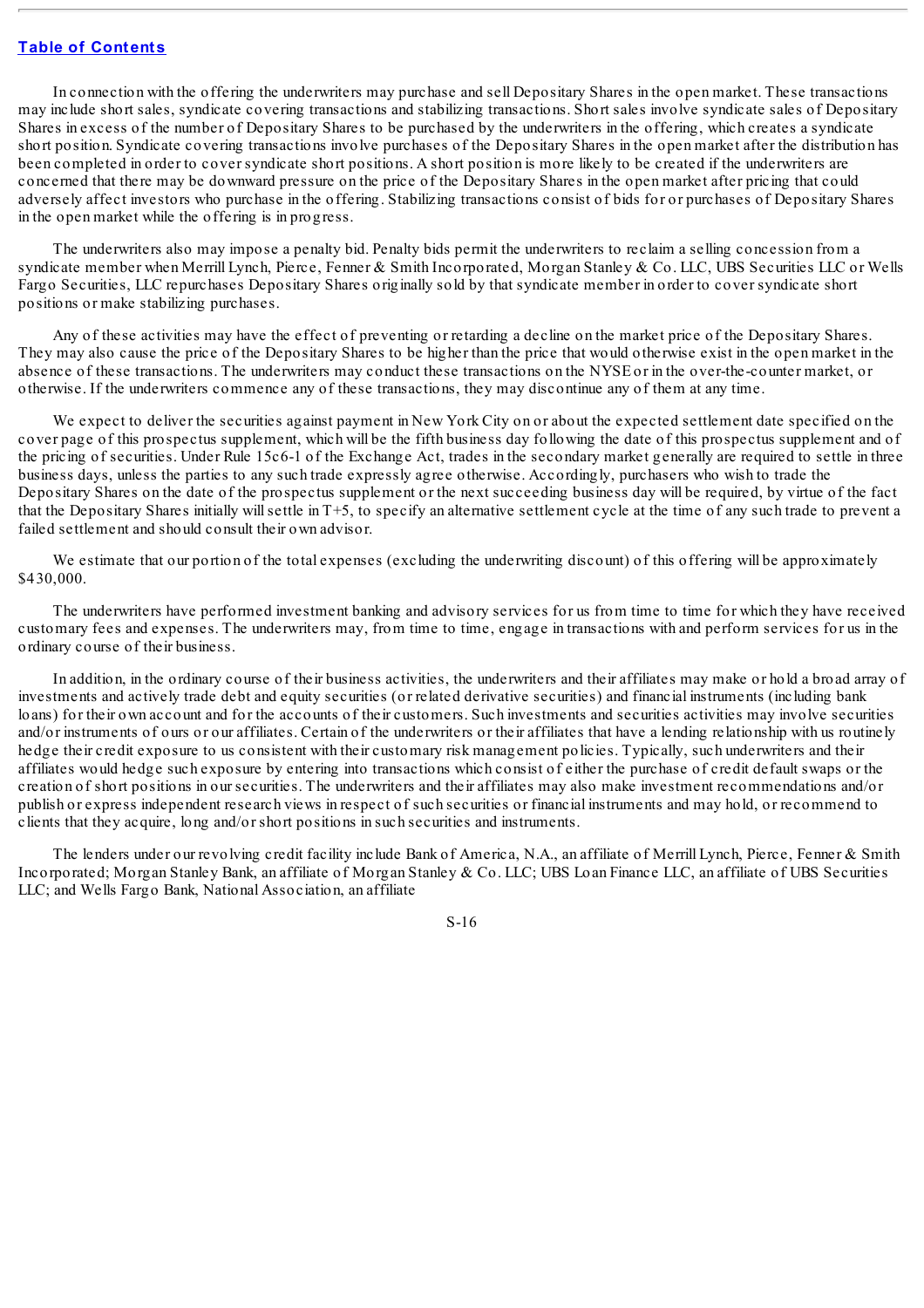of Wells Fargo Securities, LLC. Wells Fargo Bank, National Association is agent of the facility and also a lender under the revolving credit facility.

Wells Fargo Bank, National Association, an affiliate of Wells Fargo Securities, LLC, is the lender under our term loan and will receive any amount outstanding under our term loan that is repaid with the net proceeds of this offering.

We have agreed to indemnify the underwriters against certain liabilities, including liabilities under the Securities Act, or to contribute to payments the underwriters may be required to make because of any of those liabilities.

## <span id="page-21-0"></span>**LEGAL MATTERS**

Certain legal matters relating to the Preferred Shares and Depositary Shares will be passed upon for us by Hogan Lovells US LLP, and for the underwriters by Skadden, Arps, Slate, Meagher & Flom LLP, Los Angeles, California. Skadden, Arps, Slate, Meagher & Flom LLP has from time to time represented us and our affiliates on unrelated matters.

## **EXPERTS**

<span id="page-21-1"></span>Ernst & Young LLP, independent registered public accounting firm, has audited our consolidated financial statements and schedule included in our Annual Report on Form 10-K for the year ended December 31, 2013, and the effectiveness of our internal control over financial reporting as of December 31, 2013, as set forth in their reports, which are incorporated by reference in this prospectus supplement and elsewhere in the registration statement. Our financialstatements and schedule are incorporated by reference in reliance on Ernst & Young LLP's reports, given on their authority as experts in accounting and auditing.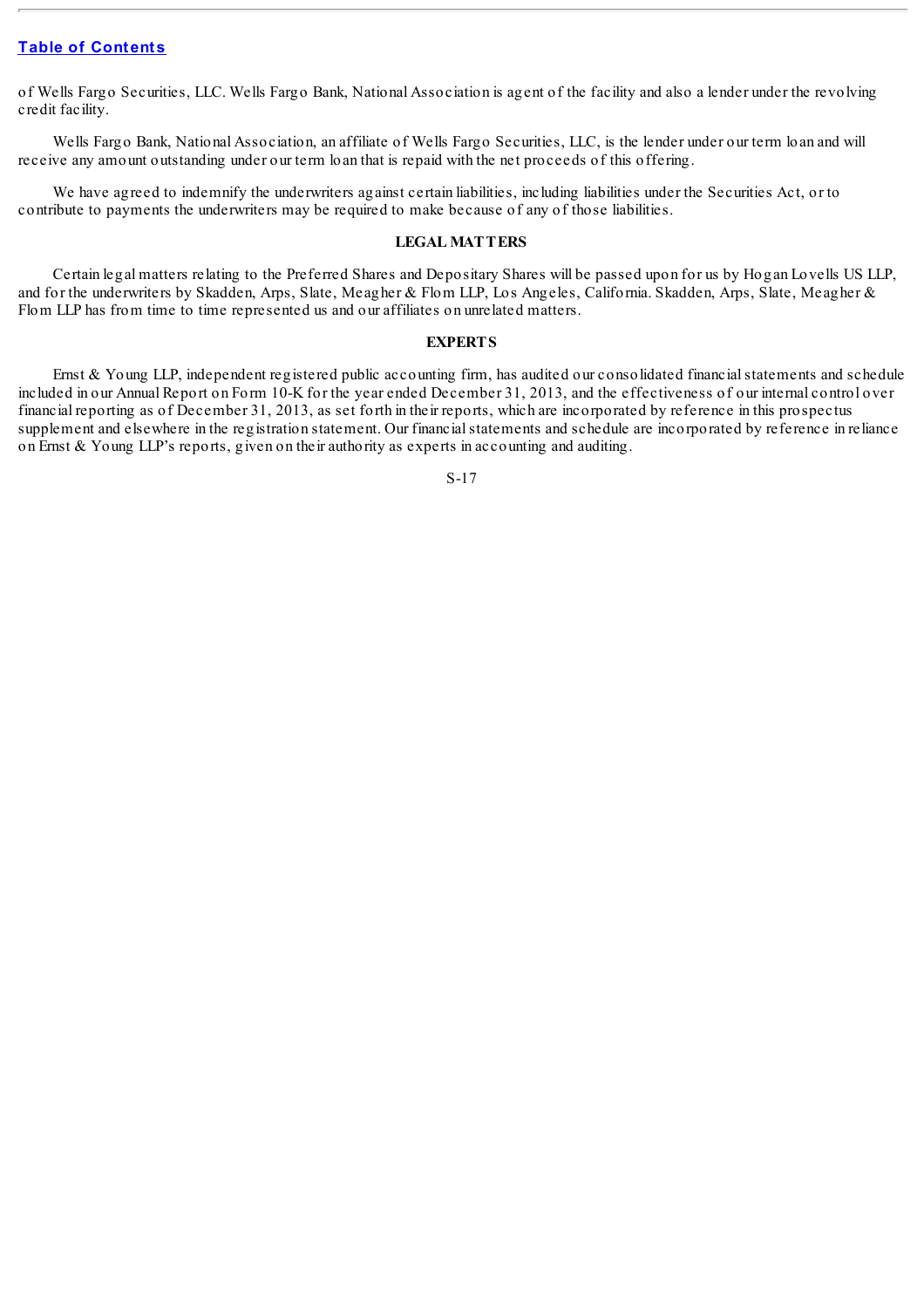**Prospectus**

# **Public Storage**

# **Common Shares of Beneficial Interest Preferred Shares of Beneficial Interest Equity Shares of Beneficial Interest Depositary Shares Warrants Debt Securities Units**

We may offer and sell these securities to or through one or more underwriters, dealers and agents, or directly to purchasers, on a delayed or continuous basis. In addition, selling securityholders to be identified from time to time in a prospectus supplement may sell our securities that they own. We will not receive any of the proceeds from the sale of our securities by selling securityholders.

We will provide the specific terms of any offered securities in supplements to this prospectus and other filings with the Securities and Exchange Commission. You should read this prospectus and the supplements carefully before you invest.

Our common shares of beneficial interest are listed and traded on the New York Stock Exchange under the symbol "PSA."

Our principal executive offices are located at 701 Western Avenue, Glendale, California, 91201-2349, and our telephone number there is (818) 244-8080.

You should carefully read and consider the risk factors included in our periodic reports and other information that we **file with the Securities and Exchange Commission before you invest in our securities.**

Neither the Securities and Exchange Commission nor any state securities commission has approved or disapproved the securities to be issued under this prospectus or determined if this prospectus is accurate or adequate. Any representation **to the contrary is a criminal offense.**

June 4, 2013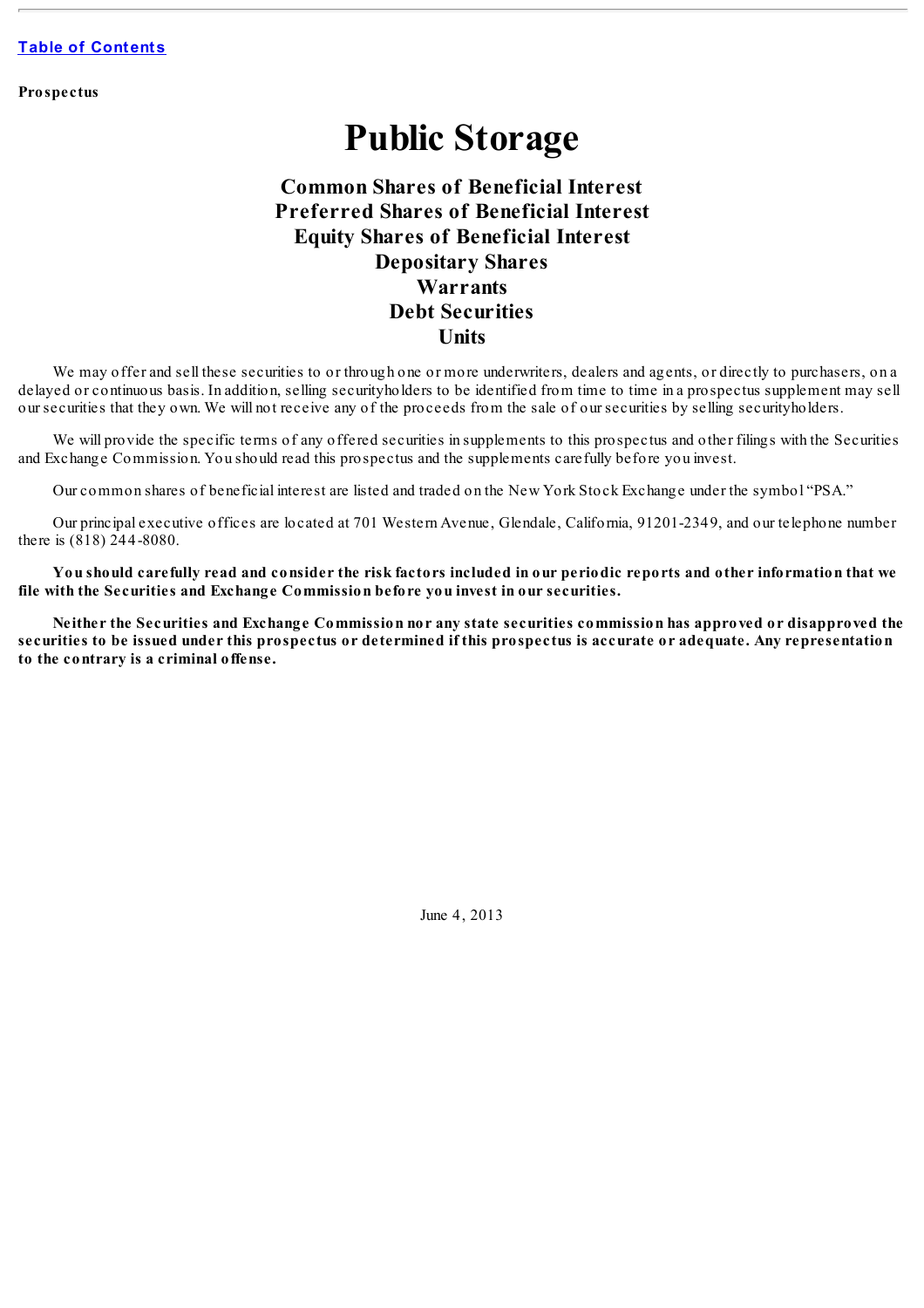You should rely only on the information contained in or incorporated by reference in this prospectus and any accompanying prospectus supplement. We have not authorized anyone to provide you with different information. We are not making an offer to sell these securities in any state where the offer is not permitted. The information contained in or incorporated by reference in this prospectus is accurate only as of the date on the front of this prospectus. Our business, **financial condition, results of operations and prospects may have changed since that date.**

## **TABLE OF CONTENTS**

| <b>ABOUT THIS PROSPECTUS</b>                                                           |                |
|----------------------------------------------------------------------------------------|----------------|
| WHERE YOU CAN FIND MORE INFORMATION                                                    |                |
| FORWARD-LOOKING STATEMENTS                                                             | $\overline{c}$ |
| <b>THE COMPANY</b>                                                                     | $\overline{2}$ |
| <b>RISK FACTORS</b>                                                                    | 3              |
| <b>USE OF PROCEEDS</b>                                                                 | 3              |
| RATIO OF EARNINGS TO FIXED CHARGES AND RATIO OF EARNINGS TO COMBINED FIXED CHARGES AND |                |
| PREFERRED DISTRIBUTIONS                                                                | 3              |
| DESCRIPTION OF COMMON SHARES                                                           |                |
| <b>Common Shares</b>                                                                   |                |
| Ownership Limitations                                                                  | 4              |
| DESCRIPTION OF PREFERRED SHARES                                                        | 7              |
| <b>Outstanding Preferred Shares</b>                                                    |                |
| Ownership Limitations                                                                  |                |
| <b>Future Series of Preferred Shares</b>                                               | 7              |
| DESCRIPTION OF EQUITY SHARES                                                           | 11             |
| Ownership Limitations                                                                  | 12             |
| <b>Future Series of Equity Shares</b>                                                  | 12             |
| DESCRIPTION OF DEPOSITARY SHARES                                                       | 14             |
| <b>Distributions</b>                                                                   | 14             |
| <b>Liquidation Rights</b>                                                              | 15             |
| Redemption                                                                             | 15             |
| Conversion                                                                             | 15             |
| Voting                                                                                 | 15             |
| Withdrawal of Preferred Shares or Equity Shares                                        | 15             |
| Amendment and Termination of Deposit Agreement                                         | 15             |
| <b>Charges of Depositary</b>                                                           | 16             |
| Miscellaneous                                                                          | 16             |
| Resignation and Removal of Depositary                                                  | 16             |
| U.S. Federal Income Tax Considerations                                                 | 17             |
| <b>DESCRIPTION OF WARRANTS</b>                                                         | 17             |
| DESCRIPTION OF DEBT SECURITIES                                                         | 18             |
| General Terms of the Indenture                                                         | 18             |
| <b>Senior Debt Securities</b>                                                          | 19             |
|                                                                                        |                |

(i)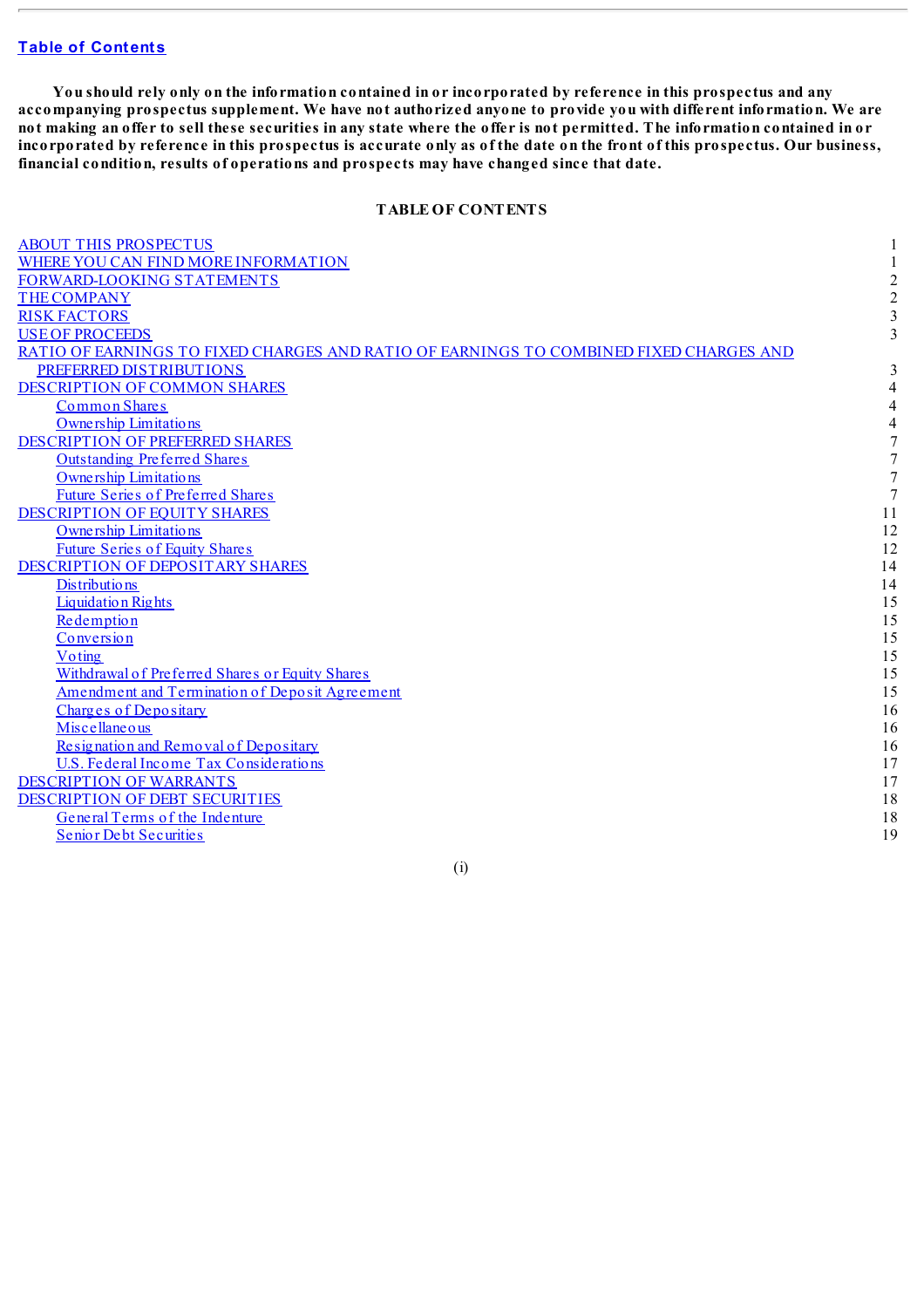# **f D E D e n f [C](#page-3-0)ontents**

| <b>Subordinated Debt Securities</b>                                          | 19 |
|------------------------------------------------------------------------------|----|
| Conversion or Exchange Rights                                                | 19 |
| Consolidation, Merger or Sale                                                | 20 |
| <b>Events of Default</b>                                                     | 20 |
| Registered Global Securities                                                 | 21 |
| Discharge, Defeasance and Covenant Defeasance                                | 23 |
| Modification of the Indenture                                                | 24 |
| Concerning the Trustee                                                       | 25 |
| No Individual Liability of Incorporators, Shareholders, Officers or Trustees | 25 |
| Governing Law                                                                | 25 |
| <b>DESCRIPTION OF UNITS</b>                                                  | 26 |
| <b>BOOK-ENTRY SECURITIES</b>                                                 | 26 |
| <b>SELLING SECURITYHOLDERS</b>                                               | 26 |
| MATERIAL U.S. FEDERAL INCOME TAX CONSIDERATIONS                              | 27 |
| Taxation of Public Storage as a REIT                                         | 28 |
| Taxation of U.S. Shareholders                                                | 40 |
| Taxation of Tax-Exempt Shareholders                                          | 43 |
| U.S. Taxation of Non-U.S. Shareholders                                       | 44 |
| Information Reporting and Backup Withholding Tax Applicable to Shareholders  | 47 |
| Other Tax Consequences for Public Storage and Our Shareholders               | 48 |
| Legislative or Other Actions Affecting REITs                                 | 49 |
| Tax Shelter Reporting                                                        | 49 |
| <b>LEGAL OPINIONS</b>                                                        | 49 |
| <b>EXPERTS</b>                                                               | 49 |
|                                                                              |    |

( i i)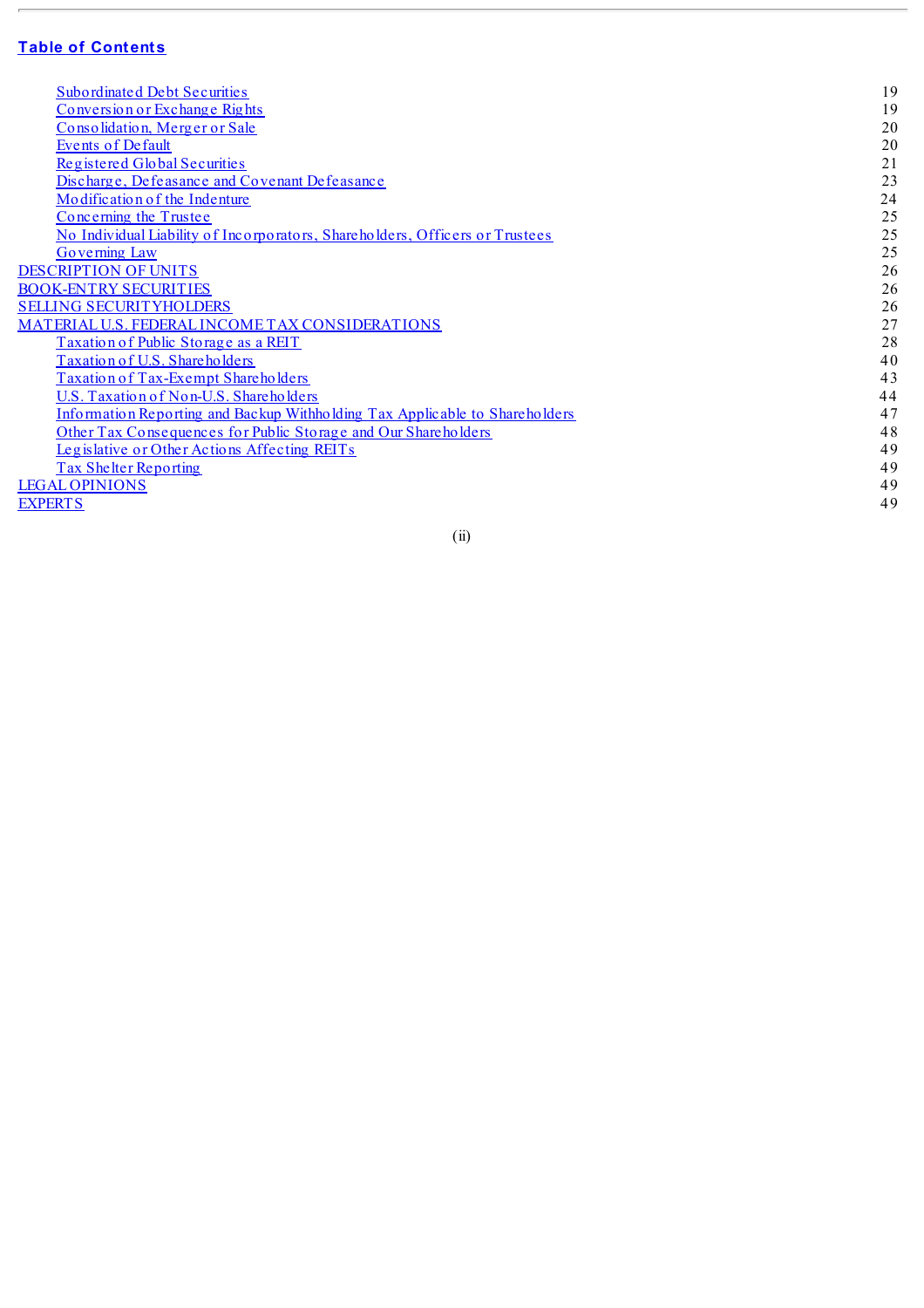## **ABOUT THIS PROSPECTUS**

<span id="page-25-0"></span>This prospectus is part of a registration statement that we filed with the Securities and Exchange Commission using a "shelf" registration process. Under this shelf process, we or any selling securityholder to be named in a prospectus supplement may sell from time to time an unlimited amount of our common shares of beneficial interest, preferred shares of beneficial interest, equity shares, depositary shares, warrants and debt securities, in any combination. This prospectus provides a general description of the securities that we or any selling securityholder may offer. Each time we or any selling securityholder offers any of the types of securities described in this prospectus, we will prepare and distribute a prospectus supplement that will contain a description of the specific terms of the securities being offered and of the offering. The prospectus supplement also may supplement the information contained in this prospectus. You should read both this prospectus and the applicable prospectus supplement, together with the additional information described under the heading "Where You Can Find More Information," before purchasing any securities.

Unless otherwise indicated or unless the context requires otherwise, all references in this prospectus to "the Company," "we," "us," "our" and similar references mean Public Storage and its subsidiaries.

### **WHERE YOU CAN FIND MORE INFORMATION**

<span id="page-25-1"></span>We are subject to the reporting requirements of the Securities Exchange Act of 1934, as amended, and are required to file annual, quarterly and special reports with the Securities and Exchange Commission (the "SEC"). You may read and copy any of these documents at the SEC public reference rooms at 100 F Street, N.E., Washington, D.C. 20549. You may telephone the SEC at 1-800- SEC-0330 for further information on SEC public reference facilities. The SEC also maintains a website at http://www.sec.gov that contains the reports, proxy and information statements and other information that we and other registrants file electronically with the SEC. You also can inspect reports and other information we file at the offices of the New York Stock Exchange, 20 Broad Street, New York, New York 10005.

This prospectus is a part of a registration statement on Form S-3 filed with the SEC to register offers and sales of the securities described in this prospectus under the Securities Act of 1933, as amended. The registration statement contains additional information about us and the securities. You may obtain the registration statement and its exhibits from the SEC as indicated above or from us.

The SEC allows us to provide information about our business and other important information to you by "incorporating by reference" the information we file with the SEC, which means that we can disclose that information to you by referring in this prospectus to the documents we file with the SEC. Under SEC regulations, any statement contained in a document incorporated by reference in this prospectus is automatically updated and superseded by any information contained in this prospectus, or in any subsequently filed document of the types described below. We incorporate into this prospectus by reference the following documents filed with the SEC by us, each of which should be considered an important part of this prospectus:

| <b>SEC Filing</b>             | Period Covered or Date of Filing                                                                                                                         |
|-------------------------------|----------------------------------------------------------------------------------------------------------------------------------------------------------|
| Annual Report on Form 10-K    | Year ended December 31, 2012 (filed by Public Storage on<br>February 26, 2013)                                                                           |
| Quarterly Report on Form 10-Q | Quarter ended March 31, 2013 (filed by Public Storage on May<br>10.2013                                                                                  |
| Current Reports on Form 8-K   | Filed by Public Storage on January 8, 2013, March 5, 2013, and<br>May 10, 2013 (solely in respect of information filed<br>pursuant to Item 5.07 therein) |

1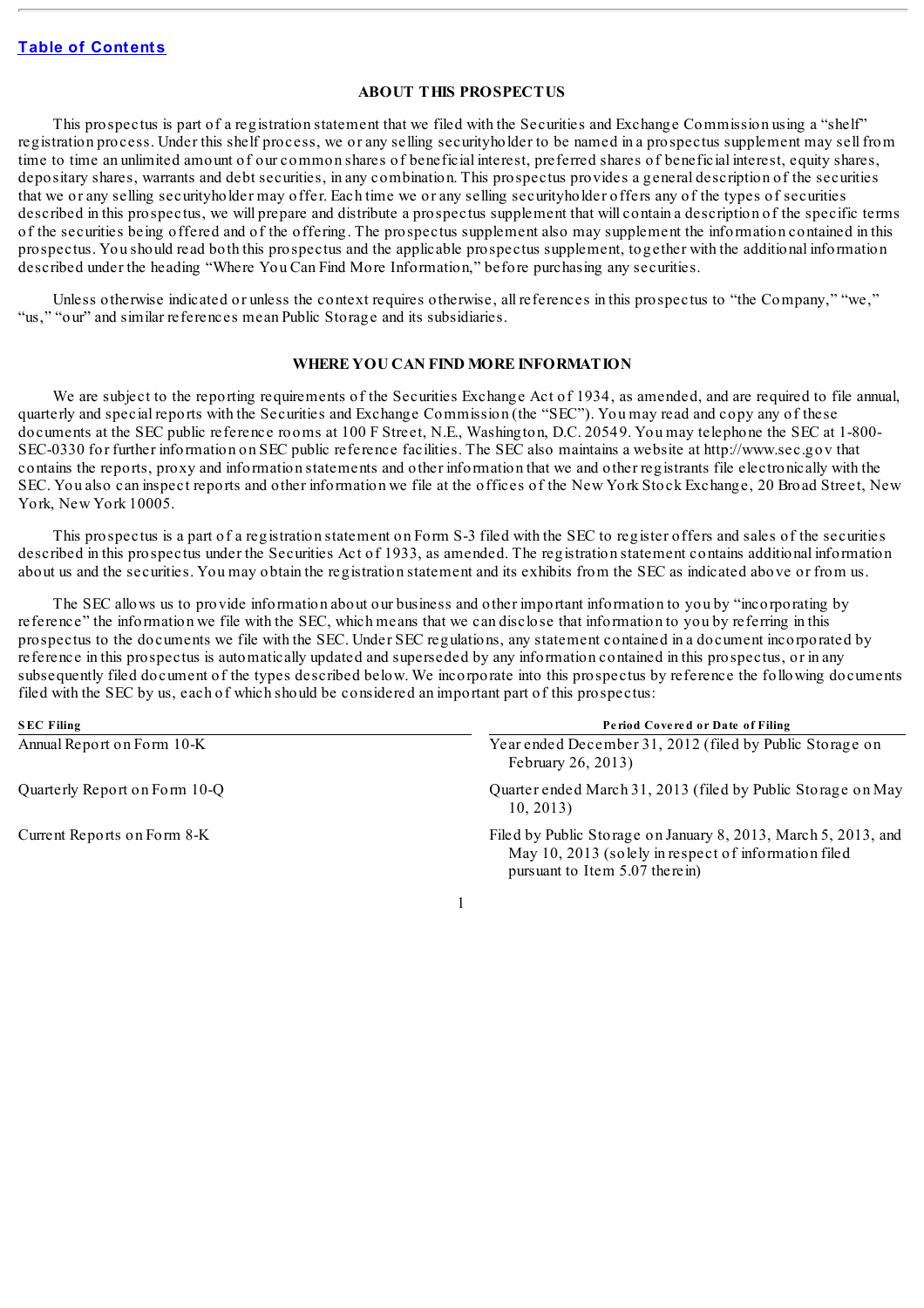| <b>SEC Filing</b>                                                                                                                                                                                                                                                       | Period Covered or Date of Filing                                                |
|-------------------------------------------------------------------------------------------------------------------------------------------------------------------------------------------------------------------------------------------------------------------------|---------------------------------------------------------------------------------|
| Description of our common shares of beneficial interest contained in<br>our Current Report on Form 8-K(12B), filed June 6, 2007, as<br>supplemented by the description contained in this prospectus                                                                     |                                                                                 |
| All subsequent documents filed by us under Sections $13(a)$ , $13(c)$ ,<br>14 or 15(d) of the Securities Exchange Act of 1934, as amended<br>(other than those "furnished" pursuant to Item 2.02 or Item 7.01<br>of Form 8-K or other information furnished to the SEC) | After the date of this prospectus and before the termination of<br>the offering |
| You may request a copy of each of our filings at no cost, by writing or telephoning us at the following address, telephone or<br>facsimile number:                                                                                                                      |                                                                                 |
| <b>Investor Services Department</b><br>Public Storage                                                                                                                                                                                                                   |                                                                                 |

| Public Storage     |                                 |
|--------------------|---------------------------------|
| 701 Western Avenue |                                 |
|                    | Glendale, California 91201-2349 |
| $Telephone$ :      | $(800)$ 421-2856                |
|                    | $(818)$ 244-8080                |
| Facsimile:         | $(818)$ 241-0627                |

Exhibits to a document will not be provided unless they are specifically incorporated by reference in that document.

## **FORWARD-LOOKING STATEMENTS**

<span id="page-26-0"></span>This prospectus includes or incorporates by reference forward-looking statements, including those identified by the words "expects," "believes," "anticipates," "should," "estimates," "may," "will," "seeks," "intends," "plans," "pro forma," or the negative of these words and phrases or similar expressions that convey the uncertainty of future events or outcomes. Discussions of strategy, plans or intentions also include forward-looking statements. Forward-looking statements are subject to risks and uncertainties which may cause our actual results to differ significantly from those expressed or implied in the forward-looking statements. Factors that may impact future results and performance are described in our Annual Report on Form 10-K for the year ended December 31, 2012 and our future filings with the SEC.

These factors, as well as changes in the real estate markets and the general economy, could cause future events and actual results to differ materially from those set forth or contemplated in the forward-looking statements. Except as required by law, we undertake no obligation to publicly update or revise any forward-looking statements, whether as a result of new information or otherwise. In light of these risks, uncertainties and assumptions, the forward-looking events discussed in this prospectus or in the incorporated documents might not occur and actual results could be substantially different than expected.

#### **THE COMPANY**

<span id="page-26-1"></span>We are a fully integrated, self-administered and self-managed real estate investment trust, or REIT, that primarily acquires, develops, owns and operates storage facilities. Our storage properties are located in 38 states and seven Western European nations. As of March 31, 2013, we had interests in 2,080 storage facilities with approximately 133 million net rentable square feet in the United States and 188 storage facilities with

2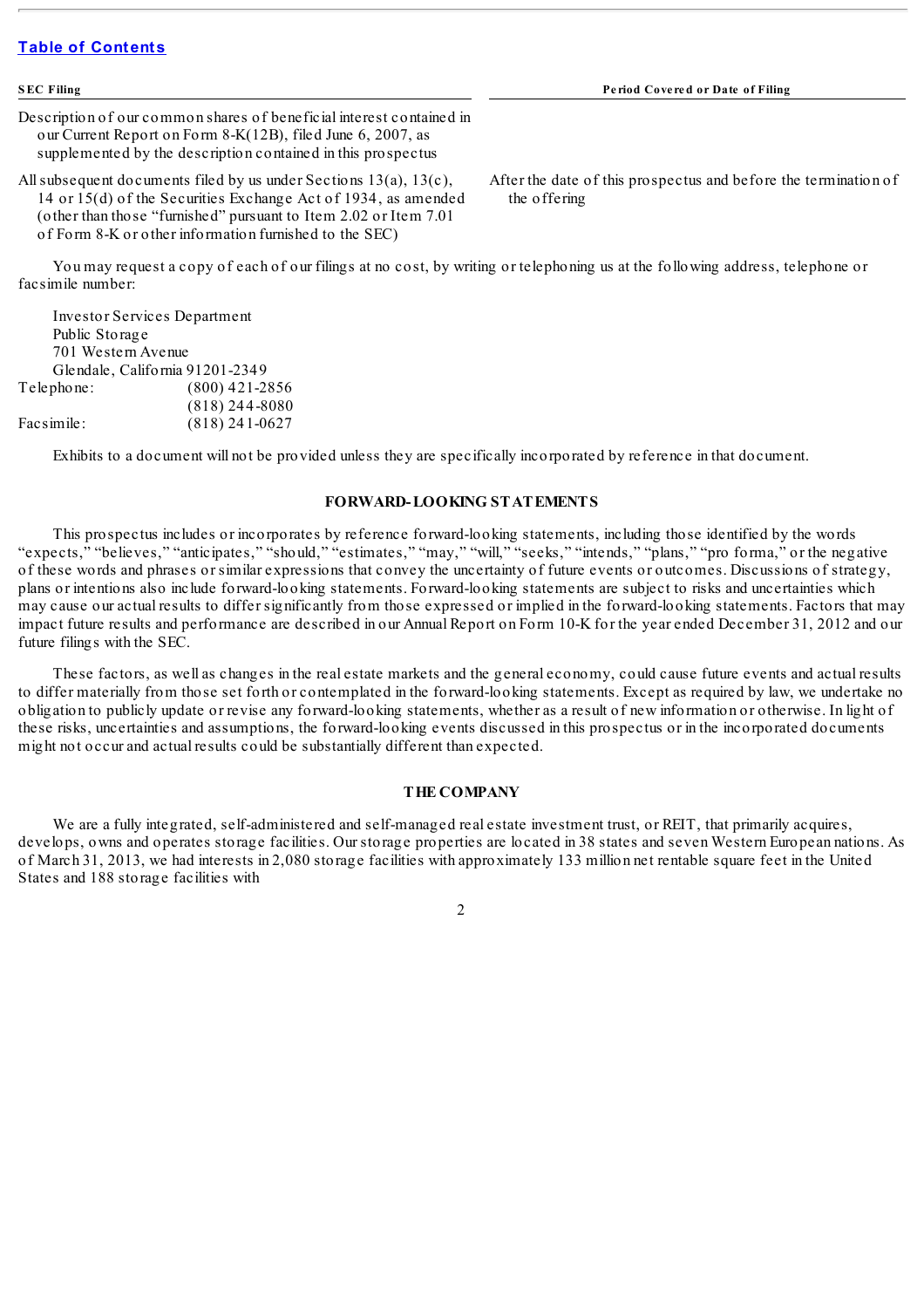approximately 10 million net rentable square feet in Europe. We also own a 41% common equity interest in PS Business Parks, Inc. (NYSE:PSB) which owned and operated approximately 28.2 million rentable square feet of commercialspace, primarily flex, multitenant office and industrialspace, at March 31, 2013.

We elected to be taxed as a REIT beginning with our 1981 taxable year. So long as we continue to qualify as a REIT, we will not be taxed, with certain limited exceptions, on the net income that we distribute currently to our shareholders. We were incorporated in California in 1980 and reorganized as a Maryland real estate investment trust in June 2007. Our principal executive offices are located at 701 Western Avenue, Glendale, California 91201-2349. Our telephone number is (818) 244-8080.

#### **RISKFACTORS**

<span id="page-27-0"></span>Before investing in any of our securities, you should carefully consider the risks disclosed in the documents incorporated by reference in this prospectus and any applicable prospectus supplement.

#### **USE OF PROCEEDS**

<span id="page-27-1"></span>Unless otherwise described in the applicable prospectus supplement, we intend to use the net proceeds from the sale of the securities described in this prospectus to make investments in self-storage facilities, including development, interests in partnerships and other entities and mortgage loans, and for general corporate purposes, including repayment of debt and the redemption of outstanding securities. Pending application, we may invest the net proceeds in short-term, interest-bearing securities.

We will not receive proceeds from any sales of our securities by selling securityholders.

# <span id="page-27-2"></span>**RATIO OF EARNINGS TO FIXED CHARGES AND RATIO OF EARNINGS TO COMBINED FIXED CHARGES AND PREFERRED DISTRIBUTIONS**

We compute our ratio of earnings to combined fixed charges and preferred distributions by dividing our earnings by the sum of our fixed charges and preferred share distributions. We compute our ratio of earnings to fixed charges by dividing our earnings by our fixed charges. Earnings consist of net income before interest expense and noncontrolling interests that have fixed charges.

|                                                                                                                  | Three Months<br>Ended March 31 (a) |        | Year Ended December 31 (a) |                                     |       |       |        |
|------------------------------------------------------------------------------------------------------------------|------------------------------------|--------|----------------------------|-------------------------------------|-------|-------|--------|
|                                                                                                                  | 2013                               | 2012   | 2012                       | 2011                                | 2010  | 2009  | 2008   |
| Ratio of earnings to combined fixed charges and preferred<br>distributions, including the impact of Codification |                                    |        |                            |                                     |       |       |        |
| Section 260-10-S99-2 (b)                                                                                         | 4.07x                              | 2.50x  | 3.29x                      | 2.95x                               | 2.57x | 4.14x | 3.77x  |
| Ratio of earnings to fixed charges                                                                               | 52.62x                             | 39.72x |                            | $46.79x$ $34.17x$ $23.31x$ $26.29x$ |       |       | 22.42x |

(a) Net earnings excludes discontinued operations.

(b) Financial Accounting Standards Board Accounting Standards Codification (the "Codification") Section 260-10-S99-2, "The Effect on the Calculation of Earnings per Share for the Redemption or the Induced Conversion of Preferred Stock" provides, among other things, that any excess of (1) the fair value of the consideration transferred to the holders of preferred stock redeemed over (2) the carrying amount of the preferred stock should be subtracted from net earnings to determine net earnings available to common shareholders in the calculation of earnings per share. At the July 31, 2003 meeting of the EITF, the Securities and Exchange Commission Observer clarified that for purposes of applying EITF Topic D-42, the carrying amount of the preferred stock should be reduced by the issuance costs of the preferred stock, regardless of where in the stockholders' equity section those costs were initially classified on issuance. This ratio reflects the SEC Observer's clarification.

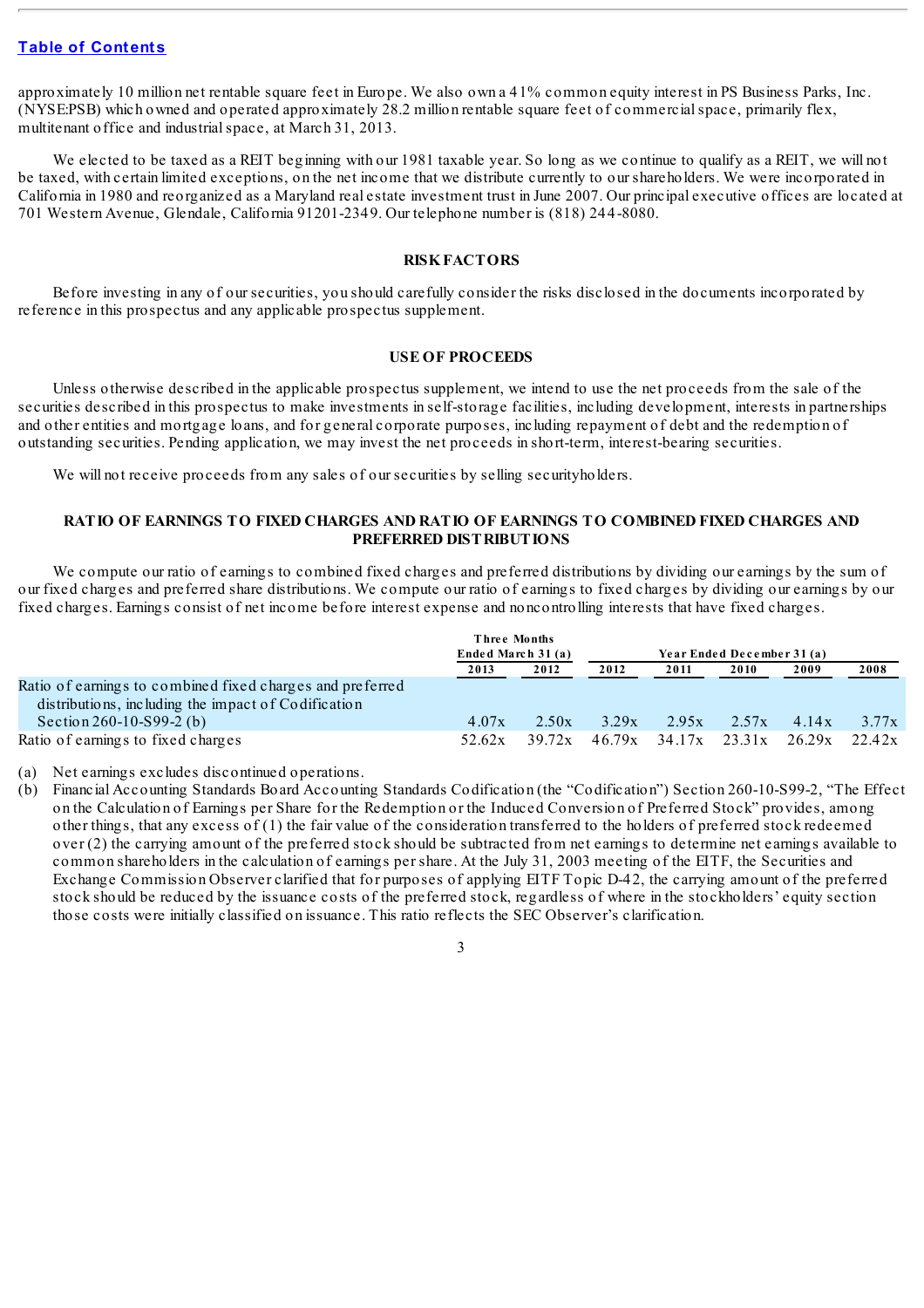## **DESCRIPTION OF COMMON SHARES**

# <span id="page-28-1"></span><span id="page-28-0"></span>**Common Shares**

We are authorized to issue up to 650,000,000 common shares of beneficial interest, par value \$0.10 per share. At May 30, 2013, we had outstanding 172,000,659 common shares.

The following description of our common shares sets forth certain general terms and provisions of our common shares to which any prospectus supplement may relate, including a prospectus supplement providing that common shares will be issuable upon conversion of other securities or upon the exercise of warrants. The statements below describing our common shares are in all respects subject to and qualified in their entirety by reference to the applicable provisions of our declaration of trust and bylaws, which have been filed as exhibits to the registration statement of which this prospectus forms a part.

Holders of our common shares will be entitled to receive distributions when, as and if declared by our board of trustees, out of funds legally available for distribution. If we fail to pay distributions on our outstanding preferred shares of beneficial interest, generally we may not pay distributions on or repurchase our common shares. If we were to liquidate, dissolve or wind up our affairs, holders of common shares will be entitled to share equally and ratably in any assets available for distribution to them, after payment or provision for payment of our debts and other liabilities and the preferential amounts owing with respect to any of our outstanding preferred shares. Holders of common shares have no preemptive rights, which means they have no right to acquire any additional common shares that we may issue at a later date. The common shares will be, when issued, fully paid and nonassessable.

The holders of our common shares are entitled to cast one vote for each share on all matters presented to our holders for a vote. Our declaration of trust permits cumulative voting for the election of trustees, subject to compliance with the advance notice requirements for the exercise of cumulative voting rights that are set forth in our bylaws. Cumulative voting means that each holder of our common shares is entitled to cast as many votes as there are trustees to be elected multiplied by the number of common shares registered in his or her name. A holder of our common shares that provides us with notice of its intention to cumulate votes (due at the same time each year as a shareholder proposal made pursuant to Rule 14a-8 under the Securities Exchange Act of 1934, as amended) may cumulate the votes for trustees by casting all of the votes for one candidate or by distributing the votes among as many candidates as he or she chooses.

The rights, preferences and privileges of holders of our common shares are subject to, and may be adversely affected by, the rights of the holders of shares of any series of our preferred shares or equity shares of beneficial interest which are outstanding or which we may designate and issue in the future. See "Description of Preferred Shares" and "Description of Equity Shares."

#### <span id="page-28-2"></span>**Ownership Limitations**

To qualify as a REIT under the Internal Revenue Code of 1986, as amended (the "Code"), our shares must be beneficially owned by 100 or more persons during at least 335 days of a taxable year of 12 months or during a proportionate part of a shorter taxable year. Also, not more than 50% of the value of our outstanding shares (after taking into account options to acquire shares) may be owned, directly, indirectly or through attribution, by five or fewer individuals (as defined in the Code to include certain entities) during the last half of a taxable year.

To maintain our qualification as a REIT, our declaration of trust provides that:

• no person, other than an excepted holder or a designated investment entity (each as defined in our declaration of trust and as described below), may own directly or indirectly, or be deemed to own by virtue of the attribution provisions of the Code, more than 3%, in value or number, whichever is more restrictive, of the outstanding shares of any class or series of common shares;

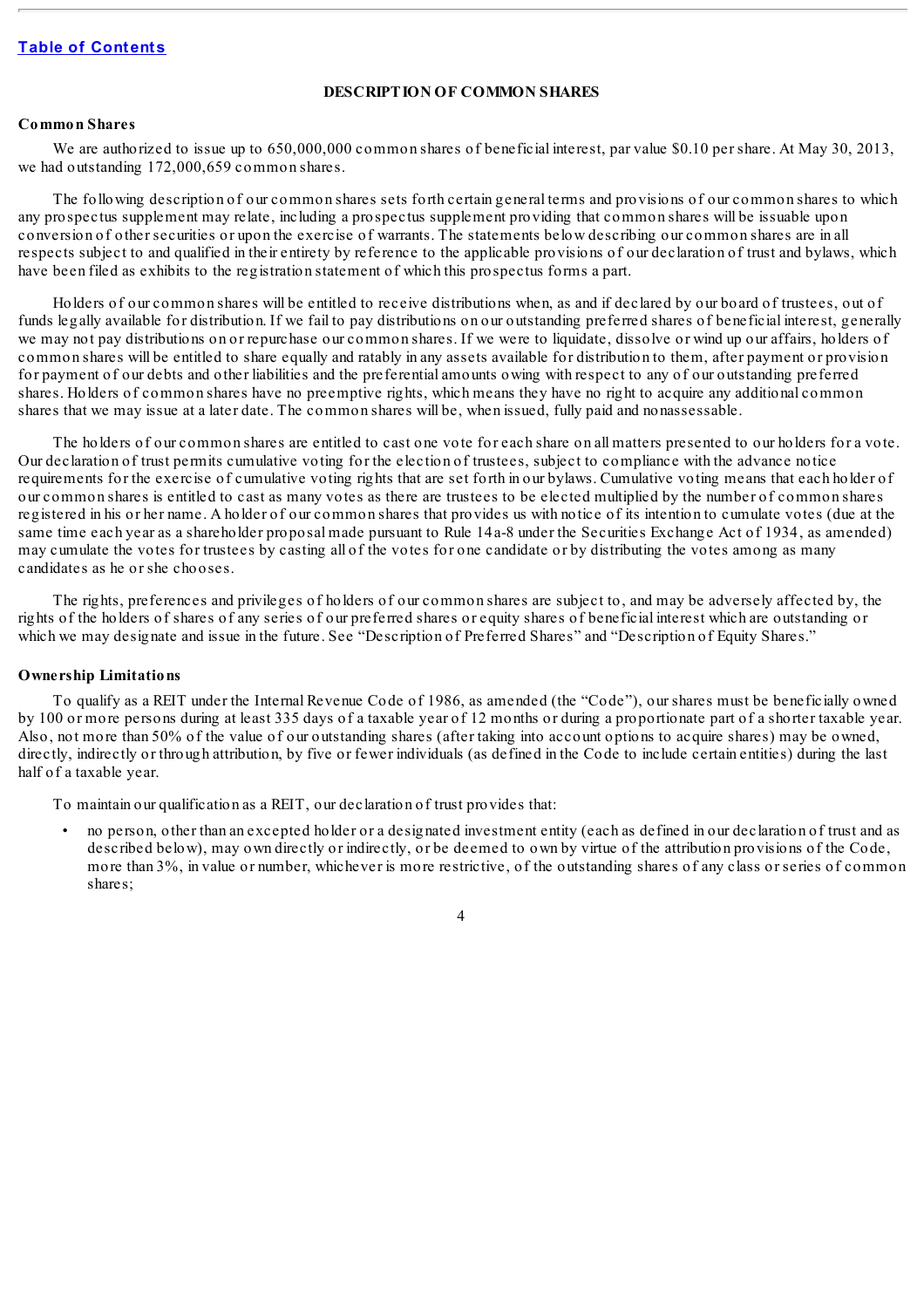- no person, other than a designated investment entity or an excepted holder (each as defined in our declaration of trust and as described below), may own directly or indirectly, or be deemed to own through attribution, more than 9.9% in value or number, whichever is more restrictive, of the outstanding shares of any class or series of preferred shares, or equity shares;
- no excepted holder, which means certain members of the Hughes family, certain trusts established for the benefit of members of the Hughes family, certain related entities, as well as persons whose ownership of shares would cause members of the Hughes family to be deemed to own shares pursuant to application attribution rules under the Code, may own directly or indirectly common shares if, under the applicable tax attribution rules of the Code, any single excepted holder who is treated as an individual would own more than 35.66%, in value or number, whichever is more restrictive, of any class or series of the outstanding common shares, any two excepted holders treated as individuals would own more than 38.66%, in value or number, whichever is more restrictive, of any class or series of the outstanding common shares, any three excepted holders treated as individuals would own more than 41.66%, in value or number, whichever is more restrictive, of any class or series of the outstanding common shares, any four excepted holders treated as individuals would own more than 44.66%, in value or number, whichever is more restrictive, of any class or series of the outstanding common shares, or any five excepted holders treated as individuals would own more than 47.66%, in value or number, whichever is more restrictive, of any class or series of the outstanding common shares;
- no excepted holder, as described above, may own directly or indirectly, or be deemed to own through attribution, more than 15% in value or number, whichever is more restrictive, of the outstanding shares of any class or series of equity shares; there is no special limit specifically applicable to preferred shares except the general ownership limit;
- no designated investment entity may acquire or hold, directly or indirectly (or through attribution), shares in excess of the designated investment entity limit of 9.9%, in value or number, whichever is more restrictive, of the outstanding shares of any class or series of common shares;
- a designated investment entity may acquire or hold, directly or indirectly (or through attribution), 100% of the outstanding shares of any class or series of preferred shares or equity shares;
- no person shall actually or beneficially own our shares to the extent that such ownership would result in us being "closely held" under Section 856(h) of the Code or otherwise cause us to fail to qualify as a REIT at any time; and
- no person shall transfer our shares if such transfer would result in our shares being owned by fewer than 100 persons at any time.

The excepted holder limit has been established in light of the fact that the Hughes family and certain related trusts and entities own approximately 15.8% of our common shares outstanding at June 3, 2013, and have the right to acquire additional shares up to  $35.66\%$ of our outstanding common shares. The excepted holder limit allows excepted holders, defined in our declaration of trust to include certain members of the Hughes family, certain trusts established for the benefit of members of the Hughes family and certain related entities, to own up to 47.66% of the outstanding shares of any class or series of common shares, so long as no one individual excepted holder would own in excess of 35.66% of the outstanding shares of any such class or series. We believe that the excepted holder limit will not jeopardize our status as a REIT because no five excepted holders can own more than 47.66% of any class or series of our outstanding common shares and, thus, we will be in compliance with the REIT qualification requirement prohibiting five or fewer individuals from owning more than 50% of the value of our outstanding shares.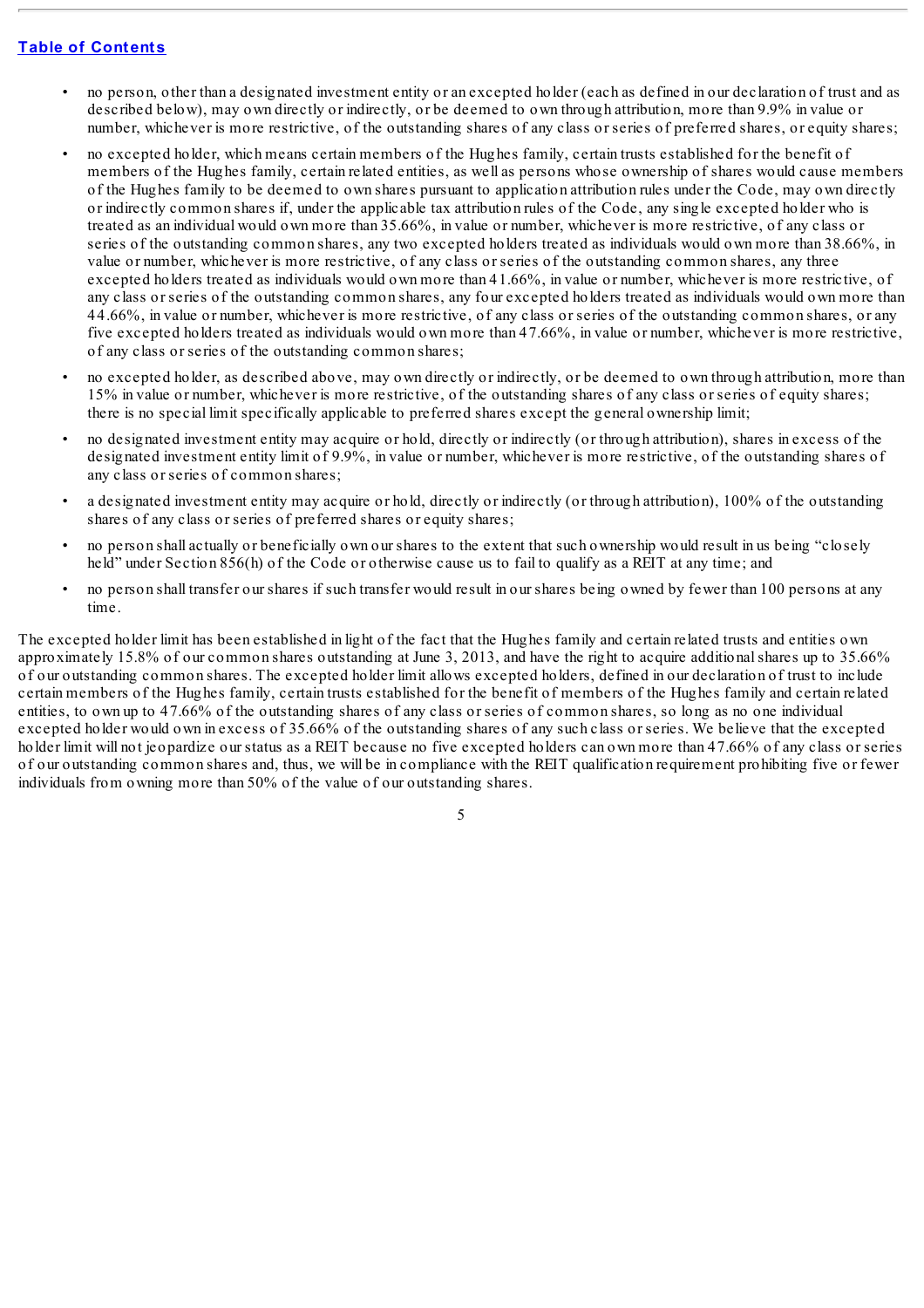Our declaration of trust defines a "designated investment entity" as:

1. an entity that is a pension trust that qualifies for look-through treatment under Section 856(h)(3) of the Code;

2. an entity that qualifies as a regulated investment company under Section 851 of the Code; or

3. an entity (referred to in our declaration of trust as a "qualified investment manager") that (i) for compensation engages in the business of advising others as to the value of securities or as to the advisability of investing in, purchasing or selling securities; (ii) purchases securities in the ordinary course of its business and not with the purpose or effect of changing or influencing control of the Company, nor in connection with or as a participant in any transaction having such purpose or effect, including any transaction subject to Rule 13d-3(b) of the Securities Exchange Act of 1934, as amended; and (iii) has or shares voting power and investment power under the Securities Exchange Act of 1934, as amended;

so long as each beneficial owner of such entity, or in the case of a qualified investment manager holding shares solely for the benefit of its customer account holders, the individual account holders of the accounts managed by such entity, would satisfy the 3% common share or 9.9% preferred share or equity share ownership limit, as applicable, if such beneficial owner or account holder owned directly its proportionate share of the shares held by the entity.

Under our declaration of trust, the board of trustees may, in its sole and absolute discretion, exempt a shareholder that is not an individual from the 3% ownership limit for common shares, the 9.9% ownership limit for preferred and equity shares, or the ownership limit for common shares applicable to designated investment entities, if such shareholder provides information and makes representations to the board of trustees that are satisfactory to the board of trustees, in its sole and absolute discretion, to establish that such person's ownership in excess of the applicable ownership limit would not jeopardize our qualification as a REIT. The board of trustees has from time to time granted waivers to such persons.

Any person who acquires or attempts or intends to acquire actual/or beneficial or constructive ownership of our shares that will or may violate any of the foregoing restrictions on transferability and ownership will be required to give notice immediately to us and provide us with such other information as the board of trustees may request in order to determine the effect of such transfer on our status as a REIT. If any transfer of shares or any other event would otherwise result in any person violating the ownership limits described above, then our declaration of trust provides that (a) the transfer will be void and of no force or effect with respect to the prohibited transferee with respect to that number of shares that exceeds the ownership limits and (b) the prohibited transferee would not acquire any right or interest in the shares. The foregoing restrictions on transferability and ownership will not apply if our board of trustees determines that it is no longer in our best interests to attempt to qualify, or to continue to qualify, as a REIT.

All certificates representing our shares will bear a legend referring to the restrictions described above.

Every owner of more than 5% (or such lower percentage as required by the Code or the regulations promulgated thereunder) of all classes or series of our shares, including common shares, will be required to give written notice to us within 30 days after the end of each taxable year stating the name and address of such owner, the number of shares of each class and series of shares that the owner beneficially owns and a description of the manner in which such shares are held. Each such owner shall provide to us such additional information as the board of trustees may request in order to determine the effect, if any, of such beneficial ownership on our status as a REIT and to ensure compliance with the various ownership limitations. In addition, each shareholder shall upon demand be required to provide to the board of trustees such information as the board of trustees may request, in good faith, in order to determine our status as a REIT and to comply with the requirements of any taxing authority or governmental authority or to determine such compliance.

6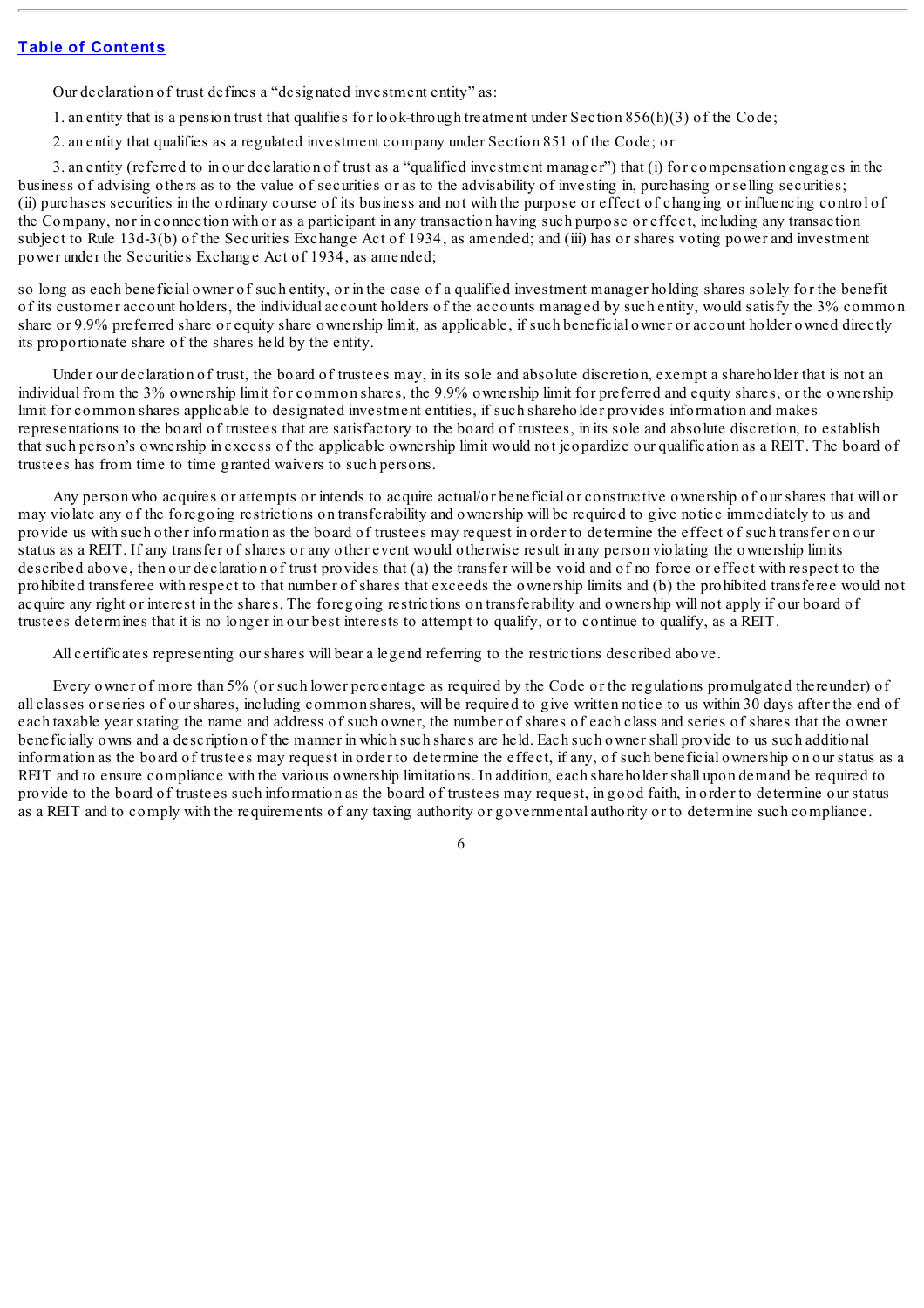## **DESCRIPTION OF PREFERRED SHARES**

<span id="page-31-0"></span>We are authorized to issue up to 100,000,000 preferred shares of beneficial interest, par value \$0.01 per share. At June 3, 2013, we had outstanding 142,500 preferred shares. Our declaration of trust provides that preferred shares may be issued from time to time in one or more series and gives our board of trustees broad authority to fix the distribution and distribution rights, conversion and voting rights, if any, redemption provisions and liquidation preferences of each series of preferred shares. Holders of preferred shares have no preemptive rights. The preferred shares will be, when issued, fully paid and nonassessable.

Although the issuance of preferred shares with special voting rights (or common shares) could be used to deter attempts to obtain control of us in transactions not approved by our board of trustees, we have no present intention to issue shares for that purpose.

#### <span id="page-31-1"></span>**Outstanding Preferred Shares**

At June 3, 2013, we had outstanding 10 series of preferred shares. Each series (1) has a stated value of \$25.00 per share or depositary share as applicable, (2) provides for cumulative quarterly distributions calculated as a percentage of the stated value (ranging from 5.200% to 6.875% per year) in preference to the holders of common shares and any other equity shares ranking junior to such preferred shares as to payment of distributions, and (3) is subject to redemption after a specified date, in whole or in part, at our option at a cash redemption price of \$25.00 per share or depositary share as applicable, plus accrued and unpaid distributions.

If we voluntarily or involuntarily liquidate, dissolve or wind up, the holders of our preferred shares will be entitled to receive out of our assets available for distribution to shareholders, before any assets are distributed to holders of our common shares or any other shares of beneficial interest ranking junior to our preferred shares, liquidating distributions equal to \$25.00 per share or depositary share, plus all accrued and unpaid distributions.

Except as expressly required by law and in certain other limited circumstances, holders of our preferred shares are not entitled to vote. Our board of trustees will not, without the consent of holders of at least 66 2/3% of the outstanding preferred shares, voting as a single class, authorize another class of shares senior to our preferred shares.

#### <span id="page-31-2"></span>**Ownership Limitations**

For a discussion of the ownership limitations that apply to preferred shares, see "Description of Common Shares—Ownership Limitations."

#### <span id="page-31-3"></span>**Future Series of Preferred Shares**

Below is a description of some general terms and provisions of our preferred shares which may be specified in a prospectus supplement. The statements below describing our preferred shares are in all respects subject to and qualified in their entirety by reference to the applicable provisions of our declaration of trust (including the applicable form of articles supplementary relating to the particular series of preferred shares) and bylaws.

You should read the prospectus supplement relating to the series of preferred shares being offered for specific terms, including:

(1) the title and stated value of that series of our preferred shares;

(2) the number of preferred shares being offered, the liquidation preference per share and the offering price of that series of our preferred shares;

(3) the distribution rate, period and payment date or method of calculation applicable to that series of our preferred shares;

(4) the date from which distributions on that series of our preferred shares accumulates, if applicable;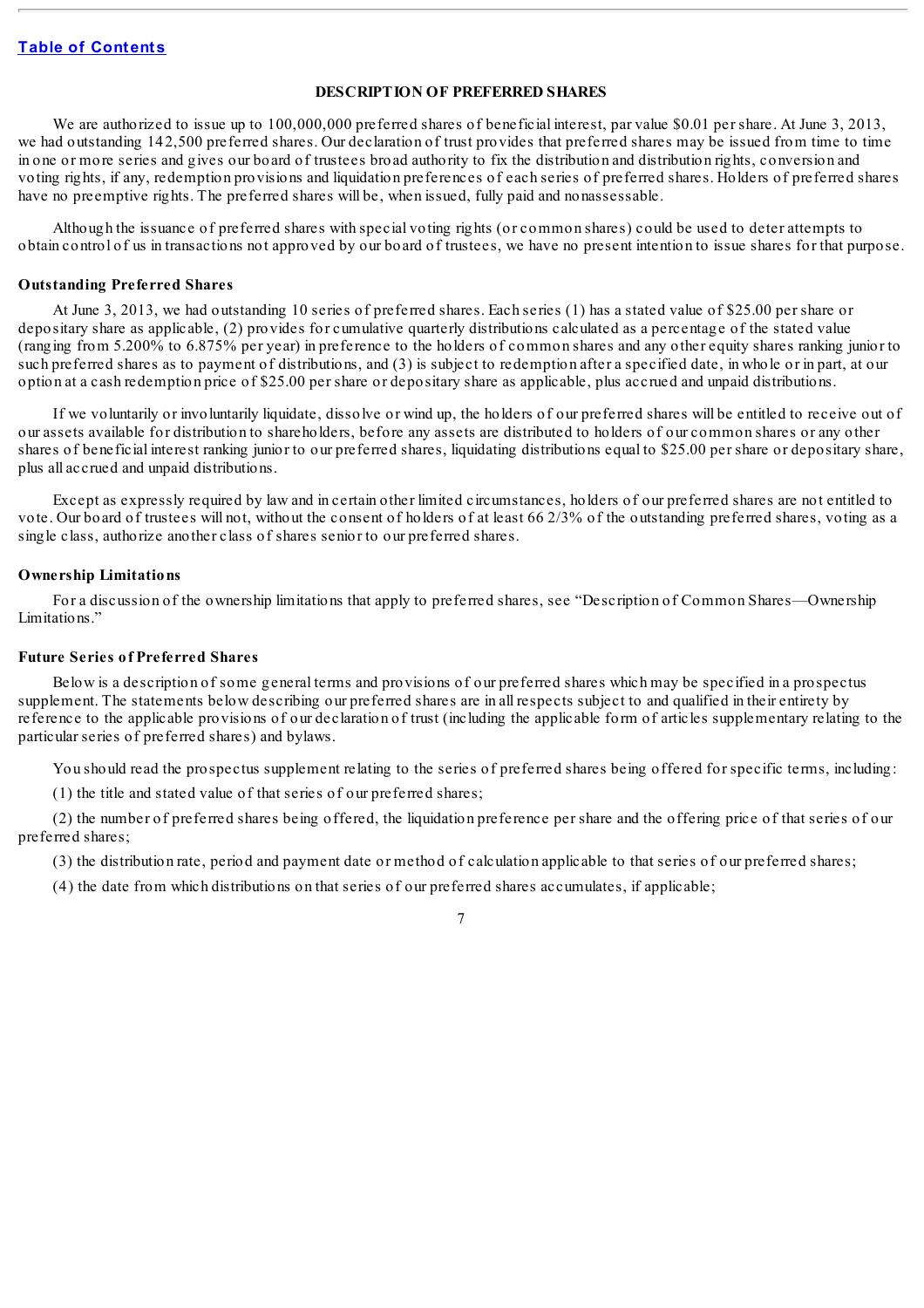(5) the provision for a sinking fund, if any, for that series of our preferred shares;

(6) the provision for redemption, if applicable, of that series of our preferred shares;

(7) any listing of that series of our preferred shares on any securities exchange;

(8) the terms and conditions, if applicable, upon which that series of our preferred shares will be convertible into common shares, including the conversion price (or manner of calculation);

(9) the voting rights, if any, of that series of our preferred shares;

(10) any other specific terms, preferences, rights, limitations or restrictions of that series of our preferred shares;

(11) the relative ranking and preferences of that series of our preferred shares as to distribution rights and rights upon liquidation, dissolution or winding up of our affairs; and

(12) any limitations on issuance of any series of preferred shares ranking senior to or on a parity with that series of preferred shares as to distribution rights and rights upon liquidation, dissolution or winding up of our affairs.

*Ranking.* The ranking of the offered series of our preferred shares will be set forth in the applicable prospectus supplement. Unless otherwise specified in the applicable prospectus supplement, our preferred shares will, with respect to distribution rights and rights upon liquidation, dissolution or winding up of our affairs, rank:

(1) senior to the common shares, any additional class of common shares, existing and future equity shares and any future series of preferred shares ranking junior to our preferred shares;

(2) on a parity with all preferred shares previously issued by us the terms of which specifically provide that the preferred shares rank on a parity with the preferred shares being offered; and

(3) junior to all preferred shares previously issued by us the terms of which specifically provide that the preferred shares rank senior to the preferred shares being offered.

*Distributions.* Holders of preferred shares of a particular series are entitled to receive, when, as and if declared by our board of trustees, out of our assets legally available for payment, cash distributions at the respective rates and on the respective dates as set forth in the articles supplementary relating to such series. Each distribution will be payable to holders of record as they appear on our share transfer books on the record dates fixed by our board of trustees.

Distributions on any series of preferred shares being offered may be cumulative or non-cumulative, as provided in the applicable prospectus supplement. Distributions, if cumulative, will be cumulative from and after the date set forth in the applicable prospectus supplement. Any distribution made on shares of a series of cumulative preferred shares will first be credited against the earliest accrued but unpaid distribution due with respect to shares of the series which remains payable. If our board of trustees fails to declare a distribution on a distribution payment date on any series of the preferred shares for which distributions are non-cumulative, the holders of the series of the preferred shares will have no right to receive a distribution in respect of the distribution period ending on that distribution payment date, and we will have no obligation to pay the distribution accrued for the period, whether or not distributions on that series are declared payable on any future distribution payment date.

No distributions (other than in common shares or other equity shares ranking junior to the preferred shares of any series as to distributions and upon liquidation) will be declared or paid or set aside for payment (nor will any other distribution be declared or made upon our common shares, or any of our other equity shares ranking junior to or on a parity with the preferred shares of the series as to distributions or upon liquidation), nor will any common shares or any other of our equity shares ranking junior to or on a parity with the preferred shares of the series as to distributions or upon liquidation be redeemed, purchased or otherwise acquired for any consideration (or any moneys be paid to or made available for a sinking fund for the redemption of any shares) by us (except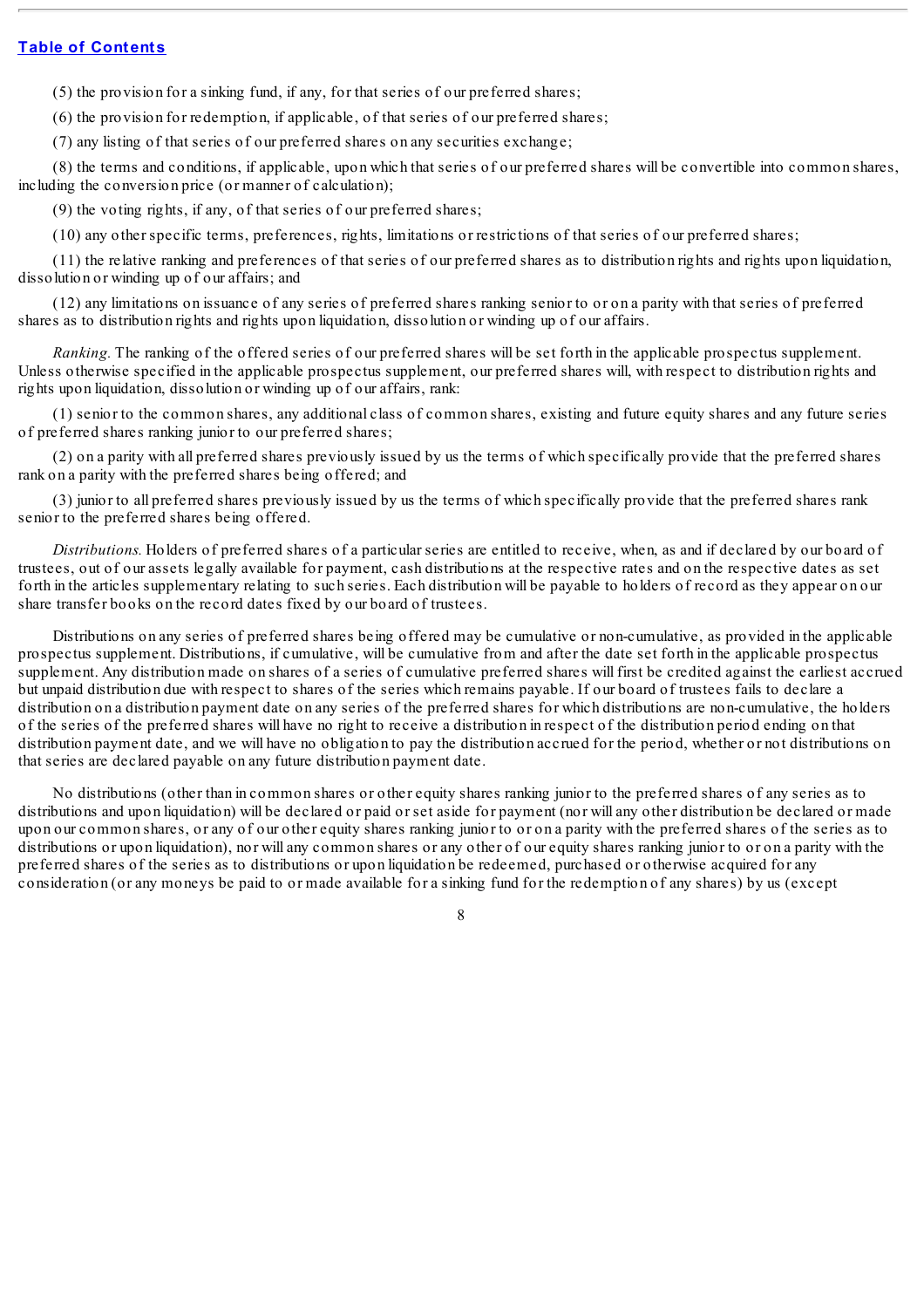by conversion into or exchange for our other equity shares ranking junior to the preferred shares of the series as to distributions and upon liquidation) unless:

(1) if the series of preferred shares has a cumulative distribution, full cumulative distributions on the preferred shares of the series have been or contemporaneously are declared and paid or declared and a sum set apart for payment for all past distribution periods and the then current distribution period; and

(2) if the series of preferred shares does not have a cumulative distribution, full distributions on the preferred shares of the series have been or contemporaneously are declared and paid or declared and a sum set apart for payment for the then current distribution period.

Any distribution payment made on shares of a series of cumulative preferred shares being offered will first be credited against the earliest accrued but unpaid distribution due with respect to shares of the series which remains payable.

*Redemption.* The preferred shares will be subject to mandatory redemption or redemption at our option, in whole or in part, in each case to the extent set forth in the prospectus supplement relating to the series. The preferred shares also will be subject to redemption at our option, in whole or in part, if the board of trustees determines in good faith that such redemption is necessary to maintain our status as a REIT for tax purposes.

The prospectus supplement relating to a series of preferred shares being offered that is subject to mandatory redemption will specify the number of shares of that series that will be redeemed by us in each year commencing after a date to be specified, at a redemption price per share to be specified, together with an amount equal to all accrued and unpaid distributions thereon (which will not, if shares of that series do not have a cumulative distribution, include any accumulation in respect of unpaid distributions for prior distribution periods) to the date of redemption. The redemption price may be payable in cash, securities or other property, as specified in the applicable prospectus supplement.

Notwithstanding the foregoing, no preferred shares of any series being offered will be redeemed and we will not purchase or otherwise acquire directly or indirectly any preferred shares of that series (except by conversion into or exchange for equity shares of us ranking junior to the preferred shares of that series as to distributions and upon liquidation) unless all outstanding preferred shares of that series are simultaneously redeemed unless, in each case:

(1) if that series of preferred shares has a cumulative distribution, full cumulative distributions on the preferred shares of that series will have been or contemporaneously are declared and paid or declared and a sum sufficient for payment for all past distribution periods and the then current distribution period is set apart; and

(2) if that series of preferred shares does not have a cumulative distribution, full distributions on the preferred shares of that series have been or contemporaneously are declared and paid or declared and a sum sufficient for payment for the then current distribution period is set apart; provided, however, that we may acquire preferred shares of the series under a purchase or exchange offer made on the same terms to holders of all outstanding preferred shares of the series.

If fewer than all of the outstanding preferred shares of any series being offered are to be redeemed, the number of shares to be redeemed will be determined by us and these shares may be redeemed pro rata from the holders of record of these shares in proportion to the number of these shares held by such holders (with adjustments to avoid redemption of fractionalshares) or any other equitable method determined by us.

Notice of redemption will be mailed at least 30 days but not more than 60 days before the redemption date to each holder of record of preferred shares of any series to be redeemed at the address shown on our share transfer books. Each notice willstate:

(1) the redemption date;

(2) the number of shares and series of our preferred shares to be redeemed;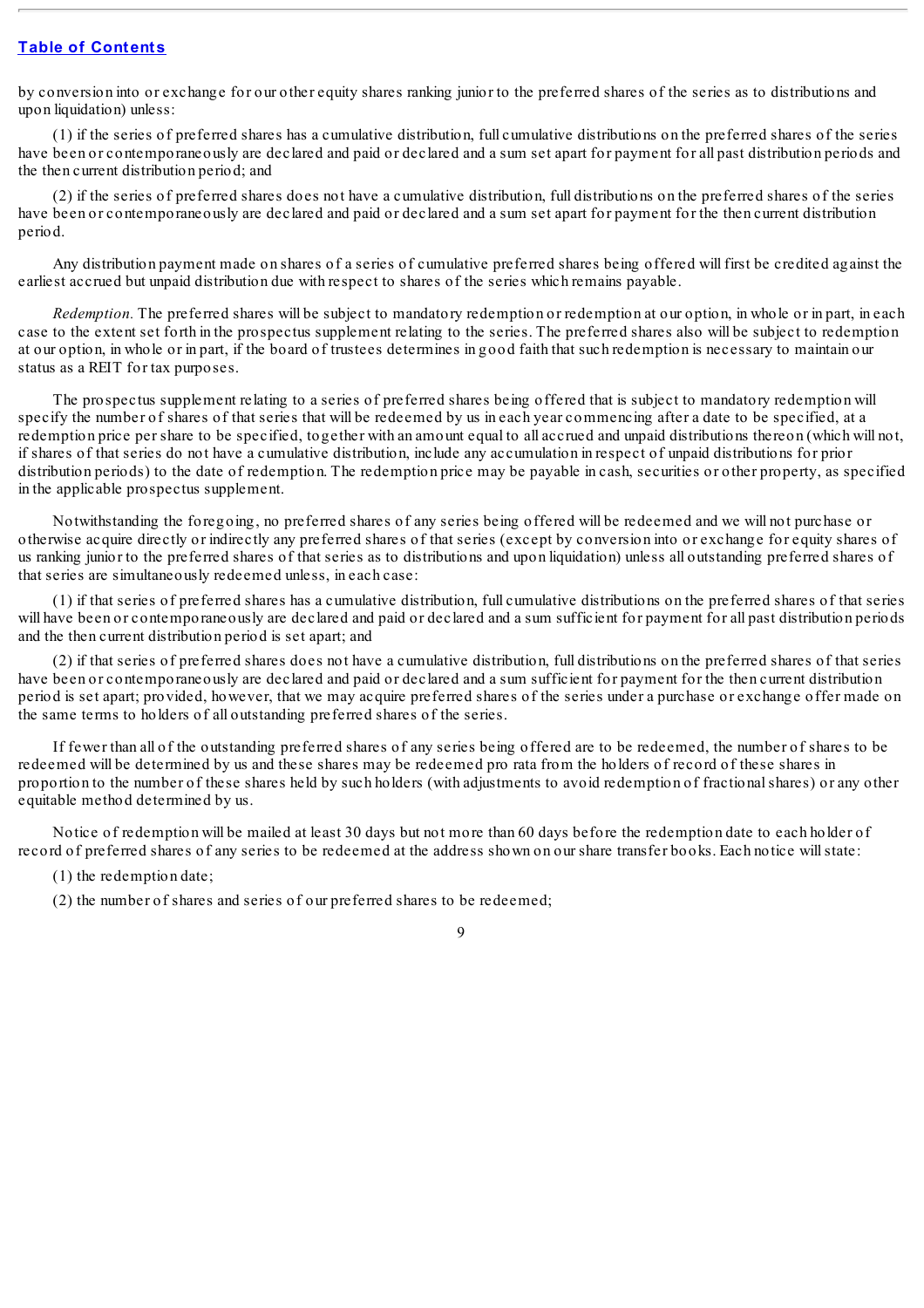(3) the redemption price;

(4) the place or places where certificates for such preferred shares are to be surrendered for payment of the redemption price; and

(5) that distributions on our preferred shares to be redeemed will cease to accrue on the redemption date.

If fewer than all our preferred shares of any series are to be redeemed, the notice mailed to each holder will also specify the number of preferred shares to be redeemed from the holder and, upon redemption, a new certificate will be issued representing the unredeemed shares without cost to the holder. To facilitate the redemption of preferred shares, our board of trustees may fix a record date for the determination of preferred shares to be redeemed. The record date may not be less than 30 or more than 60 days before the date fixed for redemption.

If notice has been given as provided above, unless we default in providing funds for the payment of the redemption price on that date, then from and after the redemption date all distributions on our preferred shares called for redemption will cease. From and after the redemption date, unless we default, all rights of the holders of our preferred shares of such series, except the right to receive the redemption price (but without interest), will cease.

Subject to applicable law and the limitation on purchases when distributions on preferred shares are in arrears, we may, at any time and from time to time, purchase any preferred shares in the open market, by tender or by private agreement.

*Liquidation Preference.* If we voluntarily or involuntarily liquidate, dissolve or wind-up our affairs, then, before we make any distribution or payment to the holders of any common shares or any other class or series of shares of beneficial interest ranking junior to our preferred shares in the distribution of assets upon our liquidation, dissolution or winding up, the holders of each series of preferred shares will be entitled to receive out of our assets legally available for distribution to shareholders liquidating distributions in the amount of the liquidation preference per share (set forth in the applicable articles supplementary relating to such series), plus an amount equal to all accrued and unpaid distributions. After payment of the full amount of the liquidating distributions to which they are entitled, the holders of preferred shares will have no right or claim to any of our remaining assets. In the event that, upon the voluntary or involuntary liquidation, dissolution or winding up, our legally available assets are insufficient to pay the amount of the liquidating distributions on all outstanding preferred shares of any series and the corresponding amounts payable on all shares of other classes or series of shares of beneficial interest ranking on a parity with our preferred shares in the distribution of assets upon liquidation, dissolution or winding up, then the holders of our preferred shares and all other such classes or series of shares of beneficial interest will share ratably in any distribution of assets in proportion to the full liquidating distributions to which they would otherwise be respectively entitled.

If liquidating distributions have been made in full to all holders of preferred shares, our remaining assets will be distributed among the holders of any other classes or series of shares of beneficial interest ranking junior to our preferred shares upon liquidation, dissolution or winding up, according to their respective rights and preferences and in each case according to their respective number of shares. For these purposes, our consolidation or merger with or into any other corporation, or the sale, lease, transfer or conveyance of all or substantially all of our property or business, will not be deemed to constitute a liquidation, dissolution or winding up.

*Voting Rights.* Holders of our preferred shares have no voting rights, except as set forth below or as otherwise expressly required by law or as indicated in the applicable articles supplementary.

If six quarterly distributions payable on any series of preferred shares are in default (whether or not declared or consecutive), the holders of all the series of preferred shares, voting as a single class with all other series of preferred shares upon which similar voting rights have been conferred and are exercisable, will be entitled to elect two additional trustees until all distributions in default have been paid or declared and set apart for payment.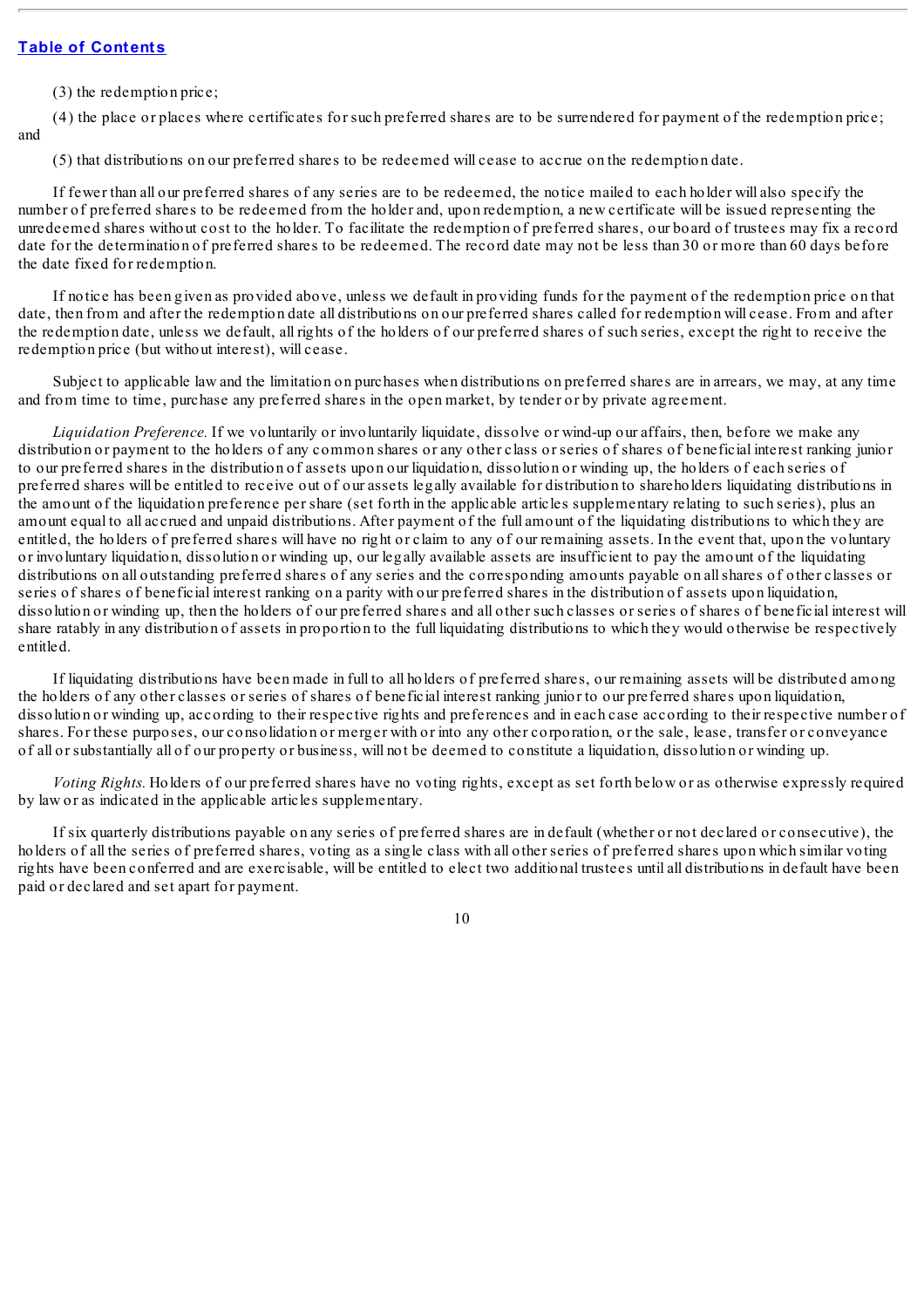The right to vote separately to elect trustees will, when vested, be subject, always, to the same provisions for vesting of the right to elect trustees separately in the case of future distribution defaults. At any time when the right to elect trustees separately has vested, we may, and upon the written request of the holders of record of not less than 10% of our total number of preferred shares then outstanding will, call a special meeting of shareholders for the election of trustees. In the case of the written request, a special meeting will be held within 90 days after the delivery of the request and, in either case, at the place and upon the notice provided by law and in the bylaws. However, we will not be required to call a special meeting if the request is received less than 120 days before the date fixed for the next annual meeting of shareholders, and the holders of all classes of outstanding preferred shares are offered the opportunity to elect the trustees (or fill any vacancy) at the annual meeting of shareholders. Trustees so elected willserve until the next annual meeting of shareholders or until their respective successors are elected and qualify. If, before the end of the term of any trustee so elected, a vacancy in the office of the trustee occurs, during the continuance of a default by reason of death, resignation, or disability, the vacancy will be filled for the unexpired term of the former trustee by the appointment of a new trustee by the remaining trustee or trustees so elected.

The affirmative vote or consent of the holders of at least  $66^{2/3}\%$  of the outstanding preferred shares of each series will be required to amend or repeal any provision of, or add any provision to, our declaration of trust, including the articles supplementary, if this action would adversely alter or change the rights, preferences or privileges of the series of preferred shares.

Our board of trustees will not, without the consent of holders of at least  $66^{2/3}\%$  of the outstanding preferred shares, voting as a single class, authorize another class of shares of beneficial interest senior to our preferred shares. No consent or approval of the holders of any series of preferred shares will be required for the issuance from authorized but unissued preferred shares of other preferred shares of any series ranking on a parity with or junior to our preferred shares in question, or senior to a series of preferred shares expressly made junior to that series of preferred shares as to payment of distributions and distribution of assets, including other preferred shares of the same series.

These voting provisions will not apply if, at or prior to the time when the act with respect to which a vote would otherwise be required is effected, all outstanding preferred shares of the series had been redeemed or called for redemption upon proper notice and sufficient funds had been deposited in trust to effect the redemption.

*Conversion Rights.* The terms and conditions, if any, upon which shares of any series of preferred shares being offered are convertible into common shares will be set forth in the applicable prospectus supplement. The terms will include the number of common shares into which the preferred shares are convertible, the conversion price (or manner of calculation), the conversion period, provisions as to whether conversion will be at our option or at the option of the holders of the preferred shares or automatically upon the occurrence of certain events, the events requiring an adjustment of the conversion price and provisions affecting conversion if we redeem the preferred shares.

### **DESCRIPTION OF EQUITY SHARES**

<span id="page-35-0"></span>We are authorized to issue up to 100,000,000 equity shares of beneficial interest, par value \$.01 per share. Our declaration of trust provides that the equity shares may be issued from time to time in one or more series and gives the board of trustees broad authority to fix the distribution, conversion and voting rights, redemption provisions and liquidation rights of each series of equity shares. Holders of equity shares have no preemptive rights. The equity shares will be, when issued, fully paid and nonassessable. We had no equity shares outstanding as of June 3, 2013,

The issuance of equity shares with special voting rights could be used to deter attempts by a single shareholder or group of shareholders to obtain control of us in transactions not approved by our board of trustees. We have no intention to issue equity shares for these purposes.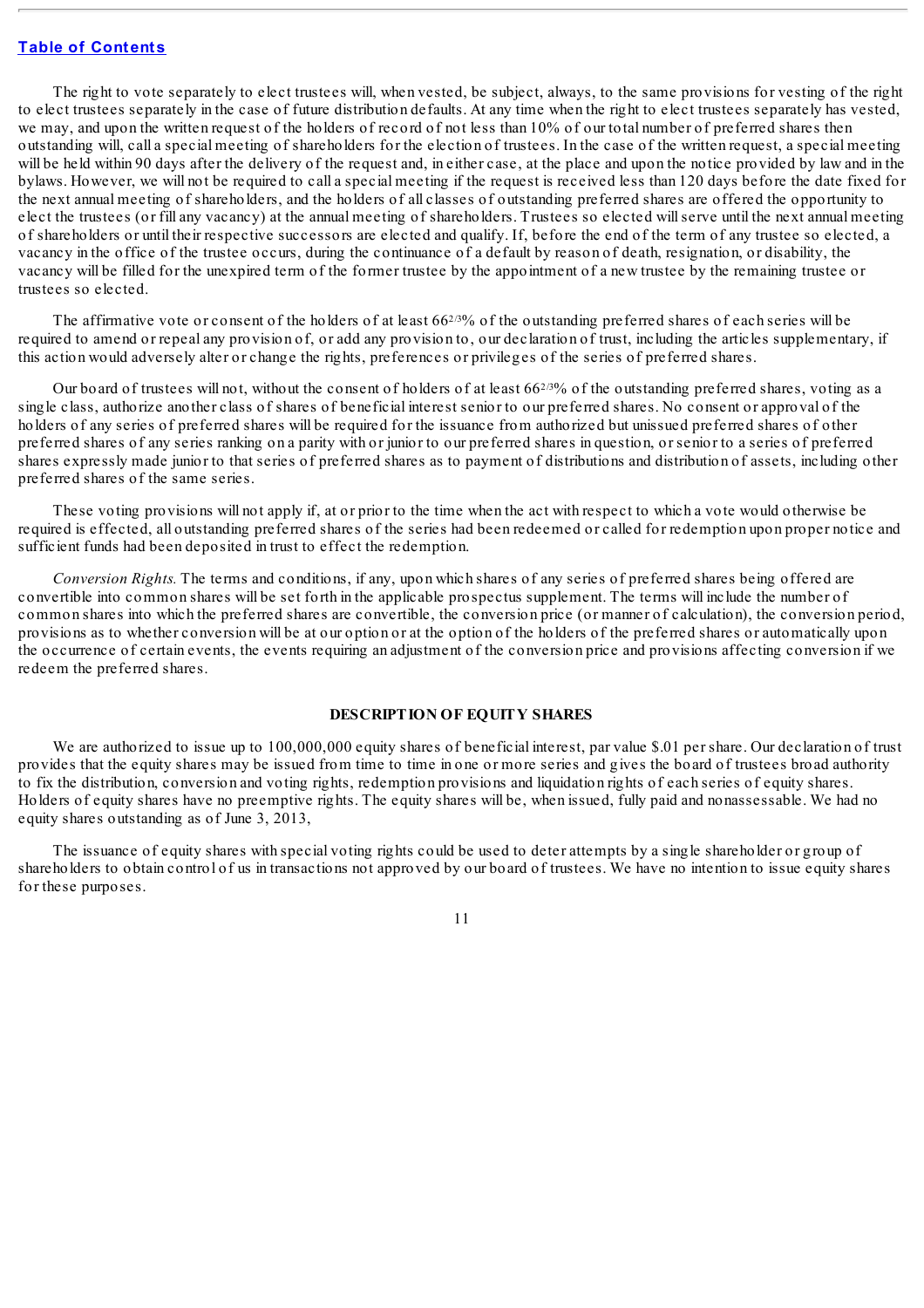### **Ownership Limitations**

For a discussion of the ownership limitations that apply to equity shares, see "Description of Common Shares—Ownership Limitations."

### **Future Series of Equity Shares**

Below is a description of some general terms and provisions of our equity shares which may be specified in a prospectus supplement. The statements below describing the equity shares are in all respects subject to and qualified in their entirety by reference to the applicable provisions of our declaration of trust (including the applicable form of articles supplementary relating to the particular series of equity shares) and bylaws.

You should read the prospectus supplement relating to the equity shares being offered for specific terms, including:

(1) the designation of that series of equity shares;

(2) the number of shares of that series of equity shares offered, the liquidation rights and the offering price of that equity shares;

(3) the distribution rate, period and payment date or method of calculation applicable to that series of equity shares;

(4) the provision for redemption, if applicable, of that series of equity shares;

(5) any listing of that series of equity shares on any securities exchange;

(6) the terms and conditions, if applicable, upon which that series of equity shares will be convertible into common shares, including the conversion price (or manner of calculation);

(7) the voting rights, if any, of that series of equity shares;

(8) any other specific terms, rights, limitations or restrictions of that series of equity shares; and

(9) the relative ranking of that series of equity shares as to distribution rights and rights if we liquidate, dissolve or wind-up our affairs.

*Ranking.* Unless otherwise specified in the applicable prospectus supplement, equity shares will, with respect to distribution rights and rights upon liquidation, dissolution or winding up of our affairs, rank on a parity with the common shares.

*Distributions.* Holders of equity shares of each series being offered will be entitled to receive, when, as and if declared by our board of trustees, out of our assets legally available for payment, cash distributions at the rates and on the dates set forth in the applicable prospectus supplement. Each distribution will be payable to holders of record as they appear on our share transfer books on the record dates fixed by our board of trustees. Unless otherwise specified in the applicable prospectus supplement, distributions on equity shares will be non-cumulative.

*Redemption*. The equity shares will be subject to mandatory redemption or redemption at our option, in whole or in part, in each case to the extent set forth in the applicable prospectus supplement.

The prospectus supplement relating to a series of equity shares being offered that is subject to mandatory redemption will specify the number of shares of that series that we must redeem in each year commencing after a date to be specified, at a redemption price per share to be specified, together with an amount equal to all accrued and unpaid distributions (which will not, if that series does not have a cumulative distribution, include any accumulation in respect of unpaid distributions for prior distribution periods) to the date of redemption. The redemption price may be payable in cash, securities or other property, as specified in the applicable prospectus supplement.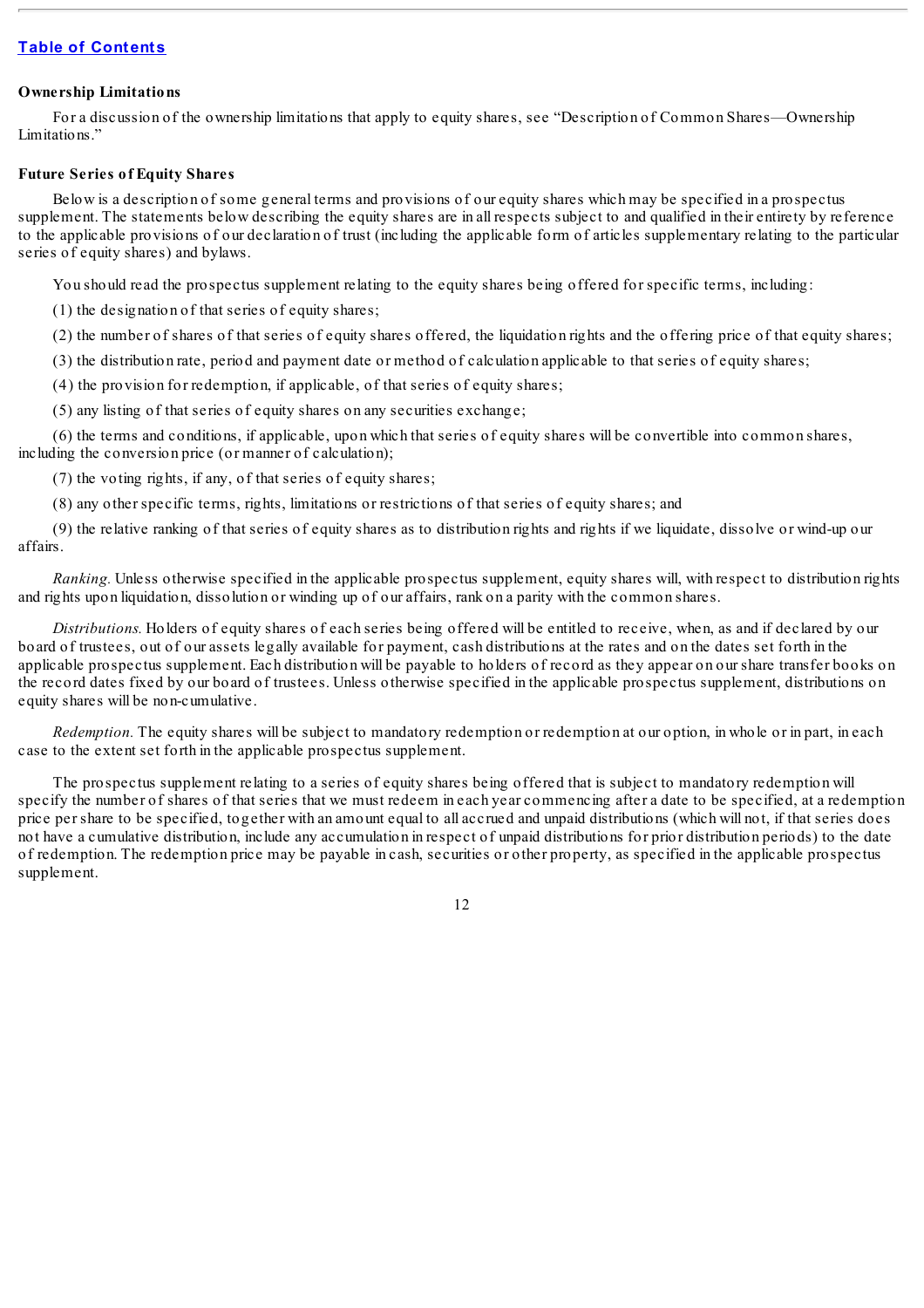If fewer than all of the outstanding equity shares of any series offered are to be redeemed, the number of shares to be redeemed will be determined by us and those shares may be redeemed pro rata from the holders of record of those shares in proportion to the number of those shares held by such holders (with adjustments to avoid redemption of fractionalshares) or any other equitable method determined by us.

Notice of redemption will be mailed at least 30 days but not more than 60 days before the redemption date to each holder of record of equity shares of any series to be redeemed at the address shown on our share transfer books. Each notice willstate:

- (1) the redemption date;
- (2) the number of shares and series of the equity shares to be redeemed;
- (3) the redemption price;
- (4) the place or places where certificates for shares of that series are to be surrendered for payment of the redemption price;
- (5) that distributions on the shares to be redeemed will cease to accrue on the redemption date; and
- (6) the date upon which the holder's conversion rights, if any, as to those shares terminate.

If fewer than all the shares of equity shares of any series are to be redeemed, the notice mailed to each holder will also specify the number of shares of equity shares to be redeemed from the holder and, upon redemption, a new certificate will be issued representing the unredeemed shares without cost to the holder. To facilitate the redemption of equity shares, our board of trustees may fix a record date for the determination of equity shares to be redeemed. The record date may not be less than 30 or more than 60 days before the date fixed for redemption.

If notice has been given as provided above, unless we default in providing funds for the payment of the redemption price on that date, then from and after the redemption date all distributions on the equity shares called for redemption will cease. From and after the redemption date, unless we default, all rights of the holders of our equity shares, except the right to receive the redemption price (but without interest), will cease.

*Liquidation Rights.* If we voluntarily or involuntarily liquidate, dissolve or wind-up our affairs, then, before we make any distribution or payment to the holders of the equity shares or any other class or series of our equity shares ranking junior to any series of preferred shares in the distribution of assets upon our liquidation, dissolution or winding up, the holders of each series of preferred shares will be entitled to receive out of our assets legally available for distribution to shareholders liquidating distributions in the amount of the liquidation preference per share, plus an amount equal to all accrued and unpaid distributions (which shall not include any accumulation in respect of unpaid distributions for prior distribution periods if the preferred shares does not have a cumulative distribution). After payment of the full amount of the liquidating distributions to which they are entitled, the holders of preferred shares will have no right or claim to any of our remaining assets.

If liquidating distributions have been made in full to all holders of preferred shares, our remaining assets will be distributed among the holders of any other classes or series of shares ranking junior to the preferred shares upon liquidation, dissolution or winding up, including the equity shares, according to their respective rights and in each case according to their respective number of shares. For these purposes, our consolidation or merger with or into any other corporation, or the sale, lease, transfer or conveyance of all or substantially all of our property or business, will not be deemed to constitute a liquidation, dissolution or winding up.

Unless otherwise specified in the applicable prospectus supplement, if we voluntarily or involuntarily liquidate, dissolve or wind up our affairs, holders of the equity shares will rank on a parity with the holders of the common shares, subject to any maximum or minimum distribution to holders of equity shares specified in the applicable prospectus supplement.

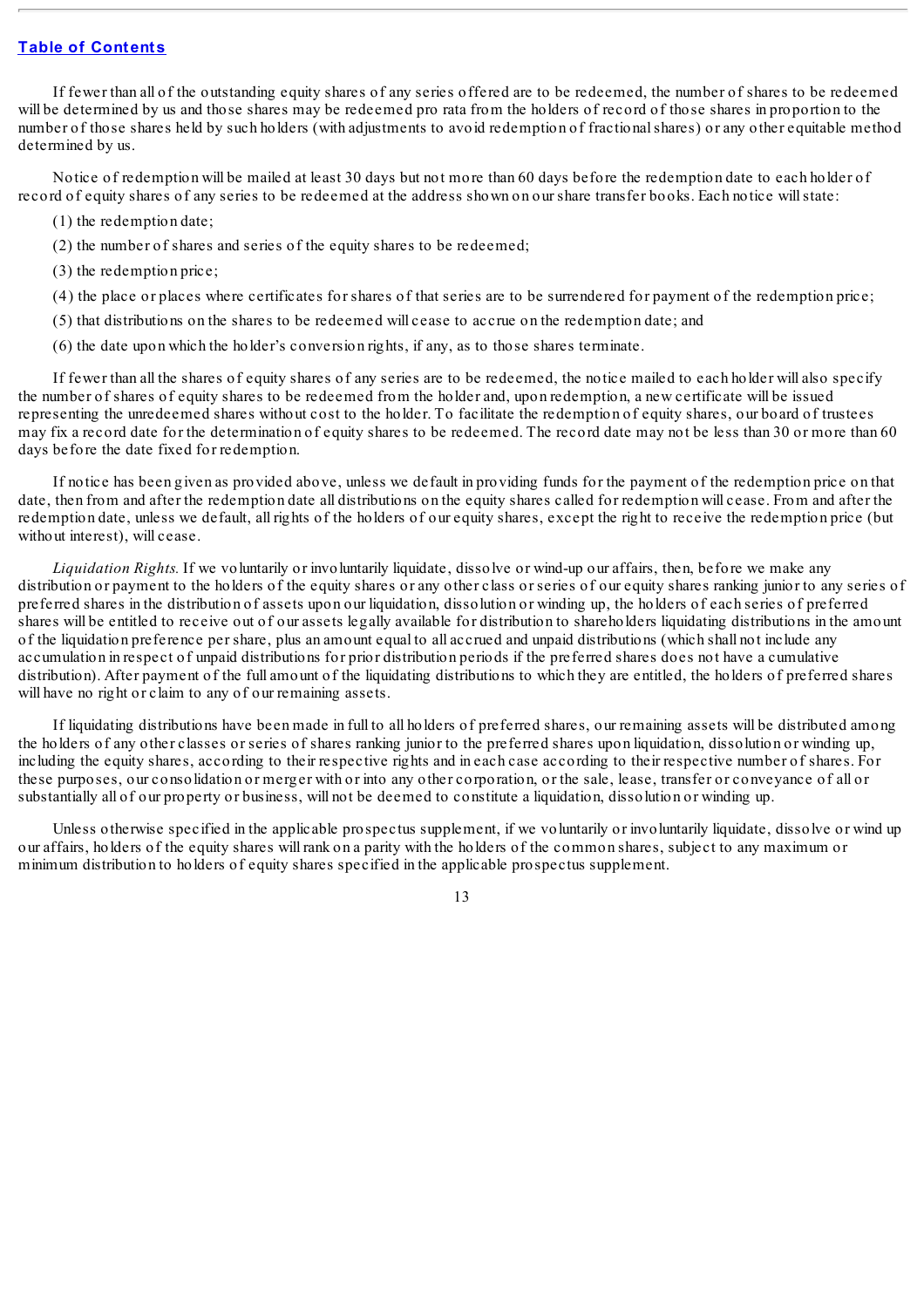*Voting Rights.* Unless otherwise specified in the applicable prospectus supplement, holders of the equity shares will vote with holders of the common shares.

No consent or approval of the holders of any series of equity shares will be required for the issuance from our authorized but unissued shares of any series of equity shares including shares of the same series of equity shares.

*Conversion Rights.* The terms and conditions, if any, upon which shares of any series of equity shares being offered are convertible into common shares will be set forth in the applicable prospectus supplement. The terms will include the number of common shares into which the equity shares are convertible, the conversion price (or manner of calculation), the conversion period, provisions as to whether conversion will be at our option or at the option of the holders of the equity shares or automatically upon the occurrence of certain events, the events requiring an adjustment of the conversion price and provisions affecting conversion in the event of the redemption of the series of equity shares.

#### **DESCRIPTION OF DEPOSITARY SHARES**

We may, at our option, elect to offer depositary shares, each of which will represent a fractional interest in a preferred share or equity share of a specified series as described in the applicable prospectus supplement. As of June 3, 2013, we had outstanding an aggregate of 142,500,000 depositary shares representing fractional interests in an aggregate of 142,500 outstanding preferred shares of various series. The preferred shares or equity shares represented by the depositary shares will be deposited with Computershare Trust Company, N.A. or another depositary named in the applicable prospectus supplement, under a deposit agreement, among the depositary, the holders of the depositary receipts and us. Depositary receipts, which evidence our depositary shares, will be credited in electronic form or delivered to those persons purchasing depositary shares in the offering. The depositary will be the transfer agent, registrar and distribution disbursing agent for the depositary shares. Holders of depositary receipts agree to be bound by the deposit agreement, which requires holders to take certain actions such as filing proof of residence and paying certain charges.

The summary of terms of the depositary shares contained in this prospectus does not purport to be complete and is subject to, and qualified in its entirety by, the provisions of the deposit agreement, our declaration of trust and the form of articles supplementary for the applicable series of preferred shares or equity shares.

#### **Distributions**

The depositary will distribute all cash or other cash distributions received in respect of the series of preferred shares or equity shares represented by the depositary shares to the record holders of depositary receipts in proportion to the number of depositary shares owned by those holders on the relevant record date, which will be the same date as the record date fixed by us for the applicable series of preferred shares or equity shares. The depositary, however, will distribute only an amount as can be distributed without attributing to any depositary share a fraction of one cent with any undistributed balance added to and treated as part of the next sum received by the depositary for distribution to record holders of depositary receipts then outstanding.

In the event of a distribution other than in cash, the depositary will distribute property received by it to the record holders of depositary receipts that are entitled to receive the distribution, in proportion, as nearly as may be practicable, to the number of depositary shares owned by those holders on the relevant record date, unless the depositary determines (after consultation with us) that it is not feasible to make the distribution. If this occurs, the depositary may (with our approval) sell the property and distribute the net proceeds from that sale to those holders or adopt another method of distribution as it deems equitable and appropriate.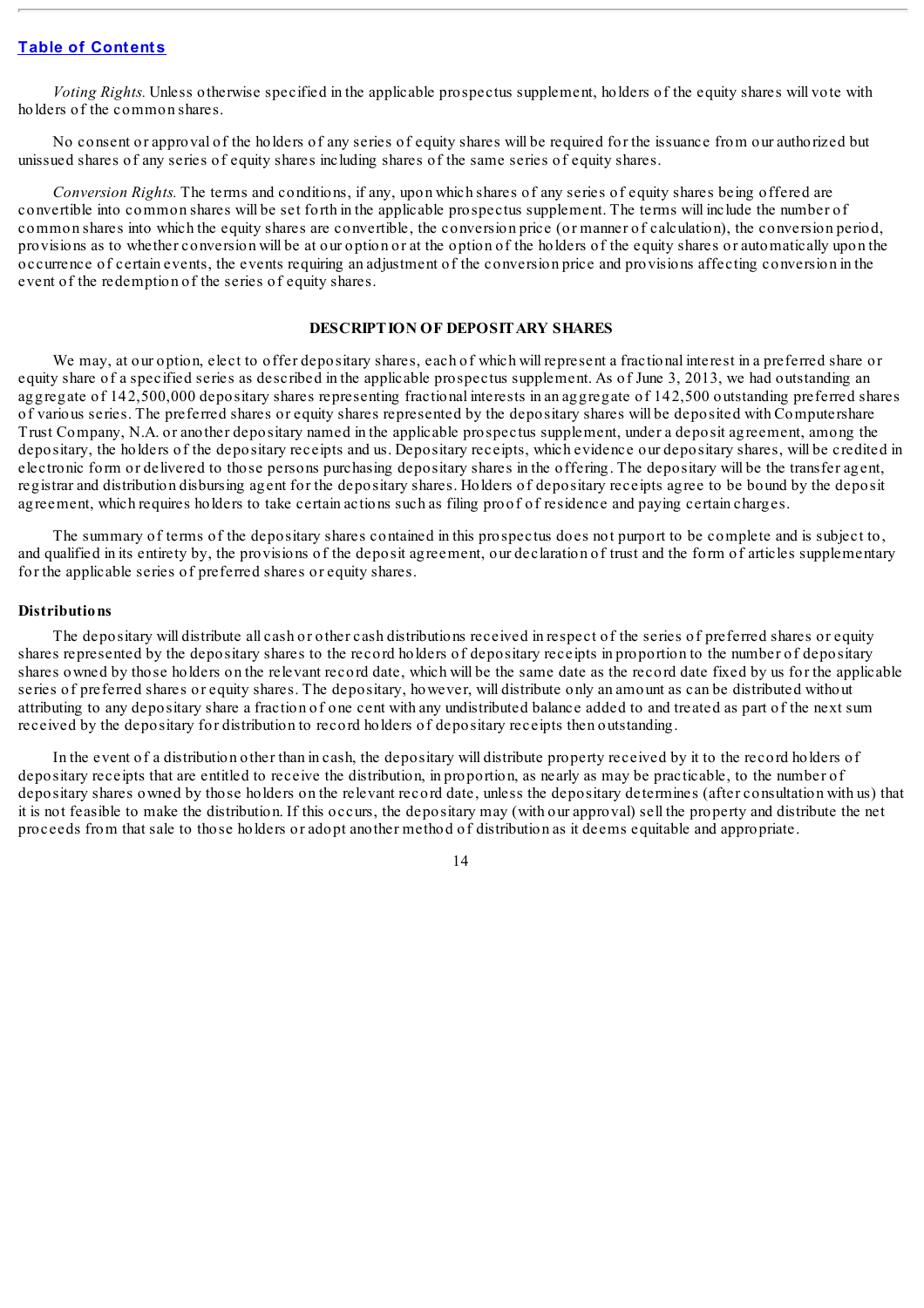### **Liquidation Rights**

If we liquidate, dissolve or wind up our affairs, whether voluntarily or involuntarily, the holders of each depositary share will be entitled to the fraction of the liquidation amount accorded each share of the applicable series of preferred shares or equity shares, as set forth in the applicable articles supplementary.

### **Redemption**

For all cases where series of preferred shares or equity shares represented by that series of depositary shares is redeemable, those depositary shares will be redeemed from the proceeds received by the depositary resulting from the redemption, in whole or in part, of that series of preferred shares or equity shares held by the depositary. Whenever we redeem any preferred shares or equity shares held by the depositary, the depositary will redeem as of the same redemption date the number of depositary shares representing our preferred shares or equity shares so redeemed. The depositary will mail the notice of redemption promptly upon receipt of such notice from us and not less than 30 nor more than 60 days prior to the date fixed for redemption of our preferred shares or equity shares and the depositary shares to the record holders of the depositary receipts.

### **Conversion**

If the series of preferred shares or equity shares represented by the applicable series of depositary shares is convertible into a different class of our shares, the depositary shares will be also be convertible on the terms described in the applicable prospectus supplement.

### **Voting**

Promptly upon receipt of notice of any meeting at which the holders of the series of preferred shares or equity shares represented by the applicable series of depositary shares are entitled to vote, the depositary will mail the information contained in the notice of meeting to the record holders of the depositary receipts as of the record date for that meeting. Each record holder of depositary receipts will be entitled to instruct the depositary as to the exercise of the voting rights pertaining to the number of preferred shares or equity shares represented by that record holder's depositary shares. The depositary will then try, as far as practicable, to vote our preferred shares or equity shares represented by such depositary shares in accordance with those instructions, and we will agree to take all action which may be deemed necessary by the depositary in order to enable the depositary to do so. The depositary will not vote any of our preferred shares or equity shares to the extent that it does not receive specific instructions from the holders of depositary receipts.

### **Withdrawal of Preferred Shares or Equity Shares**

Upon surrender of depositary receipts at the principal office of the depositary, upon payment of any unpaid amount due the depositary, and subject to the terms of the deposit agreement, the surrendering holder is entitled to delivery of the number of whole preferred shares or equity shares and all money and other property, if any, represented by those depositary shares. Partial preferred shares or equity shares will not be issued. If the depositary receipts delivered by the holder evidence a number of depositary shares in excess of the number of depositary shares representing the number of whole preferred shares or equity shares to be withdrawn, the depositary will deliver to that holder at the same time a new depositary receipt evidencing the excess number of depositary shares. Holders of withdrawn preferred shares or equity shares will not be entitled to deposit those shares under the deposit agreement or to receive depositary receipts evidencing depositary shares.

#### **Amendment and Termination of Deposit Agreement**

The form of depositary receipt evidencing the depositary shares of any series and any provision of the deposit agreement may at any time be amended by agreement between the depositary and us. However, any amendment which materially and adversely alters the rights of the holders (other than any change in fees) of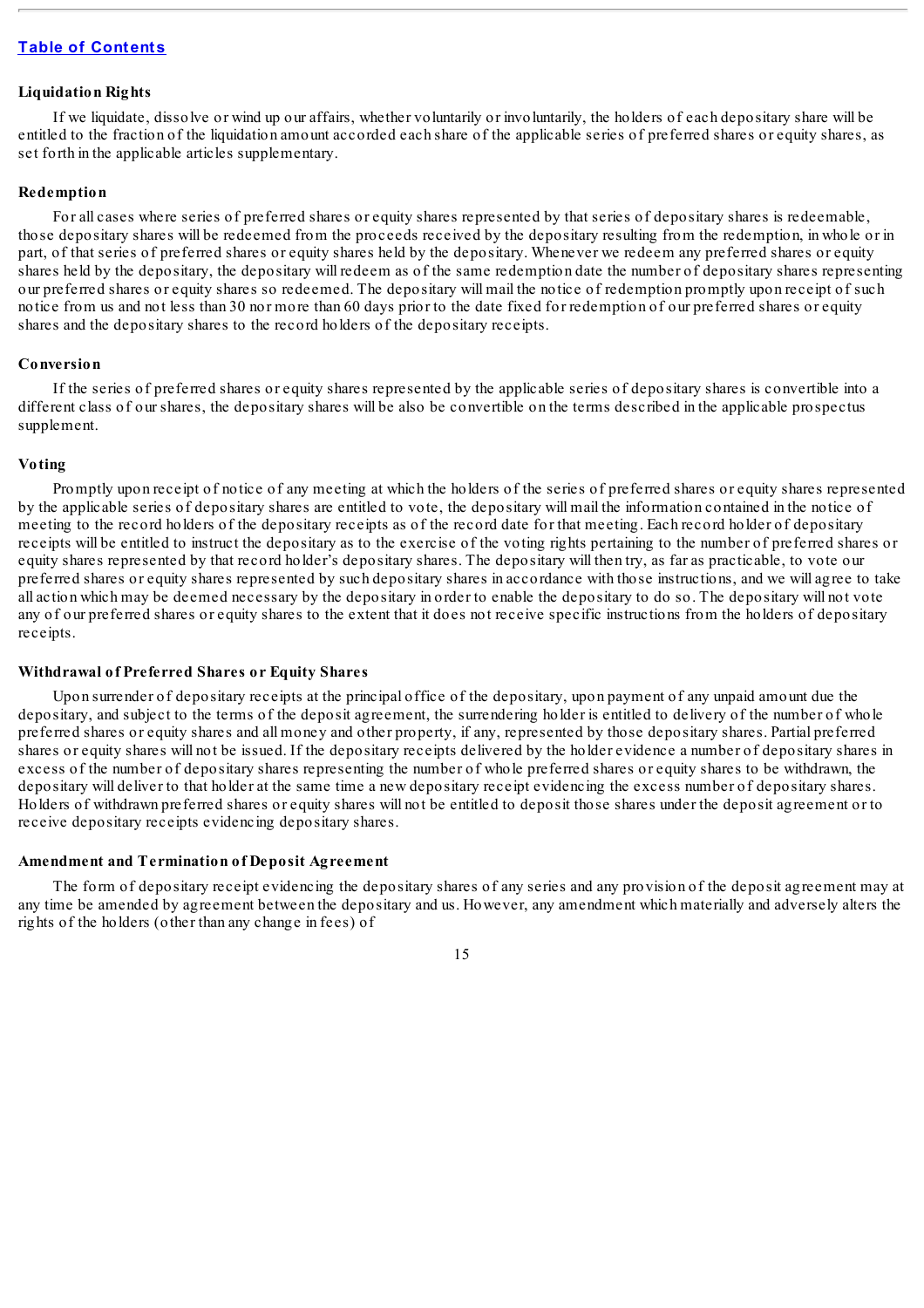depositary shares of any series will not be effective unless that amendment has been approved by the holders of at least a majority of the depositary shares of that series then outstanding. No such amendment may impair the right, subject to the terms of the deposit agreement, of any owner of any depositary shares to surrender the depositary receipt evidencing those depositary shares with instructions to the depositary to deliver to the holder our preferred shares or equity shares and all money and other property, if any, represented by the depositary receipt, except in order to comply with mandatory provisions of applicable law. The deposit agreement may be terminated by the depositary or by us only if:

(1) all outstanding depositary shares have been redeemed; or

(2) there has been a final distribution in respect of our preferred shares or equity shares in connection with our liquidation, dissolution or winding up and the distribution has been made to all the holders of depositary shares.

#### **Charges of Depositary**

We will pay all transfer and other taxes and governmental charges arising solely from the existence of the depositary arrangements. We will pay charges of the depositary in connection with the initial deposit of our preferred shares or equity shares and the initial issuance of the depositary receipts, and redemption of our preferred shares or equity shares and all withdrawals of preferred shares or equity shares by owners of depositary shares. Holders of depositary receipts will pay transfer, income and other taxes and governmental charges and those other charges as are provided in the deposit agreement to be for their accounts. In some circumstances, the depositary may refuse to transfer depositary shares, may withhold dividends and distributions and sell the depositary shares evidenced by the depositary receipt if the charges are not paid.

#### **Miscellaneous**

The depositary will forward to the holders of depositary receipts all reports and communications from us which are delivered to the depositary and which we are required to furnish to the holders of our preferred shares or equity shares. In addition, the depositary will make available for inspection by holders of depositary receipts at the principal office of the depositary, and at other places as it may from time to time deem advisable, any reports and communications received from us which are received by the depositary as the holder of preferred shares or equity shares.

Neither the depositary nor we assume any obligation or liability under the deposit agreement to holders of depositary receipts other than for its or our negligence or willful misconduct. Neither the depositary nor we will be liable if the depositary is prevented or delayed by law or any circumstance beyond its control in performing its obligations under the deposit agreement. Our obligations and those of the depositary under the deposit agreement will be limited to performance in good faith of the depositary's duties under the deposit agreement. Neither the depositary nor we will be obligated to prosecute or defend any legal proceeding in respect of any depositary shares or preferred shares or equity shares unless satisfactory indemnity is furnished. We and the depositary may rely on written advice of counsel or accountants, on information provided by holders of depositary receipts or other persons believed in good faith to be competent to give the information and on documents believed to be genuine and to have been signed or presented by the proper party or parties.

#### **Resignation and Removal of Depositary**

The depositary may resign at any time by delivering to us notice of its election to do so, and we may at any time remove the depositary. Any resignation or removal will take effect upon the appointment of a successor depositary and its acceptance of the appointment. The successor depositary must be appointed within 60 days after delivery of the notice for resignation or removal and must be a bank or trust company having its principal office in the United States of America and having a combined capital and surplus of at least \$150,000,000.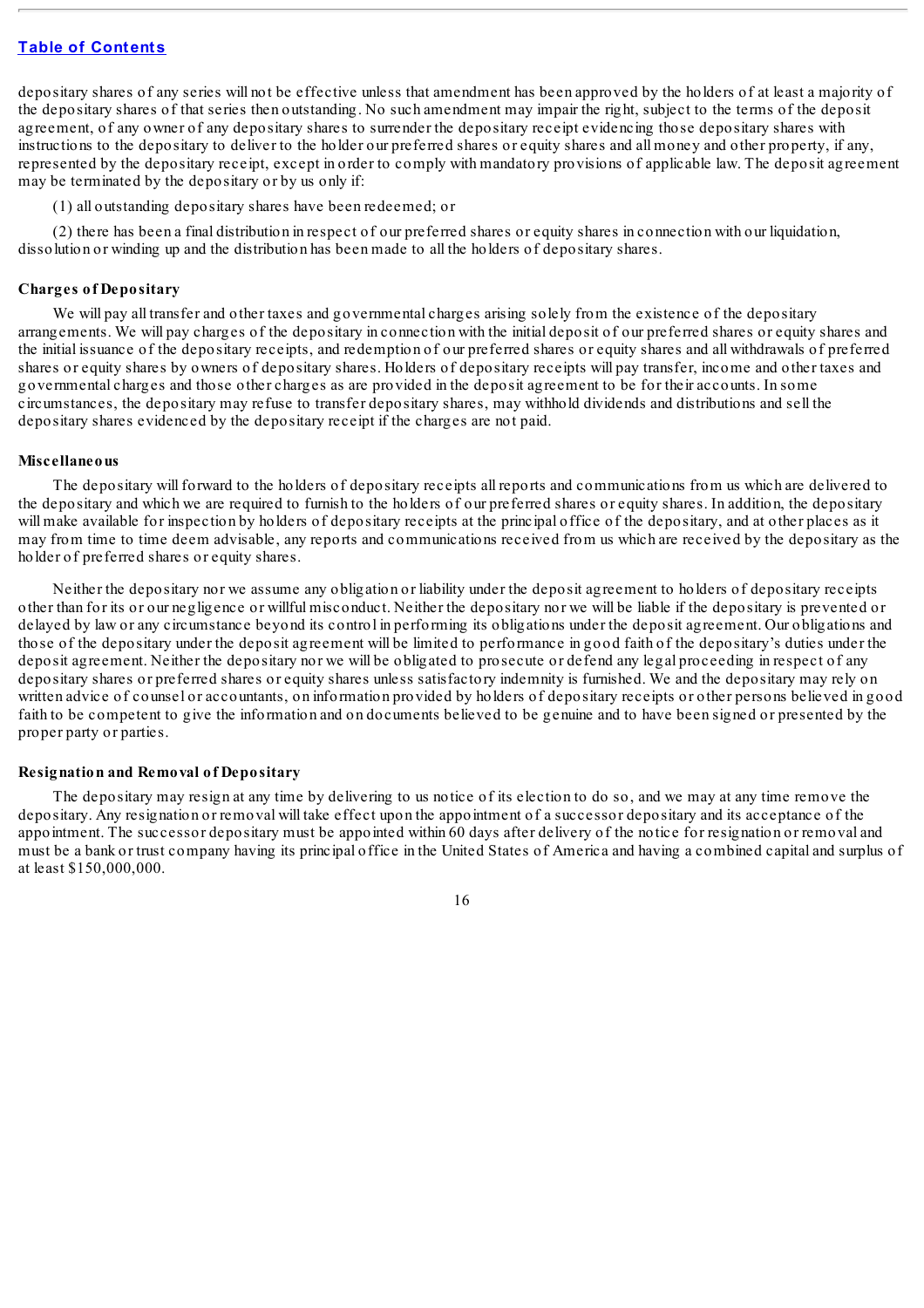### **U.S. Federal Income Tax Considerations**

Owners of the depositary shares will be treated for U.S. federal income tax purposes as if they were owners of the preferred shares or equity shares represented by those depositary shares. Accordingly, the owners will be entitled to take into account, for U.S. federal income tax purposes, income and deductions to which they would be entitled if they were holders of such preferred shares or equity shares. In addition:

(1) no gain or loss will be recognized for U.S. federal income tax purposes upon the withdrawal of preferred shares or equity shares in exchange for depositary shares;

(2) the aggregate tax basis of the preferred or equity shares to an exchanging owner of depositary shares will, upon such exchange, be the same as the aggregate tax basis of the depositary shares being exchanged; and

(3) the holding period for preferred shares or equity shares in the hands of an exchanging owner of depositary shares will include the period during which that person owned those depositary shares.

### **DESCRIPTION OF WARRANTS**

We have no warrants outstanding (other than options issued under our option plan). We may issue warrants for the purchase of common shares, preferred shares, equity shares or debt securities. Warrants may be issued independently or together with any other securities offered by any prospectus supplement and may be attached to or separate from those securities. Each series of warrants will be issued under a separate warrant agreement to be entered into between a warrant agent specified in the applicable prospectus supplement and us. The warrant agent will act solely as our agent in connection with the warrants of that series and will not assume any obligation or relationship of agency or trust for or with any holders or beneficial owners of warrants. The following sets forth certain general terms and provisions of the warrants being offered. Further terms of the warrants and the applicable warrant agreement will be set forth in the applicable prospectus supplement.

The applicable prospectus supplement will describe the terms of the warrants in respect of which this prospectus is being delivered, including, where applicable, the following:

(1) the title of those warrants;

(2) the aggregate number of those warrants;

(3) the price or prices at which those warrants will be issued;

(4) the class, series, number and terms of the common, preferred or equity shares purchasable upon exercise of those warrants;

(5) the designation and terms of the other shares, if any, with which those warrants are issued and the number of those warrants issued with each share;

(6) the date, if any, on and after which those warrants and the related common shares, preferred shares or equity shares, if any, will be separately transferable;

(7) the price at which each common, preferred or equity share purchasable upon exercise of those warrants may be purchased;

(8) the date on which the right to exercise those warrants will commence and the date on which that right expires;

(9) the minimum or maximum amount of those warrants which may be exercised at any one time; and

(10) any other terms of those warrants, including terms, procedures and limitations relating to the exchange and exercise of those warrants.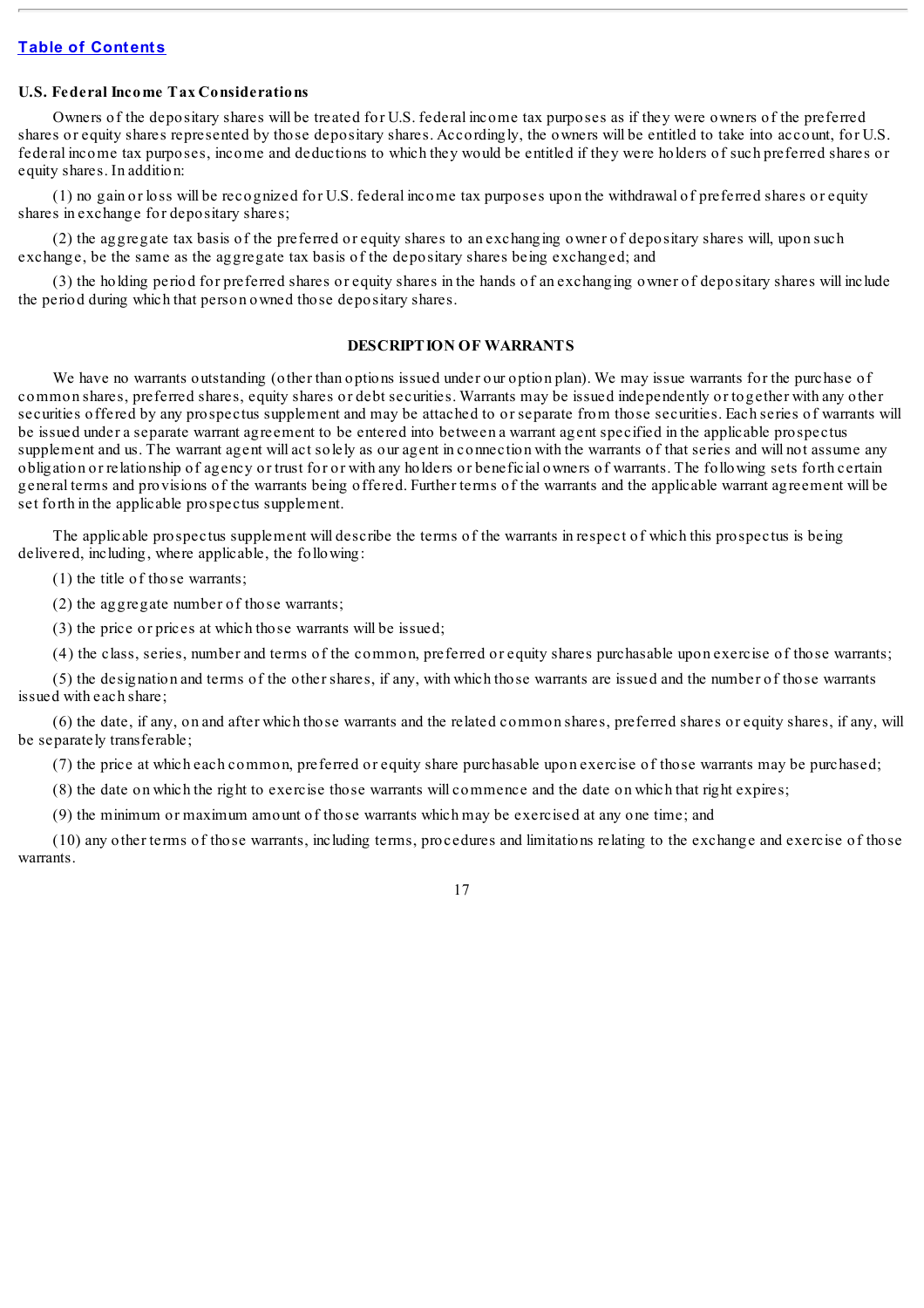### **DESCRIPTION OF DEBT SECURITIES**

The following descriptions of the debt securities do not purport to be complete and are subject to and qualified in their entirety by reference to the indenture, a form of which will be filed by amendment with the SEC as an exhibit to the registration statement of which this prospectus is a part or incorporated by reference in connection with the offering of securities. Any future supplemental indenture or similar document also will be so filed. You should read the indenture and any supplemental indenture or similar document because they, and not this description, define your rights as holder of our debt securities. All capitalized terms have the meanings specified in the indenture.

We may issue, from time to time, debt securities, in one or more series, that will consist of either our senior debt (the "Senior Debt Securities") or our subordinated debt securities (the "Subordinated Debt Securities"). The debt securities we offer will be issued under one or more indentures between us and a trustee, which may be the same trustee. Debt securities, whether senior or subordinated, may be issued as convertible debt securities or exchangeable debt securities.

#### **General Terms of the Indenture**

The indenture does not limit the amount of debt securities that we may issue. It provides that we may issue debt securities up to the principal amount that we may authorize and may be in any currency or currency unit designated by us. Except for the limitations on consolidation, merger and sale of all or substantially all of our assets contained in the indenture, the terms of the indenture do not contain any covenants or other provisions designed to afford holders of any debt securities protection with respect to our operations, financial condition or transactions involving us.

We may issue the debt securities issued under the indenture as "discount securities," which means they may be sold at a discount below their stated principal amount. These debt securities, as well as other debt securities that are not issued at a discount, may, for U.S. federal income tax purposes, be treated as if they were issued with "original issue discount," or "OID," because of interest payment and other characteristics. Special U.S. federal income tax considerations applicable to debt securities issued with original issue discount will be described in more detail in any applicable prospectus supplement.

The applicable prospectus supplement for a series of debt securities that we issue will describe, among other things, the following terms of the offered debt securities:

- the title;
- the aggregate principal amount;
- whether issued in fully registered form without coupons or in a form registered as to principal only with coupons or in bearer form with coupons;
- whether issued in the form of one or more global securities and whether all or a portion of the principal amount of the debt securities is represented thereby;
- the price or prices at which the debt securities will be issued;
- the date or dates on which principal is payable;
- the place or places where and the manner in which principal, premium or interest will be payable and the place or places where the debt securities may be presented for transfer and, if applicable, conversion or exchange;
- interest rates, and the dates from which interest, if any, will accrue, and the dates when interest is payable;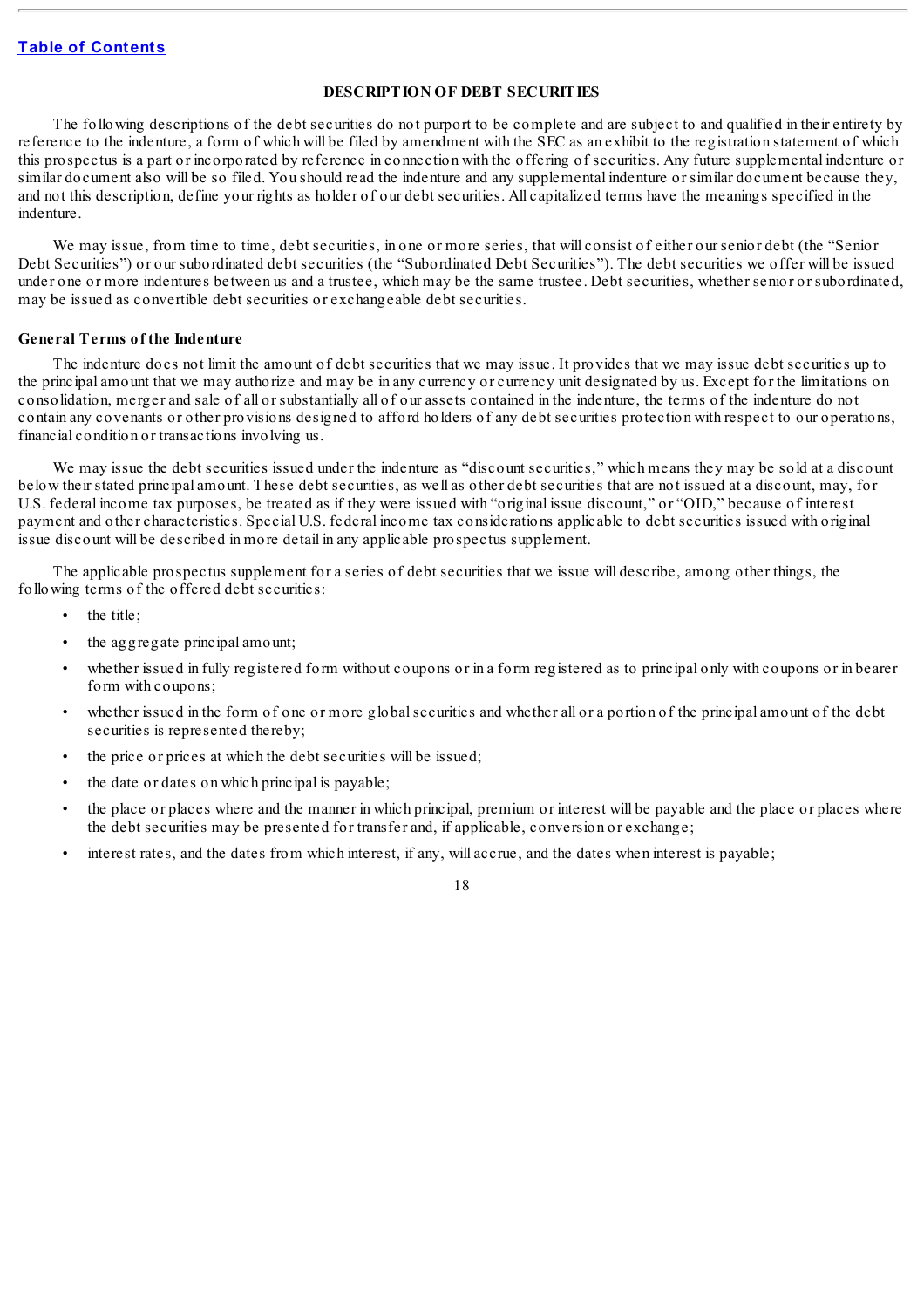- the right, if any, to extend the interest payment periods and the duration of the extensions;
- our rights or obligations to redeem or purchase the debt securities, including sinking fund or partial redemption payments;
- conversion or exchange provisions, if any, including conversion or exchange prices or rates and adjustments thereto;
- the currency or currencies of payment of principal or interest;
- the terms applicable to any debt securities issued at a discount from their stated principal amount;
- the terms, if any, pursuant to which any debt securities will be subordinate to any of our other debt;
- if the amount of payments of principal or interest is to be determined by reference to an index or formula, or based on a coin or currency other than that in which the debt securities are stated to be payable, the manner in which these amounts are determined and the calculation agent, if any, with respect thereto;
- if other than the entire principal amount of the debt securities when issued, the portion of the principal amount payable upon acceleration of maturity, and the terms and conditions of any acceleration;
- if applicable, covenants affording holders of debt protection with respect to our operations, financial condition or transactions involving us; and
- any other specific terms of any debt securities.

The applicable prospectus supplement willset forth material U.S. federal income tax considerations for holders of any debt securities and the securities exchange or quotation system on which any debt securities are listed or quoted, if any.

Debt securities issued by us will be structurally subordinated to all indebtedness and other liabilities of our subsidiaries, except to the extent any such subsidiary guarantees or is otherwise obligated to make payment on such debt securities.

Unless otherwise provided in the applicable prospectus supplement, allsecurities of any one series need not be issued at the same time and may be issued from time to time without consent of any holder.

### **Senior Debt Securities**

Payment of the principal of, premium, if any, and interest on Senior Debt Securities will rank on a parity with all of our other unsecured and unsubordinated debt.

#### **Subordinated Debt Securities**

Payment of the principal of, premium, if any, and interest on Subordinated Debt Securities will be subordinated and junior in right of payment to the prior payment in full of all of our senior debt. We willset forth in the applicable prospectus supplement relating to any Subordinated Debt Securities the subordination terms of such securities as well as the aggregate amount of outstanding indebtedness, as of the most recent practicable date, that by its terms would be senior to the Subordinated Debt Securities. We will also set forth in such prospectus supplement limitations, if any, on issuance of additionalsenior debt.

### **Conversion or Exchange Rights**

Debt securities may be convertible into or exchangeable for other equity shares or property of the Company. The terms and conditions of conversion or exchange will be set forth in the applicable prospectus supplement. The terms will include, among others, the following:

- the conversion or exchange price (or manner of calculation);
- the conversion or exchange period;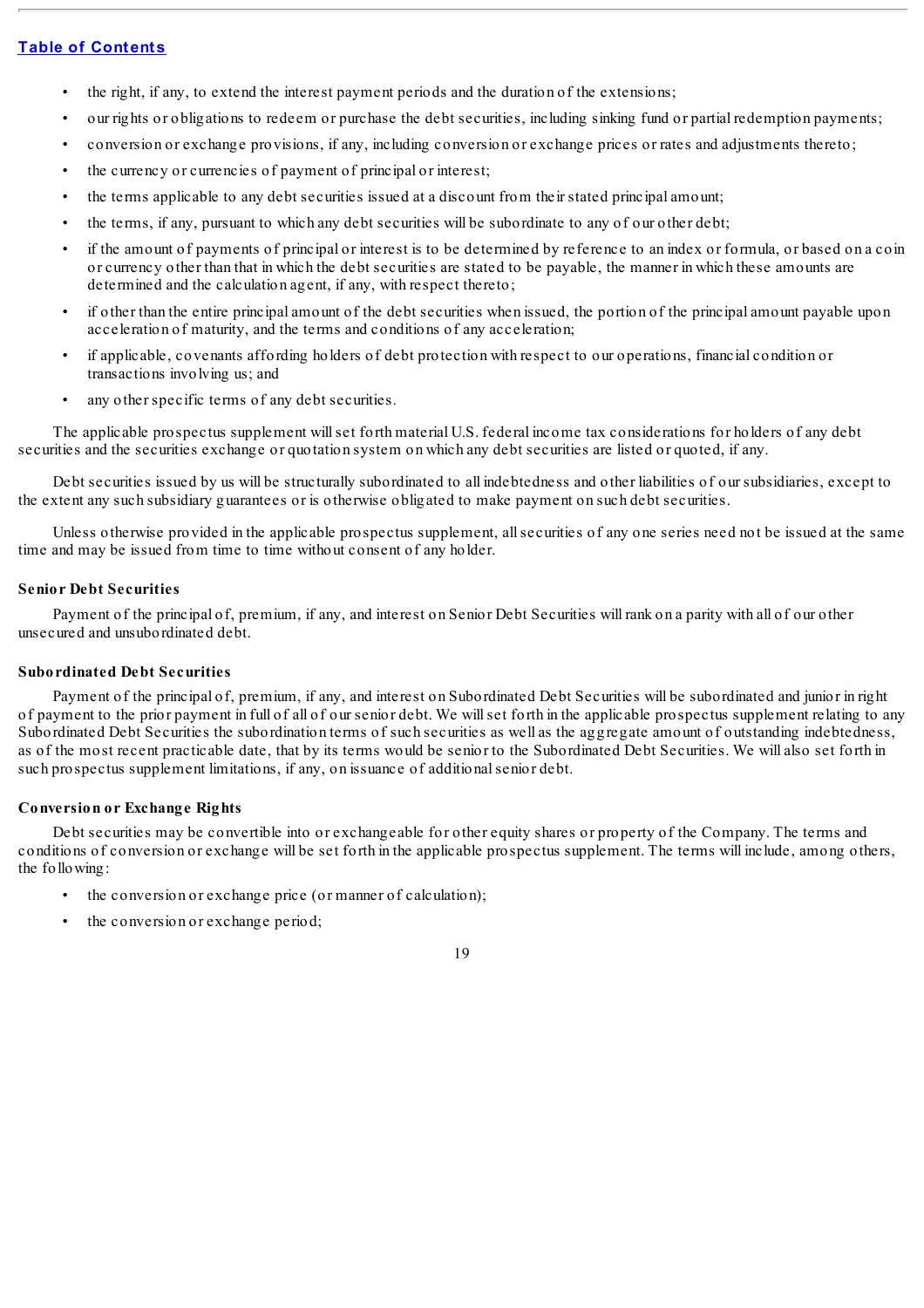- provisions regarding the ability of the Company or the holder to convert or exchange the debt securities;
- events requiring adjustment to the conversion or exchange price; and
- provisions affecting conversion or exchange in the event of our redemption of the debt securities.

### **Consolidation, Merger or Sale**

Unless otherwise indicated in the applicable prospectus supplement, we will not be permitted to consolidate or merge with or into, or transfer or lease all or substantially all of our assets to, any person unless (a) we will be the continuing corporation or (b) the successor corporation or person to which our assets are transferred or leased is an entity organized under the laws of the United States, any state of the United States or the District of Columbia and it expressly assumes our obligations on the debt securities and under the indenture. In addition, we cannot effect such a transaction unless immediately after giving effect to such transaction, no default or event of default under the indenture shall have occurred and be continuing. Subject to certain exceptions, when the person to whom our assets are transferred or leased has assumed our obligations under the debt securities and the indenture, we shall be discharged from all our obligations under the debt securities and the indenture, except in limited circumstances.

This covenant would not apply to any recapitalization transaction, a change of control of the Company or a highly leveraged transaction, unless the transaction or change of control were structured to include a merger or consolidation or transfer or lease of all or substantially all of our assets.

### **Events of Default**

Unless otherwise indicated, the term "Event of Default," when used in the indenture, means any of the following:

- failure to pay interest for 30 days after the date payment is due and payable;
- failure to pay principal or premium, if any, on any debt security when due, either at maturity, upon any redemption, by declaration or otherwise;
- failure to make sinking fund payments when due;
- failure to perform any other covenant for 60 days after notice that performance was required;
- events of bankruptcy, insolvency or reorganization of the Company; or
- any other Event of Default provided in the applicable resolution of our board of trustees or the supplemental indenture under which we issue series of debt securities.

An Event of Default for a particular series of debt securities does not necessarily constitute an Event of Default for any other series of debt securities issued under the indenture. Unless otherwise indicated in the applicable prospectus supplement, an Event of Default relating to the payment of interest, principal or any sinking fund installment involving any series of debt securities has occurred and is continuing, the trustee or the holders of not less than 25% in aggregate principal amount of the debt securities of each affected series may declare the entire principal of all the debt securities of that series to be due and payable immediately.

Unless otherwise indicated in the applicable prospectus supplement, an Event of Default relating to the performance of other covenants occurs and is continuing for a period of 60 days after notice of such, or if any other Event of Default occurs and is continuing involving all of the series of Senior Debt Securities, then the trustee or the holders of not less than 25% in aggregate principal amount of all of the series of Senior Debt Securities may declare the entire principal amount of all of the series of Senior Debt Securities due and payable immediately.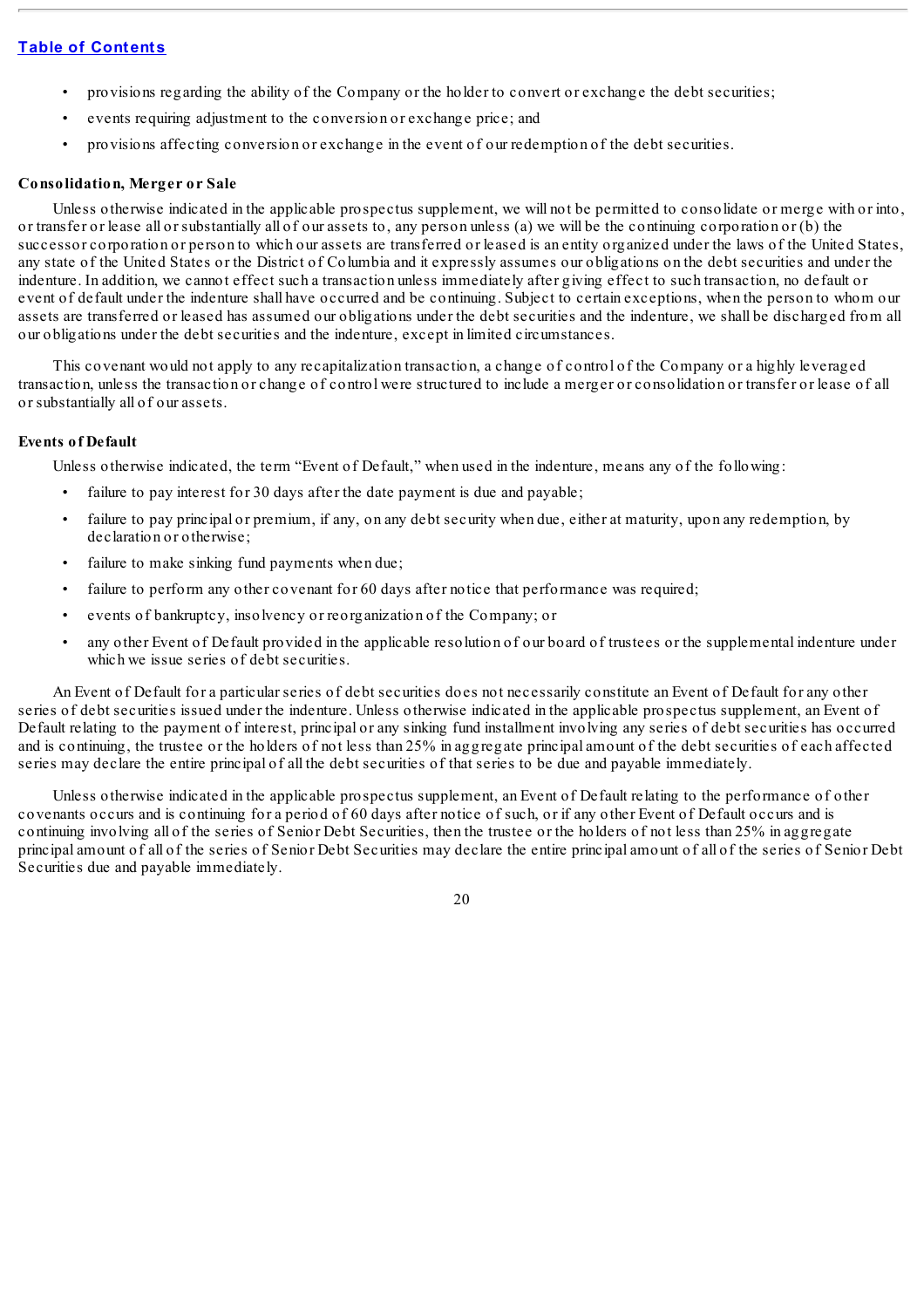Similarly, unless otherwise indicated in the applicable prospectus supplement, if an Event of Default relating to the performance of other covenants occurs and is continuing for a period of 60 days after notice of such, or if any other Event of Default occurs and is continuing involving all of the series of Subordinated Debt Securities, then the trustee or the holders of not less than 25% in aggregate principal amount of all of the series of Subordinated Debt Securities may declare the entire principal amount of all of the series of Subordinated Debt Securities due and payable immediately.

If, however, the Event of Default relating to the performance of other covenants or any other Event of Default that has occurred and is continuing is for less than all of the series of Senior Debt Securities or Subordinated Debt Securities, as the case may be, then, unless otherwise indicated in the applicable prospectus supplement, the trustee or the holders of not less than 25% in aggregate principal amount of each affected series of the Senior Debt Securities or the Subordinated Debt Securities, as the case may be, may declare the entire principal amount of all debt securities of such affected series due and payable immediately. The holders of not less than a majority in aggregate principal amount of the debt securities of a series may, after satisfying conditions, rescind and annul any of the above-described declarations and consequences involving the series.

If an Event of Default relating to events of bankruptcy, insolvency or reorganization of the Company occurs and is continuing, then the principal amount of all of the debt securities outstanding, and any accrued interest, will automatically become due and payable immediately, without any declaration or other act by the trustee or any holder.

The indenture imposes limitations on suits brought by holders of debt securities against us. Except as provided below, no holder of debt securities of any series may institute any action against us under the indenture unless:

- the holder has previously given to the trustee written notice of default and continuance of that default;
- the holders of at least 25% in principal amount of the outstanding debt securities of the affected series have requested that the trustee institute the action;
- the requesting holders have offered the trustee reasonable indemnity for expenses and liabilities that may be incurred by bringing the action;
- the trustee has not instituted the action within 60 days of the request; and
- the trustee has not received inconsistent direction by the holders of a majority in principal amount of the outstanding debt securities of the series.

Notwithstanding the foregoing, each holder of debt securities of any series has the right, which is absolute and unconditional, to receive payment of the principal of and premium and interest, if any, on such debt securities when due and to institute suit for the enforcement of any such payment, and such rights may not be impaired without the consent of that holder of debt securities.

We will be required to file annually with the trustee a certificate, signed by an officer of the Company, stating whether or not the officer knows of any default by us in the performance, observance or fulfillment of any condition or covenant of the indenture.

#### **Registered Global Securities**

We may issue the debt securities of a series in whole or in part in the form of one or more fully registered global securities that we will deposit with a depositary or with a nominee for a depositary identified in the applicable prospectus supplement and registered in the name of such depositary or nominee. In such case, we will issue one or more registered globalsecurities denominated in an amount equal to the aggregate principal amount of all of the debt securities of the series to be issued and represented by such registered globalsecurity or securities.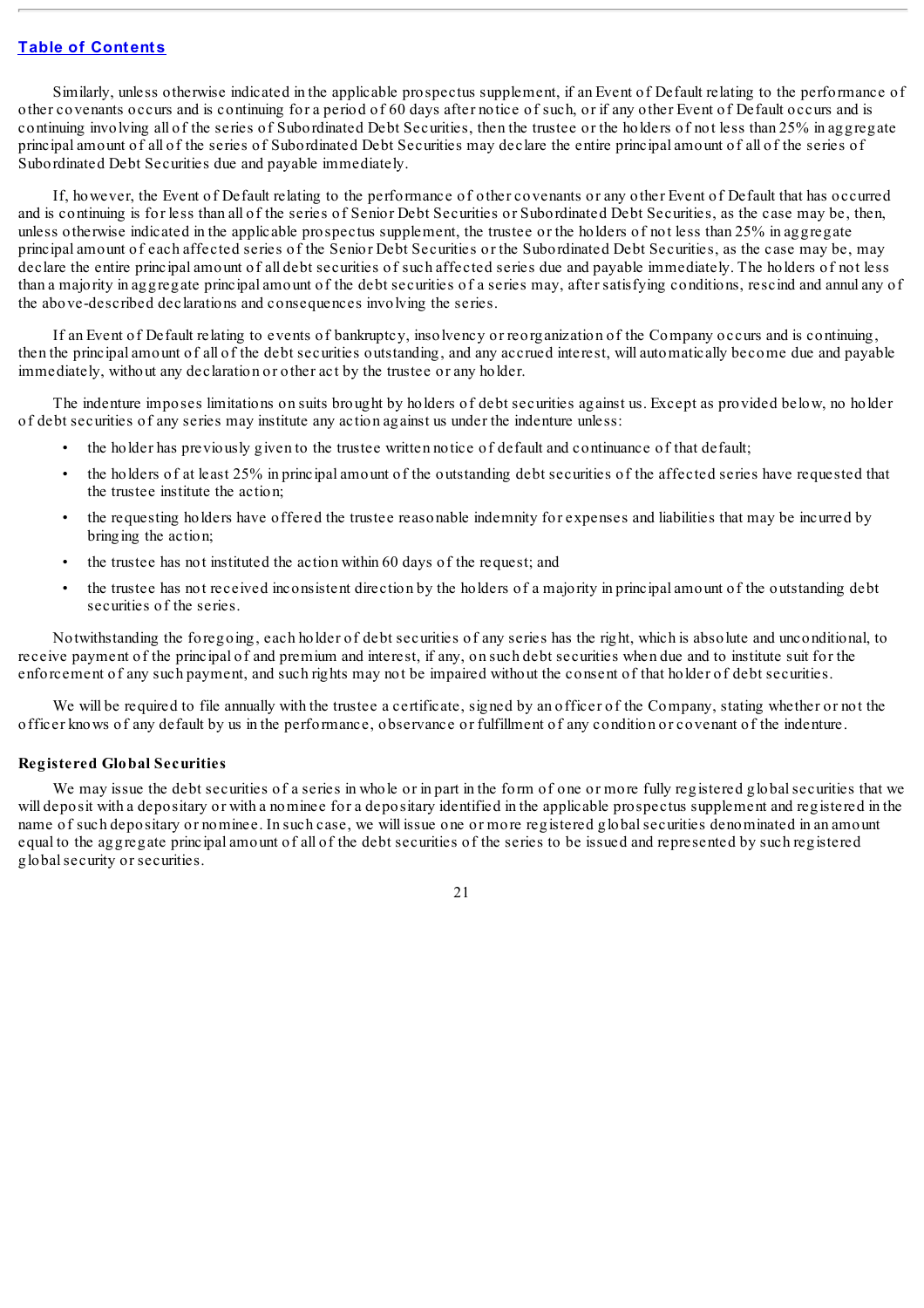Unless and until it is exchanged in whole or in part for debt securities in definitive registered form, a registered global security may not be transferred except as a whole:

- by the depositary for such registered global security to its nominee;
- by a nominee of the depositary to the depositary or another nominee of the depositary; or
- by the depositary or its nominee to a successor of the depositary or a nominee of the successor.

The prospectus supplement relating to a series of debt securities will describe the specific terms of the depositary arrangement with respect to any portion of such series represented by a registered globalsecurity. We anticipate that the following provisions will apply to all depositary arrangements for debt securities:

- ownership of beneficial interests in a registered globalsecurity will be limited to persons that have accounts with the depositary for the registered globalsecurity, those persons being referred to as "participants," or persons that may hold interests through participants;
- upon the issuance of a registered globalsecurity, the depositary for the registered globalsecurity will credit, on its bookentry registration and transfer system, the participants' accounts with the respective principal amounts of the debt securities represented by the registered globalsecurity beneficially owned by the participants;
- any dealers, underwriters, or agents participating in the distribution of the debt securities will designate the accounts to be credited; and
- ownership of any beneficial interest in the registered globalsecurity will be shown on, and the transfer of any ownership interest will be effected only through, records maintained by the depositary for the registered globalsecurity (with respect to interests of participants) and on the records of participants (with respect to interests of persons holding through participants).

The laws of some states may require that certain purchasers of securities take physical delivery of the securities in definitive form. These laws may limit the ability of those persons to own, transfer or pledge beneficial interests in registered globalsecurities.

So long as the depositary for a registered globalsecurity, or its nominee, is the registered owner of the registered global security, the depositary or the nominee, as the case may be, will be considered the sole owner or holder of the debt securities represented by the registered globalsecurity for all purposes under the indenture. Except as set forth below, owners of beneficial interests in a registered globalsecurity:

- will not be entitled to have the debt securities represented by a registered global security registered in their names;
- will not receive or be entitled to receive physical delivery of the debt securities in the definitive form; and
- will not be considered the owners or holders of the debt securities under the indenture.

Accordingly, each person owning a beneficial interest in a registered globalsecurity must rely on the procedures of the depositary for the registered globalsecurity and, if the person is not a participant, on the procedures of a participant through which the person owns its interest, to exercise any rights of a holder under the indenture.

We understand that under existing industry practices, if we request any action of holders or if an owner of a beneficial interest in a registered globalsecurity desires to give or take any action that a holder is entitled to give or take under the indenture, the depositary for the registered globalsecurity would authorize the participants holding the relevant beneficial interests to give or take the action, and those participants would authorize beneficial owners owning through those participants to give or take the action or would otherwise act upon the instructions of beneficial owners holding through them.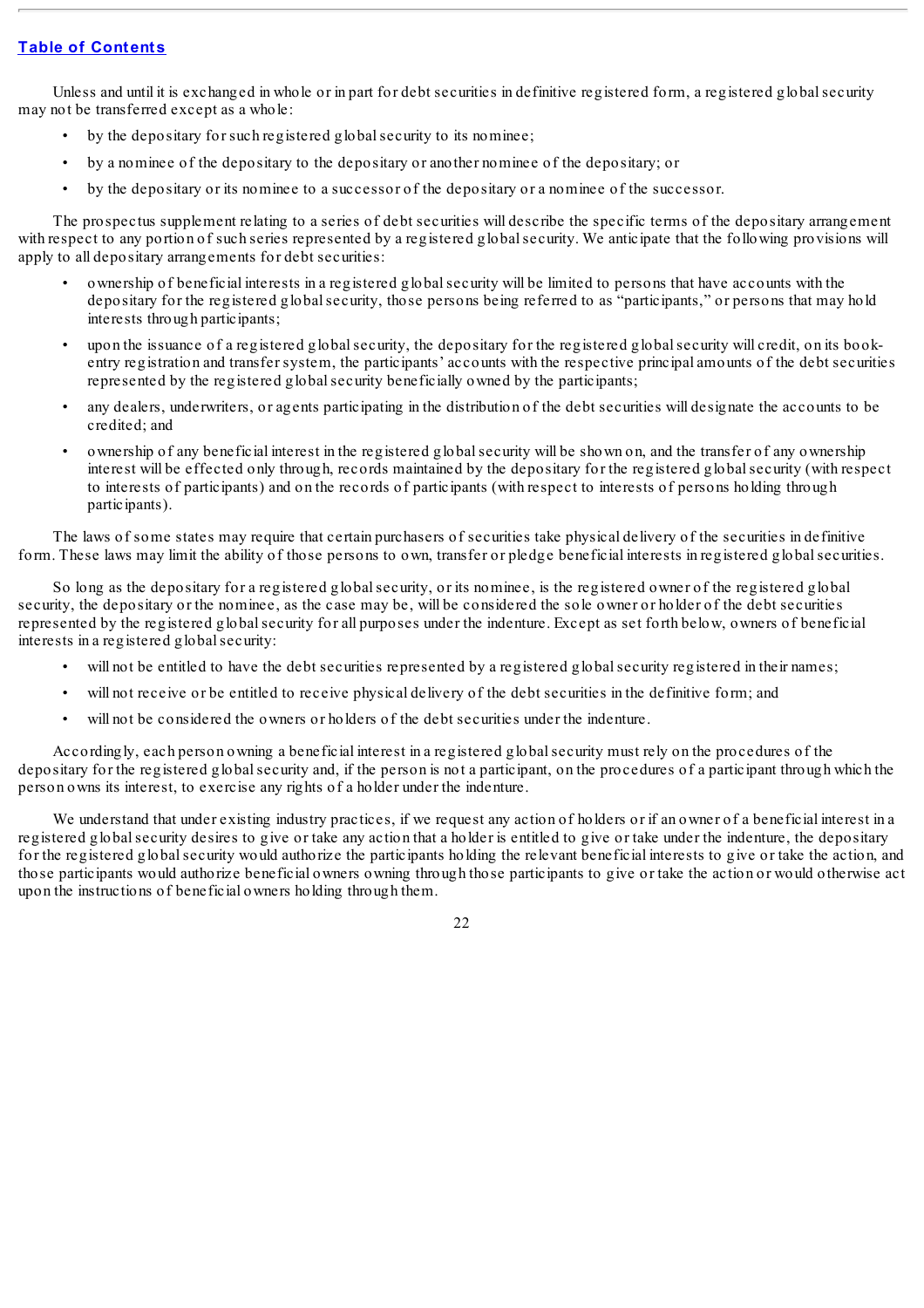We will make payments of principal and premium, if any, and interest, if any, on debt securities represented by a registered global security registered in the name of a depositary or its nominee to the depositary or its nominee, as the case may be, as the registered owners of the registered globalsecurity. None of the Company, the trustee or any other agent of the Company or the trustee will be responsible or liable for any aspect of the records relating to, or payments made on account of, beneficial ownership interests in the registered globalsecurity or for maintaining, supervising or reviewing any records relating to the beneficial ownership interests.

We expect that the depositary for any debt securities represented by a registered global security, upon receipt of any payments of principal and premium, if any, and interest, if any, in respect of the registered globalsecurity, will immediately credit participants' accounts with payments in amounts proportionate to their respective beneficial interests in the registered globalsecurity as shown on the records of the depositary. We also expect that standing customer instructions and customary practices will govern payments by participants to owners of beneficial interests in the registered globalsecurity held through the participants, as is now the case with the securities held for the accounts of customers in bearer form or registered in "street name." We also expect that any of these payments will be the responsibility of the participants.

If the depositary for any debt securities represented by a registered globalsecurity is at any time unwilling or unable to continue as depositary or ceases to be a clearing agency registered under the Securities Exchange Act of 1934, as amended, we will appoint an eligible successor depositary. If we fail to appoint an eligible successor depositary within 90 days, we will issue the debt securities in definitive form in exchange for the registered globalsecurity. In addition, we may at any time and in our sole discretion decide not to have any of the debt securities of a series represented by one or more registered globalsecurities. In such event, we will issue debt securities of that series in a definitive form in exchange for all of the registered globalsecurities representing the debt securities. The trustee will register any debt securities issued in definitive form in exchange for a registered globalsecurity in such name or names as the depositary, based upon instructions from its participants, shall instruct the trustee.

We may also issue bearer debt securities of a series in the form of one or more global securities, referred to as "bearer global" securities." We will deposit these bearer globalsecurities with a common depositary for Euroclear System and Clearstream Bank Luxembourg, Societe Anonyme, or with a nominee for the depositary identified in the prospectus supplement relating to that series. The prospectus supplement relating to a series of debt securities represented by a bearer globalsecurity will describe the specific terms and procedures, including the specific terms of the depositary arrangement and any specific procedures for the issuance of debt securities in definitive form in exchange for a bearer globalsecurity, with respect to the position of the series represented by a bearer globalsecurity.

#### **Discharge, Defeasance and Covenant Defeasance**

We can discharge or defease our obligations under the indenture as set forth below. Unless otherwise set forth in the applicable prospectus supplement, the subordination provisions applicable to any Subordinated Debt Securities will be expressly subject to the discharge and defeasance provisions of the indenture.

We may discharge some of our obligations to holders of any series of debt securities that have not already been delivered to the trustee for cancellation and that have either become due and payable or are by their terms to become due and payable within one year (or are scheduled for redemption within one year). We may effect a discharge by irrevocably depositing with the trustee cash or U.S. government obligations, as trust funds, in an amount certified to be sufficient to pay when due, whether at maturity, upon redemption or otherwise, the principal of, premium, if any, and interest on the debt securities and any mandatory sinking fund payments.

Unless otherwise provided in the applicable prospectus supplement, we may also discharge any and all of our obligations to holders of any series of debt securities at any time ("defeasance"). We also may be released from the obligations imposed by any covenants of any outstanding series of debt securities and provisions of the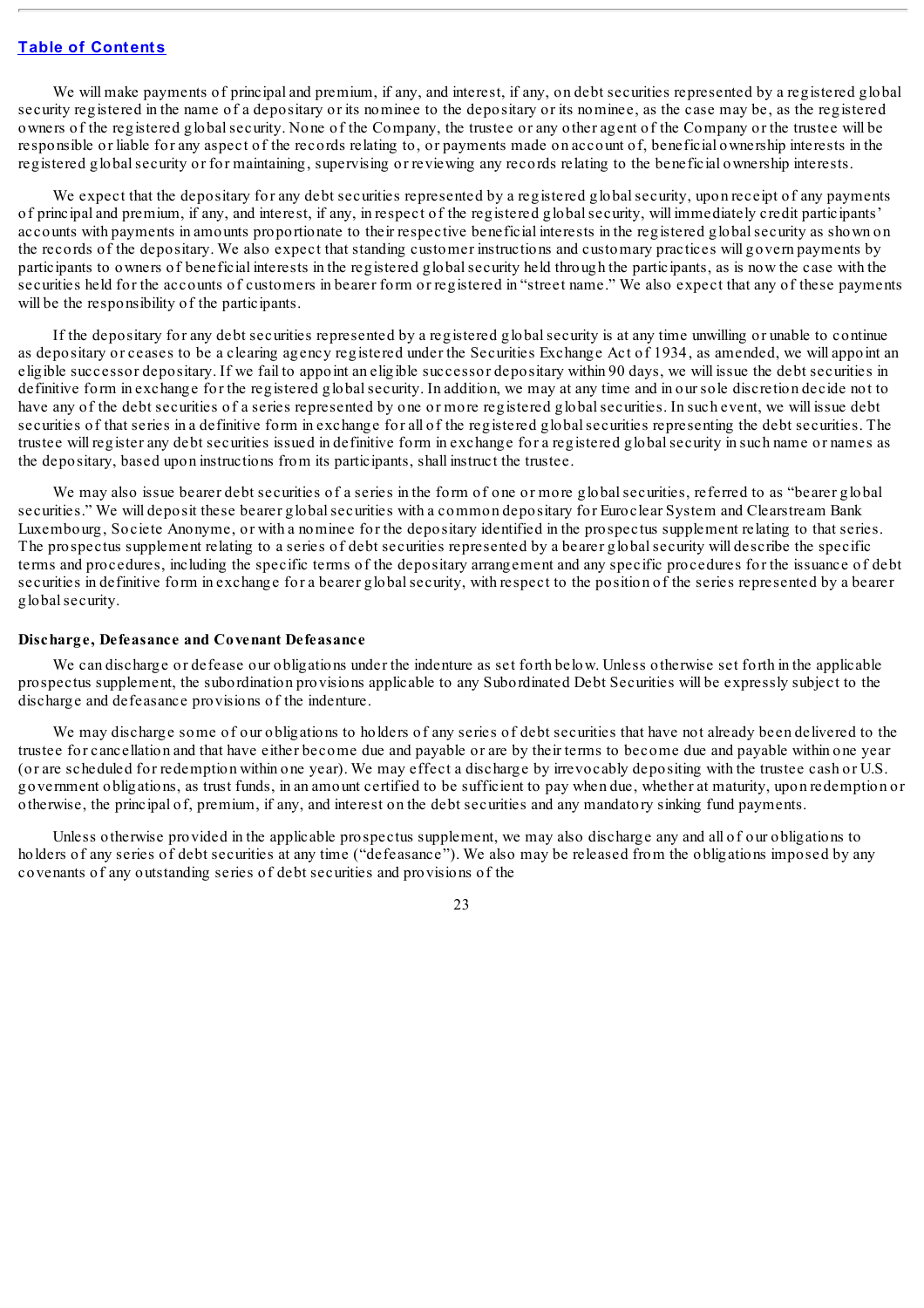indenture, and we may omit to comply with those covenants without creating an Event of Default ("covenant defeasance"). We may effect defeasance and covenant defeasance only if, among other things:

- we irrevocably deposit with the trustee cash or U.S. government obligations, as trust funds, in an amount certified to be sufficient to pay at maturity (or upon redemption) the principal, premium, if any, and interest on all outstanding debt securities of the series; and
- we deliver to the trustee an opinion of counsel from a nationally recognized law firm to the effect that the holders of the series of debt securities will not recognize income, gain or loss for U.S. federal income tax purposes as a result of the defeasance or covenant defeasance and that defeasance or covenant defeasance will not otherwise alter the holders' U.S. federal income tax treatment of principal, premium, if any, and interest payments on the series of debt securities, which opinion, in the case of legal defeasance, must be based on a ruling of the Internal Revenue Service issued, or a change in U.S. federal income tax law.

Although we may discharge or defease our obligations under the indenture as described in the two preceding paragraphs, we may not avoid, among other things, our duty to register the transfer or exchange of any series of debt securities, to replace any temporary, mutilated, destroyed, lost or stolen series of debt securities or to maintain an office or agency in respect of any series of debt securities.

### **Modification of the Indenture**

The indenture provides that we and the trustee may enter into supplemental indentures without the consent of the holders of debt securities to:

- secure any debt securities;
- evidence the assumption by a successor corporation of our obligations;
- add covenants for the protection of the holders of debt securities;
- cure any ambiguity or correct any inconsistency in the indenture;
- establish the forms or terms of debt securities of any series; and
- evidence and provide for the acceptance of appointment by a successor trustee.

The indenture also provides that we and the trustee may, with the consent of the holders of not less than a majority in aggregate principal amount of debt securities of allseries of Senior Debt Securities or Subordinated Debt Securities, as the case may be, then outstanding and affected (voting as one class), add any provisions to, or change in any manner, eliminate or modify in any way the provisions of, the indenture or modify in any manner the rights of the holders of the debt securities. We and the trustee may not, however, without the consent of the holder of each outstanding debt security affected thereby:

- extend the final maturity of any debt security;
- reduce the principal amount or premium, if any;
- reduce the rate or extend the time of payment of interest;
- reduce any amount payable on redemption;
- change the currency in which the principal (other than as may be provided otherwise with respect to a series), premium, if any, or interest is payable;
- reduce the amount of the principal of any debt security issued with an original issue discount that is payable upon acceleration or provable in bankruptcy;
- modify any of the subordination provisions or the definition of senior indebtedness applicable to any Subordinated Debt Securities in a manner adverse to the holders of those securities;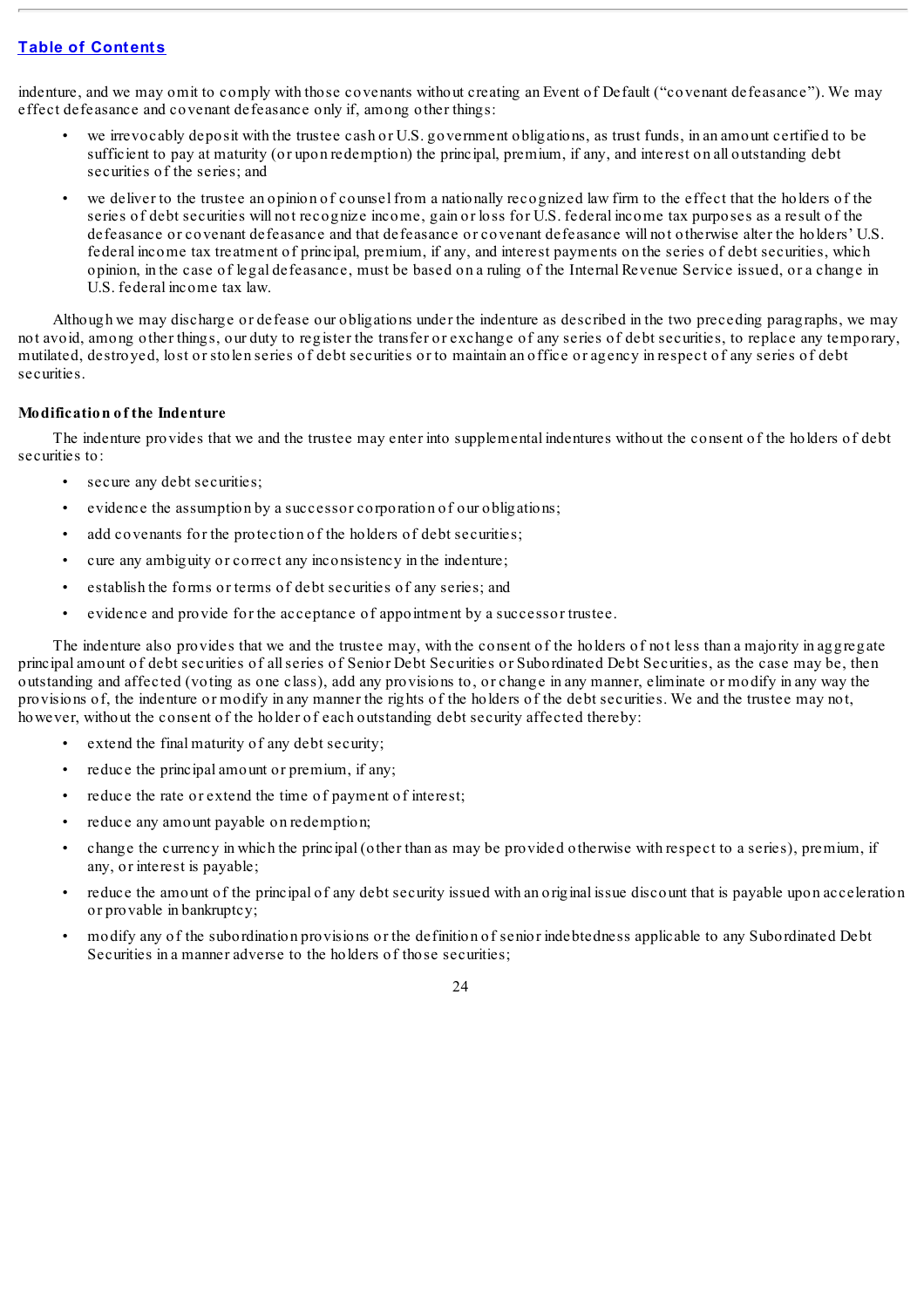- alter provisions of the indenture relating to the debt securities not denominated in U.S. dollars;
- impair the right to institute suit for the enforcement of any payment on any debt security when due; or
- reduce the percentage of holders of debt securities of any series whose consent is required for any modification of the indenture.

A prospectus supplement may set forth modifications or additions to these provisions with respect to a particular series of Debt Securities.

#### **Concerning the Trustee**

The indenture provides that there may be more than one trustee under the indenture, each with respect to one or more series of debt securities. If there are different trustees for different series of debt securities, each trustee will be a trustee of a trust under the indenture separate and apart from the trust administered by any other trustee under the indenture. Except as otherwise indicated in this prospectus or any prospectus supplement, any action permitted to be taken by a trustee may be taken by such trustee only with respect to the one or more series of debt securities for which it is the trustee under the indenture. Any trustee under the indenture may resign or be removed with respect to one or more series of debt securities. All payments of principal of, premium, if any, and interest on, and all registration, transfer, exchange, authentication and delivery (including authentication and delivery on original issuance of the debt securities) of, the debt securities of a series will be effected by the trustee with respect to that series at an office designated by the trustee in New York, New York.

The indenture contains limitations on the right of the trustee, should it become a creditor of the Company, to obtain payment of claims in some cases or to realize on certain property received in respect of any such claim as security or otherwise. The trustee may engage in other transactions. If it acquires any conflicting interest relating to any duties with respect to the debt securities, however, it must eliminate the conflict or resign as trustee.

The holders of a majority in aggregate principal amount of any series of debt securities then outstanding will have the right to direct the time, method and place of conducting any proceeding for exercising any remedy available to the trustee with respect to such series of debt securities, provided that the direction would not conflict with any rule of law or with the indenture, would not be unduly prejudicial to the rights of another holder of the debt securities, and would not involve any trustee in personal liability. The indenture provides that in case an Event of Default shall occur and be known to any trustee and not be cured, the trustee must use the same degree of care as a prudent person would use in the conduct of his or her own affairs in the exercise of the trustee's power. Subject to these provisions, the trustee will be under no obligation to exercise any of its rights or powers under the indenture at the request of any of the holders of the debt securities, unless they shall have offered to the trustee security and indemnity satisfactory to the trustee.

### **No Individual Liability of Incorporators, Shareholders, Officers or Trustees**

The indenture provides that no incorporator and no past, present or future shareholder, officer or trustee, of the Company or any successor corporation in their capacity as such shall have any individual liability for any of our obligations, covenants or agreements under the debt securities or the indenture.

### **Governing Law**

The indenture and the debt securities will be governed by, and construed in accordance with, the laws of the State of New York.

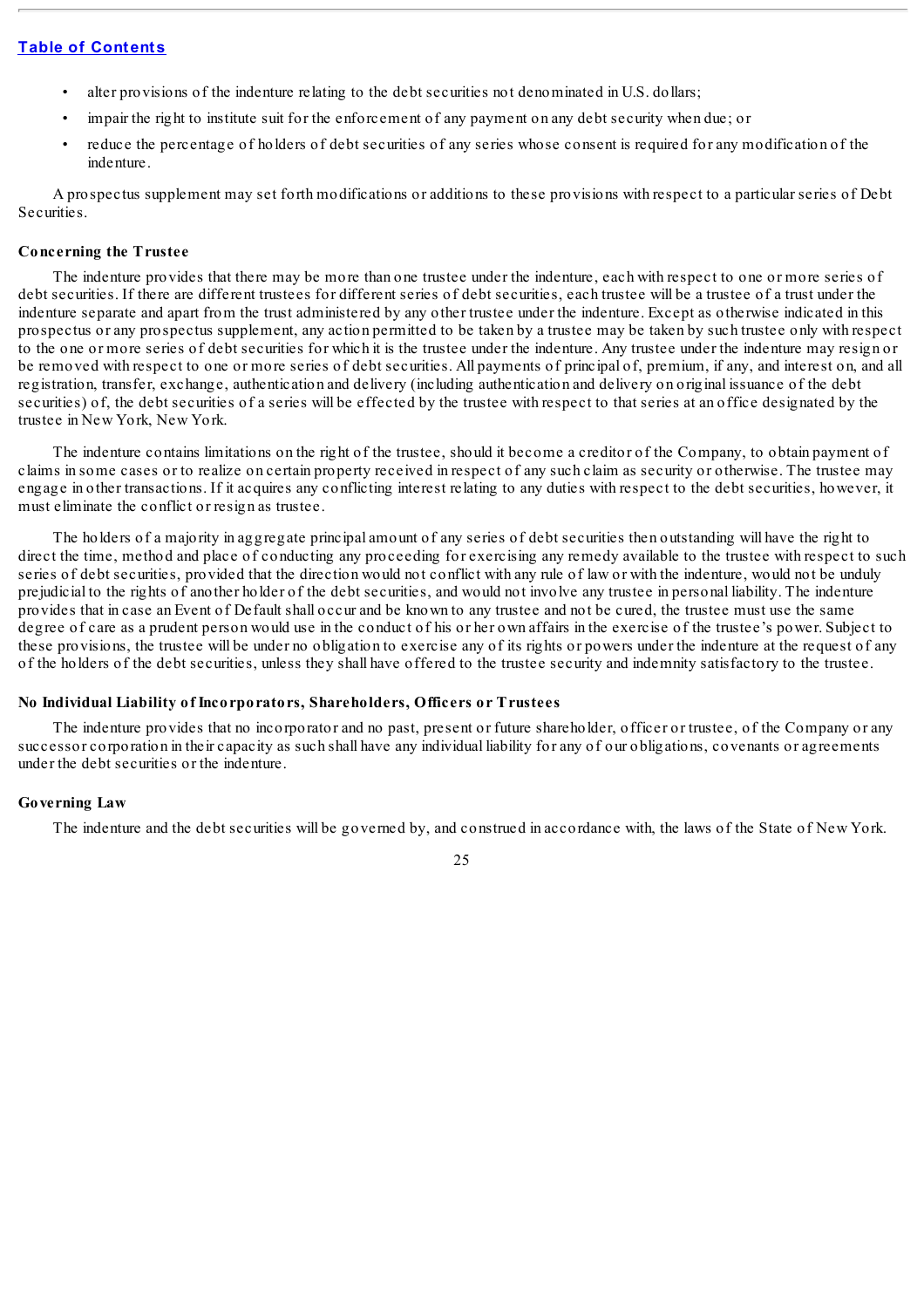### **DESCRIPTION OF UNITS**

We may issue units comprised of one or more of the other securities described in this prospectus in any combination. Each unit may also include debt obligations of third parties, such as U.S. Treasury securities. Each unit will be issued so that the holder of the unit is also the holder of each security included in the unit. Thus, the holder of a unit will have the rights and obligations of a holder of each included security. The prospectus supplement will describe:

- the designation and terms of the units and of the securities comprising the units, including whether and under what circumstances the securities comprising the units may be held or transferred separately;
- a description of the terms of any unit agreement governing the units;
- a description of the provisions for the payment, settlement, transfer or exchange of the units;
- a discussion of material U.S. federal income tax considerations, if applicable; and
- whether the units will be issued in fully registered or global form.

The descriptions of the units and any applicable underlying security or pledge or depository arrangements in this prospectus and in any prospectus supplement are summaries of the material provisions of the applicable agreements. These descriptions do not restate those agreements in their entirety and may not contain all the information that you may find useful. We urge you to read the applicable agreements because they, and not the summaries, define many of your rights as holders of the units. For more information, please review the form of the relevant agreements, which will be filed with the SEC promptly after the offering of units and will be available as described under the heading "Where You Can Find More Information" on page 1.

#### **BOOK-ENTRY SECURITIES**

The securities offered by means of this prospectus and any related prospectus supplement may be issued in whole or in part in book-entry form, meaning that beneficial owners of the securities may not receive certificates representing their ownership interests in the securities, except in the event the book-entry system for the securities is discontinued. Securities issued in book-entry form will be evidenced by one or more globalsecurities that will be deposited with, or on behalf of, a depository identified in the applicable prospectus supplement relating to the securities. Unless and until it is exchanged in whole or in part for the individualsecurities represented thereby, a globalsecurity may not be transferred except as a whole by the depository for the globalsecurity to a nominee of such depository or by a nominee of such depository to such depository or another nominee of such depository or by the depository or any nominee of such depository to a successor depository or a nominee of such successor. Globalsecurities may be issued in either registered or bearer form and in either temporary or permanent form. The specific terms of the depository arrangement with respect to a class or series of securities that differ from the terms described here will be described in the applicable prospectus supplement.

### **SELLING SECURITYHOLDERS**

Information about any selling securityholders may be added to this prospectus pursuant to a prospectus supplement.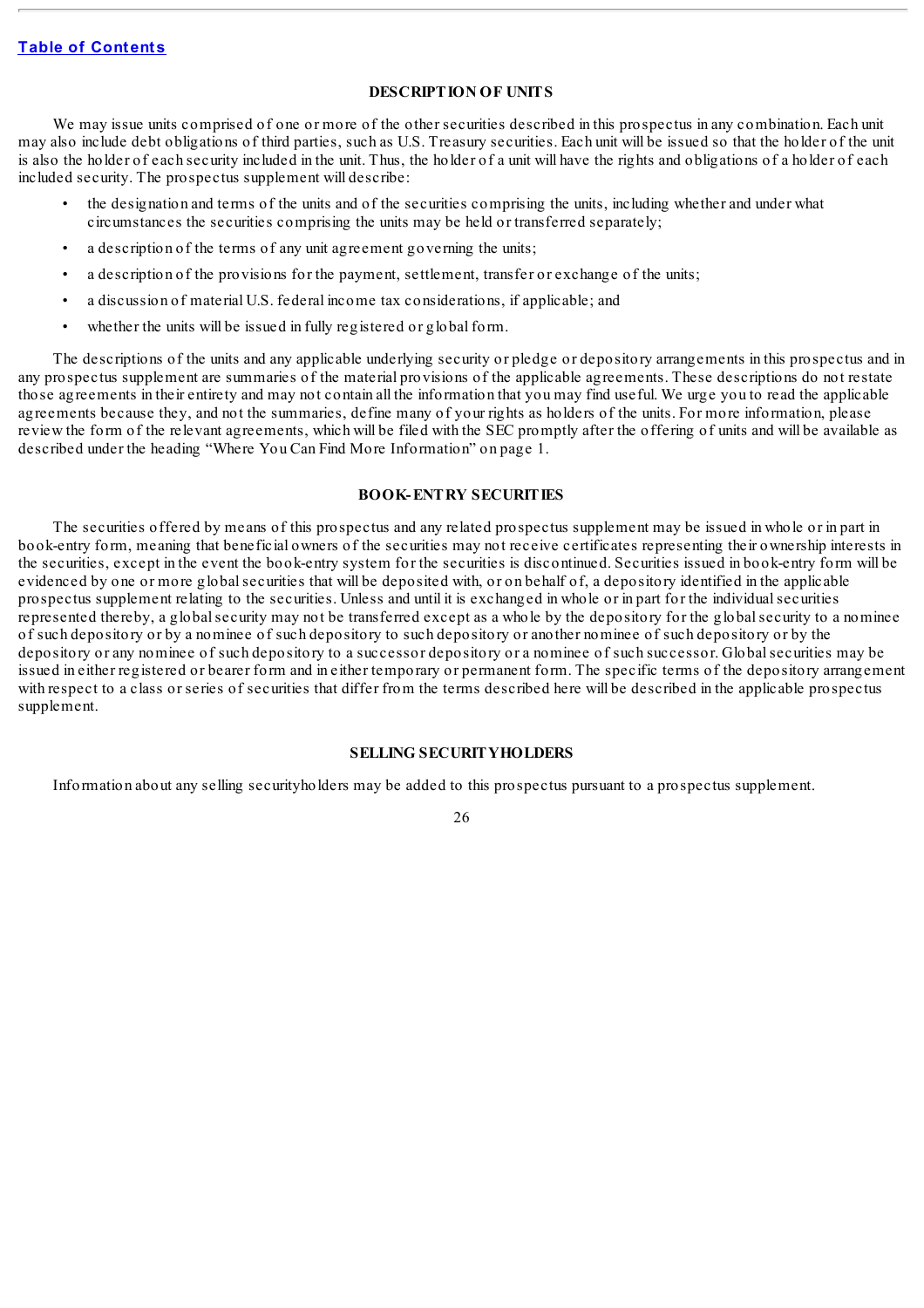### **MATERIAL U.S. FEDERAL INCOME TAX CONSIDERATIONS**

For purposes of the following discussion, references to "our company," "we" and "us" mean Public Storage and not its subsidiaries or affiliates. The following discussion describes the material U.S. federal income tax considerations relating to the taxation of Public Storage as a REIT and the acquisition, ownership and disposition of our common shares. If we offer debt securities, or equity securities other than common shares, information about additional U.S. federal income tax considerations with respect to those securities will be included in the documents pursuant to which those securities are offered.

Because this is a summary that is intended to address only the U.S. federal income tax considerations relating to the ownership and disposition of our common shares, it may not contain all the information that may be important in your specific circumstances. As you review this discussion, you should keep in mind that:

- (1) The tax considerations to you may vary depending on your particular tax situation;
- (2) Special rules that are not discussed below may apply to you if you are subject to special tax treatment under the Internal Revenue Code of 1986, as amended (the "Code"), including:
	- broker-dealer;
	- financial institutions:
	- holders who receive our common shares through the exercise of employee stock options or otherwise as compensation;
	- insurance companies;
	- non-U.S. shareholders (as defined below), except to the extent discussed below in "U.S. Taxation of Non-U.S. Shareholders";
	- persons holding 10% or more (by vote or value) of our outstanding common shares, except to the extent discussed below;
	- persons holding our common shares as part of a "straddle," "hedge," "conversion transaction," "synthetic security" or other integrated investment;
	- persons holding our common shares on behalf of other persons as nominees;
	- persons holding our common shares through a partnership or other pass-through entity;
	- persons subject to the alternative minimum tax provisions of the Code;
	- REITs;
	- regulated investment companies, or RICs;
	- subchapter S corporations:
	- foreign (non-U.S.) governments;
	- tax-exempt organizations, except to the extent discussed below in "Taxation of Tax-Exempt U.S. Shareholders";
	- trusts and estates; or
	- U.S. expatriates.
- (3) This summary addresses neither U.S. federal taxes other than income taxes nor state, local or non-U.S. tax considerations;
- (4) This summary deals only with Public Storage common shareholders that hold common shares as "capital assets," within the meaning of Section 1221 of the Code; and
- (5) This discussion is not intended to be, and should not be construed as, tax advice.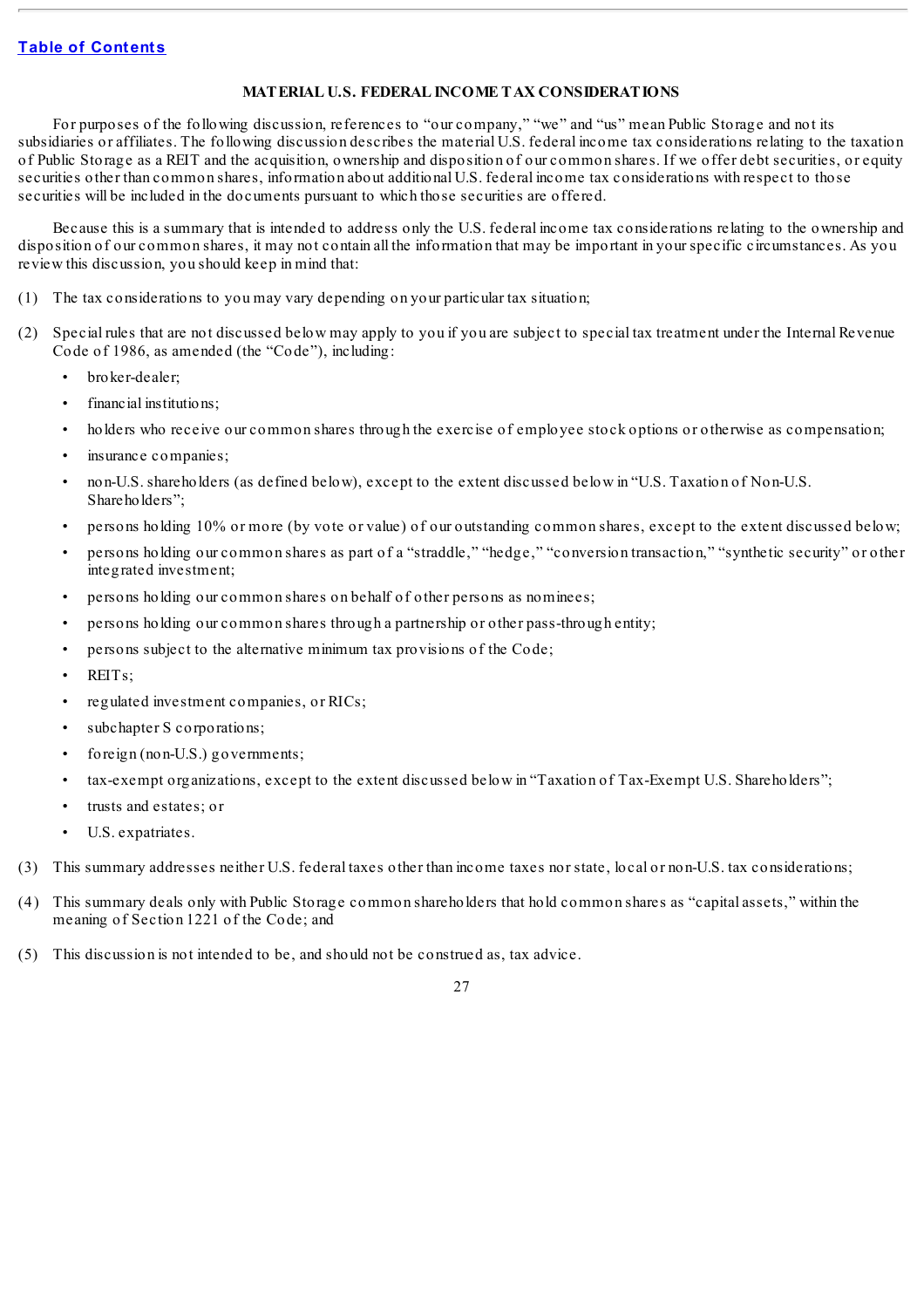You are urged both to review the following discussion and to consult with your tax advisor to determine the effect of acquiring, owning and disposing of our common shares in your individual tax situation, including any state, local or non-U.S. tax consequences.

The information in this section is based on the Code, current, temporary and proposed regulations promulgated by the U.S. Treasury Department, the legislative history of the Code, current administrative interpretations and practices of the Internal Revenue Service ("IRS"), and court decisions. The reference to IRS interpretations and practices includes IRS practices and policies as endorsed in private letter rulings, which are not binding on the IRS except with respect to the taxpayer that receives the ruling. In each case, these sources are relied upon as they exist on the date of this registration statement. Future legislation, regulations, administrative interpretations and court decisions could change current law or adversely affect existing interpretations of current law. Any change could apply retroactively. Except as described under "—Taxation of Public Storage as a REIT—Income Tests Applicable to REITs," we have not obtained any rulings from the IRS concerning the tax treatment of the matters discussed below. Accordingly, even if there is no change in the applicable law, no assurance can be provided that the statements made in the following discussion, which do not bind the IRS or the courts, will not be challenged by the IRS or will be sustained by a court if so challenged.

#### **Taxation of Public Storage as a REIT**

*General.* We elected to be taxed as a REIT under the Code beginning with our taxable year ended December 31, 1981. A REIT generally is not subject to U.S. federal income tax on the net income that it distributes to shareholders if it meets the applicable REIT distribution requirements and other requirements for REIT qualification under the Code.

We believe that we have been and that we are organized and have operated, and we intend to continue to operate, to qualify as a REIT, but there can be no assurance that we qualify or will remain qualified as a REIT. Qualification and taxation as a REIT depend upon our ability to meet, through actual annual (or in some cases quarterly) operating results, requirements relating to income, asset ownership, distribution levels and diversity of share ownership, and the various other REIT qualification requirements imposed under the Code. Given the complex nature of the REIT qualification requirements, the ongoing importance of factual determinations and the possibility of future changes in our circumstances, we cannot provide any assurance that our actual operating results willsatisfy the requirements for taxation as a REIT under the Code for any particular taxable year.

The sections of the Code that relate to our qualification and operation as a REIT are highly technical and complex. This discussion sets forth material aspects of the sections of the Code that govern the U.S. federal income tax treatment of a REIT and its shareholders. This summary is qualified in its entirety by the applicable Code provisions, relevant rules and Treasury regulations, and related administrative and judicial interpretations.

*Taxation.* For each taxable year in which we qualify for taxation as a REIT, we generally will not be subject to federal corporate income tax on our net income that is distributed currently to our shareholders. U.S. shareholders (as defined below) generally will be subject to taxation on dividends (other than designated capital gain dividends and "qualified dividend income") at rates applicable to ordinary income, instead of at lower capital gain rates. Qualification for taxation as a REIT enables the REIT and its shareholders to substantially eliminate the "double taxation" (that is, taxation at both the corporate and shareholder levels) that generally results from an investment in a regular corporation. Regular corporations (non-REIT "C" corporations) generally are subject to U.S. federal corporate income taxation on their income and shareholders of regular corporations are subject to tax on any dividends that are received. Currently, however, shareholders of regular corporations who are taxed at individual rates generally are taxed on dividends they receive at capital gains rates, which are lower for individuals than ordinary income rates, and shareholders of regular corporations who are taxed at regular corporate rates will receive the benefit of a dividends-received deduction that substantially reduces the effective rate that they pay on such dividends. Income earned by a REIT and distributed currently to its shareholders generally will be subject to lower aggregate rates of U.S. federal income taxation than if such income were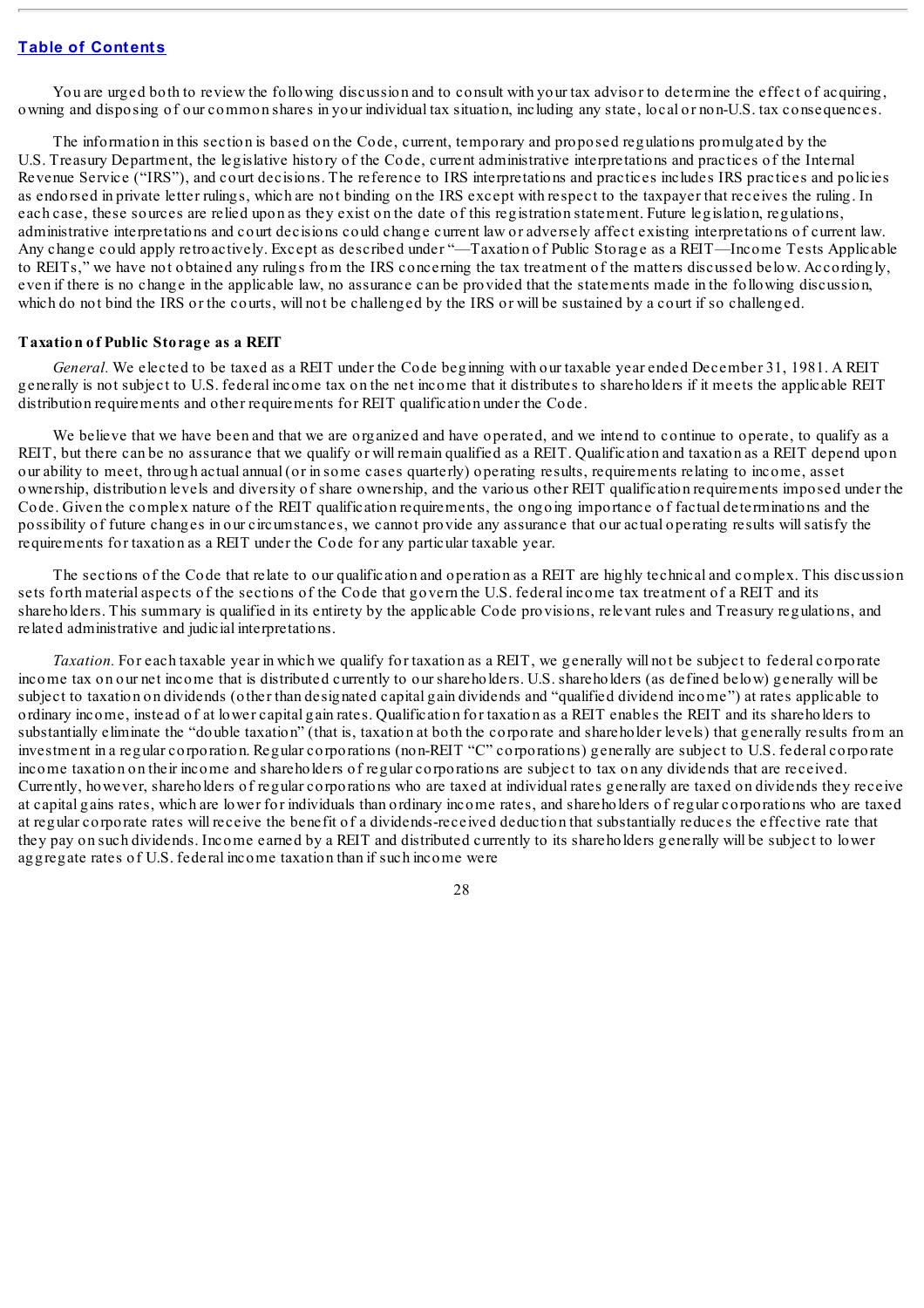earned by a non-REIT "C" corporation, subjected to corporate income tax, and then distributed to shareholders and subjected to tax either at capital gain rates or the effective rate paid by a corporate recipient entitled to the benefit of the dividends-received deduction.

While we generally will not be subject to corporate income taxes on income that we distribute currently to shareholders, we will be subject to U.S. federal income tax as follows:

1. We will be taxed at regular corporate rates on any undistributed "REIT taxable income." REIT taxable income is the taxable income of the REIT subject to specified adjustments, including a deduction for dividends paid.

2. We may be subject to the "alternative minimum tax" on our undistributed items of tax preference, if any.

3. If we have (1) net income from the sale or other disposition of "foreclosure property" that is held primarily for sale to customers in the ordinary course of business, or (2) other non-qualifying income from foreclosure property, we will be subject to tax at the highest corporate rate on this income.

4. Our net income from "prohibited transactions" will be subject to a 100% tax. In general, prohibited transactions are sales or other dispositions of property held primarily for sale to customers in the ordinary course of business other than foreclosure property.

5. If we fail to satisfy either the 75% gross income test or the 95% gross income test discussed below, but nonetheless maintain our qualification as a REIT because other requirements are met, we will be subject to a tax equal to the gross income attributable to the greater of either (1) the amount by which 75% of our gross income exceeds the amount of our income qualifying under the 75% test for the taxable year or (2) the amount by which 95% of our gross income exceeds the amount of our income qualifying for the 95% income test for the taxable year, multiplied in either case by a fraction intended to reflect our profitability.

6. We will be subject to a 4% nondeductible excise tax on the excess of the required distribution over the sum of amounts actually distributed, excess distributions from the preceding tax year and amounts retained for which U.S. federal income tax was paid if we fail to make the required distribution by the end of a calendar year (taking into account certain distributions declared in the last three months of a calendar year and paid prior to the end of January of the following calendar year). The required distribution for each calendar year is equal to the sum of:

- 85% of our REIT ordinary income for the year;
- 95% of our REIT capital gain net income for the year; and
- any undistributed taxable income from prior taxable years.

7. We will be subject to a 100% penalty tax on some payments we receive (or on certain expenses deducted by a taxable REIT subsidiary) if arrangements among us, our tenants, and our taxable REIT subsidiaries are not comparable to similar arrangements among unrelated parties.

8. If we acquire any assets from a non-REIT "C" corporation in a carry-over basis transaction, we would be liable for corporate income tax, at the highest applicable corporate rate for the "built-in gain" with respect to those assets if we disposed of those assets within 10 years (or, for assets disposed of in 2013, within 5 years) after they were acquired. Built-in gain is the amount by which an asset's fair market value exceeds its adjusted tax basis at the time we acquire the asset. To the extent that assets are transferred to us in a carry-over basis transaction by a partnership in which a corporation owns an interest, we will be subject to this tax in proportion to the non-REIT "C" corporation's interest in the partnership. The results described in this paragraph assume that the non-REIT "C" corporation will not elect, in lieu of this treatment, to be subject to an immediate tax when the asset is acquired by us. Proposed Treasury regulations have been issued which would exclude from the application of this built-in gains tax any gain from the sale of property which we acquired in an exchange under Section 1031 (a like kind exchange) or 1033 (an involuntary conversion) of the Code. These Proposed Treasury regulations will not be effective unless they are issued in their final form, and as of the date of this prospectus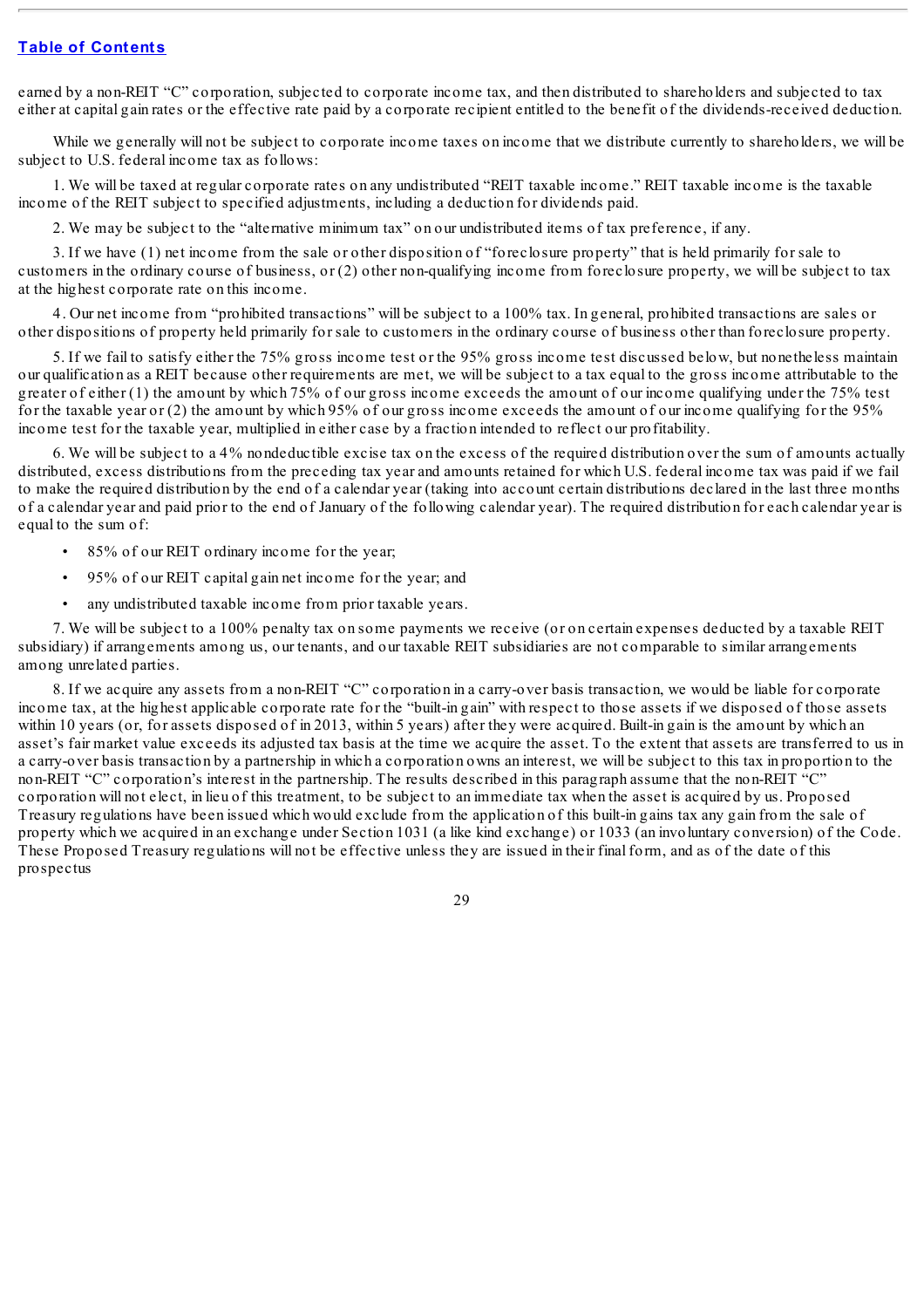supplement, it is not possible to determine whether the Proposed Treasury regulations will be finalized in their current form or at all. We also have acquired assets in carryover basis merger transactions with a number of REITs. If any such acquired REIT failed to qualify as a REIT at the time of its merger into us, it would have been a non-REIT "C" corporation and we also would be liable for tax liabilities inherited from it.

9. If we fail to satisfy one of the REIT asset tests (other than certain de minimis failures), but nonetheless maintain our qualification as a REIT because other requirements are met, we will be subject to a tax equal to the greater of \$50,000 or the amount determined by multiplying the net income generated by the non-qualifying assets during the period of time that the assets were held as non-qualifying assets by the highest rate of tax applicable to corporations.

10. If we fail to satisfy certain of the requirements under the Code the failure of which would result in the loss of our REIT status, and the failure is due to reasonable cause and not willful neglect, we may be required to pay a penalty of \$50,000 for each such failure in order to maintain our qualification as a REIT.

11. If we fail to comply with the requirements to send annual letters to our shareholders requesting information regarding the actual ownership of our shares and the failure was not due to reasonable cause or was due to willful neglect, we will be subject to a \$25,000 penalty or, if the failure is intentional, a \$50,000 penalty.

Furthermore, notwithstanding our status as a REIT, we also may have to pay certain state and local income taxes, because not all states and localities treat REITs the same as they are treated for U.S. federal income tax purposes. Moreover, each of our taxable REIT subsidiaries (as further described below) is subject to U.S. federal, state and local corporate income taxes on its net income.

If we are subject to taxation on our REIT taxable income or subject to tax due to the sale of a built-in gain asset that was acquired in a carry-over basis from a non-REIT "C" Corporation, some of the dividends we pay to our shareholders during the following year may be subject to tax at the reduced capital gains rates, rather than taxed at ordinary income rates. See "—Taxation of U.S. Shareholders—Qualified Dividend Income."

*Requirements for Qualification as a REIT.* The Code defines a REIT as a corporation, trust or association:

- (1) that is managed by one or more trustees or directors;
- (2) that issues transferable shares or transferable certificates to evidence its beneficial ownership;
- (3) that would be taxable as a domestic corporation, but for Sections 856 through 860 of the Code;
- (4) that is neither a financial institution nor an insurance company within the meaning of certain provisions of the Code;
- (5) that is beneficially owned by 100 or more persons;

(6) not more than 50% in value of the outstanding shares or other beneficial interest of which is owned, actually or constructively, by five or fewer individuals (as defined in the Code to include certain entities and as determined by applying certain attribution rules) during the last half of each taxable year;

(7) that makes an election to be a REIT for the current taxable year, or has made such an election for a previous taxable year that has not been revoked or terminated, and satisfies all relevant filing and other administrative requirements established by the IRS that must be met to elect and maintain REIT status;

(8) that uses a calendar year for U.S. federal income tax purposes and complies with the recordkeeping requirements of the Code and the Treasury regulations promulgated thereunder; and

(9) that meets other applicable tests, described below, regarding the nature of its income and assets and the amount of its distributions.

The Code provides that conditions (1), (2), (3) and (4) above must be met during the entire taxable year and condition (5) above must be met during at least 335 days of a taxable year of 12 months, or during a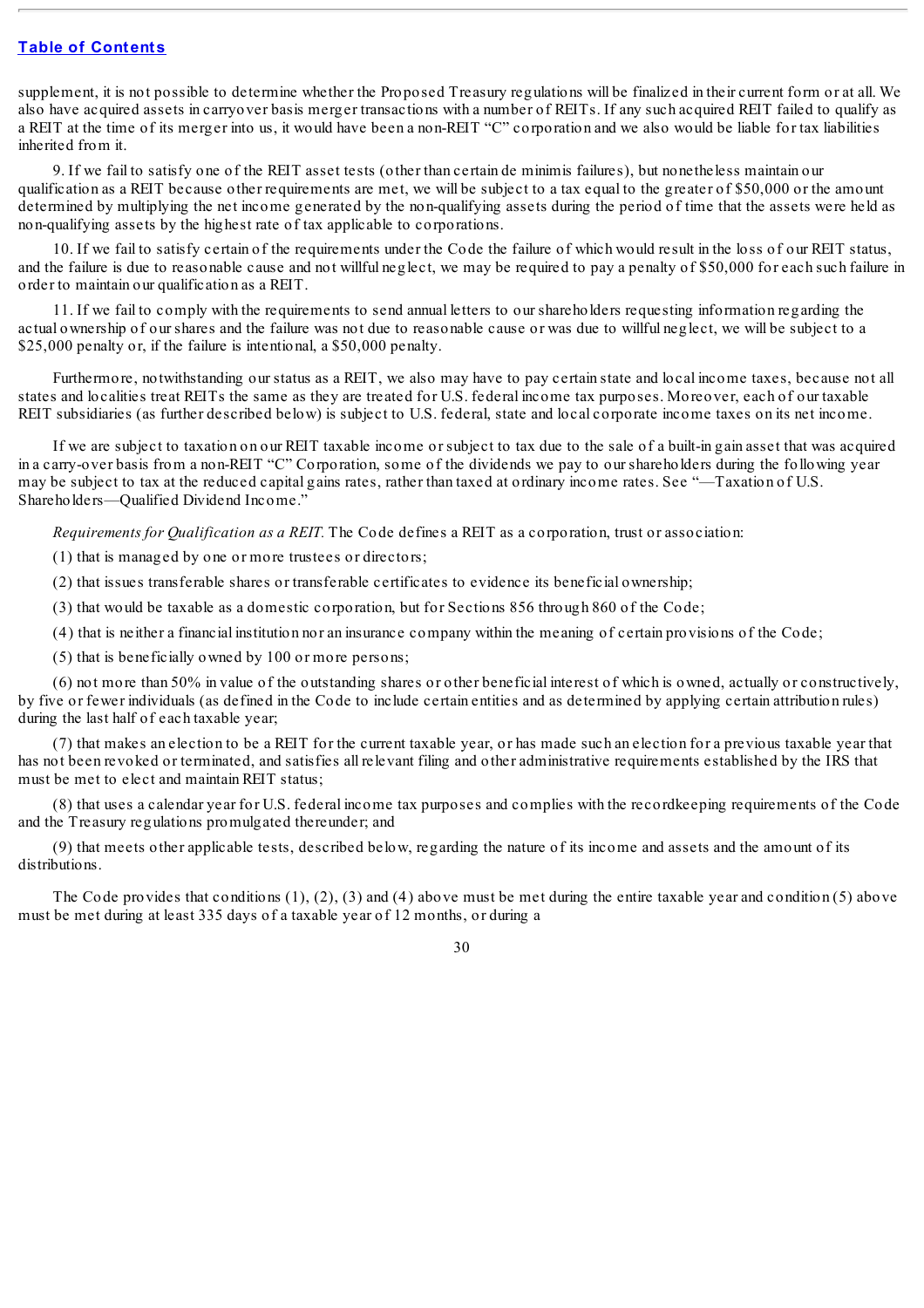proportionate part of a taxable year of less than 12 months. Conditions (5) and (6) do not apply until after the first taxable year for which an election is made to be taxed as a REIT. Condition (6) must be met during the last half of each taxable year. For purposes of determining share ownership under condition (6) above, a supplemental unemployment compensation benefits plan, a private foundation or a portion of a trust permanently set aside or used exclusively for charitable purposes generally is considered an individual. However, a trust that is a qualified trust under Code Section 401(a) generally is not considered an individual, and beneficiaries of a qualified trust are treated as holding shares of a REIT in proportion to their actuarial interests in the trust for purposes of condition (6) above.

We believe that we have been organized, have operated and have issued sufficient shares of beneficial ownership with sufficient diversity of ownership to allow us to satisfy the above conditions. In addition, our organizational documents contain restrictions regarding the transfer of our shares that are intended to assist us in continuing to satisfy the share ownership requirements described in conditions (5) and (6) above. The ownership restrictions in our declaration of trust generally prohibit the actual or constructive ownership of more than 3% of our outstanding common shares or more than 9.9% of the outstanding class or series of preferred or equity shares, in each case, other than certain "excepted holders" or "designated investment entities," (each as defined in our declaration of trust), which are subject to separate limits set forth in our declaration of trust, unless an exception is established by the board of trustees. See "Description of Common Shares—Ownership Limitations."

The REIT protective provisions of our organizational documents are modeled after certain arrangements that the IRS has ruled in private letter rulings will preclude a REIT from being considered to violate the ownership restrictions so long as the arrangements are enforceable as a matter of state law and the REIT seeks to enforce them as and when necessary. There can be no assurance, however, that the IRS might not seek to take a different position concerning Public Storage (a private letter ruling is legally binding only as to the taxpayer to whom it was issued and we will not seek a private ruling on this issue) or contend that we failed to enforce these various arrangements. Accordingly, there can be no assurance that these arrangements necessarily will preserve our REIT status. If we fail to satisfy these share ownership requirements, we will fail to qualify as a REIT.

To monitor compliance with condition (6) above, a REIT is required to send annual letters to its shareholders requesting information regarding the actual ownership of its shares. If we comply with the annual letters requirement and do not know, or exercising reasonable diligence, would not have known, of a failure to meet condition (6) above, then we will be treated as having met condition (6) above.

To qualify as a REIT, we cannot have at the end of any taxable year any undistributed earnings and profits that are attributable to a non-REIT taxable year. As a result of mergers we have entered into, Public Storage has succeeded to various tax attributes of those entities and their predecessors, including any undistributed earnings and profits. We do not believe that we have acquired any undistributed non-REIT earnings and profits and we believe that the REITs with which we have merged qualified as REITs at the time of acquisition. However, neither these entities nor Public Storage has sought an opinion of counsel or outside accountants to the effect that we did not acquire any undistributed non-REIT earnings and profits. There can be no assurance that the IRS would not contend otherwise on a subsequent audit. If it was determined that we had at the end of any taxable year any undistributed earnings and profits that are attributable to a non-REIT taxable year, and we were unable to take advantage of applicable "deficiency dividend" procedures, we could fail to qualify as a REIT. Moreover, if we were considered to be a "successor" under the applicable Treasury regulations to a corporation that had failed to qualify as a REIT at the time of its merger with Public Storage, we could fail to qualify as a REIT.

*Qualified REIT Subsidiaries.* We may acquire 100% of the stock of one or more corporations that are qualified REIT subsidiaries. A corporation will qualify as a qualified REIT subsidiary if we own 100% of its stock and it is not a taxable REIT subsidiary. A qualified REIT subsidiary will not be treated as a separate corporation, and all assets, liabilities and items of income, deduction and credit of a qualified REIT subsidiary will be treated as our assets, liabilities and such items (as the case may be) for all purposes of the Code, including the REIT qualification tests. For this reason, references in this discussion to our income and assets should be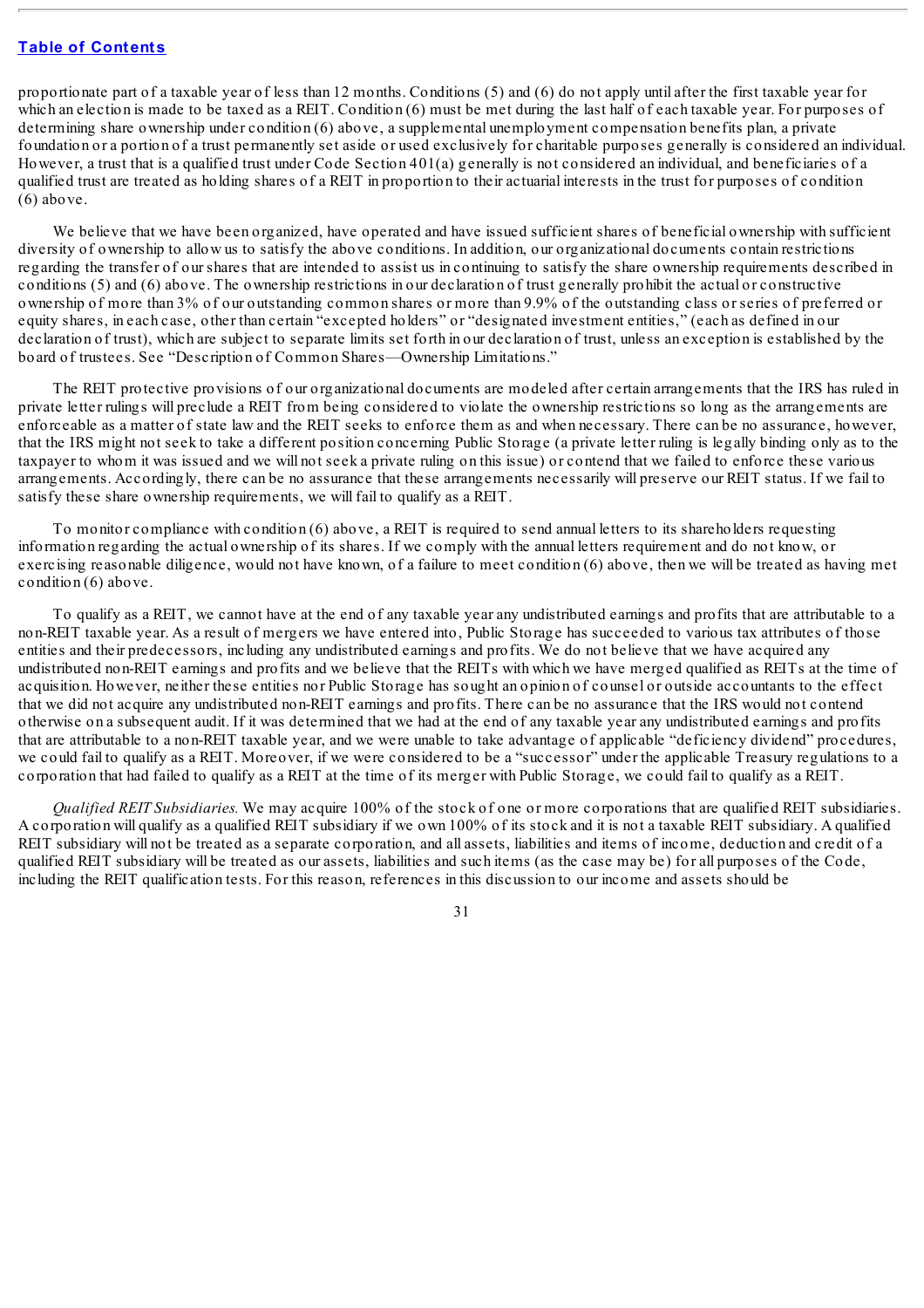understood to include the income and assets of any qualified REIT subsidiary we own. A qualified REIT subsidiary will not be subject to U.S. federal income tax, although it may be subject to state and local taxation in some states. Our ownership of the voting stock of a qualified REIT subsidiary will not violate the asset test restrictions against ownership of securities of any one issuer which constitute more than 10% of the voting power or value of such issuer's securities or more than five percent of the value of our total assets, as described below in "—Asset Tests Applicable to REITs."

*Taxable REIT Subsidiaries.* A taxable REIT subsidiary is a corporation other than a REIT in which we directly or indirectly hold stock, which has made a joint election with us to be treated as a taxable REIT subsidiary under Section 856(l) of the Code. A taxable REIT subsidiary also includes any corporation other than a REIT in which a taxable REIT subsidiary of ours owns, directly or indirectly, securities, (other than certain "straight debt" securities), which represent more than 35% of the total voting power or value of the outstanding securities of such corporation. Other than some activities relating to lodging and health care facilities, a taxable REIT subsidiary may generally engage in any business, including the provision of customary or non-customary services to our tenants without causing us to receive impermissible tenant service income under the REIT gross income tests. A taxable REIT subsidiary is required to pay regular U.S. federal income tax, and state and local income tax where applicable, as a non-REIT "C" corporation. In addition, a taxable REIT subsidiary may be prevented from deducting interest on debt funded directly or indirectly by us if certain tests regarding the taxable REIT subsidiary's debt to equity ratio and interest expense are not satisfied. If dividends are paid to us by our taxable REIT subsidiary, then a portion of the dividends we distribute to shareholders who are taxed at individual rates will generally be eligible for taxation at lower capital gains rates, rather than at ordinary income rates. See "Taxation of U.S. Shareholders—Qualified Dividend Income."

Generally, a taxable REIT subsidiary can perform impermissible tenant services without causing us to receive impermissible tenant services income under the REIT income tests. However, several provisions applicable to the arrangements between a REIT and its taxable REIT subsidiaries are intended to ensure that a taxable REIT subsidiary will be subject to an appropriate level of U.S. federal income taxation. For example, a taxable REIT subsidiary is limited in its ability to deduct interest payments made directly or indirectly to us in excess of a certain amount. In addition, a REIT will be obligated to pay a 100% penalty tax on some payments that it receives or on certain expenses deducted by the taxable REIT subsidiary if the economic arrangements between the REIT, the REIT's tenants and the taxable REIT subsidiary are not comparable to similar arrangements among unrelated parties. Our taxable REIT subsidiaries may make interest and other payments to us and to third parties in connection with activities related to our properties. There can be no assurance that our taxable REIT subsidiaries will not be limited in their ability to deduct certain interest payments made to us. In addition, there can be no assurance that the IRS might not seek to impose the 100% excise tax on a portion of payments received by us from, or expenses deducted by, our taxable REIT subsidiaries.

PS Orangeco, Inc. (and its subsidiaries, including PS Pickup & Delivery, Inc.), PSCC, Inc., PS Insurance Company—Hawaii, Ltd. and certain other corporations (including corporations the interests in which were directly or indirectly acquired in connection with the Shurgard merger) have elected, together with us, to be treated as taxable REIT subsidiaries of Public Storage. These entities have engaged in businesses such as providing moving services and tenant reinsurance, and selling locks, boxes and packing materials, among other activities.

*Ownership of Partnership Interests by a REIT.* A REIT that owns an equity interest in an entity treated as a partnership for U.S. federal income tax purposes is deemed to own its share (based upon its proportionate share of the capital of the partnership) of the assets of the partnership and is deemed to earn its proportionate share of the partnership's income. However, solely for purposes of the 10% value test described below, the determination of a REIT's interest in partnership assets is based on the REIT's proportionate interest in the equity and certain debt securities issued by the partnership. The assets and gross income of the partnership retain the same character in the hands of the REIT for purposes of the gross income and asset tests applicable to REITs as described below. We have acquired interests in various partnerships that own and operate properties. Thus, our proportionate share of the assets and items of income of PS Business Parks, L.P. or other partnerships, including any such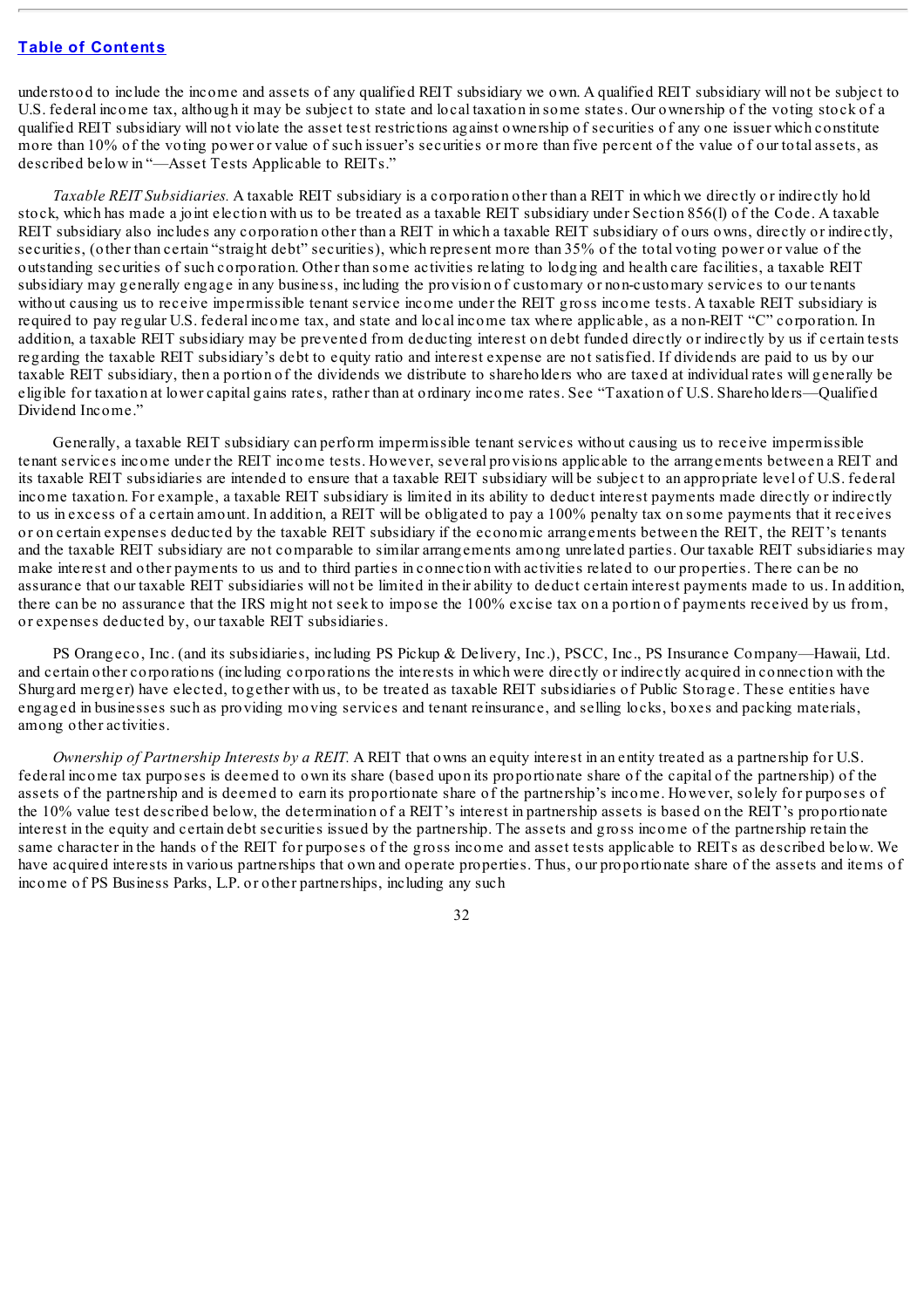partnerships' shares of assets and items of income of any subsidiaries that are partnerships or limited liability companies treated as partnerships for U.S. federal income tax purposes, are treated as assets and items of income of Public Storage for purposes of applying the REIT asset and income tests. For these purposes, under current Treasury regulations our interests in each of the partnerships must be determined in accordance with our "capital interest" in each entity, as applicable.

We believe that PS Business Parks, L.P. and each of the partnerships and limited liability companies in which we own an interest, directly or through another partnership or limited liability company, will be treated as partnerships or disregarded for U.S. federal income tax purposes and will not be taxable as corporations. If any of these entities were treated as a corporation, it would be subject to an entity level tax on its income and we could fail to meet the REIT income and asset tests. See "—Income Tests Applicable to REITs" and "—Asset Tests Applicable to REITs" below.

*Income Tests Applicable to REITs.* To qualify as a REIT, we must satisfy two gross income tests which are applied on an annual basis. First, in each taxable year we must derive directly or indirectly at least 75% of our gross income, excluding gross income from prohibited transactions, from investments relating to real property or mortgages on real property or from some types of temporary investments. Income from investments relating to real property or mortgages on related property includes "rents from real property," gains on the disposition of real estate, dividends paid by another REIT and interest on obligations secured by mortgages on real property or on interests in real property. Second, in each taxable year we must derive at least 95% of our gross income, excluding gross income from prohibited transactions, from any combination of income qualifying under the 75% test and dividends, interest, and gain from the sale or disposition of stock or securities.

Rents we receive will qualify as "rents from real property" for the purpose of satisfying the gross income requirements for a REIT described above only if several conditions are met:

- The amount of rent must not be based in whole or in part on the income or profits of any person. However, an amount we receive or accrue generally will not be excluded from the term "rents from real property" solely by reason of being based on a fixed percentage or percentages of gross receipts or sales;
- We, or an actual or constructive owner of 10% or more of our shares, must not actually or constructively own 10% or more of the interests in the tenant, or, if the tenant is a corporation, 10% or more of the voting power or value of all classes of stock of the tenant. Rents received from such a tenant that is a taxable REIT subsidiary, however, will not be excluded from the definition of "rents from real property" as a result of this condition if either (i) at least 90% of the space at the property to which the rents relate is leased to third parties, and the rents paid by the taxable REIT subsidiary are comparable to rents paid by our other tenants for comparable space or (ii) the property is a qualified lodging facility or, for taxable years of REITs beginning after July 30, 2008, a qualified health care property, and such property is operated on behalf of the taxable REIT subsidiary by a person who is an independent contractor and certain other requirements are met;
- Rent attributable to personal property, leased in connection with a lease of real property, is not greater than 15% of the total rent received under the lease. If this requirement is not met, then the portion of rent attributable to personal property will not qualify as "rents from real property"; and
- We generally must not provide directly impermissible tenant services to the tenants of a property, subject to a 1% de minimis exception, other than through an independent contractor from whom we derive no income or a taxable REIT subsidiary. We may, however, directly perform certain services that are "usually or customarily rendered" in connection with the rental of space for occupancy only and are not otherwise considered "rendered primarily for the convenience of the tenant" of the property. Examples of such services include the provision of light, heat, or other utilities, trash removal and general maintenance of common areas. In addition, we may provide through an independent contractor or a taxable REIT subsidiary, both customary and non-customary services to our tenants without causing the rent we receive from those tenants to fail to qualify as "rents from real property." If the total amount of income we receive from providing impermissible tenant services at a property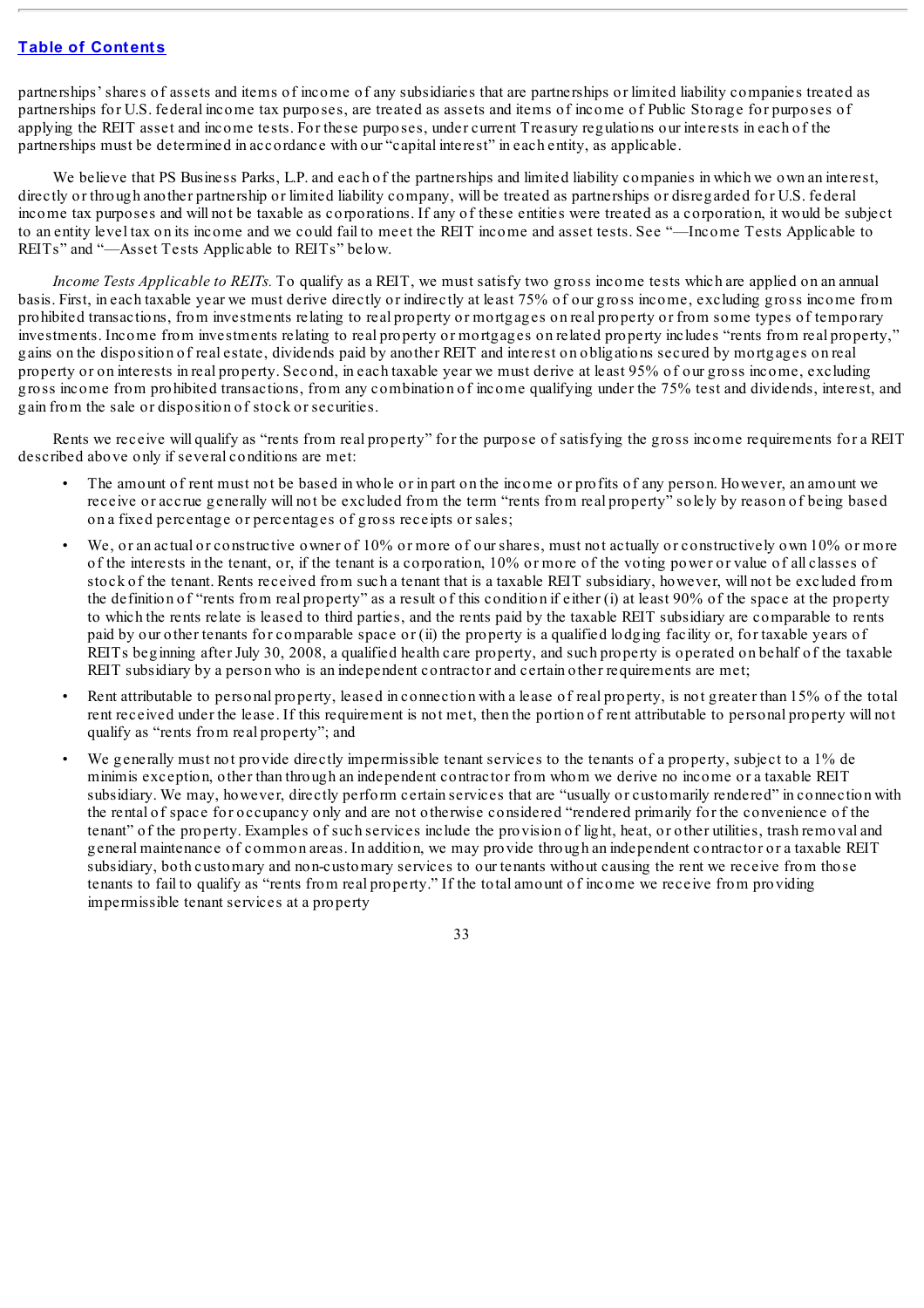exceeds 1% of our total income from that property, then all of the income from that property will fail to qualify as "rents from real property." Impermissible tenant service income is deemed to be at least 150% of our direct cost in providing the service.

In light of these requirements, we do not intend to take any of the actions listed below, unless we determine that the resulting nonqualifying income, taken together with all other nonqualifying income that we earn in the taxable year, will not jeopardize our status as a REIT:

(1) charge rent for any property that is based in whole or in part on the income or profits of any person (unless based on a fixed percentage or percentages of gross receipts or sales, as permitted and described above);

(2) rent any property to a related party tenant, including a taxable REIT subsidiary, unless the rent from the lease to the taxable REIT subsidiary would qualify for the special exception from the related party tenant rule applicable to certain leases with a taxable REIT subsidiary;

(3) derive rental income attributable to personal property other than personal property leased in connection with the lease of real property, the amount of which is less than 15% of the total rent received under the lease; or

(4) directly perform services considered to be noncustomary or "rendered to the occupant" of the property.

In connection with our merger with Public Storage Management, Public Storage and the various other owners of self-storage facilities and business parks for which we performed management activities entered into an agreement with PSCC, Inc. under which PSCC provides the owners and Public Storage certain administrative and cost-sharing services in connection with the operation of the properties and the performance of certain administrative functions. The services include the provision of corporate office space and certain equipment, personnel required for the operation and maintenance of the properties, and corporate or partnership administration. Each of the owners and Public Storage pay PSCC directly for services rendered by PSCC in connection with the administrative and cost sharing agreement. That payment is separate from and in addition to the compensation paid to Public Storage under the management agreements for the management of the properties owned by the owners. At the time of the merger with Public Storage Management, we received a private letter ruling from the IRS to the effect that the reimbursements and other payments made to PSCC by the owners would not be treated as our revenues for purposes of the 95% gross income test, and to the effect that our income from self-storage facility rentals generally would qualify as rent from real property for purposes of the REIT gross income tests.

The ownership of certain partnership interests creates several issues regarding our satisfaction of the gross income tests. First, we earn property management fees from these partnerships. Existing Treasury regulations do not address the treatment of management fees derived by a REIT from a partnership in which the REIT holds a partnership interest, but the IRS has issued a number of private letter rulings holding that the portion of the management fee that corresponds to the REIT's capital interest in the partnership in effect is disregarded in applying the gross income tests when the REIT holds a "substantial" interest in the partnership. We disregard the portion of management fees derived from partnerships in which we are a partner that corresponds to our interest in these partnerships in determining the amount of our nonqualifying income. Private letter rulings, while indicative of the IRS's views as to a particular issue, cannot be relied upon by a taxpayer other than the taxpayer to whom the ruling has been issued. There can be no assurance, therefore, that the IRS would not take a contrary position with respect to Public Storage, either rejecting the approach set forth in the private letter rulings mentioned above or contending that our situation is distinguishable from those addressed in the private letter rulings (for example, arguing that we do not have a "substantial" interest in the partnerships).

In addition, we acquired interests in certain of these partnerships that entitle us to a percentage of profits (either from operations, or upon a sale, or both) in excess of the percentage of total capital originally contributed to the partnership with respect to such interest. Existing Treasury regulations do not specifically address how our "capital interest" in partnerships of this type should be determined. This determination is relevant because it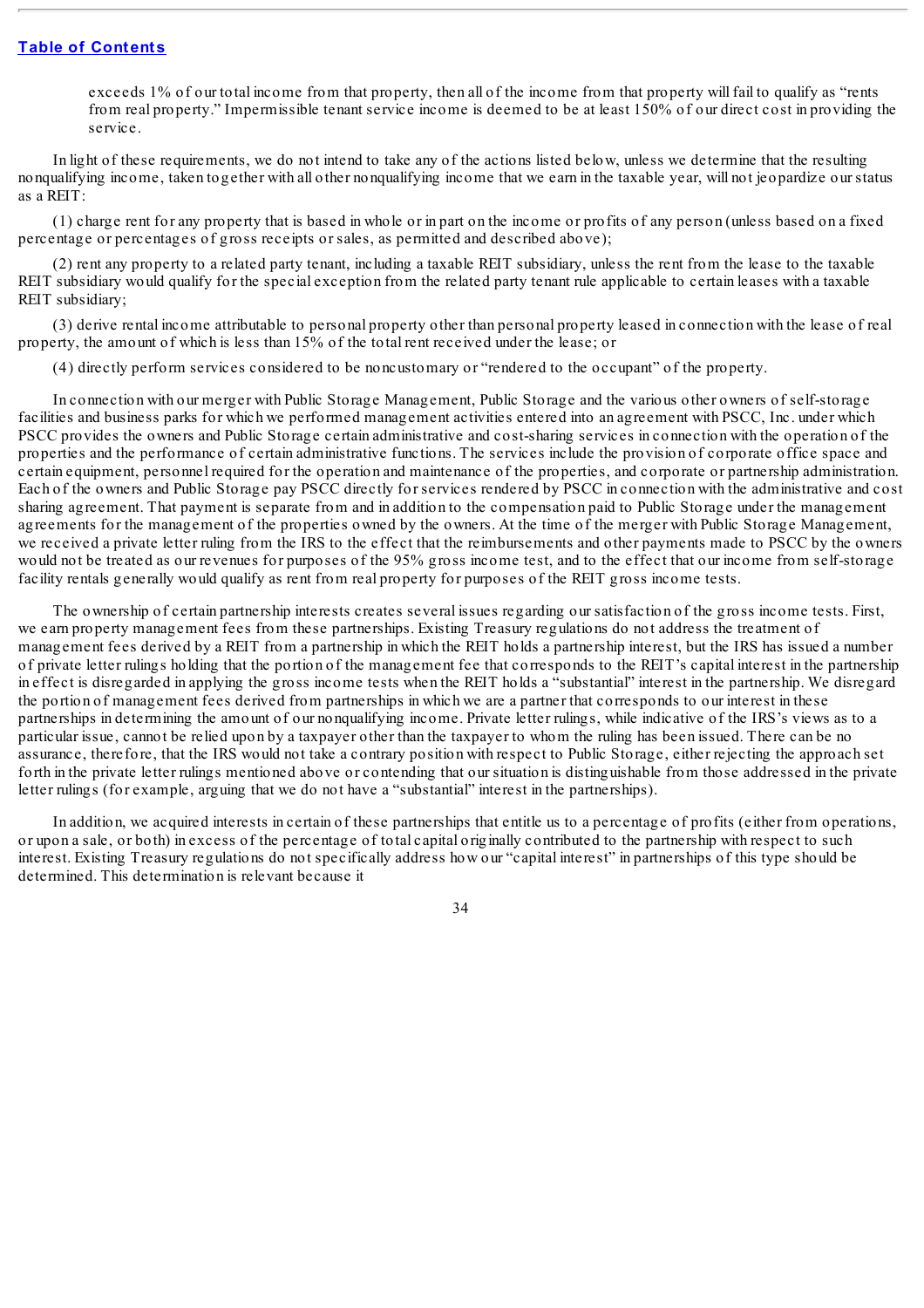affects both the percentage of the gross rental income of the partnership that is considered gross rental income (or qualifying income) to us and the percentage of the management fees paid to us that is disregarded in determining our nonqualifying income. In determining our "capital interest" in the various partnerships, we estimate the percentage of the partnership's assets that would be distributed to us if those assets were sold and distributed among the partners in accordance with the applicable provisions of the partnership agreements. There can be no assurance, however, that the IRS will agree with this methodology and not contend that another, perhaps less favorable, method must be used for purposes of determining our "capital interests," which could adversely affect our ability to satisfy the 75% and 95% gross income tests. Moreover, in connection with the Shurgard merger, we have acquired indirect equity interests in real estate located outside of the United States, and Public Storage may acquire additional interests in non-U.S. properties both directly and through equity interests in partnerships, joint ventures, or other legal entities that have invested in real estate. These investments carry risks and uncertainties with respect to our status as a REIT that are not present when we invest directly in real estate in the U.S. and against which we may not be able to protect. For purposes of the 75% and 95% gross income tests, certain foreign currency income and gains recognized after July 30, 2008 are disregarded for purposes of determining gross income.

"Interest" income that depends in whole or in part on the income or profits of any person generally will be non-qualifying income for purposes of the 75% or 95% gross income tests. However, interest based on a fixed percentage or percentages of gross receipts or sales may still qualify under the gross income tests. We do not expect to derive significant amounts of interest that would fail to qualify under both the 75% and 95% gross income tests.

Our share of any dividends received from our corporate subsidiaries that are not "qualified REIT subsidiaries" (and from other corporations in which we own an interest) will qualify for purposes of the 95% gross income test but not for purposes of the 75% gross income test. We do not anticipate that we will receive sufficient dividends to cause us to exceed the limit on nonqualifying income under the 75% gross income test. Dividends that we receive from other qualifying REITs will qualify for purposes of both REIT income tests.

If we fail to satisfy one or both of the 75% or 95% gross income tests for any taxable year, we may nevertheless qualify as a REIT for that year if we are entitled to relief under the Code. These relief provisions generally will be available if our failure to meet the tests is due to reasonable cause and not due to willful neglect, and we disclose to the IRS the sources of our income as required by the Code and applicable regulations. It is not possible, however, to state whether in all circumstances we would be entitled to the benefit of these relief provisions. For example, if we fail to satisfy the gross income tests because nonqualifying income that we intentionally incur exceeds the limits on nonqualifying income, the IRS could conclude that the failure to satisfy the tests was not due to reasonable cause. If these relief provisions are inapplicable to a particular set of circumstances, we will fail to qualify as a REIT. As discussed under "—Taxation of Public Storage as a REIT—General" even if these relief provisions apply, a tax would be imposed based on the amount of nonqualifying income.

*Prohibited Transaction Income*. Any gain that we realize on the sale of any property held as inventory or otherwise held primarily for sale to customers in the ordinary course of business, including our share of any such gain realized through our subsidiary partnerships and disregarded entities for U.S. federal income tax purposes, will be treated as income from a prohibited transaction that is subject to a 100% penalty tax. Under existing law, whether property is held as inventory or primarily for sale to customers in the ordinary course of a trade or business is a question of fact that depends on all the facts and circumstances surrounding the particular transaction. However, we will not be treated as a dealer in real property with respect to a property we sell for the purposes of the 100% tax if (i) we have held the property for at least two years for the production of rental income prior to the sale, (ii) capitalized expenditures on the property in the two years preceding the sale are less than 30% of the net selling price of the property, and (iii) we (a) have seven or fewer sales of property for the year of sale or (b) either (I) the aggregate tax basis of property sold during the year of sale is 10% or less of the aggregate tax basis of all of our assets as of the beginning of the taxable year, or (II) the aggregate fair market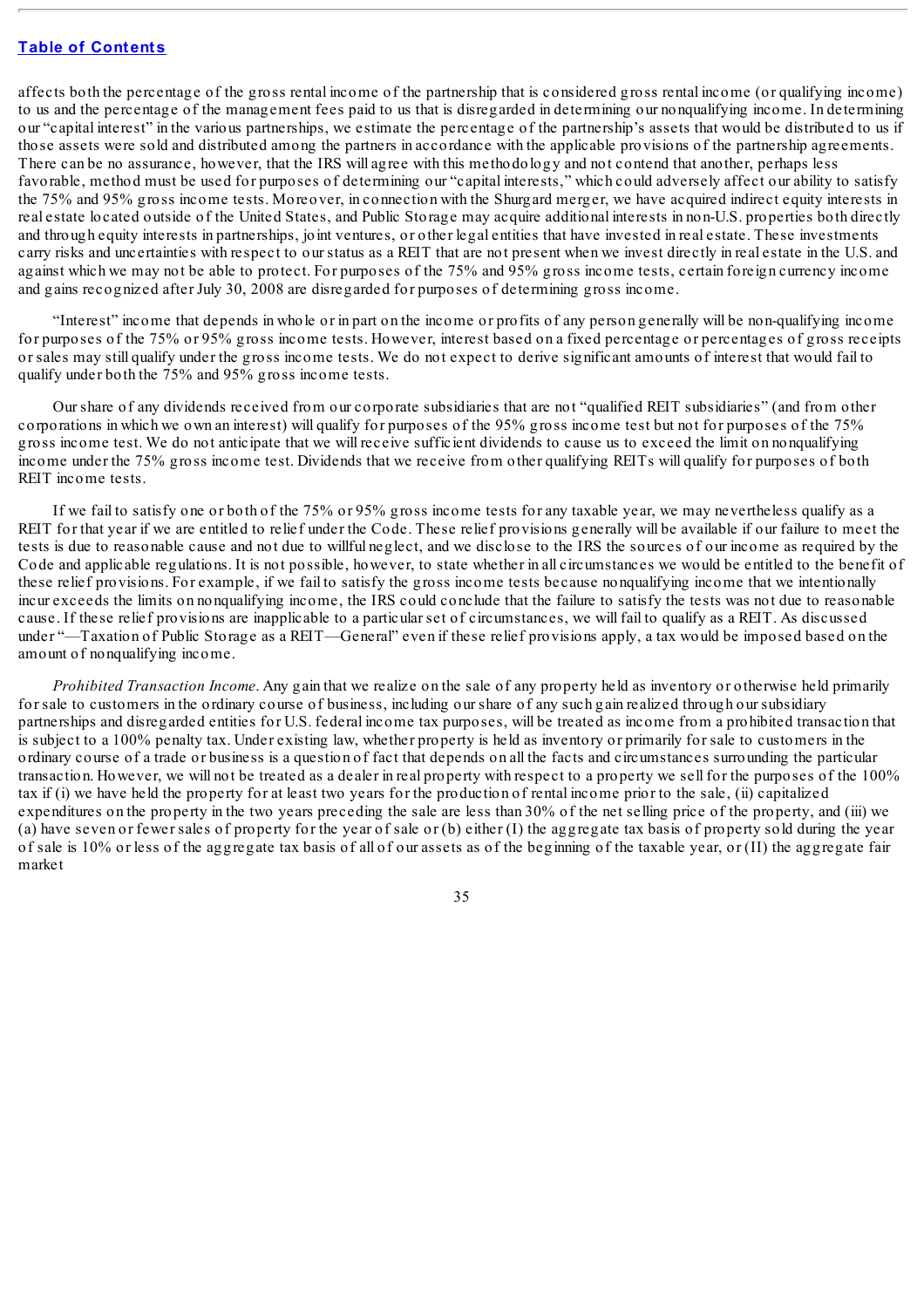value of property sold during the year of sale is 10% or less of the aggregate fair market value of all of our assets as of the beginning of the taxable year, and (III) in the case of either (I) or (II), substantially all of the marketing and development expenditures with respect to the property sold are made through an independent contractor from whom we derive no income. The sale of more than one property to one buyer as part of one transaction constitutes one sale for purposes of this "safe harbor." For purposes of either (iii)(a) or (iii)(b), certain property obtained through foreclosure is generally not included in determining whether the asset tests are satisfied.

*Penalty Tax.* Any redetermined rents, redetermined deductions or excess interest we generate will be subject to a 100% penalty tax. In general, redetermined rents are rents from real property that are overstated as a result of services furnished by one of our taxable REIT subsidiaries to any of our tenants, and redetermined deductions and excess interest represent amounts that are deducted by a taxable REIT subsidiary for payments to us that are in excess of the amounts that would have been deducted based on arm'slength negotiations. Rents we receive will not constitute redetermined rents if they qualify for the safe harbor provisions contained in the Code. Safe harbor provisions are provided where:

- amounts are excluded from the definition of impermissible tenant service income as a result of satisfying the 1% de minimis exception;
- a taxable REIT subsidiary renders a significant amount of similar services to unrelated parties and the charges for such services are substantially comparable;
- rents paid to us by tenants who both are leasing at least 25% of the net leasable space in the relevant property and also are not receiving such services from the taxable REIT subsidiary are substantially comparable to the rents paid by our tenants leasing comparable space who are receiving such services from the taxable REIT subsidiary and the charge for the services is separately stated; or
- the taxable REIT subsidiary's gross income from the service is not less than 150% of the taxable REIT subsidiary's direct cost of furnishing the service.

While we anticipate that any fees paid to a taxable REIT subsidiary for tenant services will reflect arm's-length rates, a taxable REIT subsidiary may under certain circumstances provide tenant services which do not satisfy any of the safe-harbor provisions described above. Until regulations are issued to carry out the purposes of the penalty tax provisions, a REIT and its taxable REIT subsidiaries may base their intercompany allocations on any reasonable method. Nevertheless, these determinations are inherently factual, and the IRS has broad discretion to assert that amounts paid between related parties should be reallocated to clearly reflect their respective incomes. If the IRS successfully made such an assertion, we would be required to pay a 100% penalty tax on the redetermined rent, redetermined deductions or excess interest, as applicable.

*Asset Tests Applicable to REITs.* At the close of each quarter of our taxable year, we must satisfy four tests relating to the nature and diversification of our assets:

(1) At least 75% of the value of our total assets must be represented by real estate assets, cash, cash items and government securities. For purposes of this test, real estate assets include our allocable share of real estate assets held by entities that are treated as partnerships or that are disregarded for U.S. federal income tax purposes, as well as stock or debt instruments that are purchased with the proceeds of an offering of shares or a public offering of debt with a term of at least five years, but only for the one-year period beginning on the date we receive such proceeds.

(2) Not more than 25% of our total assets may be represented by securities, other than those securities includable in the 75% asset class (*e.g.*, securities that qualify as real estate assets and government securities);

(3) Except for equity investments in REITs, debt or equity investments in qualified REIT subsidiaries and taxable REIT subsidiaries, and other securities that qualify as "real estate assets" for purpose of the 75% test described in clause (1):

- the value of any one issuer's securities owned by us may not exceed 5% of the value of our total assets;
- we may not own more than  $10\%$  of any one issuer's outstanding voting securities; and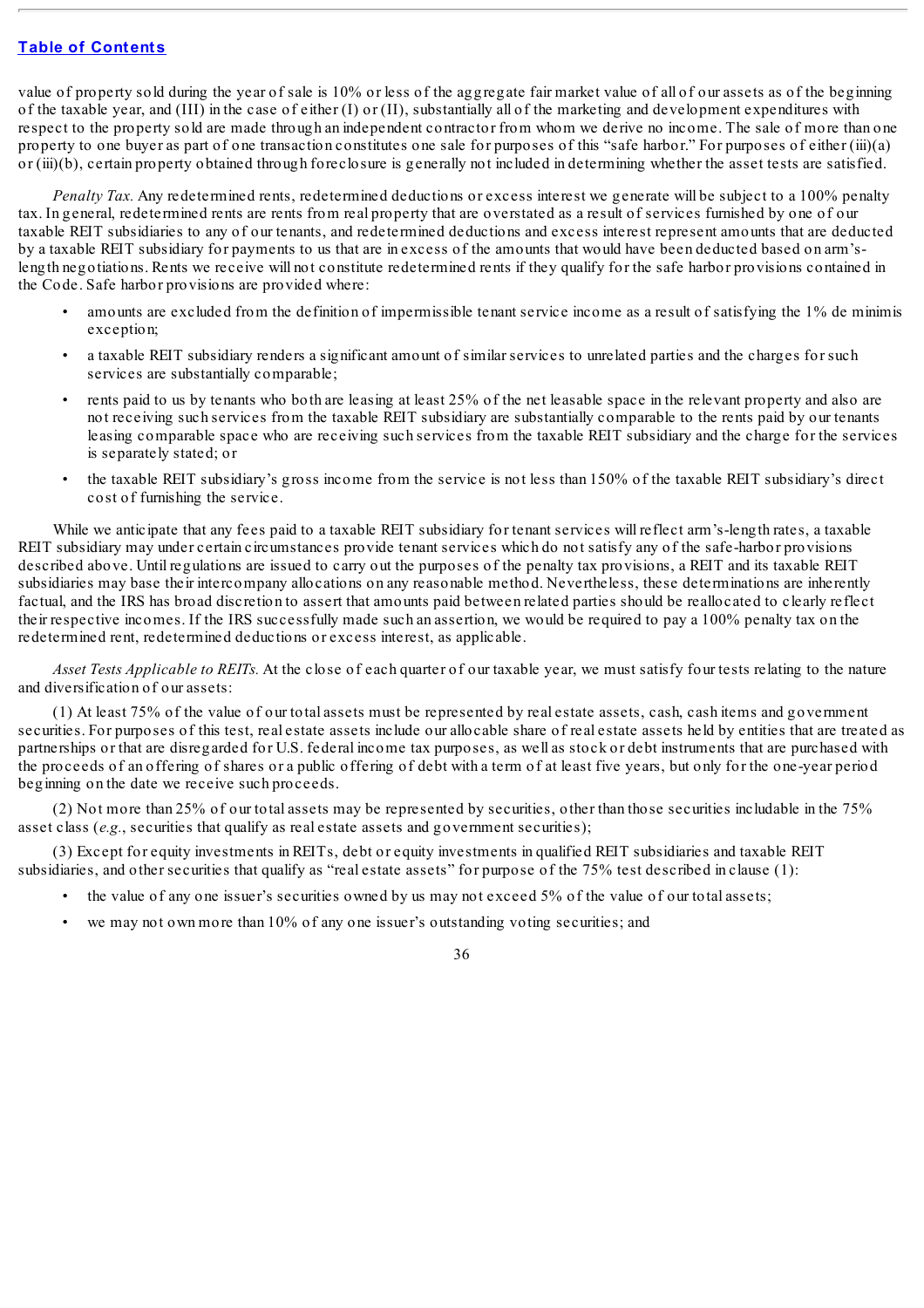• we may not own more than 10% of the total value of the outstanding securities of any one issuer, other than securities that qualify for the "straight debt" exception discussed below; and

(4) Not more than 25% of the value of our total assets may be represented by the securities of one or more taxable REIT subsidiaries (20% for our taxable years prior to 2009).

Securities for purposes of the asset tests may include debt securities. However, the Code specifically provides that the following types of debt will not be taken into account for purposes of the 10% value test: (1) securities that meet the "straight debt" safe-harbor, as discussed in the next paragraph; (2) loans to individuals or estates; (3) obligations to pay rent from real property; (4) rental agreements described in Section 467 of the Code; (5) any security issued by other REITs; (6) certain securities issued by a state, the District of Columbia, a foreign government, or a political subdivision of any of the foregoing, or the Commonwealth of Puerto Rico; and (7) any other arrangement as determined by the IRS. In addition, for purposes of the 10% value test only, to the extent we hold debt securities that are not described in the preceding sentence, (a) debt issued by partnerships that derive at least 75% of their gross income from sources that constitute qualifying income for purposes of the 75% gross income test, and (b) debt that is issued by any partnership, to the extent of our interest as a partner in the partnership, are not considered securities.

Debt will meet the "straight debt" safe harbor if (1) neither we, nor any of our controlled taxable REIT subsidiaries (i.e., taxable REIT subsidiaries more than 50% of the vote or value of the outstanding stock of which is directly or indirectly owned by us), own any securities not described in the preceding paragraph that have an aggregate value greater than one percent of the issuer's outstanding securities, as calculated under the Code, (2) the debt is a written unconditional promise to pay on demand or on a specified date a sum certain in money, (3) the debt is not convertible, directly or indirectly, into stock, and (4) the interest rate and the interest payment dates of the debt are not contingent on the profits, the borrower's discretion or similar factors. However, contingencies regarding time of payment and interest are permissible for purposes of qualifying as a straight debt security if either (1) such contingency does not have the effect of changing the effective yield of maturity, as determined under the Code, other than a change in the annual yield to maturity that does not exceed the greater of (i)  $5\%$  of the annual yield to maturity or (ii)  $0.25\%$ , or (2) neither the aggregate issue price nor the aggregate face amount of the issuer's debt instruments held by the REIT exceeds \$1,000,000 and not more than 12 months of unaccrued interest can be required to be prepaid thereunder. In addition, debt will not be disqualified from being treated as "straight debt" solely because the time or amount of payment is subject to a contingency upon a default or the exercise of a prepayment right by the issuer of the debt, provided that such contingency is consistent with customary commercial practice.

We currently own approximately 24% of the outstanding common stock of PS Business Parks, Inc., which has elected to be taxed as a REIT for U.S. federal income tax purposes (as well as a substantial portion of the outstanding common units of limited partnership interest of PS Business Parks, L.P., which may be exchangeable for shares of PS Business Parks, Inc.'s common stock). As a REIT, PS Business Parks, Inc. is subject to the various REIT qualification requirements. We believe that PS Business Parks, Inc. has been organized and has operated in a manner to qualify for taxation as a REIT for U.S. federal income tax purposes and will continue to be organized and operated in this manner. If PS Business Parks, Inc. were to fail to qualify as a REIT, our stock investment in PS Business Parks, Inc. would cease to be a qualifying real estate asset for purposes of the 75% gross asset test and would become subject to the 5% asset test, the 10% voting securities test, and the 10% value test generally applicable to our ownership in corporations (other than REITs, qualified REIT subsidiaries and taxable REIT subsidiaries). If PS Business Parks, Inc. failed to qualify as a REIT, we would not meet the 10% voting securities test and the 10% value test with respect to our interest in PS Business Parks, Inc., and accordingly, we also would fail to qualify as a REIT.

We believe that the aggregate value of our interests in our taxable REIT subsidiaries does not exceed, and in the future will not exceed, 25% of the aggregate value of our gross assets (20% for our taxable years prior to 2009). As of each relevant testing date prior to the election to treat each corporate subsidiary of Public Storage or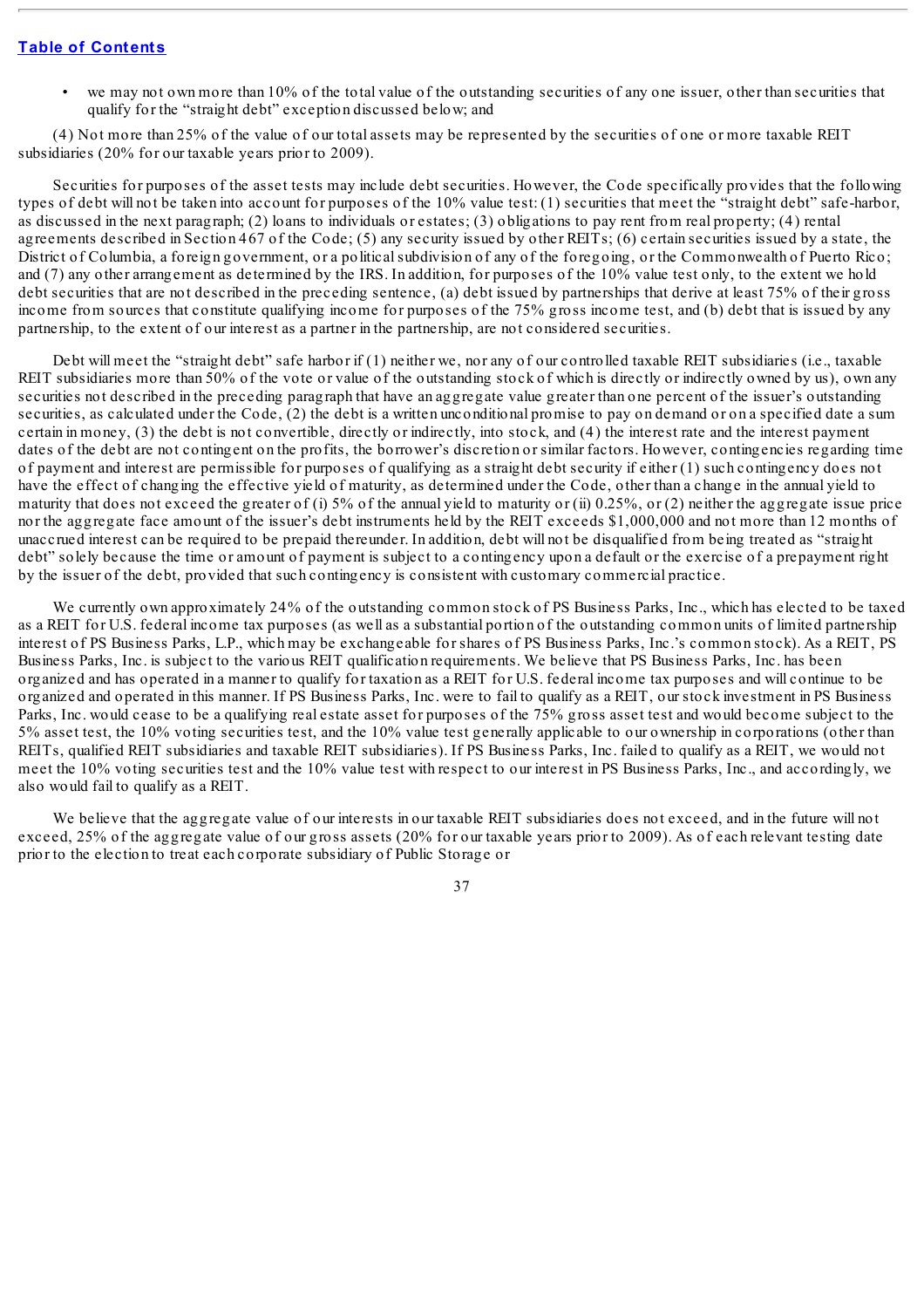any other corporation in which we own an interest as a taxable REIT subsidiary, we believe we did not own more than 10% of the voting securities of any such entity. In addition, we believe that as of each relevant testing date prior to the election to treat each corporate subsidiary of Public Storage or any other corporation in which we own an interest as a taxable REIT subsidiary of Public Storage, our pro rata share of the value of the securities, including debt, of any such corporation or other issuer did not exceed 5% of the total value of our assets.

With respect to each issuer in which we currently own an interest that does not qualify as a REIT, a qualified REIT subsidiary or a taxable REIT subsidiary, we believe that our pro rata share of the value of the securities, including debt, of any such issuer does not exceed 5% of the total value of our assets and that it complies with the 10% voting securities test and 10% value test with respect to each such issuer. However, no independent appraisals have been obtained to support these conclusions. In this regard, however, we cannot provide any assurance that the IRS might not disagree with our determinations.

The asset tests must be satisfied not only on the last day of the calendar quarter in which we, directly or through pass-through subsidiaries, acquire securities in the applicable issuer, but also on the last day of the calendar quarter in which we increase our ownership of securities of such issuer, including as a result of increasing our interest in pass-through subsidiaries. After initially meeting the asset tests at the close of any quarter, we will not lose our status as a REIT for failure to satisfy the 25%, 25% TRS (20% for our taxable years prior to 2009), or 5% asset tests solely by reason of changes in the relative values of our assets. If failure to satisfy the 25%, 25% TRS (20% for our taxable years prior to 2009) or 5% asset tests results from an acquisition of securities or other property during a quarter, we can cure this failure by disposing of sufficient non-qualifying assets within 30 days after the close of that quarter. We intend to maintain adequate records of the value of our assets to ensure compliance with the asset tests and to take any available action within 30 days after the close of any quarter as may be required to cure any noncompliance with the 25%, 25% TRS (20% for our taxable years prior to 2009) or 5% asset tests. Although we plan to take steps to ensure that we satisfy such tests for any quarter with respect to which testing is to occur, there can be no assurance that such steps will always be successful. If we fail to timely cure any noncompliance with the asset tests, we would cease to qualify as a REIT, unless we satisfy certain relief provisions described in the next paragraph.

The failure to satisfy the asset tests can be remedied even after the 30-day cure period under certain circumstances. If the total value of the assets that caused a failure of the 5% asset test, the 10% voting securities test or the 10% value test does not exceed either 1% of our assets at the end of the relevant quarter or \$10,000,000, we can cure such a failure by disposing of sufficient assets to cure such a violation within six months following the last day of the quarter in which we first identify the failure of the asset test. For a violation of any of the asset tests not described in the prior sentence (including the 75%, 25% and the 25% TRS (20% for our taxable years prior to 2009) asset tests), we can avoid disqualification as a REIT if the violation is due to reasonable cause and we dispose of an amount of assets sufficient to cure such violation within the six-month period described in the preceding sentence, pay a tax equal to the greater of \$50,000 or the highest corporate tax rate multiplied by the net income generated by the nonqualifying assets during the period of time that the assets were held as nonqualifying assets, and file in accordance with applicable Treasury regulations a schedule with the IRS that describes the assets. The applicable Treasury regulations are yet to be issued. Thus, it is not possible to state with precision under what circumstances we would be entitled to the benefit of these provisions.

*Annual Distribution Requirements Applicable to REITs.* To qualify as a REIT, we are required to distribute dividends, other than capital gain dividends, to our shareholders each year in an amount at least equal to the sum of:

- 90% of our "REIT taxable income," computed without regard to the dividends paid deduction and our net capital gain; and
- 90% of our after tax net income, if any, from foreclosure property; *minus*
- the excess of the sum of certain items of non-cash income over 5% of our "REIT taxable income."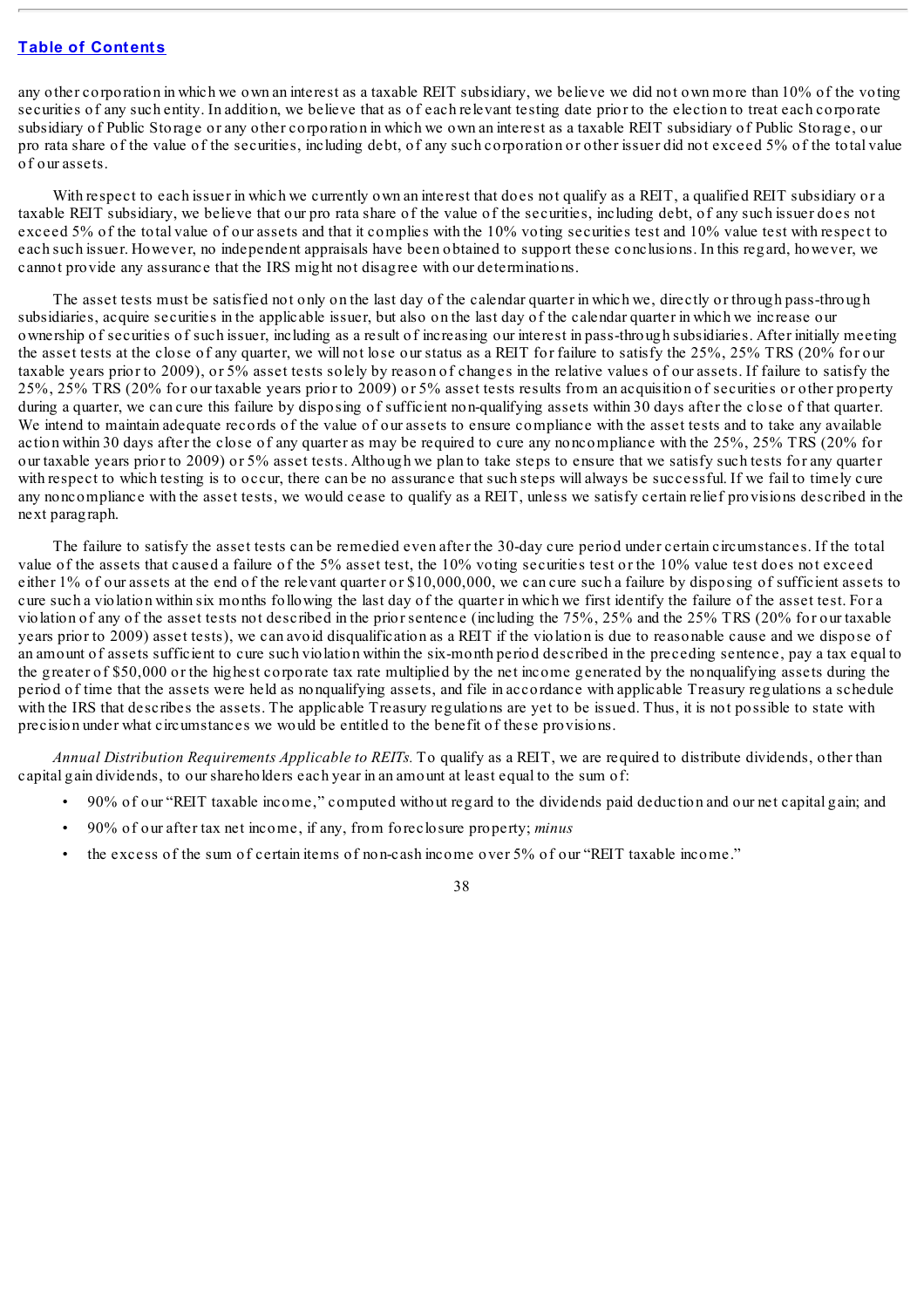In addition, for purposes of this test, non-cash income includes a portion of the income attributable to leveled stepped rents, original issue discount included in our taxable income and certain income attributable to an investment in a residual interest in a REMIC, in both cases without the receipt of a corresponding payment, cancellation of indebtedness, and income from a like-kind exchange that is later determined to be taxable (provided, in this last case, that the failure to qualify as a like-kind exchange was due to reasonable cause and not willful neglect). We must pay these distributions in the taxable year to which they relate, or in the following taxable year if they are declared during the last three months of the taxable year, payable to shareholders of record on a specified date during such period and paid during January of the following year. Such distributions are treated as paid by us and received by our shareholders on December 31 of the year in which they are declared. In addition, at our election, a distribution for a taxable year may be declared before we timely file our tax return for such year and paid on or before the first regular dividend payment date after such declaration, provided such payment is made during the twelve-month period following the close of such year. These distributions are treated as being received by our shareholders in the year in which paid. This is so even though these distributions relate to the prior year for purposes of our 90% distribution requirement. In addition, in order to be taken into account for purposes of satisfying the distribution requirement, the amount distributed must not be preferential—i.e., every shareholder of the class of shares with respect to which a distribution is made must be treated the same as every other shareholder of that class, and no class of shares may be treated otherwise than in accordance with its dividend rights as a class. To the extent that we either do not distribute all of our net capital gain or we distribute at least 90%, but less than 100%, of our "REIT taxable income," as adjusted, we will be required to pay tax on that amount at regular corporate tax rates. We intend to make timely distributions sufficient to satisfy these annual distribution requirements.

In years prior to 1990, we made distributions in excess of our REIT taxable income. During 1990, we reduced the level of distributions to our shareholders. As a result, distributions paid by us in 1990 were less than 95% of our REIT taxable income for 1990. The same circumstance existed with respect to each year through 2012, with the exception of 2003, 2004 and 2006. We satisfied the REIT distribution requirements for 1990 through 2012 where necessary by attributing distributions in 1991 through 2013 to the prior year's taxable income. We may be required to continue this pattern of making distributions after the close of a taxable year that are attributed to the prior year for this purpose, but shareholders will be treated for U.S. federal income tax purposes as having received such distributions in the taxable years in which they actually are made. The extent to which we will be required to attribute distributions to the prior year will depend on our operating results and the level of distributions as determined by the board of directors. As noted below, reliance on subsequent year distributions could cause us to be subject to an excise tax, although we intend to comply with the 85% current distribution requirement under the excise tax in an effort to avoid or minimize any effect of that tax.

We intend to make timely distributions sufficient to satisfy our annual distribution requirements. Although we anticipate that our cash flow will permit us to make those distributions, it is possible that, from time to time, we may not have sufficient cash or other liquid assets to meet these distribution requirements. In this event, we may find it necessary to arrange for short-term, or possibly longterm, borrowings to fund required distributions or to pay dividends in the form of taxable dividends of our shares.

Under some circumstances, we may be able to rectify an inadvertent failure to meet the distribution requirement for a year by paying "deficiency dividends" to our shareholders in a later year, which may be included in our deduction for dividends paid for the earlier year. Thus, we may be able to avoid being taxed on amounts distributed as deficiency dividends. However, we will be required to pay interest to the IRS based upon the amount of any deduction claimed for deficiency dividends.

We will be subject to a 4% nondeductible excise tax on the excess of the required distribution over the sum of amounts actually distributed, excess distributions from the preceding tax year and amounts retained for which U.S. federal income tax was paid if we fail to make the required distribution by the end of a calendar year (taking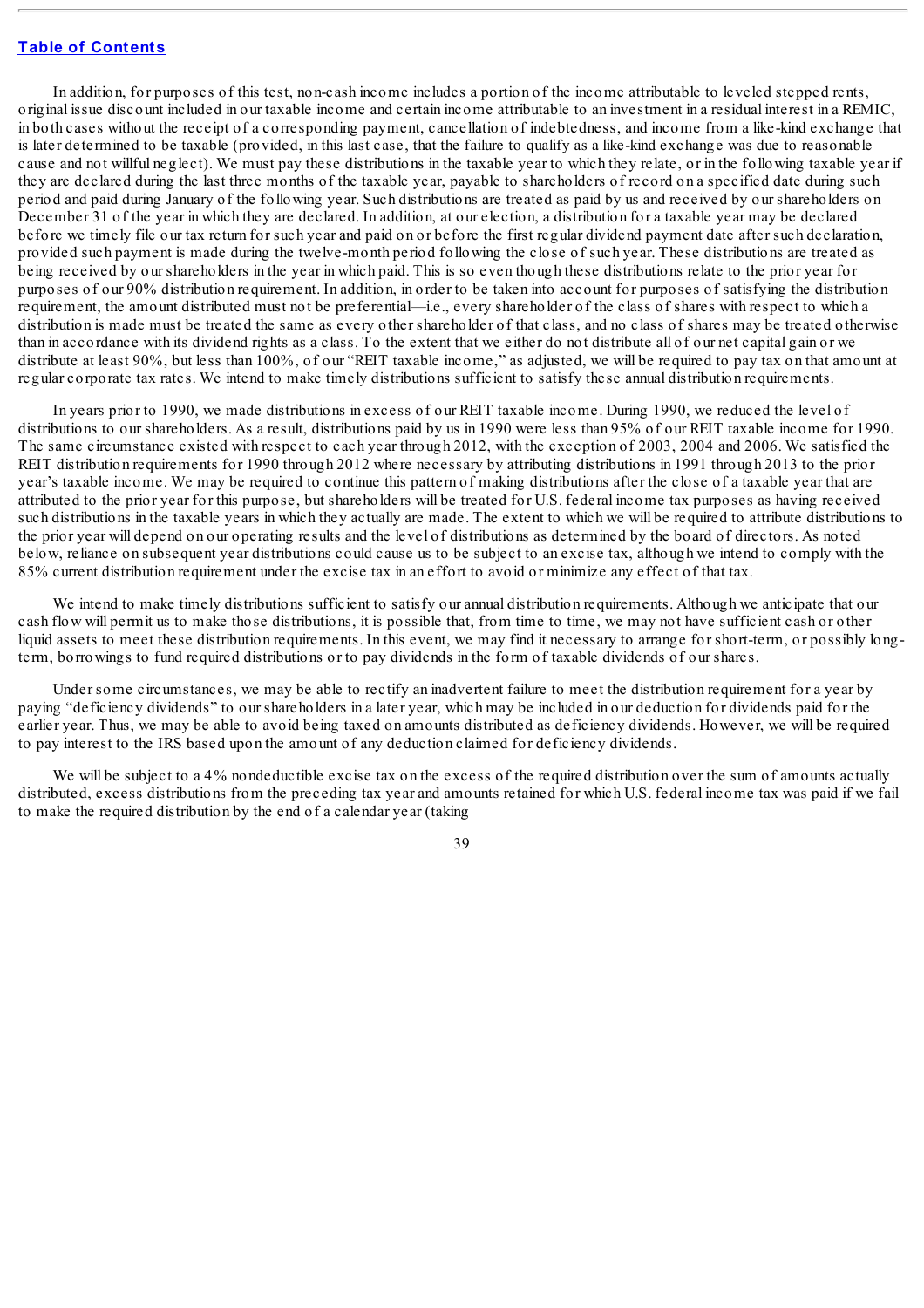into account certain distributions declared in the last three months of a calendar year and paid prior to the end of January of the following calendar year). The required distribution for each calendar year is equal to the sum of:

- 85% of our REIT ordinary income for the year;
- 95% of our REIT capital gain net income for the year; and
- any undistributed taxable income from prior taxable years.

A REIT may elect to retain rather than distribute all or a portion of its net capital gains and pay the tax on the gains. In that case, a REIT may elect to have its shareholders include their proportionate share of the undistributed net capital gains in income as long-term capital gains and receive a credit for their share of the tax paid by the REIT. For purposes of the 4% excise tax described above, any retained amounts would be treated as having been distributed.

*Record-Keeping Requirements.* We are required to comply with applicable record-keeping requirements. Failure to comply could result in monetary fines.

*Failure of Public Storage to Qualify as a REIT.* If we fail to comply with one or more of the conditions required for qualification as a REIT (other than asset tests and the income tests that have the specific savings clauses discussed above in "—Asset Tests Applicable to REITs," and "—Income Tests Applicable to REITs"), we can avoid termination of our REIT status by paying a penalty of \$50,000 for each such failure, provided that our noncompliance was due to reasonable cause and not willful neglect. If we fail to qualify for taxation as a REIT in any taxable year and the statutory relief provisions do not apply, we will be subject to tax, including any applicable alternative minimum tax, on our taxable income at regular corporate rates. Distributions to shareholders in any year in which we fail to qualify will not be deductible by us, and we will not be required to distribute any amounts to our shareholders. As a result, our failure to qualify as a REIT would significantly reduce the cash available for distribution by us to our shareholders. In addition, if we fail to qualify as a REIT, all distributions to shareholders will be taxable as dividends to the extent of our current and accumulated earnings and profits, whether or not attributable to capital gains earned by us. In such a case, non-corporate shareholders generally would be taxed on these dividends at capital gains rates; corporate shareholders may be eligible for the dividends-received deduction with respect to such dividends. Unless entitled to relief under specific statutory provisions, we will also be disqualified from taxation as a REIT for the four taxable years following the year during which we lost our qualification. There can be no assurance that we would be entitled to any statutory relief.

### **Taxation of U.S. Shareholders**

As used in the remainder of this discussion, the term "U.S. shareholder" means a beneficial owner of a Public Storage common share that is, for U.S. federal income tax purposes:

- a citizen or resident, as defined in Section 7701(b) of the Code, of the U.S.;
- a corporation, partnership, limited liability company or other entity treated as a corporation or partnership for U.S. federal income tax purposes that was created or organized in or under the laws of the United States or of any State thereof or in the District of Columbia unless, in the case of a partnership or limited liability company, Treasury regulations provide otherwise;
- an estate the income of which is subject to U.S. federal income taxation regardless of its source; or
- in general, a trust whose administration is subject to the primary supervision of a U.S. court and which has one or more U.S. persons who have the authority to control allsubstantial decisions of the trust. Notwithstanding the preceding sentence, to the extent provided in the Treasury regulations, certain trusts in existence on August 20, 1996, and treated as U.S. persons prior to this date that elect to continue to be treated as U.S. persons, shall also be considered U.S. shareholders.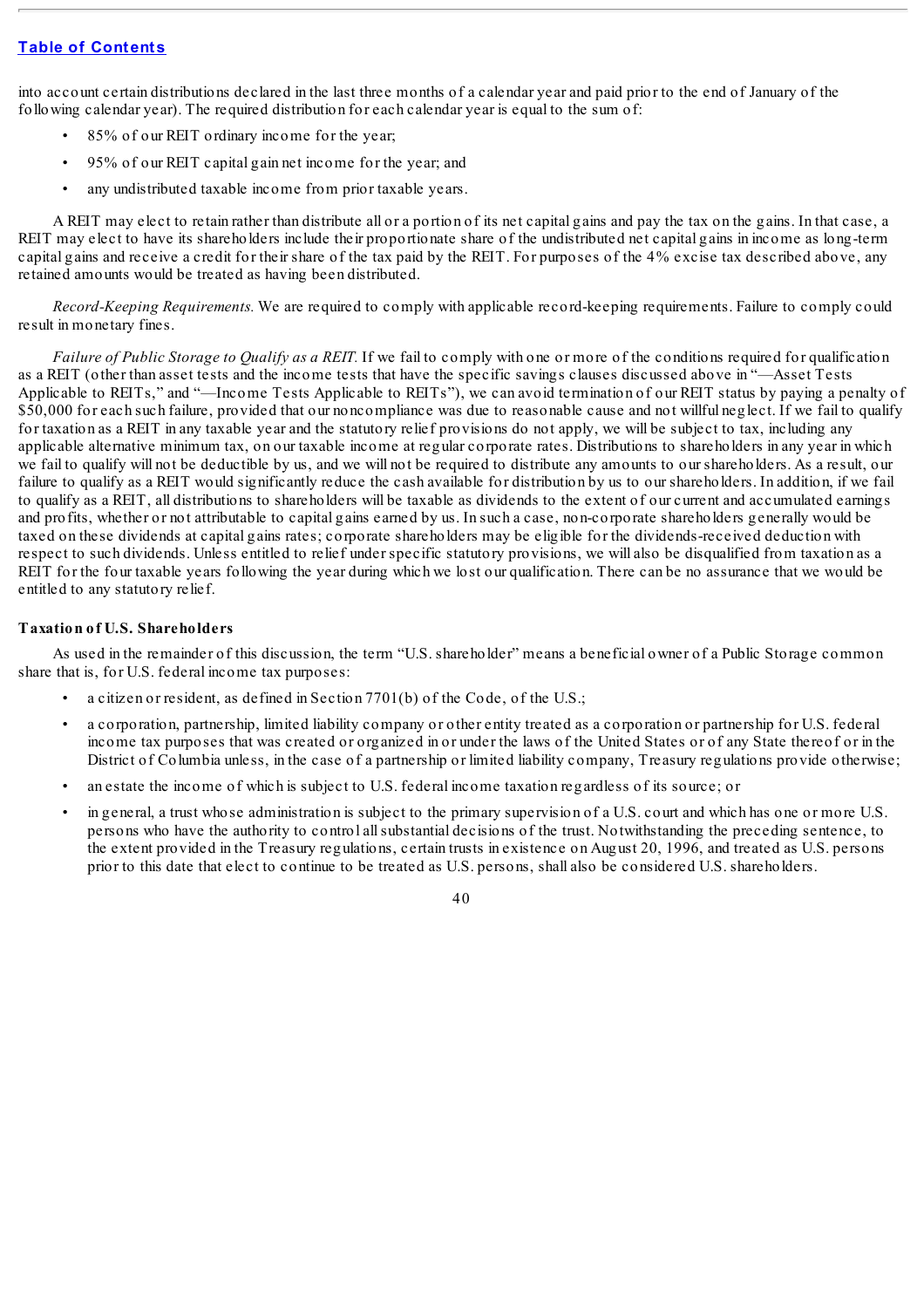If you hold our common shares and are not a U.S. shareholder, you are a "non-U.S. shareholder." If a partnership holds our common shares, the tax treatment of a partner in the partnership will generally depend upon the status of the partner and the activities of the partnership. If you are a partner of a partnership holding our common shares, you should consult your tax advisor regarding the tax consequences of the ownership and disposition of our common shares.

*Distributions by Public Storage—General.* As long as we qualify as a REIT, distributions out of our current or accumulated earnings and profits that are not designated as capital gains dividends or "qualified dividend income" will be taxable to our taxable U.S. shareholders as ordinary income and will not be eligible for the dividends-received deduction in the case of U.S. shareholders that are corporations. For purposes of determining whether distributions to holders of common shares or equity shares are out of current or accumulated earnings and profits, our earnings and profits will be allocated first to our outstanding preferred shares and then to our outstanding common shares and equity shares.

To the extent that we make distributions in excess of our current and accumulated earnings and profits, these distributions will be treated first as a tax-free return of capital to each U.S. shareholder. This treatment will reduce the adjusted tax basis that each U.S. shareholder has in its shares for tax purposes by the amount of the distribution, but not below zero. Distributions in excess of a U.S. shareholder's adjusted tax basis in its shares will be taxable as capital gains, provided that the shares have been held as a capital asset, and will be taxable as long-term capital gain if the shares have been held for more than one year. Dividends we declare in October, November, or December of any year that are payable to a shareholder of record on a specified date in any of these months shall be treated as both paid by us and received by the shareholder on December 31 of that year, provided we actually pay the dividend on or before January 31 of the following calendar year.

*Capital Gain Distributions*. We may elect to designate distributions of our net capital gain as "capital gain dividends." Distributions that we properly designate as "capital gain dividends" will be taxable to our taxable U.S. shareholders as gain from the sale or disposition of a capital asset to the extent that such gain does not exceed our actual net capital gain for the taxable year. Designations made by us will only be effective to the extent that they comply with Revenue Ruling 89-81, which requires that distributions made to different classes of shares be composed proportionately of dividends of a particular type. If we designate any portion of a dividend as a capital gain dividend, a U.S. shareholder will receive an IRS Form 1099-DIV indicating the amount that will be taxable to the shareholder as capital gain. Corporate shareholders, however, may be required to treat up to 20% of some capital gain dividends as ordinary income.

Instead of paying capital gain dividends, we may designate all or part of our net capital gain as "undistributed capital gain." We will be subject to tax at regular corporate rates on any undistributed capital gain. A U.S. shareholder will include in its income as long-term capital gains its proportionate share of such undistributed capital gain and will be deemed to have paid its proportionate share of the tax paid by us on such undistributed capital gain and receive a credit or a refund to the extent that the tax paid by us exceeds the U.S. shareholder's tax liability on the undistributed capital gain. A U.S. shareholder will increase the basis in its common shares by the difference between the amount of capital gain included in its income and the amount of tax it is deemed to have paid. A U.S. shareholder that is a corporation will appropriately adjust its earnings and profits for the retained capital gain in accordance with Treasury regulations to be prescribed by the IRS. Our earnings and profits will be adjusted appropriately.

We will classify portions of any designated capital gain dividend or undistributed capital gain as either:

(1) a 20% rate gain distribution, which would be taxable to non-corporate U.S. shareholders at a maximum rate of 20%; or

(2) an "unrecaptured Section 1250 gain" distribution, which would be taxable to non-corporate U.S. shareholders at a maximum rate of 25%.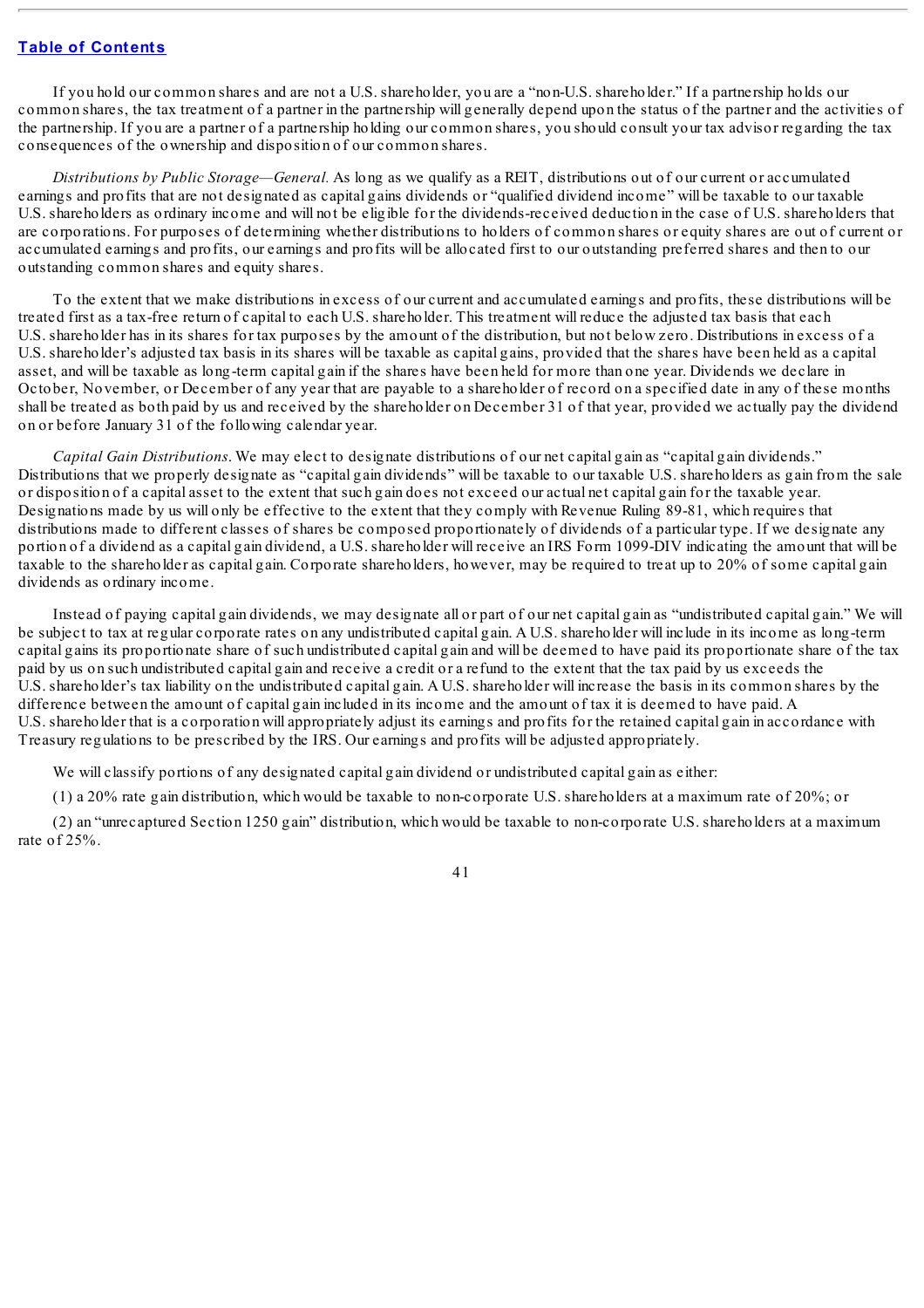We must determine the maximum amounts that we may designate as 20% and 25% rate capital gain dividends by performing the computation required by the Code as if the REIT were an individual whose ordinary income were subject to a marginal tax rate of at least 28%.

Recipients of capital gain dividends from us that are taxed at corporate income tax rates will be taxed at the normal corporate income tax rates on those dividends.

See the section below entitled "—Recent Legislative Changes" with regard to the reduced tax rates applicable to ordinary income, qualified dividend income and capital gains.

*Qualified Dividend Income.* With respect to shareholders who are taxed at the rates applicable to individuals, we may elect to designate a portion of our distributions paid to shareholders as "qualified dividend income." A portion of a distribution that is properly designated as qualified dividend income is taxable to non-corporate U.S. shareholders as capital gain, provided that the shareholder has held the common shares with respect to which the distribution is made for more than 60 days during the 121-day period beginning on the date that is 60 days before the date on which such common shares become ex-dividend with respect to the relevant distribution. The maximum amount of our distributions eligible to be designated as qualified dividend income for a taxable year is equal to the sum of:

(1) the qualified dividend income received by us during such taxable year from non-REIT "C" corporations (including our corporate subsidiaries, other than qualified REIT subsidiaries, and our taxable REIT subsidiaries);

(2) the excess of any "undistributed" REIT taxable income recognized during the immediately preceding year over the U.S. federal income tax paid by us with respect to such undistributed REIT taxable income; and

(3) the excess of any income recognized during the immediately preceding year attributable to the sale of a built-in-gain asset that was acquired in a carry-over basis transaction from a non-REIT "C" corporation over the U.S. federal income tax paid by us with respect to such built-in gain.

Generally, dividends that we receive will be treated as qualified dividend income for purposes of (1) above if the dividends are received from a domestic corporation (other than a REIT or a regulated investment company) or a "qualified foreign corporation" and specified holding period requirements and other requirements are met. A foreign corporation (other than a "passive foreign investment company") will be a qualified foreign corporation if it is incorporated in a possession of the United States, the corporation is eligible for benefits of an income tax treaty with the United States that the Secretary of Treasury determines is satisfactory, or the stock of the foreign corporation on which the dividend is paid is readily tradable on an established securities market in the United States. We generally expect that an insignificant portion, if any, of our distributions will consist of qualified dividend income. If we designate any portion of a dividend as qualified dividend income, a U.S. shareholder will receive an IRS Form 1099-DIV indicating the amount that will be taxable to the shareholder as qualified dividend income.

*Other Tax Considerations*. Distributions we make and gain arising from the sale or exchange by a U.S. shareholder of our shares will not be treated as passive activity income. As a result, U.S. shareholders generally will not be able to apply any "passive losses" against this income or gain. Distributions we make, to the extent they do not constitute a return of capital, generally will be treated as investment income for purposes of computing the investment interest limitation. A U.S. shareholder may elect, depending on its particular situation, to treat capital gain dividends, capital gains from the disposition of shares and income designated as qualified dividend income as investment income for purposes of the investment interest limitation, in which case the applicable capital gains will be taxed at ordinary income rates. We will notify shareholders regarding the portions of our distributions for each year that constitute ordinary income, return of capital and qualified dividend income. U.S. shareholders may not include in their individual income tax returns any of our net operating losses or capital losses. Our operating or capital losses would be carried over by us for potential offset against future income, subject to applicable limitations.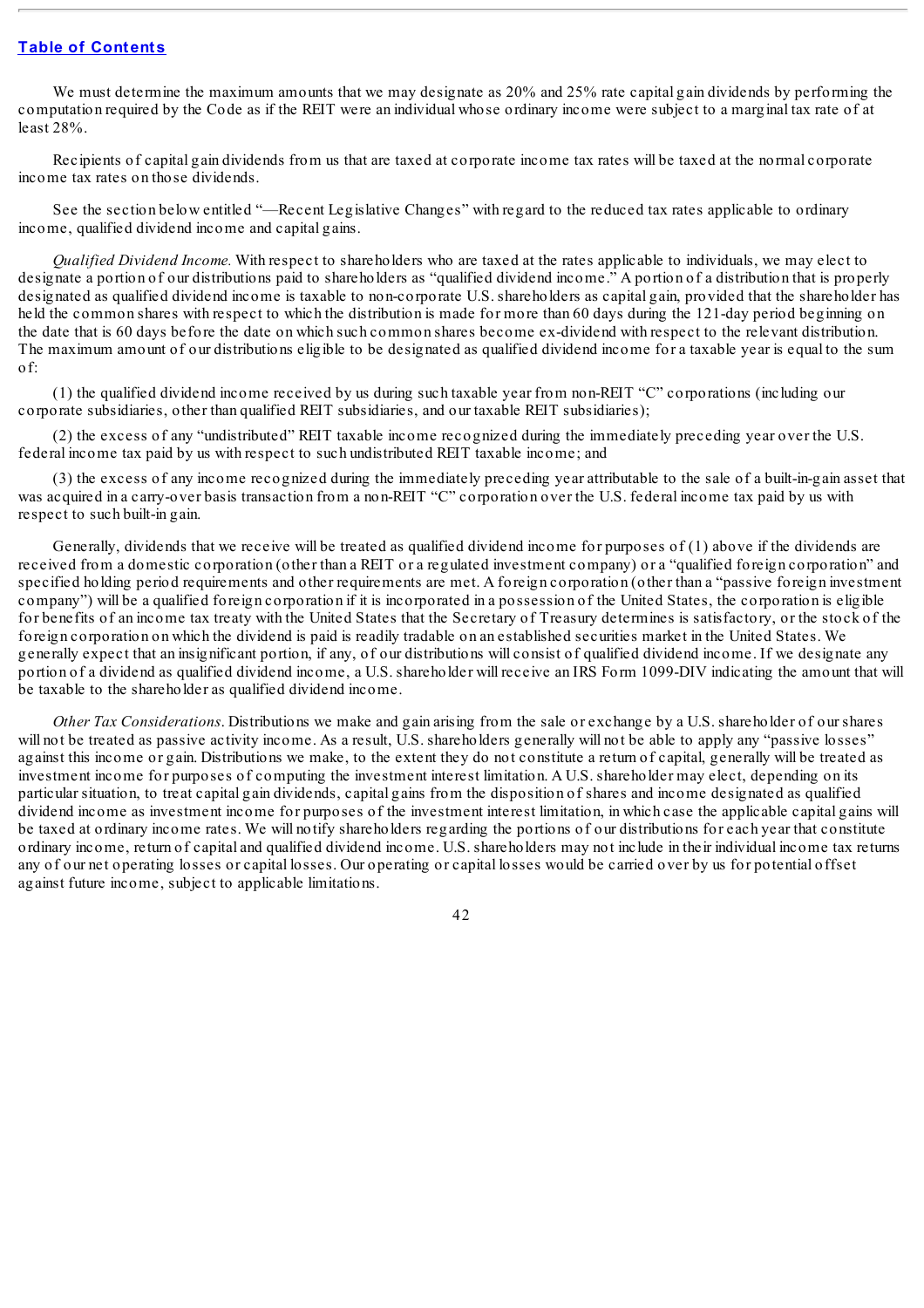*Sales of Shares*. If a U.S. shareholder sells or otherwise disposes of its shares in a taxable transaction, it will recognize gain or loss for U.S. federal income tax purposes in an amount equal to the difference between the amount of cash and the fair market value of any property received on the sale or other disposition and the holder's adjusted basis in the shares for tax purposes. This gain or loss will be a capital gain or loss if the shares have been held by the U.S. shareholder as a capital asset. The applicable tax rate will depend on the U.S. shareholder's holding period in the asset (generally, if an asset has been held for more than one year, such gain or loss will be longterm capital gain or loss) and the U.S. shareholder's tax bracket. A U.S. shareholder who is an individual or an estate or trust and who has long-term capital gain or loss will be subject to a maximum capital gain rate of 20%. The IRS has the authority to prescribe, but has not yet prescribed, regulations that would apply a capital gain tax rate of 25% (which is generally higher than the long-term capital gain tax rates for noncorporate shareholders) to a portion of capital gain realized by a noncorporate shareholder on the sale of REIT shares that would correspond to the REIT's "unrecaptured Section 1250 gain." In general, any loss recognized by a U.S. shareholder upon the sale or other disposition of common shares that have been held for six months or less, after applying the holding period rules, will be treated be such U.S. shareholders as a long-term capital loss, to the extent of distributions received by the U.S. shareholder from us that were required to be treated as long-term capital gains. Shareholders are advised to consult their tax advisors with respect to the capital gain liability.

*Expansion of Medicare Tax.* Certain U.S. shareholders that are individuals, estates and trusts are subject to a 3.8% tax on "net investment income," which includes, among other things, dividends on and gains from the sale or other disposition of stock. Prospective investors should consult with their own tax advisors regarding this legislation.

*New Legislation Relating To Foreign Accounts.* Certain payments made after December 31, 2013 (i.e., on or after January 1, 2014) to "foreign financial institutions" in respect of accounts of U.S. shareholders at such financial institutions may be subject to withholding at a rate of 30%. Prospective investors should consult their own tax advisors regarding the effect, if any, of this new legislation on their ownership and disposition of their common shares. See "Taxation of Non-U.S. Shareholders—Withholding on Payments to Certain Foreign Entities."

*Recent Legislative Changes*. The American Taxpayer Relief Act of 2012 ("ATRA") was enacted on January 2, 2013 to address certain provisions of U.S. federal income tax law relating to capital gain taxation (including the taxation of capital gain dividends) and the applicability of capital gain rates to dividends designated as "qualified dividend income" that were scheduled to "sunset" and revert to provisions of prior law for taxable years beginning after December 31, 2012. ATRA has modified those rules. For taxable years beginning after 2012, for noncorporate taxpayers, the highest ordinary income tax rate is 39.6% and both the maximum capital gain tax rate (for gain other than "unrecaptured section 1250 gain") and the maximum tax rate applicable to qualified dividend income generally is 20%, in each case without taking into account the Medicare Tax discussed above in "—Expansion of Medicare Tax."

#### **Taxation of Tax-Exempt Shareholders**

Provided that a tax-exempt shareholder, except certain tax-exempt shareholders described below, has not held its common shares as "debt-financed property" within the meaning of the Code and the shares are not otherwise used in its trade or business, the dividend income from us and gain from the sale of our common shares will not be unrelated business taxable income, or UBTI to a taxexempt shareholder. Generally, "debt-financed property" is property, the acquisition or holding of which was financed through a borrowing by the tax-exempt shareholder.

For tax-exempt shareholders that are social clubs, voluntary employee benefit associations, supplemental unemployment benefit trusts, or qualified group legal services plans exempt from U.S. federal income taxation under Sections  $501(c)(7)$ ,  $(c)(9)$ ,  $(c)(17)$  or  $(c)(20)$  of the Code, respectively, or single parent title-holding corporations exempt under Section 501 $(c)(2)$  and whose income is payable to any of the aforementioned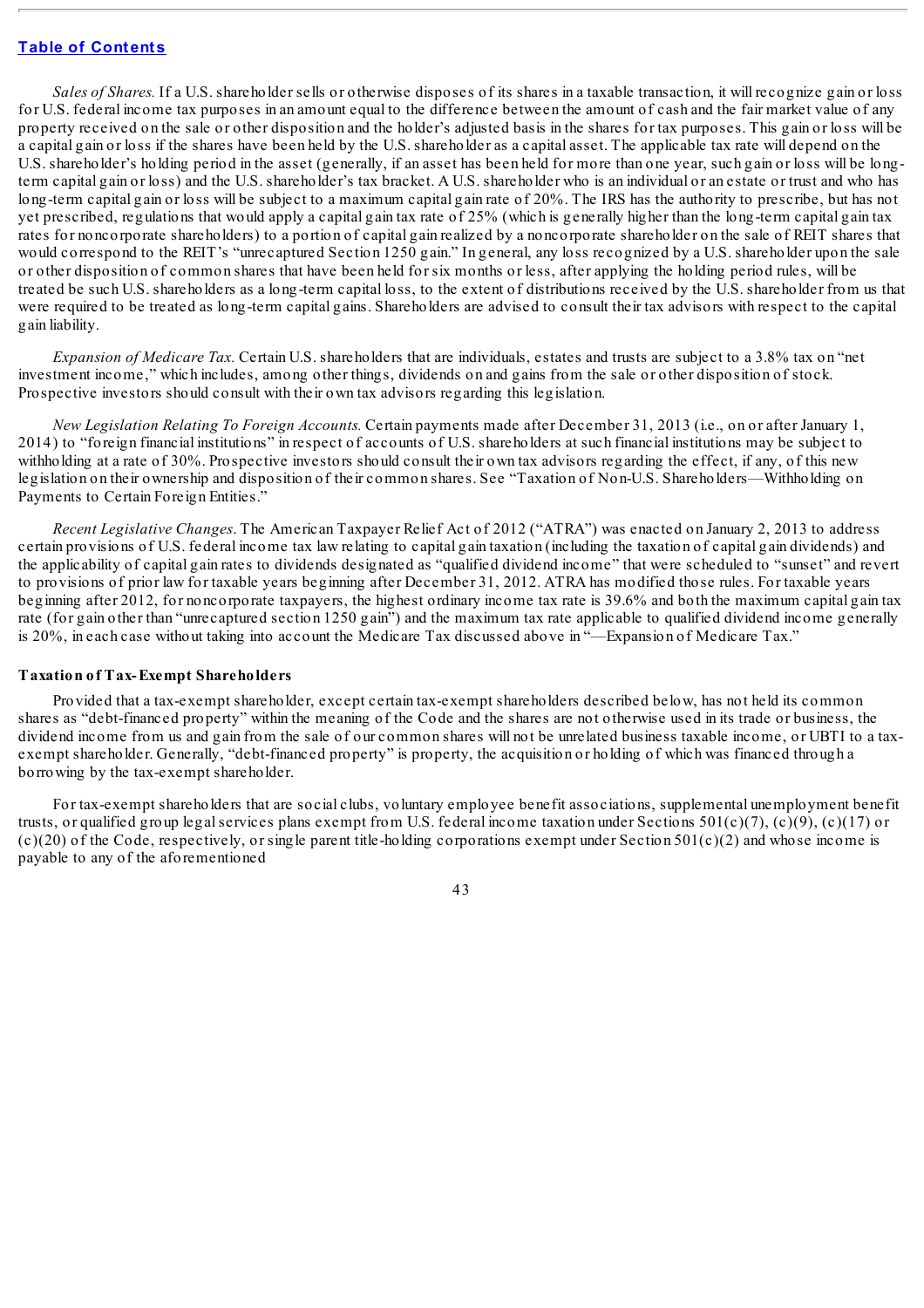tax-exempt organizations, income from an investment in Public Storage will constitute unrelated business taxable income unless the organization is able to properly claim a deduction for amounts set aside or placed in reserve for certain purposes so as to offset the income generated by its investment in our shares. These prospective investors should consult with their tax advisors concerning these set aside and reserve requirements.

Notwithstanding the above, however, a portion of the dividends paid by a "pension-held REIT" are treated as UBTI if received by any trust which is described in Section 401(a) of the Code, is tax-exempt under Section 501(a) of the Code and holds more than 10%, by value, of the interests in the REIT. A pension-held REIT includes any REIT if:

- at least one of such trusts holds more than 25%, by value, of the interests in the REIT, or two or more of such trusts, each of which owns more than 10%, by value, of the interests in the REIT, hold in the aggregate more than 50%, by value, of the interests in the REIT; and
- it would not have qualified as a REIT but for the fact that Section  $856(h)(3)$  of the Code provides that shares owned by such trusts shall be treated, for purposes of the "not closely held" requirement, as owned by the beneficiaries of the trust, rather than by the trust itself.

The percentage of any REIT dividend from a "pension-held REIT" that is treated as UBTI is equal to the ratio of the UBTI earned by the REIT, treating the REIT as if it were a pension trust and therefore subject to tax on UBTI, to the total gross income of the REIT. An exception applies where the percentage is less than 5% for any year, in which case none of the dividends would be treated as UBTI. The provisions requiring pension trusts to treat a portion of REIT distributions as UBTI will not apply if the REIT is able to satisfy the "not closely held requirement" without relying upon the "look-through" exception with respect to pension trusts. As a result of certain limitations on the transfer and ownership of our shares contained in our organizational documents, we do not expect to be classified as a "pension-held REIT," and accordingly, the tax treatment described above should be inapplicable to our tax-exempt shareholders.

### **U.S. Taxation of Non-U.S. Shareholders**

The following discussion addresses the rules governing U.S. federal income taxation of the ownership and disposition of our common shares by non-U.S. shareholders. These rules are complex, and no attempt is made herein to provide more than a brief summary of such rules. Accordingly, the discussion does not address all aspects of U.S. federal income taxation and does not address state, local or foreign tax consequences that may be relevant to a non-U.S. shareholder in light of its particular circumstances.

*Distributions by Public Storage.* As described in the discussion below, distributions paid by us with respect to our common shares will be treated for U.S. federal income tax purposes as either:

- ordinary income dividends;
- long-term capital gain; or
- return of capital distributions.

This discussion assumes that our shares will continue to be considered regularly traded on an established securities market located in the U.S. for purposes of the "FIRPTA" provisions described below. If our shares are no longer regularly traded on an established securities market located in the U.S., the tax considerations described below would differ.

*Ordinary Income Dividends.* A distribution paid by us to a non-U.S. shareholder will be treated as an ordinary income dividend if the distribution is paid out of our current or accumulated earnings and profits and:

• the distribution is not attributable to our net capital gain; or

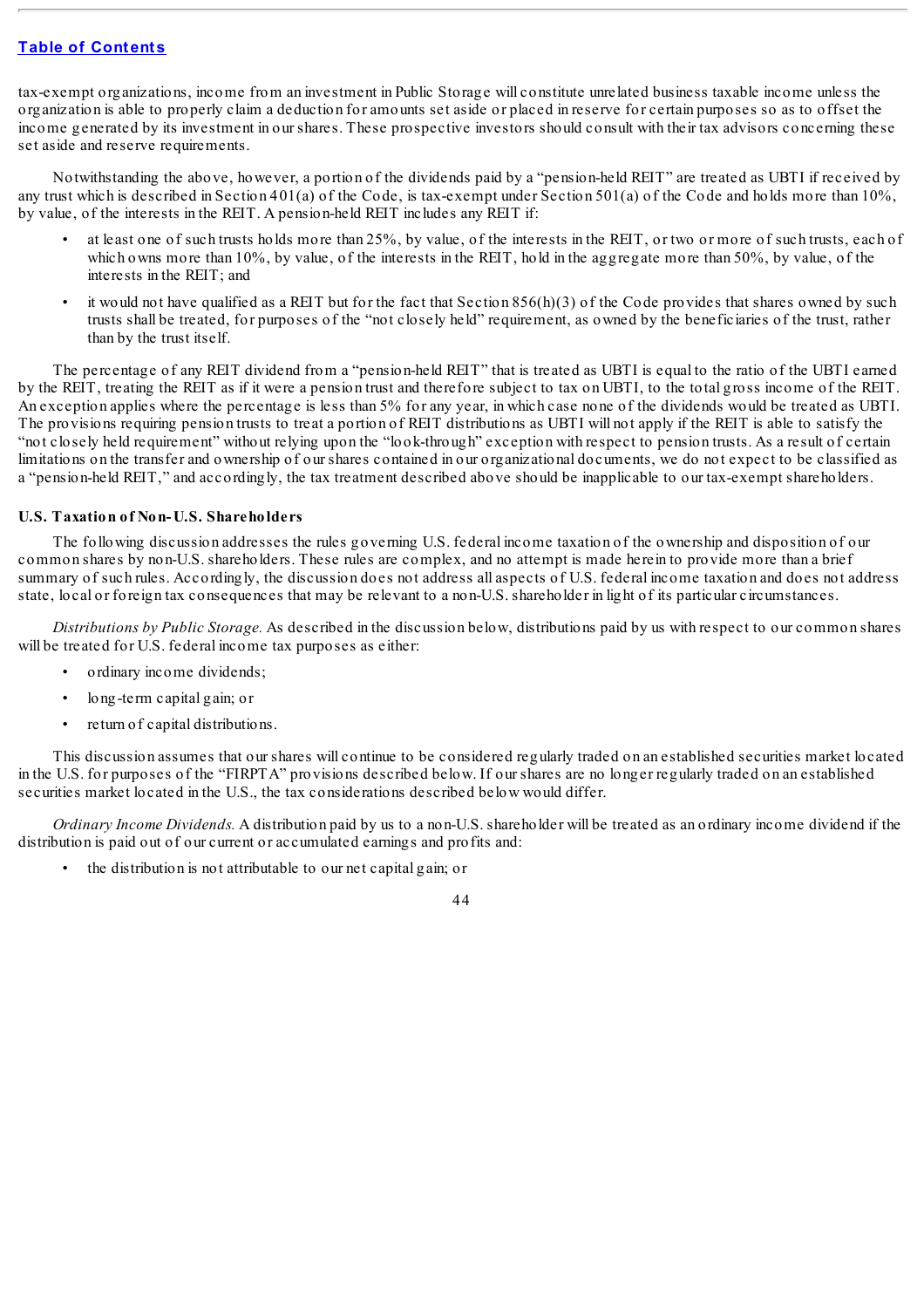• the distribution is attributable to the sale of "U.S. real property interests," or USRPIs, and the non-U.S. common shareholder owns 5% or less of our common shares at all times during the one-year period ending on the date of the distribution.

Ordinary dividends that are effectively connected with a U.S. trade or business of the non-U.S. shareholder will be subject to tax on a net basis (that is, after allowance for deductions) at graduated rates in the same manner as U.S. shareholders (including any applicable alternative minimum tax), except that a non-U.S. shareholder that is a corporation also may be subject to a branch profits tax at a rate of 30% (or lower applicable treaty rate).

Generally, we will withhold and remit to the IRS 30% of dividend distributions (including distributions that may later be determined to have been made in excess of current and accumulated earnings and profits) that could not be treated as capital gain distributions with respect to the non-U.S. shareholder (and that are not deemed to be capital gain dividends for purposes of the FIRPTA withholding rules described below) unless:

- a lower treaty rate applies and the non-U.S. shareholder files an IRS Form W-8BEN evidencing eligibility for that reduced treaty rate with us;
- the non-U.S. shareholder files an IRS Form W-8ECI with us claiming that the distribution is income effectively connected with the non-U.S. shareholder's trade or business.

*Return of Capital Distributions.* A distribution in excess of our current and accumulated earnings and profits will be taxable to a non-U.S. shareholder, if at all, as gain from the sale of common shares to the extent that the distribution exceeds the non-U.S. shareholder's basis in its common shares (and, as a general matter, subject to U.S. federal income tax as described below in the section entitled "-Sale of Common Shares"). A distribution in excess of our current and accumulated earnings and profits will reduce the non-U.S. shareholder's basis in its common shares and will not be subject to U.S. federal income to the extent it reduces such non-U.S. shareholder's basis in its common shares.

We may be required to withhold at least 10% of any distribution in excess of our current and accumulated earnings and profits, even if a lower treaty rate applies and the non-U.S. shareholder is not liable for tax on the receipt of that distribution. Moreover, if we cannot determine at the time a distribution is made whether or not the distribution will exceed our current and accumulated earnings and profits, we will withhold on the distribution at a rate not less than that applicable to ordinary income dividends. However, as a general matter, the non-U.S. shareholder may seek a refund of these amounts from the IRS if the non-U.S. shareholder's U.S. tax liability with respect to the distribution is less than the amount withheld.

*Capital Gain Dividends.* A distribution paid by us to a non-U.S. shareholder will be treated as long-term capital gain if the distribution is paid out of our current or accumulated earnings and profits and:

- the distribution is attributable to our net capital gain (other than from the sale of "U.S. real property interests") and we timely designate the distribution as a capital gain dividend; or
- the distribution is attributable to the sale of "U.S. real property interests" and the non-U.S. shareholder owns more than 5% of the value of the shares at any time during the one-year period ending on the date of the distribution.

Long-term capital gain that a non-U.S. shareholder is deemed to receive from a capital gain dividend that is not attributable to the sale of USRPI generally will not be subject to U.S. tax in the hands of the non-U.S. shareholder unless:

• the non-U.S. shareholder's investment in our common shares is effectively connected with a U.S. trade or business of the non-U.S. shareholder, in which case the non-U.S. shareholder will be subject to the same treatment as U.S. shareholders with respect to any gain, except that a non-U.S. shareholder that is a corporation also may be subject to the branch profits tax at a rate of 30% (or lower applicable treaty rate); or

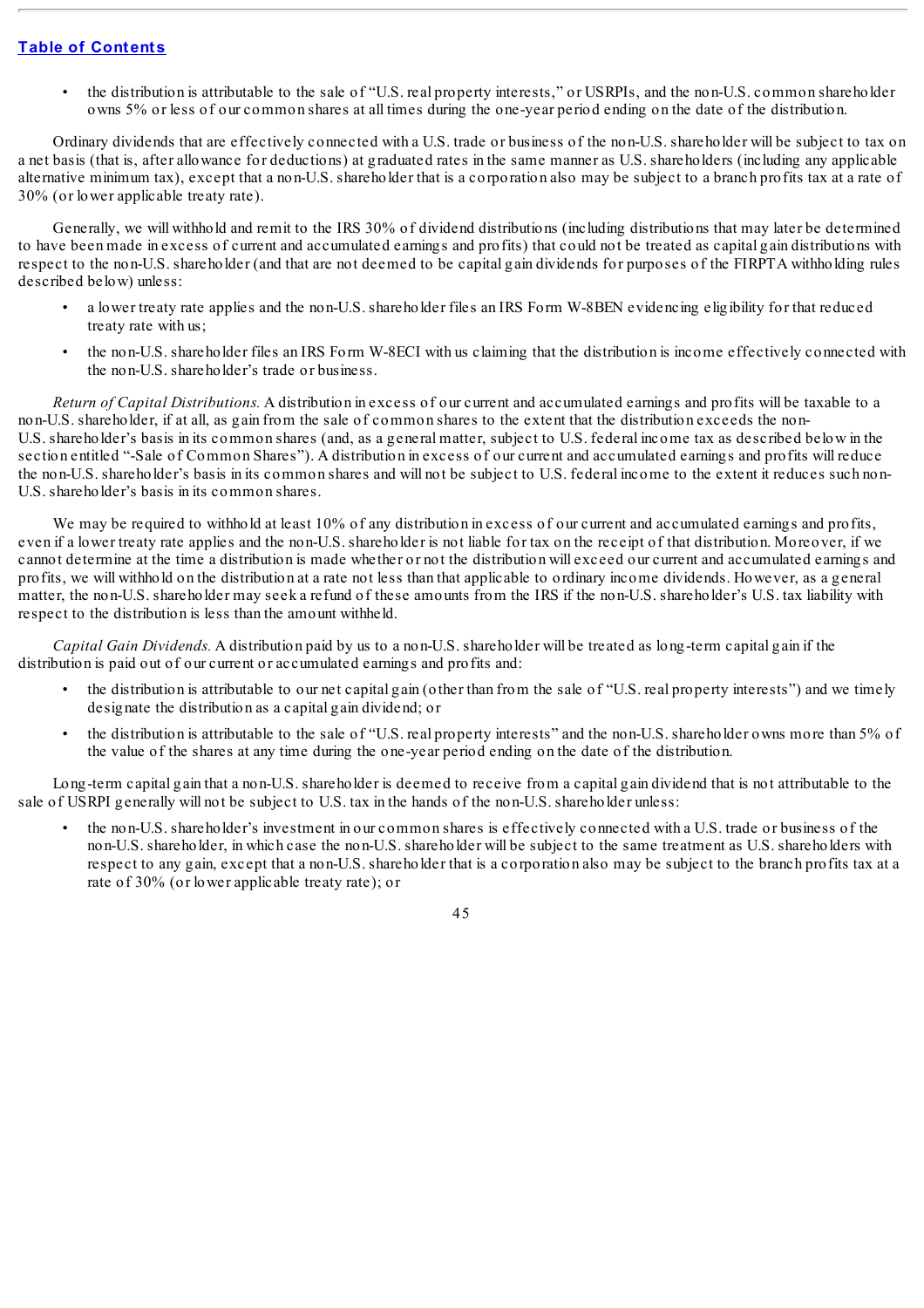• the non-U.S. shareholder is a nonresident alien individual who is present in the United States for 183 days or more during the taxable year and has a "tax home" in the United States in which case the nonresident alien individual will be subject to a 30% tax on his capital gains.

Under the Foreign Investment in Real Property Tax Act, referred to as "FIRPTA," distributions that are attributable to gain from the sales by us of USRPIs and paid to a non-U.S. shareholder that owns more than 5% of the value of the relevant class of shares at any time during the one-year period ending on the date of the distribution will be subject to U.S. tax as income effectively connected with a U.S. trade or business. The FIRPTA tax will apply to these distributions whether or not the distribution is designated as a capital gain dividend.

Any distribution paid by us that is treated as a capital gain dividend or that could be treated as a capital gain dividend with respect to a particular non-U.S. shareholder that owns more than 5% of the value of the relevant class of shares at any time during the one-year period ending on the date of the distribution will be subject to special withholding rules under FIRPTA. We will be required to withhold and remit to the IRS 35% of any distribution that could be treated as a capital gain dividend with respect to the non-U.S. shareholder, whether or not the distribution is attributable to the sale by us of USRPIs. The amount withheld is creditable against the non-U.S. shareholder's U.S. federal income tax liability or refundable when the non-U.S. shareholder properly and timely files a tax return with the IRS.

*Undistributed Capital Gain.* Although the law is not entirely clear on the matter, it appears that amounts designated by us as undistributed capital gains in respect of our shares held by non-U.S. shareholders generally should be treated in the same manner as actual distributions by us of capital gain dividends. Under that approach, the non-U.S. shareholder would be able to offset as a credit against its U.S. federal income tax liability resulting therefrom its proportionate share of the tax paid by us on the undistributed capital gains treated as long-term capital gain to the non-U.S. shareholder, and generally to receive from the IRS a refund to the extent its proportionate share of the tax paid by us were to exceed the non-U.S. shareholder's actual U.S. federal income tax liability on such long-term capital gain. If we were to designate any portion of our net capital gain as undistributed capital gain, a non-U.S. shareholder should consult its tax advisor regarding the taxation of such undistributed capital gain.

*Sale of Common Shares.* Gain recognized by a non-U.S. shareholder upon the sale or exchange of our common shares generally would not be subject to U.S. taxation unless:

(1) the investment in our common shares is effectively connected with the non-U.S. shareholder's United States trade or business, in which case the non-U.S. shareholder will be subject to the same treatment as domestic shareholders with respect to any gain, except that a non-U.S. shareholder that is a corporation also may be subject to a branch profits tax at a rate of 30% (or lower applicable treaty rate);

(2) the non-U.S. shareholder is a nonresident alien individual who is present in the United States for 183 days or more during the taxable year and has a "tax home" in the United States, in which case the nonresident alien individual will be subject to a 30% tax on the individual's net capital gains from United States sources for the taxable year; or

(3) our common shares constitute a USRPI within the meaning of FIRPTA, as described below.

Our common shares will not constitute a USRPI if we are a domestically controlled REIT. We will be a domestically controlled REIT if, at all times during a specified testing period, less than 50% in value of our common shares is held directly or indirectly by non-U.S. shareholders.

We believe that we will be a domestically controlled REIT and, therefore, that the sale of our common shares by a non-U.S. shareholder would not be subject to taxation under FIRPTA. Because our shares are publicly traded, however, we cannot guarantee that we are or will continue to be a domestically controlled REIT.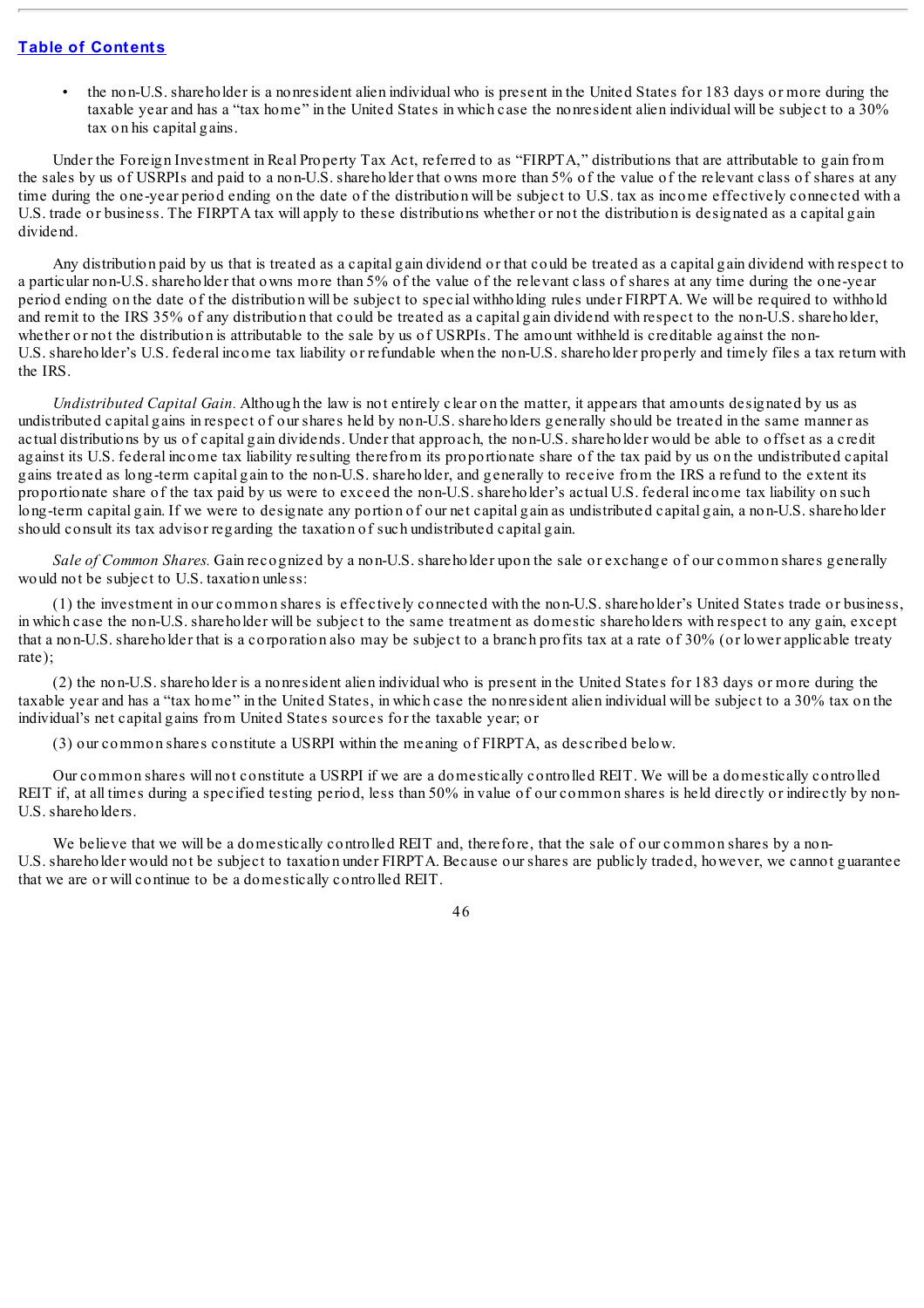Even if we do not qualify as a domestically controlled REIT at the time a non-U.S. shareholder sells our common shares, gain arising from the sale still would not be subject to FIRPTA tax if:

(1) the class or series of shares sold is considered regularly traded under applicable Treasury regulations on an established securities market, such as the New York Stock Exchange; and

(2) the selling non-U.S. shareholder owned, actually or constructively, 5% or less in value of the outstanding class or series of shares being sold throughout the shorter of the period during which the non-U.S. shareholders held such class or series of shares or the five-year period ending on the date of the sale or exchange.

Specific wash sale rules applicable to sales of shares in a domestically-controlled REIT could result in gain recognition, taxable under FIRPTA, upon the sale of our common shares even if we are a domestically-controlled qualified investment entity. These rules would apply if a non-U.S. shareholder (1) disposes of our common shares within a 30-day period preceding the ex-dividend date of a distribution, any portion of which, but for the disposition, would have been taxable to such non-U.S. shareholder as gain from the sale or exchange of a USRPI, (2) acquires, or enters into a contract or option to acquire, other common shares during the 61-day period that begins 30 days prior to such ex-dividend date, and (3) if our common shares are "regularly traded" on an established securities market in the United States, such non-U.S. shareholder has owned more than 5% of our outstanding common shares at any time during the oneyear period ending on the date of such distribution.

If gain on the sale or exchange of our common shares by a non-U.S. shareholder were subject to taxation under FIRPTA, the non-U.S. shareholder generally would be subject to regular U.S. federal income tax with respect to any gain on a net basis in the same manner as a taxable U.S. shareholder, subject to any applicable alternative minimum tax and special alternative minimum tax in the case of nonresident alien individuals. In addition, the transferee of such stock may, in certain circumstances, be required to withhold at least 10% of the proceeds of any such sale or exchange. However, the non-U.S. shareholder generally may seek a refund of these amounts from the IRS if the non-U.S. shareholder's U.S. tax liability with respect to the distribution is less than the amount withheld.

*Withholding on Payments to Certain Foreign Entities*. The Foreign Account Tax Compliance Act ("FATCA"), which was enacted in 2010, imposes a 30% withholding tax on certain types of payments made to "foreign financial institutions" and certain other non-U.S. entities unless certain due diligence, reporting, withholding, and certification obligations requirements are satisfied.

On January 17, 2013, final regulations under FATCA were published. As a general matter, FATCA imposes a 30% withholding tax on dividends on, and gross proceeds from the sale or other disposition of, our shares if paid to a foreign entity unless (i) if the foreign entity is a "foreign financial institution," the foreign entity undertakes certain due diligence, reporting, withholding, and certification obligations, (ii) if the foreign entity is not a "foreign financial institution," the foreign entity identifies certain of its U.S. investors, or (iii) the foreign entity is otherwise excepted under FATCA.

Under delayed effective dates provided for in the final regulations, the required withholding does not begin until January 1, 2014 with respect to dividends on our shares, and January 1, 2017 with respect to gross proceeds from a sale or other disposition of our shares.

If withholding is required under FATCA on a payment related to our shares, investors that otherwise would not be subject to withholding (or that otherwise would be entitled to a reduced rate of withholding) generally will be required to seek a refund or credit from the IRS to obtain the benefit of such exemption or reduction (provided that such benefit is available). Prospective investors should consult their tax advisors regarding the effect of FATCA in their particular circumstances.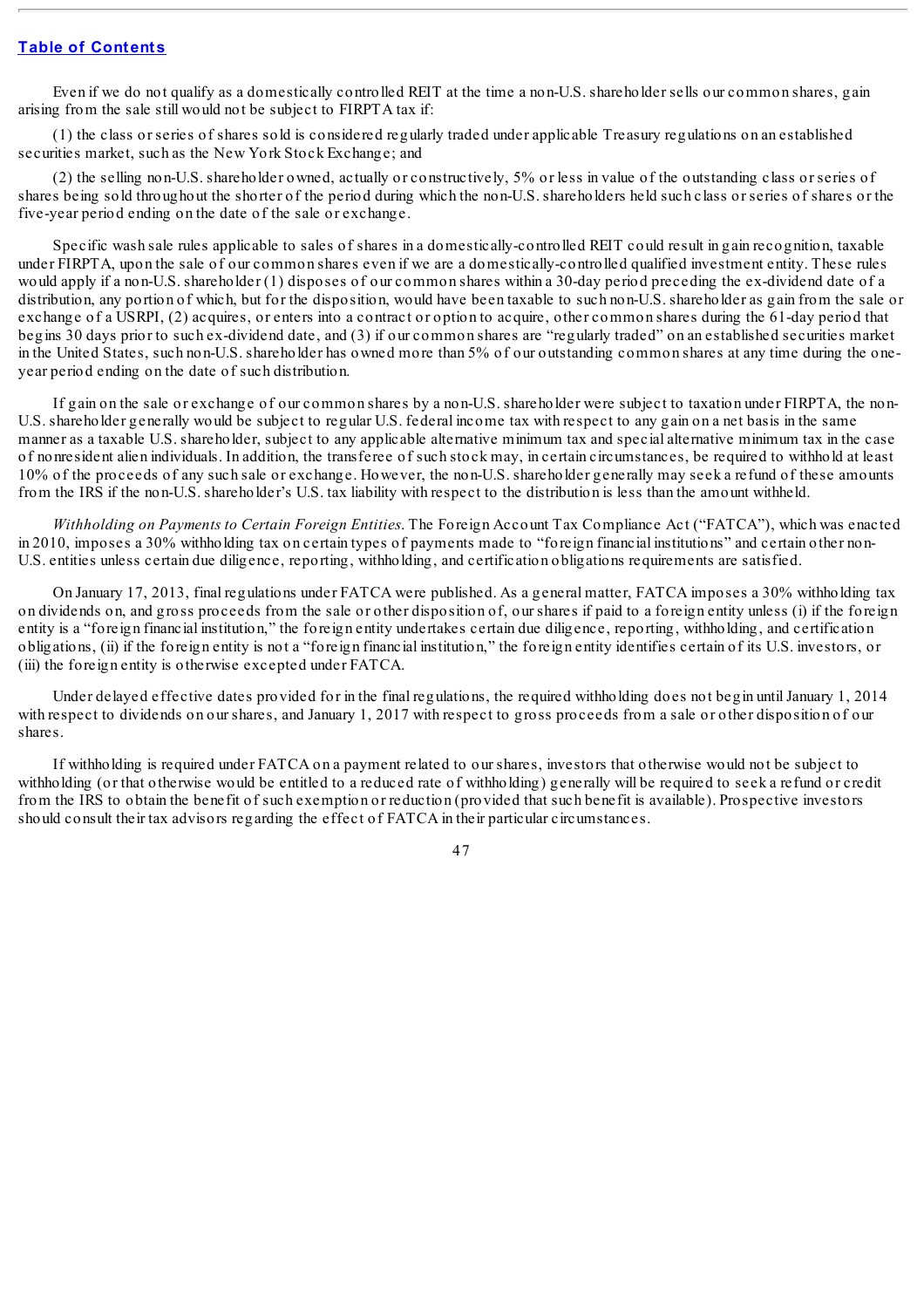# **Table of [Contents](#page-3-0)**

## **Information Reporting and Backup Withholding Tax Applicable to Shareholders**

*U.S. Shareholders*. In general, information-reporting requirements will apply to payments of distributions on our common shares and payments of the proceeds of the sale of our common shares to some U.S. shareholders, unless an exception applies. Further, the payer will be required to withhold backup withholding tax on such payments at the rate of 28% if:

(1) the payee fails to furnish a taxpayer identification number, or TIN, to the payer or to establish an exemption from backup withholding;

(2) the IRS notifies the payer that the TIN furnished by the payee is incorrect;

(3) there has been a notified payee under-reporting with respect to interest, dividends or original issue discount described in Section 3406(c) of the Code; or

(4) there has been a failure of the payee to certify under the penalty of perjury that the payee is not subject to backup withholding under the Code.

Some shareholders, including corporations, may be exempt from backup withholding. Any amounts that we withhold under the backup withholding rules may be refunded or credited against the U.S. shareholder's U.S. federal income tax liability if certain required information is timely furnished to the IRS.

*Non-U.S. Shareholders*. Generally, information reporting will apply to payments of distributions on our common shares, and backup withholding described above for a U.S. shareholder will apply, unless the payee certifies that it is not a U.S. person or otherwise establishes an exemption.

The payment of the proceeds from the disposition of our common shares to or through the U.S. office of a U.S. or foreign broker will be subject to information reporting and, possibly, backup withholding as described above for U.S. shareholders, or the withholding tax for non-U.S. shareholders, as applicable, unless the non-U.S. shareholder certifies as to its non-U.S. status or otherwise establishes an exemption, provided that the broker does not have actual knowledge that the shareholder is a U.S. person or that the conditions of any other exemption are not, in fact, satisfied. The proceeds of the disposition by a non-U.S. shareholder of our common shares to or through a foreign office of a broker generally will not be subject to information reporting or backup withholding. However, if the broker is a U.S. person, a controlled foreign corporation for United States tax purposes, or a foreign person 50% or more of whose gross income from allsources for specified periods is from activities that are effectively connected with a U.S. trade or business, a foreign partnership 50% or more of whose interests are held by partners who are U.S. persons, or a foreign partnership that is engaged in the conduct of a trade or business in the U.S., then information reporting generally will apply as though the payment was made through a U.S. office of a U.S. or foreign broker unless the broker has documentary evidence as to the non-U.S. shareholder's foreign status and has no actual knowledge to the contrary.

Applicable Treasury regulations provide presumptions regarding the status of shareholders when payments to the shareholders cannot be reliably associated with appropriate documentation provided to the payer. If a non-U.S. shareholder fails to comply with the information reporting requirement, payments to such person may be subject to the full withholding tax even if such person might have been eligible for a reduced rate of withholding or no withholding under an applicable income tax treaty. Because the application of these Treasury regulations varies depending on the shareholder's particular circumstances, you are urged to consult your tax advisor regarding the information reporting requirements applicable to you.

Backup withholding is not an additional tax. Any amounts that we withhold under the backup withholding rules may be refunded or credited against the non-U.S. shareholder's U.S. federal income tax liability if certain required information is timely furnished to the IRS. Non-U.S. shareholders should consult with their tax advisors regarding application of backup withholding in their particular circumstances and the availability of and procedure for obtaining an exemption from backup withholding under current Treasury regulations.

48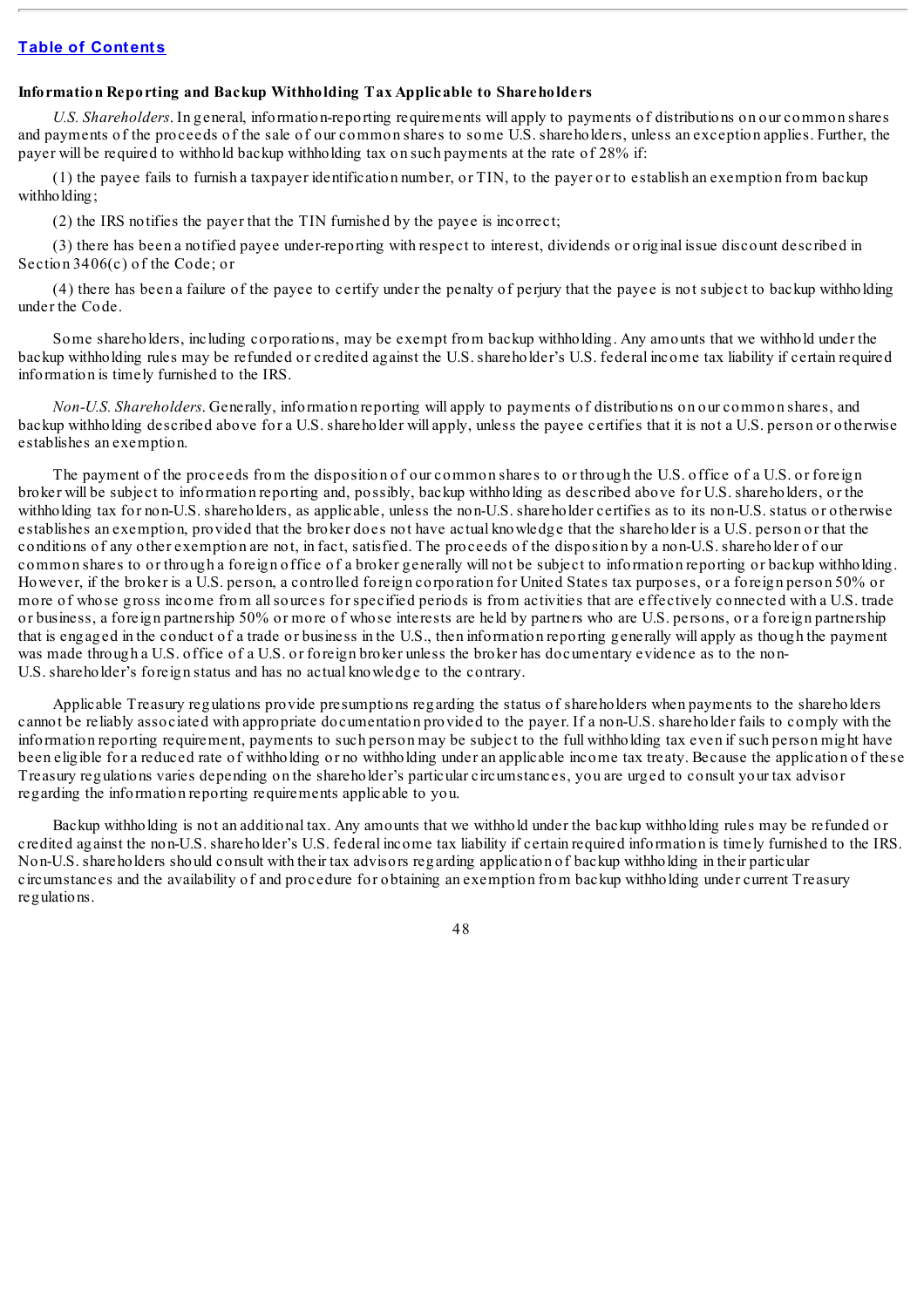# **Table of [Contents](#page-3-0)**

## **Other Tax Consequences for Public Storage and Our Shareholders**

We may be required to pay tax in various state or local jurisdictions, including those in which we transact business, and our shareholders may be required to pay tax in various state or local jurisdictions, including those in which they reside. Our state and local tax treatment may not conform to the U.S. federal income tax consequences discussed above. In addition, a shareholder's state and local tax treatment may not conform to the U.S. federal income tax consequences discussed above. Consequently, prospective investors should consult with their tax advisors regarding the effect of state and local tax laws on an investment in our common shares.

A portion of our income is earned through our taxable REIT subsidiaries. The taxable REIT subsidiaries are subject to U.S. federal, state and local income tax at the full applicable corporate rates and to applicable foreign taxes for our foreign subsidiaries. In addition, a taxable REIT subsidiary will be limited in its ability to deduct interest payments in excess of a certain amount made directly or indirectly to us. To the extent that our taxable REIT subsidiaries and we are required to pay foreign, U.S. federal, state or local taxes, we will have less cash available for distribution to shareholders.

## **Legislative or Other Actions Affecting REITs**

The present U.S. federal income tax treatment of REITs may be modified, possibly with retroactive effect, by legislative, judicial or administrative action at any time. The REIT rules are constantly under review by persons involved in the legislative process and by the IRS and the U.S. Treasury Department, which may result in statutory changes as well as revisions to regulations and interpretations. Changes to the U.S. federal tax laws and interpretations thereof could adversely affect an investment in our securities.

## **Tax Shelter Reporting**

If a holder recognizes a loss as a result of a transaction with respect to our shares of at least (i) for a holder that is an individual, S corporation, trust or a partnership with at least one noncorporate partner, \$2 million or more in a single taxable year or \$4 million or more in a combination of taxable years, or (ii) for a holder that is either a corporation or a partnership with only corporate partners, \$10 million or more in a single taxable year or \$20 million or more in a combination of taxable years, such holder may be required to file a disclosure statement with the IRS on Form 8886. Direct shareholders of portfolio securities are in many cases exempt from this reporting requirement, but shareholders of a REIT currently are not excepted. The fact that a loss is reportable under these regulations does not affect the legal determination of whether the taxpayer's treatment of the loss is proper. Shareholders should consult their tax advisors to determine the applicability of these regulations in light of their individual circumstances.

## **LEGAL OPINIONS**

In connection with particular offerings of the securities in the future, and if stated in the applicable prospectus supplement, the validity of those securities and certain U.S. federal income tax matters may be passed upon for us by Hogan Lovells US LLP, and for the underwriters or agents by counsel named in the applicable prospectus supplement.

## **EXPERTS**

The consolidated financial statements of Public Storage appearing in Public Storage's Annual Report (Form 10-K) for the year ended December 31, 2012 (including the schedule appearing therein), and the effectiveness of Public Storage's internal control over financial reporting as of December 31, 2012, have been audited by Ernst & Young LLP, independent registered public accounting firm, as set forth in their reports thereon included therein, and incorporated herein by reference. Such financialstatements are, and audited financial statements to be included in subsequently filed documents will be, incorporated herein in reliance upon the reports of Ernst  $\&$ Young LLP pertaining to such financial statements (to the extent covered by consents filed with the Securities and Exchange Commission) given on the authority of such firm as experts in accounting and auditing.

# 49